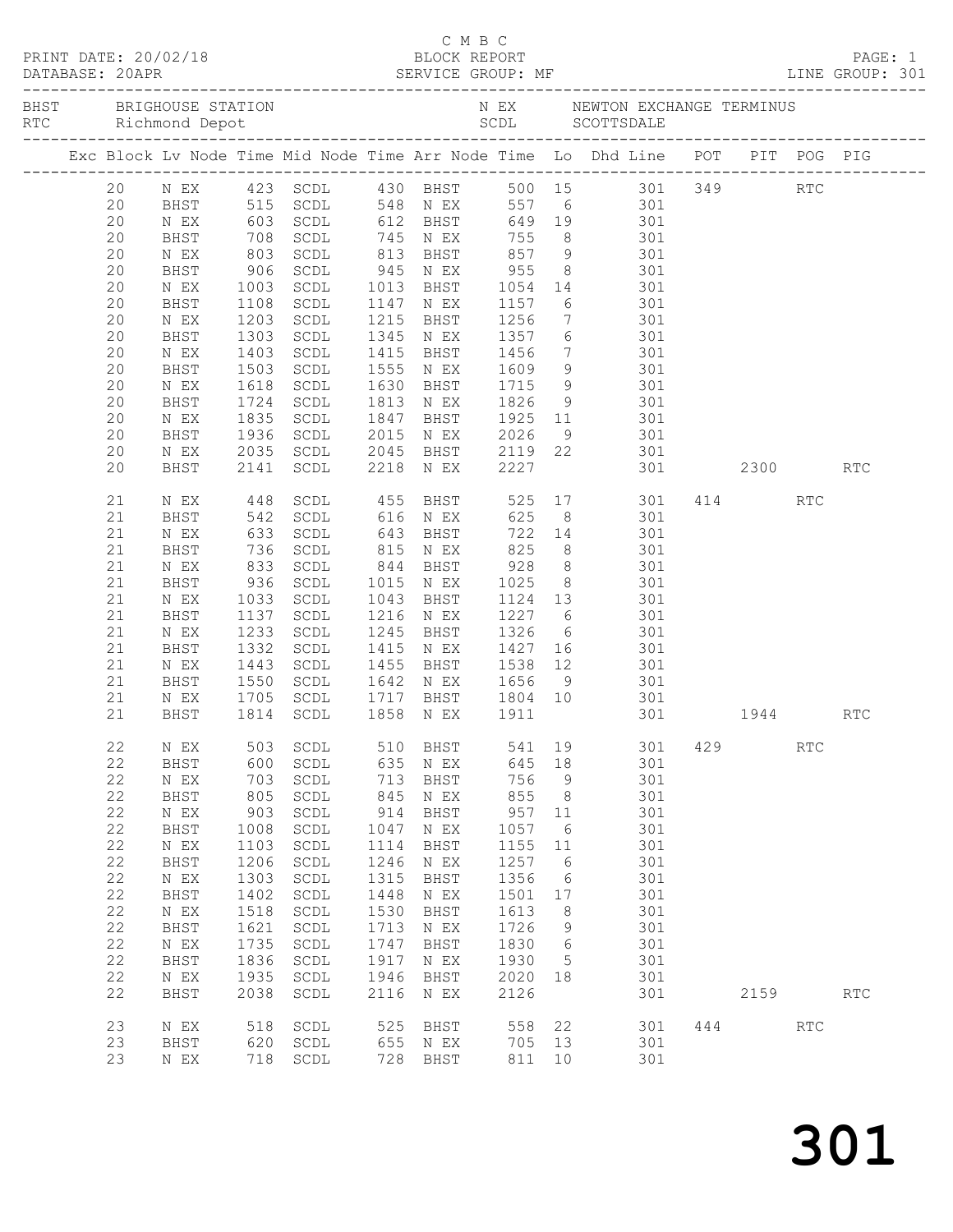# C M B C<br>BLOCK REPORT

| PRINT DATE: 20/02/18 |                   | BLOCK REPORT |  | PAGE: 2         |  |
|----------------------|-------------------|--------------|--|-----------------|--|
| DATABASE: 20APR      | SERVICE GROUP: MF |              |  | LINE GROUP: 301 |  |
|                      |                   |              |  |                 |  |

|  |    |                     |      |                                |      |           |         |                 | Exc Block Lv Node Time Mid Node Time Arr Node Time Lo Dhd Line | POT      | PIT      | POG PIG    |                      |
|--|----|---------------------|------|--------------------------------|------|-----------|---------|-----------------|----------------------------------------------------------------|----------|----------|------------|----------------------|
|  | 23 | BHST                |      | 821 SCDL                       |      | 900 N EX  | 910     |                 | 301                                                            |          | 943      |            | RTC                  |
|  | 24 | $\,$ N $\,$ EX $\,$ | 533  | $\operatorname{\mathsf{SCDL}}$ | 542  | BHST      | 615     | 25              | 301                                                            |          | 459      | RTC        |                      |
|  | 24 | BHST                | 640  | SCDL                           | 715  | N EX      | 725     | 8               | 301                                                            |          |          |            |                      |
|  | 24 | N EX                | 733  | SCDL                           | 743  | BHST      | 827     | 9               | 301                                                            |          |          |            |                      |
|  | 24 | BHST                | 836  | SCDL                           | 915  | N EX      | 925     | 8               | 301                                                            |          |          |            |                      |
|  | 24 |                     | 933  |                                | 944  |           |         |                 | 301                                                            |          |          |            |                      |
|  |    | $\,$ N $\,$ EX $\,$ |      | SCDL                           |      | BHST      | 1027    | 11              |                                                                |          |          |            |                      |
|  | 24 | BHST                | 1038 | SCDL                           | 1117 | N EX      | 1127    | 6               | 301                                                            |          |          |            |                      |
|  | 24 | N EX                | 1133 | SCDL                           | 1144 | BHST      | 1225    | 11              | 301                                                            |          |          |            |                      |
|  | 24 | BHST                | 1236 | SCDL                           | 1316 | N EX      | 1327    | $6\overline{6}$ | 301                                                            |          |          |            |                      |
|  | 24 | N EX                | 1333 | SCDL                           | 1345 | BHST      | 1426    | 5               | 301                                                            |          |          |            |                      |
|  | 24 | BHST                | 1431 | SCDL                           | 1522 | N EX      | 1535    | 13              | 301                                                            |          |          |            |                      |
|  | 24 | N EX                | 1548 | SCDL                           | 1600 | BHST      | 1644    | 9               | 301                                                            |          |          |            |                      |
|  | 24 | BHST                | 1653 | SCDL                           | 1743 | N EX      | 1756    | 9               | 301                                                            |          |          |            |                      |
|  | 24 | N EX                | 1805 | SCDL                           | 1817 | BHST      | 1856    | $6\overline{6}$ | 301                                                            |          |          |            |                      |
|  | 24 | BHST                | 1902 | $\operatorname{\mathsf{SCDL}}$ | 1943 | N EX      | 1956    | 9               | 301                                                            |          |          |            |                      |
|  | 24 | N EX                | 2005 | SCDL                           | 2015 | BHST      | 2049    | 19              | 301                                                            |          |          |            |                      |
|  | 24 | BHST                | 2108 | SCDL                           | 2146 | N EX      | 2156    |                 | 301                                                            |          | 2229     |            | <b>RTC</b>           |
|  | 25 | N EX                | 548  | SCDL                           | 557  | BHST      | 634     | 20              | 301                                                            |          | 514      | <b>RTC</b> |                      |
|  | 25 | BHST                | 654  | SCDL                           | 730  | N EX      | 740     | 8               | 301                                                            |          |          |            |                      |
|  | 25 | N EX                | 748  | SCDL                           | 758  | BHST      | 842     | 9               | 301                                                            |          |          |            |                      |
|  | 25 | BHST                | 851  | SCDL                           | 930  | N EX      | 940     |                 | 301                                                            |          | 1013     |            | RTC                  |
|  |    |                     |      |                                |      |           |         |                 |                                                                |          |          |            |                      |
|  | 26 | N EX                | 618  | SCDL                           | 627  | BHST      | 706     | 15              | 301                                                            | 542      |          | <b>RTC</b> |                      |
|  | 26 | BHST                | 721  | SCDL                           | 800  | N EX      | 810     | 8               | 301                                                            |          |          |            |                      |
|  | 26 | N EX                | 818  | SCDL                           | 829  | BHST      | 913     | 8               | 301                                                            |          |          |            |                      |
|  | 26 | BHST                | 921  | SCDL                           | 1000 | N EX      | 1010    |                 | 301                                                            |          | 1043     |            | <b>RTC</b>           |
|  | 27 | N EX                | 648  | SCDL                           | 658  | BHST      | 740     | 10              | 301                                                            | 612      |          | <b>RTC</b> |                      |
|  | 27 | BHST                | 750  | SCDL                           | 830  | N EX      | 840     | 8               | 301                                                            |          |          |            |                      |
|  | 27 | N EX                | 848  | SCDL                           | 859  | BHST      | 943     | 8               | 301                                                            |          |          |            |                      |
|  | 27 | BHST                | 951  | SCDL                           | 1030 | N EX      | 1040    |                 | 301                                                            |          | 1113     |            | <b>RTC</b>           |
|  |    |                     |      |                                |      |           |         |                 |                                                                |          |          |            |                      |
|  | 28 | N EX                | 1423 | SCDL                           | 1435 | BHST      | 1516    | 19              | 301                                                            |          | 1345     | <b>RTC</b> |                      |
|  | 28 | BHST                | 1535 | SCDL                           | 1627 | N EX      | 1641    | $\overline{7}$  | 301                                                            |          |          |            |                      |
|  | 28 | N EX                | 1648 | SCDL                           | 1700 | BHST      | 1747    | 11              | 301                                                            |          |          |            |                      |
|  | 28 | BHST                | 1758 | SCDL                           | 1843 | N EX      | 1856    | 9               | 301                                                            |          |          |            |                      |
|  | 28 | N EX                | 1905 | $\operatorname{\mathsf{SCDL}}$ | 1916 | BHST      | 1951    | 17              | 301                                                            |          |          |            |                      |
|  | 28 | BHST                | 2008 | SCDL                           |      | 2046 N EX | 2056    |                 | 301                                                            |          | 2129     |            | $\operatorname{RTC}$ |
|  |    |                     |      |                                |      |           |         |                 |                                                                |          |          |            |                      |
|  | 29 | N EX                |      | 1503 SCDL                      | 1515 | BHST      | 1558    | 8               |                                                                | 301 1425 |          | RTC        |                      |
|  | 29 | BHST                | 1606 | SCDL                           | 1658 | N EX      | 1711    |                 | 301                                                            |          | 1751     |            | RTC                  |
|  |    |                     |      |                                |      |           |         |                 |                                                                |          |          |            |                      |
|  | 30 | N EX                | 1533 | SCDL                           | 1545 | BHST      | 1629    | 7               | 301                                                            | 1455     |          | RTC        |                      |
|  | 30 | BHST                | 1636 | SCDL                           | 1728 | N EX      | 1741    |                 | 301                                                            |          | 1821     |            | <b>RTC</b>           |
|  |    |                     |      |                                |      |           |         |                 |                                                                |          |          |            |                      |
|  | 31 | N EX                | 1603 | SCDL                           | 1615 | BHST      | 1700 8  |                 |                                                                | 301 1525 | RTC      |            |                      |
|  | 31 | BHST                | 1708 | SCDL                           | 1758 | N EX      | 1811    |                 | 301                                                            |          | 1851     |            | RTC                  |
|  |    |                     |      |                                |      |           |         |                 |                                                                |          |          |            |                      |
|  | 32 | N EX                |      | 1633 SCDL                      | 1645 | BHST      | 1730 13 |                 |                                                                | 301 1555 | RTC      |            |                      |
|  | 32 | BHST                |      | 1743 SCDL                      |      | 1828 N EX | 1841    |                 | 301                                                            |          | 1921 RTC |            |                      |
|  |    |                     |      |                                |      |           |         |                 |                                                                |          |          |            |                      |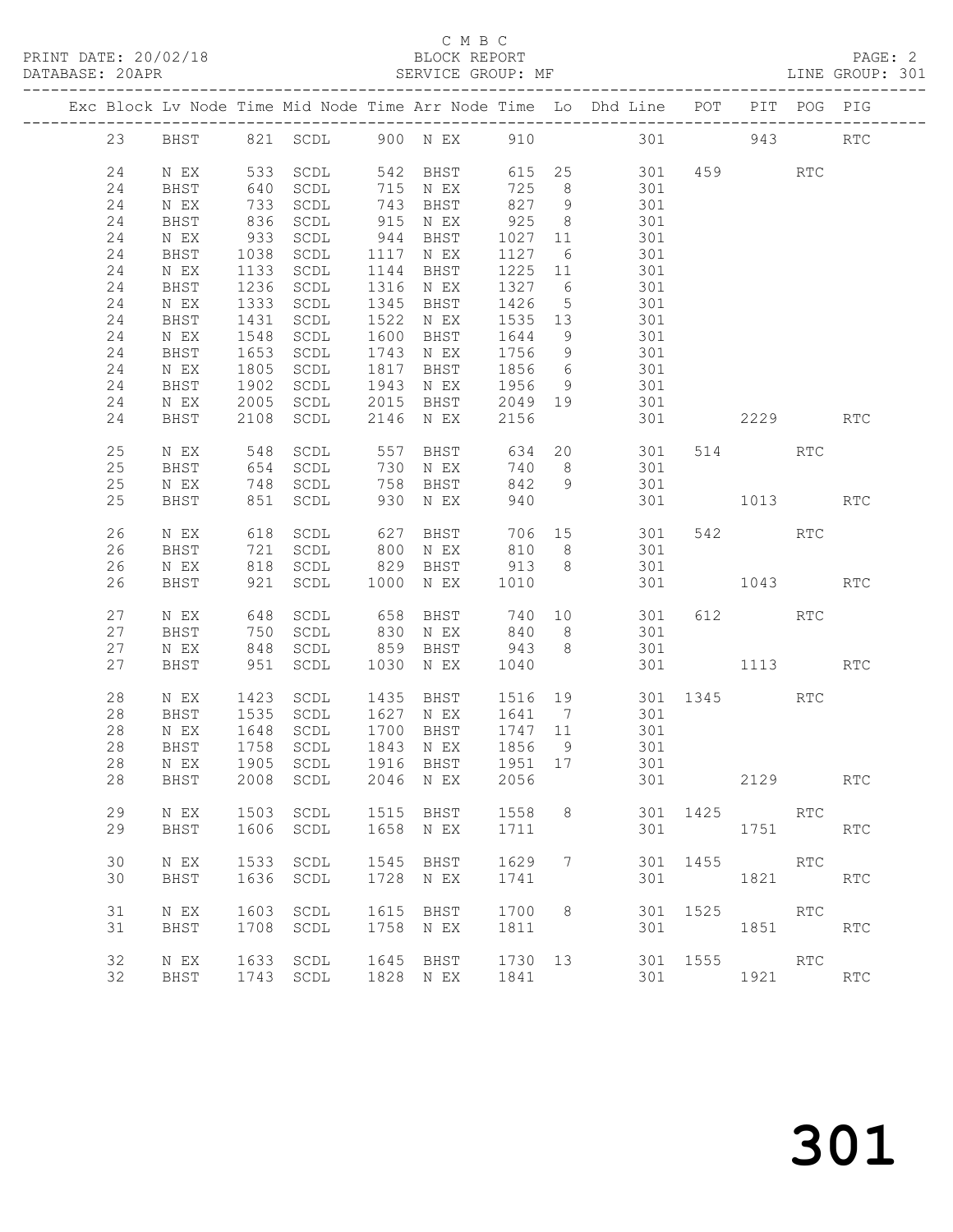|                         |                                                                                                                                                                                                                                                                                        |                                                                                                                    |      |  | C M B C | D M B C<br>PRINT DATE: 20/02/18 BLOCK REPORT<br>DATABASE: 20APR SERVICE GROUP: MF SERVICE GROUP: ME LINE GROUP: 401                                                                                                                                                                                                                                                                      |          |  |
|-------------------------|----------------------------------------------------------------------------------------------------------------------------------------------------------------------------------------------------------------------------------------------------------------------------------------|--------------------------------------------------------------------------------------------------------------------|------|--|---------|------------------------------------------------------------------------------------------------------------------------------------------------------------------------------------------------------------------------------------------------------------------------------------------------------------------------------------------------------------------------------------------|----------|--|
| WI#4 WILLIAMS & NO.4 RD |                                                                                                                                                                                                                                                                                        |                                                                                                                    |      |  |         |                                                                                                                                                                                                                                                                                                                                                                                          |          |  |
|                         |                                                                                                                                                                                                                                                                                        |                                                                                                                    |      |  |         | Exc Block Lv Node Time Mid Node Time Arr Node Time Lo Dhd Line POT PIT POG PIG                                                                                                                                                                                                                                                                                                           |          |  |
|                         | 1<br>1<br>$\begin{tabular}{ll} 1 & & CH2E \\ 1 & & BHST \end{tabular}$<br>$\mathbf{1}$<br>$\mathbf{1}$<br>$\mathbf{1}$<br>$\mathbf{1}$<br>$\mathbf{1}$<br>$\mathbf{1}$<br>$\mathbf{1}$<br>$\mathbf{1}$<br>$\mathbf{1}$<br>$\mathbf{1}$<br>$\mathbf{1}$<br>$\mathbf{1}$<br>$\mathbf{1}$ | 1 BHST 437<br>CH2W<br>AC#3<br>CH2W<br>AC#3<br>CH2W<br>MAKN<br>CH2E<br>BHST<br>CH2W<br>AC#3<br>CH2W<br>AC#3<br>CH2W | 1135 |  |         | CH2E 455 6 401 422 RTC<br>CH2E 501 BHST 519 11 401<br>BHST 530 CH2E 548 7 401<br>923 BHST 949 MAKN 1021 9 407<br>1030 BHST 1103 CH2E 1125 10 407<br>BHST 1202 6 401<br>CH2W 1235 9 401<br>$1208$ CH2W $1235$ 9 401<br>1244 AC#3 1310 7 406<br>1317 CH2W 1349 8 406<br>1357 AC#3 1422 6 406<br>1428 CH2W 1500 11 406<br>1511 BHST 1541 MAKN 1626 14 407<br>1640 BHST 1716 MA5W 1741 7 405 |          |  |
|                         | $\mathbf{1}$<br>$\mathbf{1}$<br>$\mathbf{1}$<br>$\mathbf{1}$<br>$\mathbf{1}$<br>$\mathbf{1}$<br>$\mathbf{1}$<br>$\mathbf{1}$<br>$\mathbf{1}$<br>$\mathbf{1}$<br>$\mathbf{1}$                                                                                                           | MAKN<br>MA5W<br>MAKN<br>MA5W<br>MAKN<br>CH2W<br>AC#3<br>CH2W<br>MAKN                                               | 1748 |  |         | 1748 BHST 1818 MAKN 1844 12 405<br>1856 BHST 1920 MA5W 1940 15 405<br>1955 BHST 2018 MAKN 2038 18 405<br>2056 BHST 2123 CH2W 2145 5 407<br>2150 AC#3 2209 5 406<br>2214 CH2W 2243 11 406<br>2254 BHST 2312 MAKN 2337 9 407<br>2346 BHST 2412 CH2W 2432 18 407<br>CH2W 2450 BHST 2508 MAKN 2533 9 407<br>MAKN 2542 BHST 2606 CH2W 2621 407<br>407                                         | 2632 RTC |  |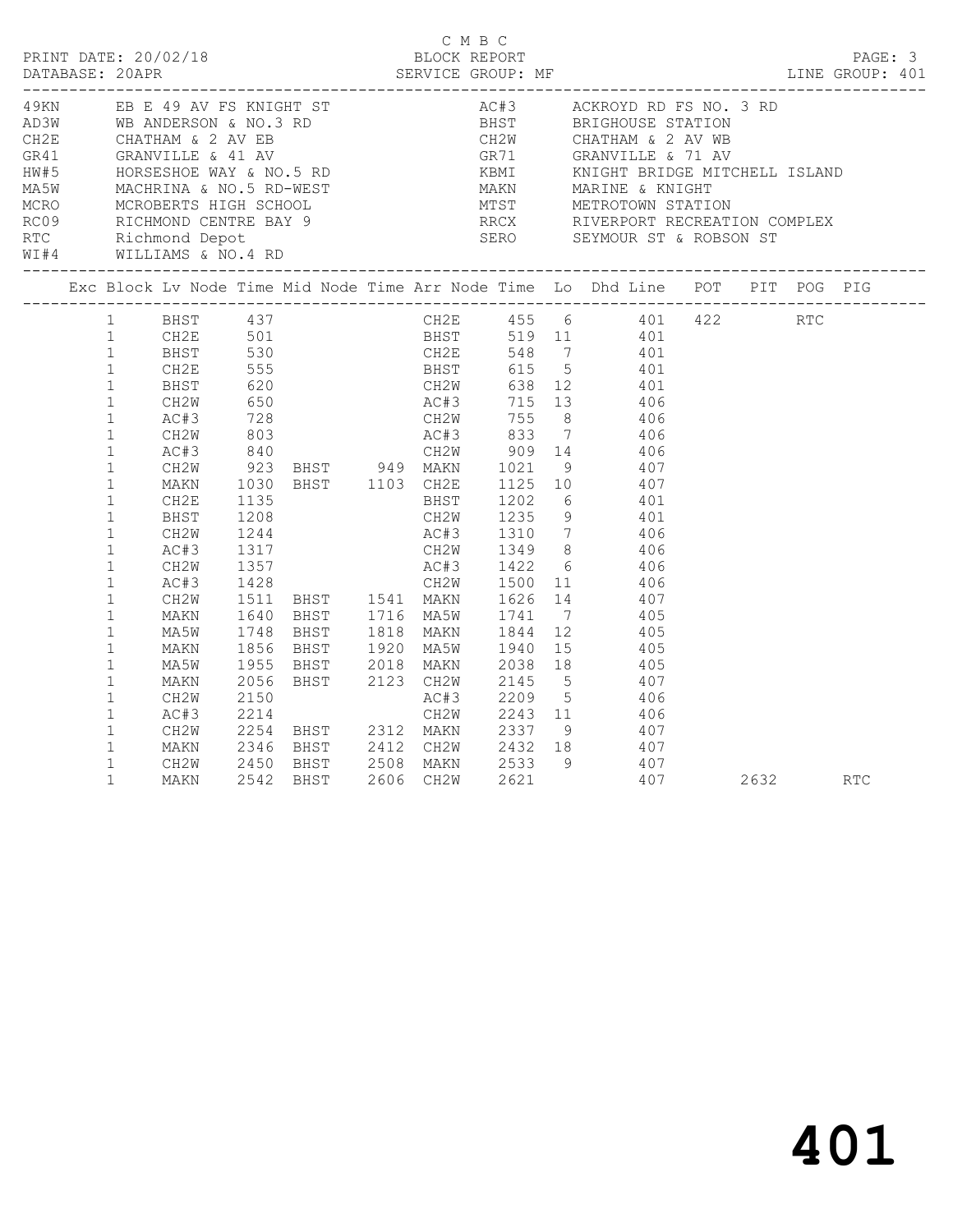## C M B C<br>BLOCK REPORT SERVICE GROUP: MF

|  |                              |              |              |                |                      |              |                      | Exc Block Lv Node Time Mid Node Time Arr Node Time Lo Dhd Line POT |     |      | PIT POG PIG |            |
|--|------------------------------|--------------|--------------|----------------|----------------------|--------------|----------------------|--------------------------------------------------------------------|-----|------|-------------|------------|
|  | $\overline{2}$               | CH2E         | 436          |                |                      |              |                      | RC09 455 5 402                                                     | 422 |      | <b>RTC</b>  |            |
|  | $\mathbf{2}$                 | RC09         |              |                |                      | 519 12       |                      | 402                                                                |     |      |             |            |
|  | $\mathbf{2}$                 | CH2W         |              |                |                      |              | 620 10               | 407                                                                |     |      |             |            |
|  | $\mathbf{2}$                 | MAKN         | 630          | BHST 703 CH2E  |                      | 722          | 16                   | 407                                                                |     |      |             |            |
|  | $\mathbf{2}$                 | CH2E         | 738          |                | RC09                 | 804          | 10                   | 402                                                                |     |      |             |            |
|  | $\mathbf{2}$                 | RC09         | 814          |                | CH2W                 | 839          | 14                   | 402                                                                |     |      |             |            |
|  | $\mathbf{2}$                 | CH2W         | 853          | BHST 921 MAKN  |                      | 954          | $5^{\circ}$          | 407                                                                |     |      |             |            |
|  | $\mathbf{2}$                 | MAKN         | 959          | BHST 1032 CH2E |                      | 1054         | $5^{\circ}$          | 407                                                                |     |      |             |            |
|  | $\mathbf{2}$                 | CH2E         | 1059         |                | RC09                 | 1127 5       |                      | 402                                                                |     |      |             |            |
|  | $\mathbf{2}$                 | RC09         | 1132         |                | CH2E                 | 1201 7       |                      | 402                                                                |     |      |             |            |
|  | $\mathbf{2}$                 | CH2E         | 1208         |                | BHST                 | 1235         | $6\overline{6}$      | 401                                                                |     |      |             |            |
|  | $\mathbf{2}$                 | BHST         | 1241         |                | CH2E                 | 1309 12      |                      | 401                                                                |     |      |             |            |
|  | $\mathbf{2}$                 | CH2E         | 1321         |                | BHST                 | 1347         | 9                    | 401                                                                |     |      |             |            |
|  | $\mathbf{2}$                 | BHST         | 1356         |                | CH2E                 | 1423         | 6                    | 401                                                                |     |      |             |            |
|  | $\mathbf{2}$                 | CH2E         | 1429         |                | BHST                 | 1457         | $5\overline{)}$      | 401                                                                |     |      |             |            |
|  | $\mathbf{2}$                 | BHST         | 1502         |                | CH2E                 | 1532         | $5\overline{)}$      | 401                                                                |     |      |             |            |
|  | $\mathbf{2}$                 | CH2E         | 1537         |                | RC09                 | 1605         | $6\overline{6}$      | 402                                                                |     |      |             |            |
|  | $\mathbf{2}$                 | RC09         | 1611         |                | CH2E                 | 1640         | $5\overline{)}$      | 402                                                                |     |      |             |            |
|  | $\mathbf{2}$                 | CH2E         | 1645         |                | BHST                 | 1712 5       |                      | 401                                                                |     |      |             |            |
|  | $\mathbf{2}$                 | BHST         | 1717         |                | CH2W                 | 1743 16      |                      | 401                                                                |     |      |             |            |
|  | $\mathbf{2}$                 | CH2W         | 1759         |                | AC#3                 | 1824         | 6                    | 406                                                                |     |      |             |            |
|  | $\mathbf{2}$                 | AC#3         | 1830         |                | CH2W<br>AC#3         | 1902 17      |                      | 406                                                                |     |      |             |            |
|  | $\mathbf{2}$<br>$\mathbf{2}$ | CH2W         | 1919<br>1951 |                | CH2W                 | 1944<br>2022 | 7<br>$7\overline{ }$ | 406<br>406                                                         |     |      |             |            |
|  | $\mathbf{2}$                 | AC#3<br>CH2W | 2029         |                | AC#3                 | 2054         | 6                    | 406                                                                |     |      |             |            |
|  | $\mathbf{2}$                 | AC#3         | 2100         |                | CH2W                 | 2129         |                      | 406                                                                |     | 2140 |             | <b>RTC</b> |
|  |                              |              |              |                |                      |              |                      |                                                                    |     |      |             |            |
|  | 3                            | CH2W         | 439          |                | AC#3                 |              |                      | 500 6 406                                                          | 425 |      | RTC         |            |
|  | 3                            | AC#3         | 506          |                | CH2W                 | 528          | $5\overline{)}$      | 406                                                                |     |      |             |            |
|  | 3                            | CH2W         | 533          |                | AC#3                 | 554          | 6                    | 406                                                                |     |      |             |            |
|  | $\mathsf 3$                  | AC#3         | 600          |                | CH2E                 | 625          | 8 <sup>8</sup>       | 406                                                                |     |      |             |            |
|  | 3                            | CH2E         | 633          |                | BHST                 | 653          | $\overline{7}$       | 401                                                                |     |      |             |            |
|  | 3                            | BHST         | 700          |                | CH2E                 | 722          | 12                   | 401                                                                |     |      |             |            |
|  | 3                            | CH2E         | 734          |                | BHST                 | 759          | 9                    | 401                                                                |     |      |             |            |
|  | 3                            | BHST         | 808          |                | CH2E<br>UHZE<br>BHST | 832          | 9                    | 401                                                                |     |      |             |            |
|  | 3                            | CH2E         | 841          |                |                      |              | 907 13               | 401                                                                |     |      |             |            |
|  | 3                            | BHST         | 920          |                | CH2E 945             |              | 5 <sup>5</sup>       | 401                                                                |     |      |             |            |
|  | 3                            | CH2E         | 950          |                | BHST                 | 1017 6       |                      | 401                                                                |     |      |             |            |
|  | 3                            | <b>BHST</b>  | 1023         |                | CH2W                 | 1047 6       |                      | 401                                                                |     |      |             |            |
|  | 3                            | CH2W 1053    |              |                | RC09 1119 11         |              |                      | 407<br>407                                                         |     |      |             |            |
|  | 3<br>$\mathsf 3$             | RC09<br>CH2W | 1130<br>1218 |                | CH2W<br>AC#3         | 1154<br>1246 | 24<br>7              | 406                                                                |     |      |             |            |
|  | $\mathsf 3$                  | AC#3         | 1253         |                | CH2W                 | 1325         | 8                    | 406                                                                |     |      |             |            |
|  | $\mathsf 3$                  | CH2W         | 1333         |                | AC#3                 | 1358         | 6                    | 406                                                                |     |      |             |            |
|  | 3                            | AC#3         | 1404         |                | CH2E                 | 1438         | 9                    | 406                                                                |     |      |             |            |
|  | $\mathsf 3$                  | CH2E         | 1447         |                | RC09                 | 1517         | 6                    | 402                                                                |     |      |             |            |
|  | $\mathsf 3$                  | RC09         | 1523         |                | CH2E                 | 1554         | 7                    | 402                                                                |     |      |             |            |
|  | $\ensuremath{\mathsf{3}}$    | CH2E         | 1601         |                | RC09                 | 1627         | 8                    | 402                                                                |     |      |             |            |
|  | $\mathsf 3$                  | RC09         | 1635         |                | CH2E                 | 1704         | 9                    | 402                                                                |     |      |             |            |
|  | 3                            | CH2E         | 1713         |                | RC09                 | 1737         | 10                   | 402                                                                |     |      |             |            |
|  | $\mathsf 3$                  | RC09         | 1747         |                | CH2E                 | 1816         | 8                    | 402                                                                |     |      |             |            |
|  | $\mathsf 3$                  | CH2E         | 1824         |                | BHST                 | 1849         | 6                    | 401                                                                |     |      |             |            |
|  | $\mathsf 3$                  | BHST         | 1855         |                | CH2E                 | 1922         | 6                    | 401                                                                |     |      |             |            |
|  | 3                            | CH2E         | 1928         |                | BHST                 | 1950         | 8                    | 401                                                                |     |      |             |            |
|  | 3                            | <b>BHST</b>  | 1958         |                | CH2E                 | 2022         |                      | 401                                                                |     | 2034 |             | RTC        |
|  |                              |              |              |                |                      |              |                      |                                                                    |     |      |             |            |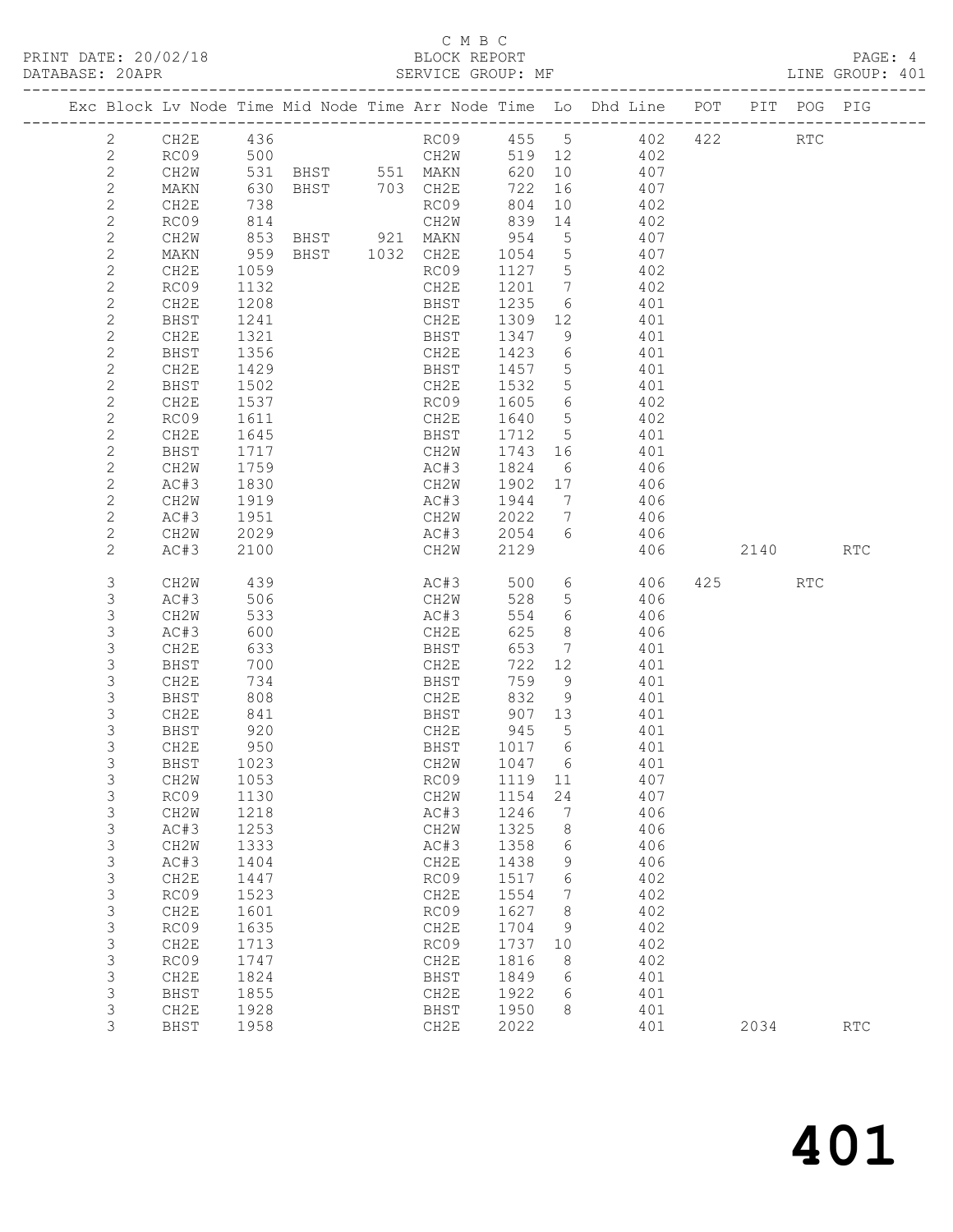## C M B C<br>BLOCK REPORT SERVICE GROUP: MF

|  |   |                   |      |      |      |           |        |                 | Exc Block Lv Node Time Mid Node Time Arr Node Time Lo Dhd Line POT |     |      | PIT POG PIG |     |
|--|---|-------------------|------|------|------|-----------|--------|-----------------|--------------------------------------------------------------------|-----|------|-------------|-----|
|  | 4 | CH2W              | 441  |      |      | RC09      | 501 16 |                 | 407                                                                | 427 |      | <b>RTC</b>  |     |
|  | 4 | RC09              | 517  |      |      | CH2E      | 538    | 6               | 407                                                                |     |      |             |     |
|  | 4 | CH2E              | 544  |      |      | BHST      | 603    | $\overline{7}$  | 401                                                                |     |      |             |     |
|  | 4 | BHST              | 610  |      |      | CH2E      | 629    | 17              | 401                                                                |     |      |             |     |
|  | 4 | CH2E              | 646  |      |      | RC09      | 709    | 5               | 402                                                                |     |      |             |     |
|  | 4 | RC09              | 714  |      |      | CH2W      | 735    | 8               | 402                                                                |     |      |             |     |
|  | 4 | CH <sub>2</sub> W | 743  |      |      | AC#3      | 812    | 7               | 406                                                                |     |      |             |     |
|  | 4 | AC#3              | 819  |      |      | CH2W      | 848    | 5               | 406                                                                |     |      |             |     |
|  | 4 | CH <sub>2</sub> W | 853  |      |      | AC#3      | 921    | $7\overline{ }$ | 406                                                                |     |      |             |     |
|  | 4 | AC#3              | 928  |      |      | CH2W      | 957    | 13              | 406                                                                |     |      |             |     |
|  | 4 | CH <sub>2</sub> W | 1010 |      |      | AC#3      | 1035   | 7               | 406                                                                |     |      |             |     |
|  | 4 | AC#3              | 1042 |      |      | CH2W      | 1110   | 13              | 406                                                                |     |      |             |     |
|  | 4 | CH2W              | 1123 | BHST |      | 1149 MAKN | 1223   | 8               | 407                                                                |     |      |             |     |
|  | 4 | MAKN              | 1231 | BHST | 1304 | CH2E      | 1327   | 6               | 407                                                                |     |      |             |     |
|  | 4 | CH2E              | 1333 |      |      | BHST      | 1359   | 11              | 401                                                                |     |      |             |     |
|  | 4 | BHST              | 1410 |      |      | CH2W      | 1437   | 9               | 401                                                                |     |      |             |     |
|  | 4 | CH <sub>2</sub> W | 1446 |      |      | AC#3      | 1514   | $\overline{7}$  | 406                                                                |     |      |             |     |
|  | 4 | AC#3              | 1521 |      |      | CH2W      | 1555   | 12              | 406                                                                |     |      |             |     |
|  | 4 | CH2W              | 1607 |      |      | AC#3      | 1632   | 6               | 406                                                                |     |      |             |     |
|  | 4 | AC#3              | 1638 |      |      | CH2W      | 1711   | 8               | 406                                                                |     |      |             |     |
|  | 4 | CH <sub>2</sub> W | 1719 |      |      | AC#3      | 1744   | 6               | 406                                                                |     |      |             |     |
|  | 4 | AC#3              | 1750 |      |      | CH2W      | 1822   | 12 <sup>°</sup> | 406                                                                |     |      |             |     |
|  | 4 | CH <sub>2</sub> W | 1834 |      |      | AC#3      | 1859   | 7               | 406                                                                |     |      |             |     |
|  | 4 | AC#3              | 1906 |      |      | CH2W      | 1938   | 9               | 406                                                                |     |      |             |     |
|  | 4 | CH <sub>2</sub> W | 1947 |      |      | AC#3      | 2012   | 8               | 406                                                                |     |      |             |     |
|  | 4 | AC#3              | 2020 |      |      | CH2W      | 2051   | 8               | 406                                                                |     |      |             |     |
|  | 4 | CH <sub>2</sub> W | 2059 |      |      | AC#3      | 2124   | 5               | 406                                                                |     |      |             |     |
|  | 4 | AC#3              | 2129 |      |      | CH2W      | 2158   | 7               | 406                                                                |     |      |             |     |
|  | 4 | CH <sub>2</sub> W | 2205 |      |      | AC#3      | 2224   | 5               | 406                                                                |     |      |             |     |
|  | 4 | AC#3              | 2229 |      |      | CH2W      | 2258   | $7^{\circ}$     | 406                                                                |     |      |             |     |
|  | 4 | CH2W              | 2305 |      |      | AC#3      | 2324   | 5.              | 406                                                                |     |      |             |     |
|  | 4 | AC#3              | 2329 |      |      | CH2W      | 2355   |                 | 406                                                                |     | 2406 |             | RTC |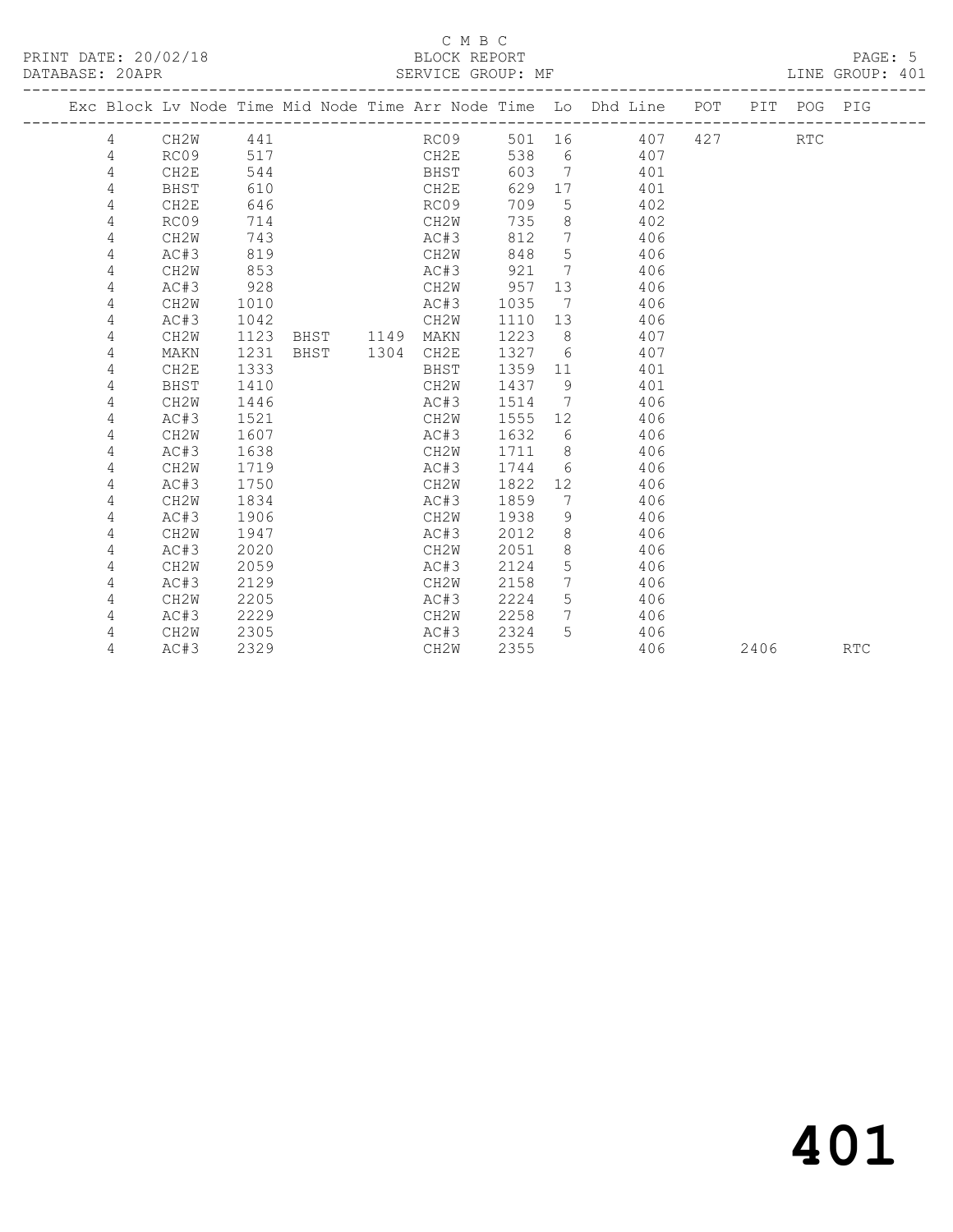# C M B C<br>BLOCK REPORT

SERVICE GROUP: MF **EXAPP SERVICE** GROUP: 401

|  |   |                   |      |  |      |        |                 | Exc Block Lv Node Time Mid Node Time Arr Node Time Lo Dhd Line | POT                     | PIT | POG PIG |  |
|--|---|-------------------|------|--|------|--------|-----------------|----------------------------------------------------------------|-------------------------|-----|---------|--|
|  | 5 | CH2E              | 441  |  | BHST | 459 16 |                 | 401                                                            | ----------------<br>427 |     | RTC     |  |
|  | 5 | BHST              | 515  |  | CH2E | 533    | 5               | 401                                                            |                         |     |         |  |
|  | 5 | CH2E              | 538  |  | RC09 | 559    | 12              | 402                                                            |                         |     |         |  |
|  | 5 | RC09              | 611  |  | CH2E | 632    | 6               | 407                                                            |                         |     |         |  |
|  | 5 | CH2E              | 638  |  | BHST | 700    | 8               | 401                                                            |                         |     |         |  |
|  | 5 | BHST              | 708  |  | CH2E | 730    | 11              | 401                                                            |                         |     |         |  |
|  | 5 | CH2E              | 741  |  | BHST | 807    | 9               | 401                                                            |                         |     |         |  |
|  | 5 | BHST              | 816  |  | CH2E | 840    | 8               | 401                                                            |                         |     |         |  |
|  | 5 | CH2E              | 848  |  | BHST | 914    | 17              | 401                                                            |                         |     |         |  |
|  | 5 | BHST              | 931  |  | CH2E | 956    | 9               | 401                                                            |                         |     |         |  |
|  | 5 | CH2E              | 1005 |  | BHST | 1032   | 6               | 401                                                            |                         |     |         |  |
|  | 5 | BHST              | 1038 |  | CH2E | 1103   | 17              | 401                                                            |                         |     |         |  |
|  | 5 | CH2E              | 1120 |  | BHST | 1147   | 6               | 401                                                            |                         |     |         |  |
|  | 5 | BHST              | 1153 |  | CH2E | 1221   | 5               | 401                                                            |                         |     |         |  |
|  | 5 | CH2E              | 1226 |  | BHST | 1253   | 5               | 401                                                            |                         |     |         |  |
|  | 5 | BHST              | 1258 |  | CH2W | 1325   | 16              | 401                                                            |                         |     |         |  |
|  | 5 | CH <sub>2</sub> W | 1341 |  | RC09 | 1407   | 25              | 407                                                            |                         |     |         |  |
|  | 5 | RC09              | 1432 |  | CH2W | 1500   | 6               | 407                                                            |                         |     |         |  |
|  | 5 | CH2W              | 1506 |  | AC#3 | 1534   | 8               | 406                                                            |                         |     |         |  |
|  | 5 | AC#3              | 1542 |  | CH2W | 1616   | $7\phantom{.0}$ | 406                                                            |                         |     |         |  |
|  | 5 | CH2W              | 1623 |  | AC#3 | 1648   | 6               | 406                                                            |                         |     |         |  |
|  | 5 | AC#3              | 1654 |  | CH2W | 1727   | 8               | 406                                                            |                         |     |         |  |
|  | 5 | CH2W              | 1735 |  | AC#3 | 1800   | 6               | 406                                                            |                         |     |         |  |
|  | 5 | AC#3              | 1806 |  | CH2W | 1838   | 5               | 406                                                            |                         |     |         |  |
|  | 5 | CH2W              | 1843 |  | AC#3 | 1908   | $7\phantom{.0}$ | 406                                                            |                         |     |         |  |

 5 AC#3 1915 CH2W 1947 12 406 5 CH2W 1959 AC#3 2024 8 406 5 AC#3 2032 CH2W 2102 12 406 5 CH2W 2114 AC#3 2139 5 406

 5 AC#3 2249 CH2W 2318 7 406 5 CH2W 2325 AC#3 2344 5 406 5 AC#3 2349 CH2W 2415 12 406 5 CH2W 2427 AC#3 2446 27 406

5 ac#3 2144 CH2W 2213 12 406<br>5 ac#3 2144 CH2W 2213 12 406<br>5 CH2W 2225 Ac#3 2244 5 406 5 CH2W 2225 AC#3 2244 5 406

5 AC#3 2513 CH2W 2537 406 2548 RTC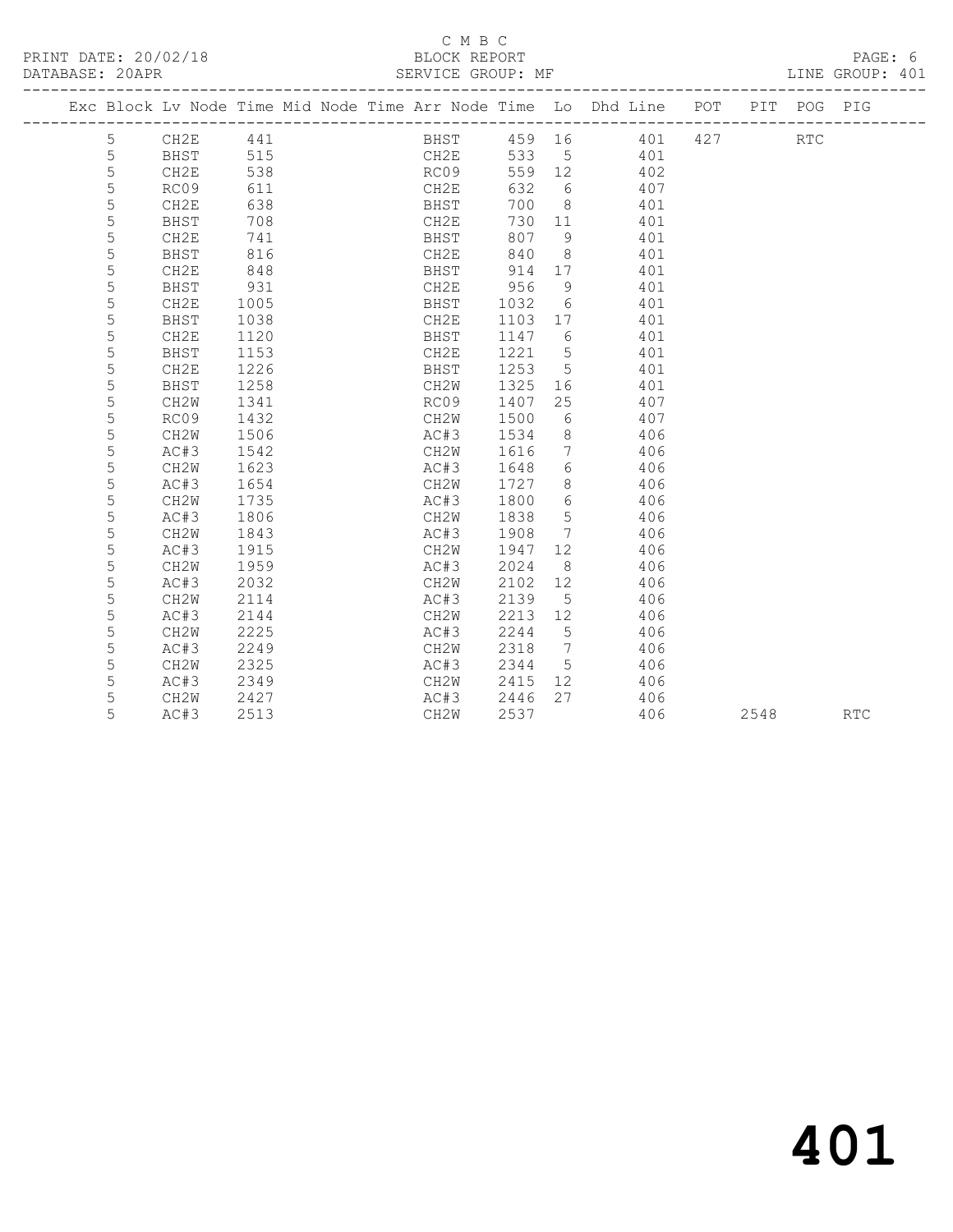## C M B C<br>BLOCK REPORT SERVICE GROUP: MF

|  |                  |                   |              |  |                                         |                                   |                 | Exc Block Lv Node Time Mid Node Time Arr Node Time Lo Dhd Line POT PIT POG PIG |      |     |            |
|--|------------------|-------------------|--------------|--|-----------------------------------------|-----------------------------------|-----------------|--------------------------------------------------------------------------------|------|-----|------------|
|  | 6                | CH2W 448          |              |  |                                         |                                   |                 | AC#3 509 6 406 434 RTC                                                         |      |     |            |
|  | 6                | AC#3 515          |              |  | CH2E                                    |                                   |                 | 539 19 406                                                                     |      |     |            |
|  | 6                | CH2E              | 558          |  | RC09                                    | 620 10                            |                 | 402                                                                            |      |     |            |
|  | 6                | RC09              | 630          |  | CH2E                                    | 653 5                             |                 | 402                                                                            |      |     |            |
|  | 6                | CH2E              | 658          |  | RC09                                    | 721 5                             |                 | 402                                                                            |      |     |            |
|  | 6                | RC09              | 726          |  | CH2E                                    | 751 9                             |                 | 402                                                                            |      |     |            |
|  | 6                | CH2E              | 800          |  | RC09                                    | 828 10                            |                 | 402                                                                            |      |     |            |
|  | 6                | RC09              | 838          |  | CH2E                                    | 905                               | $5\overline{)}$ | 402                                                                            |      |     |            |
|  | 6                | CH2E              | 910          |  | RC09                                    | $\frac{1}{2}$<br>938 12<br>1015 2 |                 | 402                                                                            |      |     |            |
|  | 6                | RC09              | 950          |  | CH2W                                    | 1015 8                            |                 | 402                                                                            |      |     |            |
|  | 6                | CH <sub>2</sub> W |              |  | 1023 BHST 1049 MAKN                     | 1121 9                            |                 | 407                                                                            |      |     |            |
|  | 6                | MAKN              | 1130         |  | BHST 1203 CH2E                          | 1226 16                           |                 | 407                                                                            |      |     |            |
|  | 6                | CH2E              | 1242         |  | BHST                                    | 1307 6<br>1341 6                  |                 | 401                                                                            |      |     |            |
|  | 6                | BHST              | 1313<br>1347 |  | CH2E<br>BHST 1413 11                    |                                   |                 | 401<br>401                                                                     |      |     |            |
|  | 6<br>6           | CH2E<br>BHST      | 1424         |  | CH2E                                    | 1451                              | 8 <sup>8</sup>  | 401                                                                            |      |     |            |
|  | 6                | CH2E              | 1459         |  | RC09                                    | 1529 6                            |                 | 402                                                                            |      |     |            |
|  | 6                | RC09              | 1535         |  | CH2W                                    | 1604 7                            |                 | 402                                                                            |      |     |            |
|  | 6                | CH2W              |              |  | 1611 BHST 1635 MAKN 1722 7              |                                   |                 | 407                                                                            |      |     |            |
|  | 6                | MAKN              | 1729         |  | BHST 1813 CH2E                          | 1839 5                            |                 | 407                                                                            |      |     |            |
|  | 6                | CH2E              | 1844         |  | RC09                                    | 1908 12                           |                 | 402                                                                            |      |     |            |
|  | 6                | RC09              | 1920         |  | CH2W                                    | 1947 15                           |                 | 402                                                                            |      |     |            |
|  | 6                | CH2W              |              |  | 2002 BHST 2023 MAKN                     | 2050 13                           |                 | 407                                                                            |      |     |            |
|  | 6                | MAKN              | 2103         |  | BHST 2124 18                            |                                   |                 | 405                                                                            |      |     |            |
|  | 6                | BHST              |              |  | 2142 BHST 2142 MAKN                     | 2201                              |                 | 405 2214                                                                       |      |     | <b>RTC</b> |
|  | 7                |                   | 441          |  | AC#3                                    |                                   |                 | 501 10 408                                                                     | 438  | RTC |            |
|  | 7                | HW#5<br>AC#3      | 511          |  | HW#5                                    | 528 13                            |                 | 408                                                                            |      |     |            |
|  | 7                | HW#5              | 541          |  | AC#3                                    | 601 10                            |                 | 408                                                                            |      |     |            |
|  | $\boldsymbol{7}$ | AC#3              | 611          |  | HW#5                                    | 628 10                            |                 | 408                                                                            |      |     |            |
|  | 7                | HW#5              | 638          |  | $AC \nparallel 3$<br>$A C \nparallel 3$ | 701 13                            |                 | 408                                                                            |      |     |            |
|  | 7                | AC#3              | 714          |  | HW#5                                    | 737 6                             |                 | 408                                                                            |      |     |            |
|  | 7                | HW#5              | 743          |  | AC#3                                    | 811 12                            |                 | 408                                                                            |      |     |            |
|  | 7                | AC#3              | 823          |  | HW#5                                    | 846 10                            |                 | 408                                                                            |      |     |            |
|  | 7                | HW#5              | 856          |  | HW#5 846 10<br>AC#3 926 11              |                                   |                 | 408                                                                            |      |     |            |
|  | 7                | AC#3              | 937          |  | CH2W                                    | 1006 15                           |                 | 406                                                                            |      |     |            |
|  | 7                | CH2W              | 1021         |  | AC#3                                    | 1046 8                            |                 | 406                                                                            |      |     |            |
|  | 7                | AC#3              | 1054         |  | CH2W                                    | 1122 11                           |                 | 406                                                                            |      |     |            |
|  | 7                | CH2W              | 1133         |  | AC#3                                    | 1158 8                            |                 | 406                                                                            |      |     |            |
|  | 7                | AC#3              | 1206         |  | CH2W 1237 16                            |                                   |                 | 406                                                                            |      |     |            |
|  | 7                | CH2W              | 1253         |  | RC09                                    | 1319                              | 13              | 407                                                                            |      |     |            |
|  | 7                | RC09              | 1332         |  | CH2W                                    | 1400                              | - 9             | 402                                                                            |      |     |            |
|  | 7                | CH2W              | 1409         |  | AC#3                                    | 1434                              | 5               | 406                                                                            |      |     |            |
|  | 7                | AC#3              | 1439         |  | CH2W                                    | 1511                              | 15              | 406                                                                            |      |     |            |
|  | 7                | CH2W              | 1526         |  | AC#3                                    | 1554                              | 8               | 406                                                                            |      |     |            |
|  | 7                | AC#3              | 1602         |  | CH2E                                    | 1638                              | 14              | 406                                                                            |      |     |            |
|  | 7<br>7           | CH2E<br>BHST      | 1652<br>1725 |  | BHST<br>CH2E                            | 1719<br>1752                      | 6               | 401<br>401                                                                     |      |     |            |
|  | 7                | CH2E              | 1758         |  | BHST                                    | 1823                              | 6<br>6          | 401                                                                            |      |     |            |
|  | 7                | BHST              | 1829         |  | CH2W                                    | 1855                              | 15              | 401                                                                            |      |     |            |
|  | 7                | CH2W              | 1910         |  | AC#3                                    | 1935                              | 7               | 406                                                                            |      |     |            |
|  | 7                | AC#3              | 1942         |  | CH2W                                    | 2013                              |                 | 406                                                                            | 2025 |     | <b>RTC</b> |
|  |                  |                   |              |  |                                         |                                   |                 |                                                                                |      |     |            |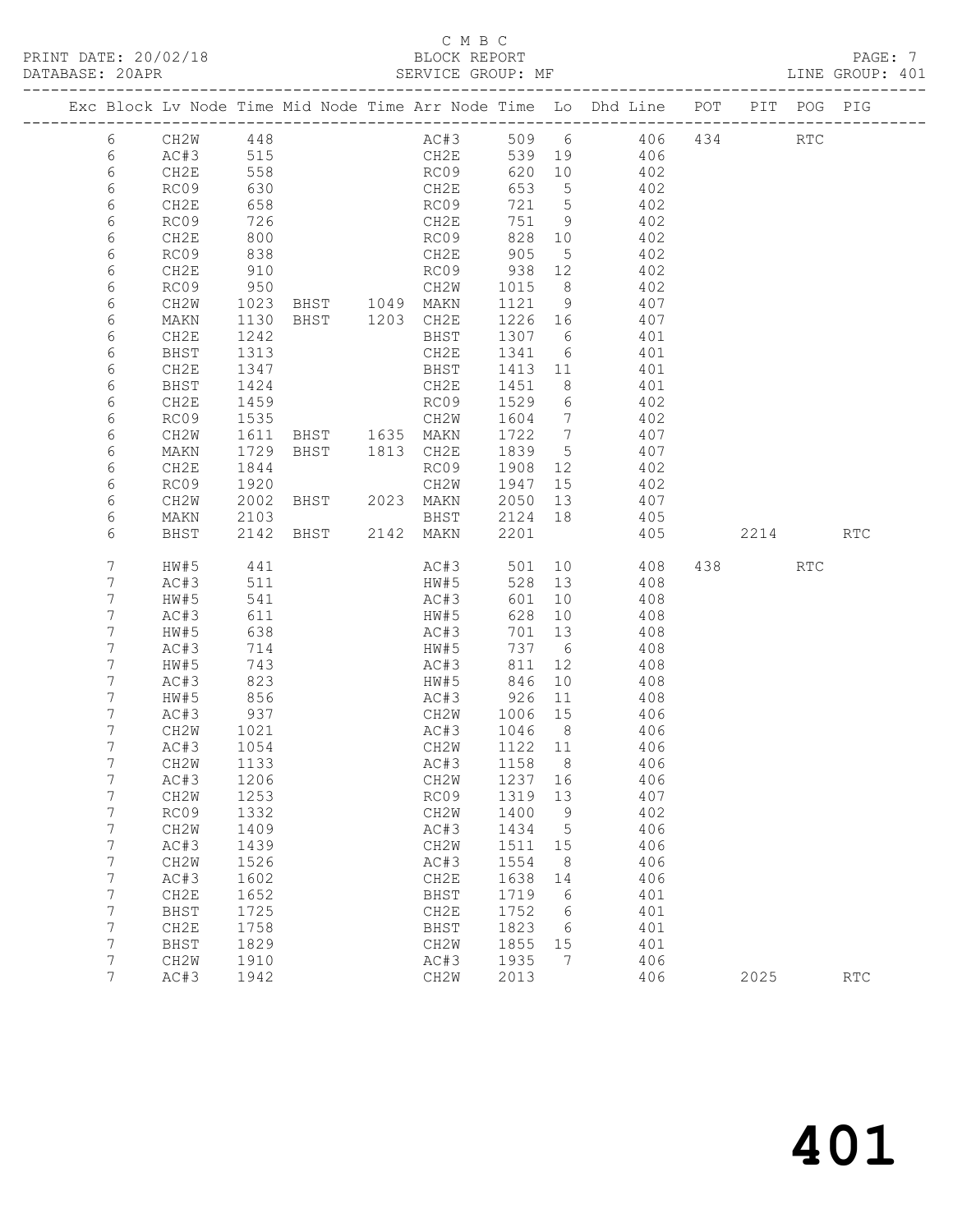# C M B C<br>BLOCK REPORT

LINE GROUP: 401

|             |          |            |                            |           |              |                     |                 | Exc Block Lv Node Time Mid Node Time Arr Node Time Lo Dhd Line POT PIT POG PIG |      |            |            |
|-------------|----------|------------|----------------------------|-----------|--------------|---------------------|-----------------|--------------------------------------------------------------------------------|------|------------|------------|
| 8           | AC#3 456 |            |                            |           |              |                     |                 | CH2W 518 6 406                                                                 | 441  | <b>RTC</b> |            |
| 8           | CH2W     |            |                            |           |              |                     |                 |                                                                                |      |            |            |
| $\,8\,$     | AC#3     | 524<br>551 |                            |           |              |                     |                 | AC#3 545 6 406<br>CH2W 613 19 406                                              |      |            |            |
| 8           | CH2W     | 632        |                            |           | AC#3         |                     |                 | $657$ 9 406                                                                    |      |            |            |
| 8           | AC#3     | 706        |                            |           | HW#5         | 729 5               |                 | 408                                                                            |      |            |            |
| 8           |          | 734        |                            |           |              | 802 12              |                 |                                                                                |      |            |            |
|             | HW#5     |            |                            |           | AC#3<br>HW#5 |                     |                 | 408                                                                            |      |            |            |
| 8           | AC#3     | 814<br>846 |                            |           |              | 837 9               |                 | 408<br>AC#3 916 16 408                                                         |      |            |            |
| 8           | HW#5     |            |                            |           |              |                     |                 |                                                                                |      |            |            |
| 8           | AC#3     | 932        |                            |           |              |                     |                 | HW#5 955 6 408                                                                 |      |            |            |
| 8           | HW#5     | 1001       |                            |           | AC#3         | 1029 15             |                 | 408                                                                            |      |            |            |
| 8           | AC#3     | 1044       |                            |           | HW#5         | 1107 12             |                 | 408                                                                            |      |            |            |
| 8           | HW#5     | 1119       |                            |           | AC#3         | 1144 15             |                 | 408                                                                            |      |            |            |
| 8           | AC#3     | 1159       |                            |           | HW#5         | 1223                | 9               | 408                                                                            |      |            |            |
| 8           | HW#5     | 1232       |                            |           | AC#3         | 1259 15             |                 | 408                                                                            |      |            |            |
| 8           | AC#3     | 1314       |                            |           | HW#5         | 1339                | 8 <sup>8</sup>  | 408                                                                            |      |            |            |
| 8           | HW#5     | 1347       |                            |           | AC#3         | 1414 9              |                 | 408                                                                            |      |            |            |
| 8           | AC#3     | 1423       |                            |           |              |                     |                 | HW#5 1451 7 408                                                                |      |            |            |
| 8           | HW#5     | 1458       |                            |           | AC#3         | 1530 12             |                 | 408                                                                            |      |            |            |
| 8           | AC#3     | 1542       |                            |           | HW#5         | 1610 9              |                 | 408                                                                            |      |            |            |
| 8           | HW#5     | 1619       |                            |           | AC#3         | 1648 11             |                 | 408                                                                            |      |            |            |
| 8           | AC#3     | 1659       |                            |           |              |                     |                 | HW#5 1726 12 408                                                               |      |            |            |
| 8           | HW#5     | 1738       |                            |           |              |                     |                 | AC#3 1803 8 408                                                                |      |            |            |
| 8           | AC#3     | 1811       |                            |           | HW#5 1838    |                     |                 | 408                                                                            | 1841 |            | <b>RTC</b> |
| 9           | AC#3     | 456        |                            |           | HW#5         | 513                 |                 | 13 408                                                                         |      | <b>RTC</b> |            |
| 9           | HW#5     | 526        |                            |           | AC#3         |                     |                 | 546 10 408                                                                     |      |            |            |
| 9           | AC#3     | 556        |                            |           | HW#5         | 613 5               |                 | 408                                                                            |      |            |            |
| 9           | HW#5     | 618        |                            |           | AC#3         | 641 10              |                 | 408                                                                            |      |            |            |
| 9           | AC#3     | 651        |                            |           | HW#5         | 711 7               |                 | 408                                                                            |      |            |            |
| 9           | HW#5     | 718        |                            |           | AC#3         | 745 11              |                 | 408                                                                            |      |            |            |
| 9           | AC#3     | 756        |                            |           | HW#5         | 819 7<br>819<br>856 |                 | 408                                                                            |      |            |            |
| 9           | HW#5     | 826        |                            |           | AC#3         |                     | $5\overline{)}$ | 408                                                                            |      |            |            |
| 9           | AC#3     | 901        |                            |           | CH2W         | 930 11              |                 | 406                                                                            |      |            |            |
| 9           | CH2W     | 941        |                            |           | AC#3         | 1006                | $\overline{7}$  | 406                                                                            |      |            |            |
| 9           | AC#3     | 1013       |                            |           | CH2E         | 1043                | 22              | 406                                                                            |      |            |            |
| 9           | CH2E     | 1105       |                            |           | BHST         | 1132 6              |                 | 401                                                                            |      |            |            |
| 9           | BHST     | 1138       |                            |           | CH2W 1205 18 |                     |                 | 401                                                                            |      |            |            |
| 9           | CH2W     |            | 1223 BHST 1249 MAKN 1323 8 |           |              |                     |                 | 407                                                                            |      |            |            |
| 9           | MAKN     |            | 1331 BHST                  | 1405 CH2W |              | 1429 7              |                 | 407                                                                            |      |            |            |
| 9           |          |            | CH2W 1436 AC#3 1504 6      |           |              |                     |                 | 406                                                                            |      |            |            |
| $\mathsf 9$ | AC#3     | 1510       |                            |           | CH2E         | 1546                | 5               | 406                                                                            |      |            |            |
| $\mathsf 9$ | CH2E     | 1551       |                            |           | <b>BHST</b>  | 1618                | 5               | 401                                                                            |      |            |            |
| $\mathsf 9$ | BHST     | 1623       |                            |           | CH2E         | 1652                | 7               | 401                                                                            |      |            |            |
| $\mathsf 9$ | CH2E     | 1659       |                            |           | BHST         | 1726                | 7               | 401                                                                            |      |            |            |
| $\mathsf 9$ | BHST     | 1733       |                            |           | CH2E         | 1800                | 11              | 401                                                                            |      |            |            |
| 9           | CH2E     | 1811       |                            |           | BHST         | 1836                | 6               | 401                                                                            |      |            |            |
| $\mathsf 9$ | BHST     | 1842       |                            |           | CH2E         | 1909                | 7               | 401                                                                            |      |            |            |
| 9           | CH2E     | 1916       |                            |           | BHST         | 1938                | 8               | 401                                                                            |      |            |            |
| $\mathsf 9$ | BHST     | 1946       |                            |           | CH2E         | 2010                | 13              | 401                                                                            |      |            |            |
| 9           | CH2E     | 2023       |                            |           | BHST         | 2045                | 8               | 401                                                                            |      |            |            |
| $\mathsf 9$ | BHST     | 2053       |                            |           | CH2E         | 2117                | 6               | 401                                                                            |      |            |            |
| $\mathsf 9$ | CH2E     | 2123       |                            |           | BHST         | 2145                | 8               | 401                                                                            |      |            |            |
| $\mathsf 9$ | BHST     | 2153       |                            |           | CH2E         | 2217                | 8               | 401                                                                            |      |            |            |
| 9           | CH2E     | 2225       |                            |           | BHST         | 2245                | 10              | 401                                                                            |      |            |            |
| 9           | BHST     | 2255       |                            |           | CH2E         | 2316                | 9               | 401                                                                            |      |            |            |
| $\mathsf 9$ | CH2E     | 2325       |                            |           | BHST         | 2345                | 10              | 401                                                                            |      |            |            |
| 9           | BHST     | 2355       |                            |           | CH2E         | 2416                | 5               | 401                                                                            |      |            |            |
|             |          |            |                            |           |              |                     |                 |                                                                                |      |            |            |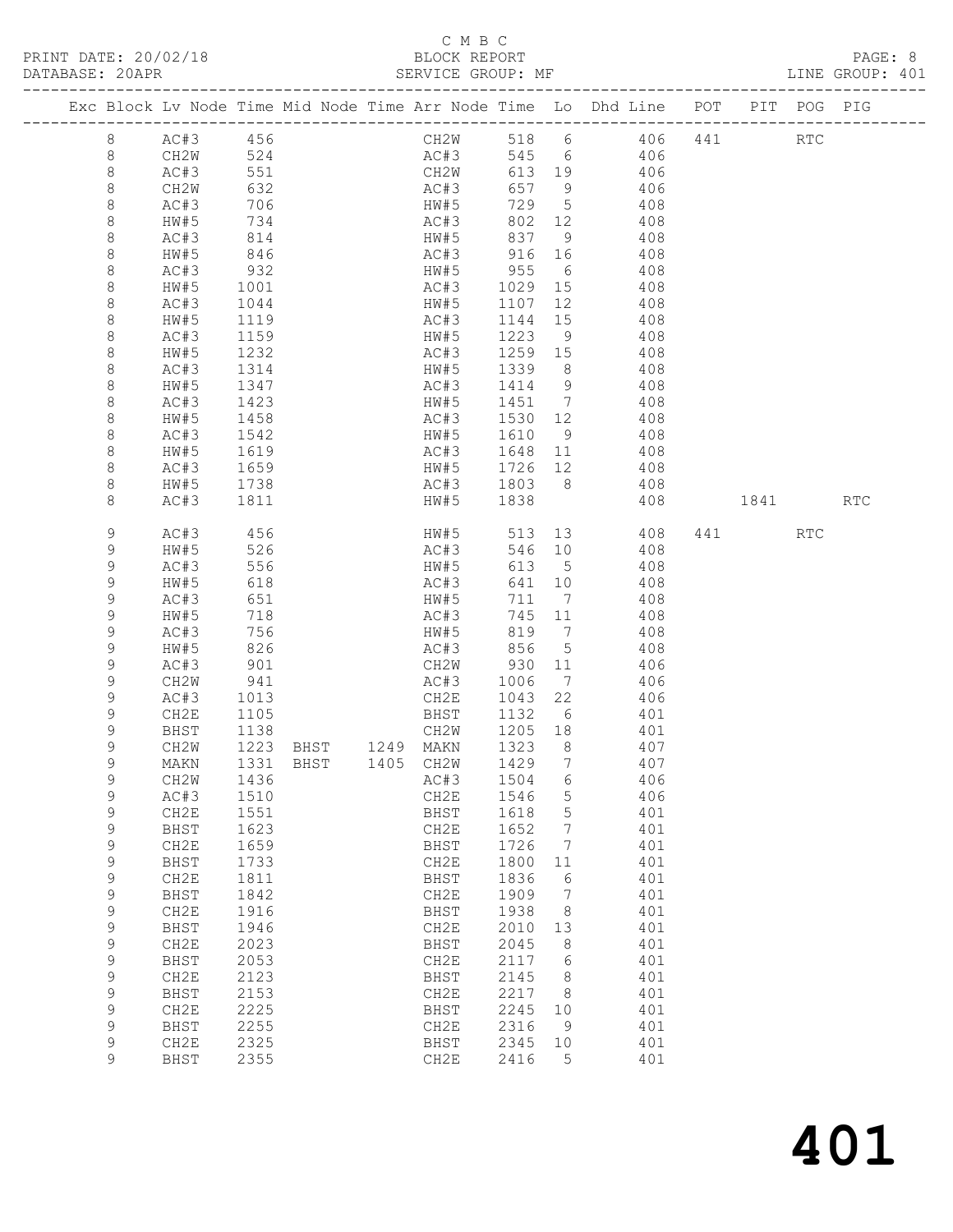# C M B C<br>BLOCK REPORT

### SERVICE GROUP: MF

|  |                |              |                  |               |      |                              |         |                 | Exc Block Lv Node Time Mid Node Time Arr Node Time Lo Dhd Line POT |         | PIT POG PIG |            |
|--|----------------|--------------|------------------|---------------|------|------------------------------|---------|-----------------|--------------------------------------------------------------------|---------|-------------|------------|
|  | $\overline{9}$ | CH2E         | 2421             |               |      |                              |         |                 | BHST 2441 401                                                      | 2454    |             | RTC        |
|  | 10             | BHST         | 457              |               |      | CH2E                         |         |                 | 515 6 401                                                          | 442 RTC |             |            |
|  | 10             | CH2E         | 521              |               |      | BHST                         | 539 6   |                 | 401                                                                |         |             |            |
|  | 10             | BHST         | 545              |               |      | CH2E<br>RC09                 | 604 6   |                 | 401                                                                |         |             |            |
|  | 10             | CH2E         | 610              |               |      |                              | 632 8   |                 | 402                                                                |         |             |            |
|  | 10             | RC09         | 640              |               |      | CH2W                         |         |                 | 701 10 402                                                         |         |             |            |
|  | 10             | CH2W         | 711              |               |      | BHST 736 MAKN                | 810     | $5^{\circ}$     | 407                                                                |         |             |            |
|  | 10             | MAKN         | 815<br>930       | BHST 851 CH2W |      | CH2W 913 17<br>AC#3 957 7    | 913 17  |                 | 407                                                                |         |             |            |
|  | 10             | CH2W         |                  |               |      |                              |         |                 | 406                                                                |         |             |            |
|  | 10             | AC#3         | 1004             |               |      | CH2W 1032 13                 |         |                 | 406                                                                |         |             |            |
|  | 10             | CH2W         | 1045             |               |      | AC#3                         | 1110 8  |                 | 406                                                                |         |             |            |
|  | 10             | AC#3         | 1118             |               |      | CH2W                         | 1146 10 |                 | 406                                                                |         |             |            |
|  | 10             | CH2W         | $\frac{1}{1156}$ |               |      | AC#3                         | 1222 7  |                 | 406                                                                |         |             |            |
|  | 10             | AC#3         | 1229             |               |      | CH2W 1300                    |         | 9               | 406                                                                |         |             |            |
|  | 10             | CH2W         | 1309             |               |      | AC#3 1334 6                  |         |                 | 406                                                                |         |             |            |
|  | 10             | AC#3         | 1340<br>1419     |               |      | CH2W                         | 1412 7  |                 | 406                                                                |         |             |            |
|  | 10             | CH2W         |                  |               |      | AC#3                         | 1444 6  |                 | 406                                                                |         |             |            |
|  | 10             | AC#3         | 1450             |               |      | CH2E 1524                    |         | 5 <sup>5</sup>  | 406                                                                |         |             |            |
|  | 10             | CH2E         | 1529             |               |      | BHST 1556                    |         | 9               | 401                                                                |         |             |            |
|  | 10             | BHST         | 1605<br>1639     |               |      | CH2W                         | 1633 6  |                 | 401                                                                |         |             |            |
|  | 10             | CH2W         |                  |               |      | AC#3                         | 1704 6  |                 | 406                                                                |         |             |            |
|  | 10             | AC#3         | 1710             |               |      |                              |         |                 | CH2W 1743 8 406                                                    |         |             |            |
|  | 10             | CH2W         | 1751             |               |      |                              |         |                 | AC#3 1816 6 406                                                    |         |             |            |
|  | 10             | AC#3         | 1822             |               |      | CH2E                         | 1856 8  |                 | 406                                                                |         |             |            |
|  | 10             | CH2E         | 1904<br>1934     |               |      | BHST 1926 8<br>CH2E 1958     |         |                 | 401                                                                |         |             |            |
|  | 10             | BHST         |                  |               |      |                              |         |                 | 401                                                                | 2010    |             | <b>RTC</b> |
|  | 11             | CH2W         | 457              |               |      | AC#3                         | 518 6   |                 | 406                                                                | 443 RTC |             |            |
|  | 11             | AC#3         | 524              |               |      | CH2W                         | 546 14  |                 | 406                                                                |         |             |            |
|  | 11             | CH2W         | 600              |               |      | AC#3                         | 621 6   |                 | 406                                                                |         |             |            |
|  | 11             | AC#3         | 627              |               |      | CH2W                         | 650     | 9               | 406                                                                |         |             |            |
|  | 11             | CH2W         | 659              |               |      | AC#3                         | 724 12  |                 | 406                                                                |         |             |            |
|  | 11             | AC#3         | 736<br>810       |               |      | CH2W<br>$Cn\angle W$<br>AC#3 | 805     | $5^{\circ}$     | 406                                                                |         |             |            |
|  | 11             | CH2W         |                  |               |      |                              | 840     | $7\overline{ }$ | 406                                                                |         |             |            |
|  | 11             | AC#3         | 847              |               |      | CH2W                         | 916     | $5\overline{)}$ | 406                                                                |         |             |            |
|  | 11             | CH2W         | 921              |               |      | AC#3 948                     |         | $7\overline{ }$ | 406                                                                |         |             |            |
|  | 11             | AC#3         | 955              |               |      | CH2W 1024 9<br>AC#3 1058 8   |         |                 | 406                                                                |         |             |            |
|  | 11             | CH2W         | 1033             |               |      |                              |         |                 | 406                                                                |         |             |            |
|  |                | 11 AC#3 1106 |                  |               |      | CH2E 1136 22                 |         |                 | 406                                                                |         |             |            |
|  | 11             | CH2E         | 1158             |               |      | RC09                         | 1226    | 6               | 402                                                                |         |             |            |
|  | 11             | RC09         | 1232             |               |      | CH2E                         | 1302    | $\overline{7}$  | 402                                                                |         |             |            |
|  | 11             | CH2E         | 1309             |               |      | BHST                         | 1335    | $\overline{7}$  | 401                                                                |         |             |            |
|  | 11             | BHST         | 1342             |               |      | CH2E                         | 1409    | 5               | 401                                                                |         |             |            |
|  | 11             | CH2E         | 1414             |               |      | BHST                         | 1442    | 8               | 401                                                                |         |             |            |
|  | 11             | BHST         | 1450             |               |      | CH2W                         | 1519    | 12              | 401                                                                |         |             |            |
|  | 11             | CH2W         | 1531             | BHST          |      | 1559 MAKN                    | 1642    | 9               | 407                                                                |         |             |            |
|  | 11             | MAKN         | 1651             | BHST          | 1737 | CH2E                         | 1804    | 10              | 407                                                                |         |             |            |
|  | 11             | CH2E         | 1814             |               |      | RC09                         | 1838    | 5               | 402                                                                |         |             |            |
|  | 11             | RC09         | 1843             |               |      | CH2W                         | 1910    |                 | 402                                                                | 1922    |             | <b>RTC</b> |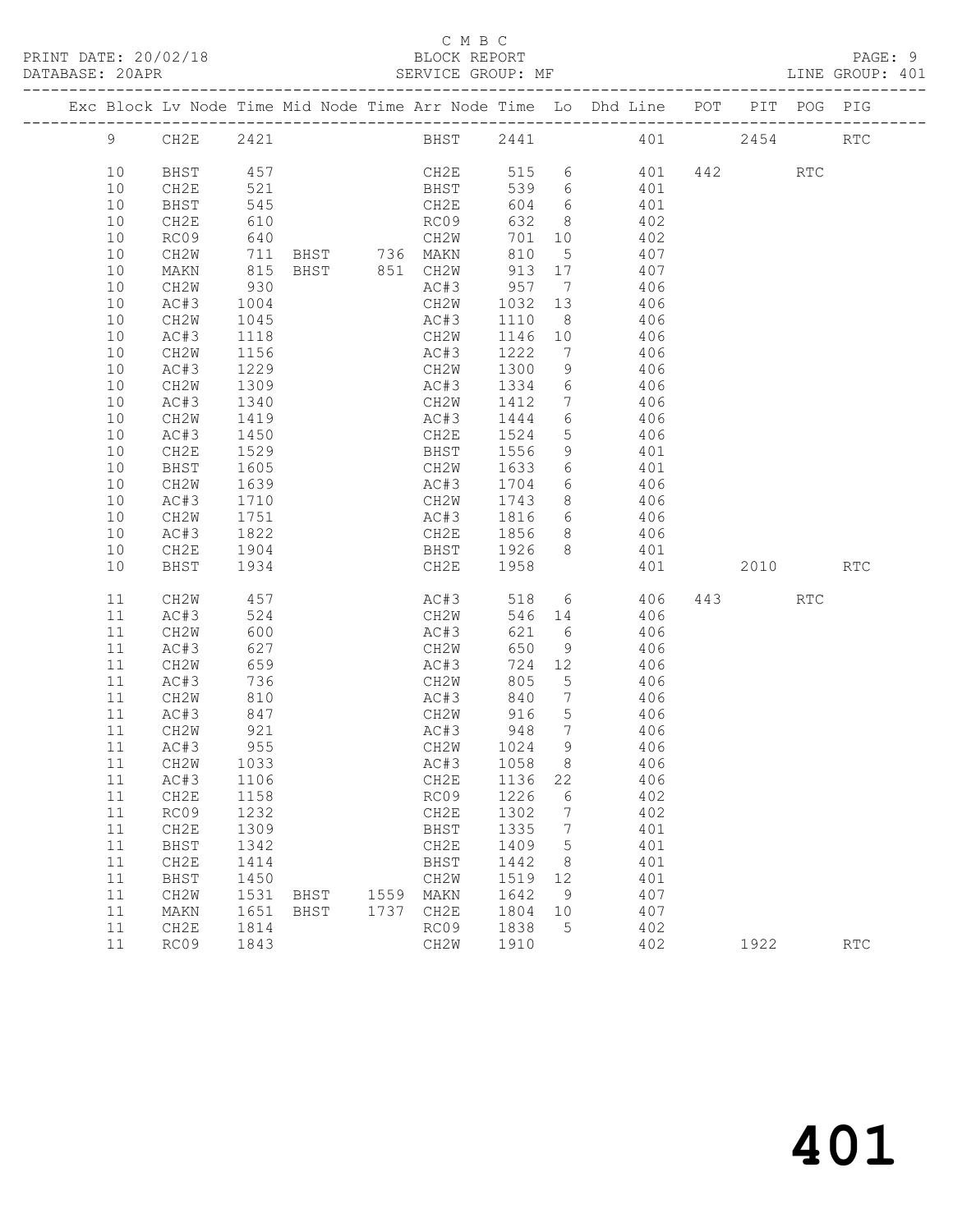## C M B C<br>BLOCK REPORT SERVICE GROUP: MF

|         |             |      |  |      |        |                 | Exc Block Lv Node Time Mid Node Time Arr Node Time Lo Dhd Line POT |      | PIT POG PIG |            |
|---------|-------------|------|--|------|--------|-----------------|--------------------------------------------------------------------|------|-------------|------------|
| 12 CH2E |             | 506  |  | RC09 | 525 5  |                 | 402 452                                                            |      | <b>RTC</b>  |            |
| 12      | RC09        | 530  |  | CH2W | 549 16 |                 | 402                                                                |      |             |            |
| 12      | CH2W        | 605  |  | AC#3 | 630    | $6\overline{6}$ | 406                                                                |      |             |            |
| 12      | AC#3        | 636  |  | CH2W | 700    | 17              | 406                                                                |      |             |            |
| 12      | CH2W        | 717  |  | AC#3 | 742    | 9               | 406                                                                |      |             |            |
| 12      | AC#3        | 751  |  | CH2W | 820    | $6\overline{6}$ | 406                                                                |      |             |            |
| 12      | CH2W        | 826  |  | AC#3 | 856    |                 | 14<br>406                                                          |      |             |            |
| 12      | AC#3        | 910  |  | CH2E | 941    | 17              | 406                                                                |      |             |            |
| 12      | CH2E        | 958  |  | RC09 | 1026   | 6               | 402                                                                |      |             |            |
| 12      | RC09        | 1032 |  | CH2W | 1057   | 24              | 402                                                                |      |             |            |
| 12      | CH2W        | 1121 |  | AC#3 | 1146   | 8 <sup>8</sup>  | 406                                                                |      |             |            |
| 12      | AC#3        | 1154 |  | CH2W | 1225   | $5\overline{)}$ | 406                                                                |      |             |            |
| 12      | CH2W        | 1230 |  | AC#3 | 1258   | $\overline{7}$  | 406                                                                |      |             |            |
| 12      | AC#3        | 1305 |  | CH2E | 1339   | 9               | 406                                                                |      |             |            |
| 12      | CH2E        | 1348 |  | RC09 | 1417   | 6               | 402                                                                |      |             |            |
| 12      | RC09        | 1423 |  | CH2E | 1453   | 12              | 402                                                                |      |             |            |
| 12      | CH2E        | 1505 |  | BHST | 1534   | 13              | 401                                                                |      |             |            |
| 12      | BHST        | 1547 |  | CH2E | 1616   | 13              | 401                                                                |      |             |            |
| 12      | CH2E        | 1629 |  | BHST | 1656   | 5 <sup>5</sup>  | 401                                                                |      |             |            |
| 12      | <b>BHST</b> | 1701 |  | CH2E | 1728   | 10              | 401                                                                |      |             |            |
| 12      | CH2E        | 1738 |  | BHST | 1803   | 6               | 401                                                                |      |             |            |
| 12      | BHST        | 1809 |  | CH2E | 1836   | 16              | 401                                                                |      |             |            |
| 12      | CH2E        | 1852 |  | BHST | 1914   | $\overline{7}$  | 401                                                                |      |             |            |
| 12      | BHST        | 1921 |  | CH2E | 1948   | $5^{\circ}$     | 401                                                                |      |             |            |
| 12      | CH2E        | 1953 |  | BHST | 2015   | 8 <sup>8</sup>  | 401                                                                |      |             |            |
| 12      | BHST        | 2023 |  | CH2E | 2047   | 6               | 401                                                                |      |             |            |
| 12      | CH2E        | 2053 |  | BHST | 2115   | 8 <sup>8</sup>  | 401                                                                |      |             |            |
| 12      | BHST        | 2123 |  | CH2E | 2147   | 8 <sup>8</sup>  | 401                                                                |      |             |            |
| 12      | CH2E        | 2155 |  | BHST | 2215   | 10              | 401                                                                |      |             |            |
| 12      | <b>BHST</b> | 2225 |  | CH2E | 2246   | 9 <sup>°</sup>  | 401                                                                |      |             |            |
| 12      | CH2E        | 2255 |  | BHST | 2315   | 10              | 401                                                                |      |             |            |
| 12      | BHST        | 2325 |  | CH2E | 2346   | 10              | 401                                                                |      |             |            |
| 12      | CH2E        | 2356 |  | RC09 | 2416   | - 9             | 402                                                                |      |             |            |
| 12      | RC09        | 2425 |  | CH2E | 2448   | 17              | 402                                                                |      |             |            |
| 12      | CH2E        | 2505 |  | RC09 | 2525   | 18              | 402                                                                |      |             |            |
| 12      | RC09        | 2543 |  | CH2E | 2606   |                 | 402                                                                | 2617 |             | <b>RTC</b> |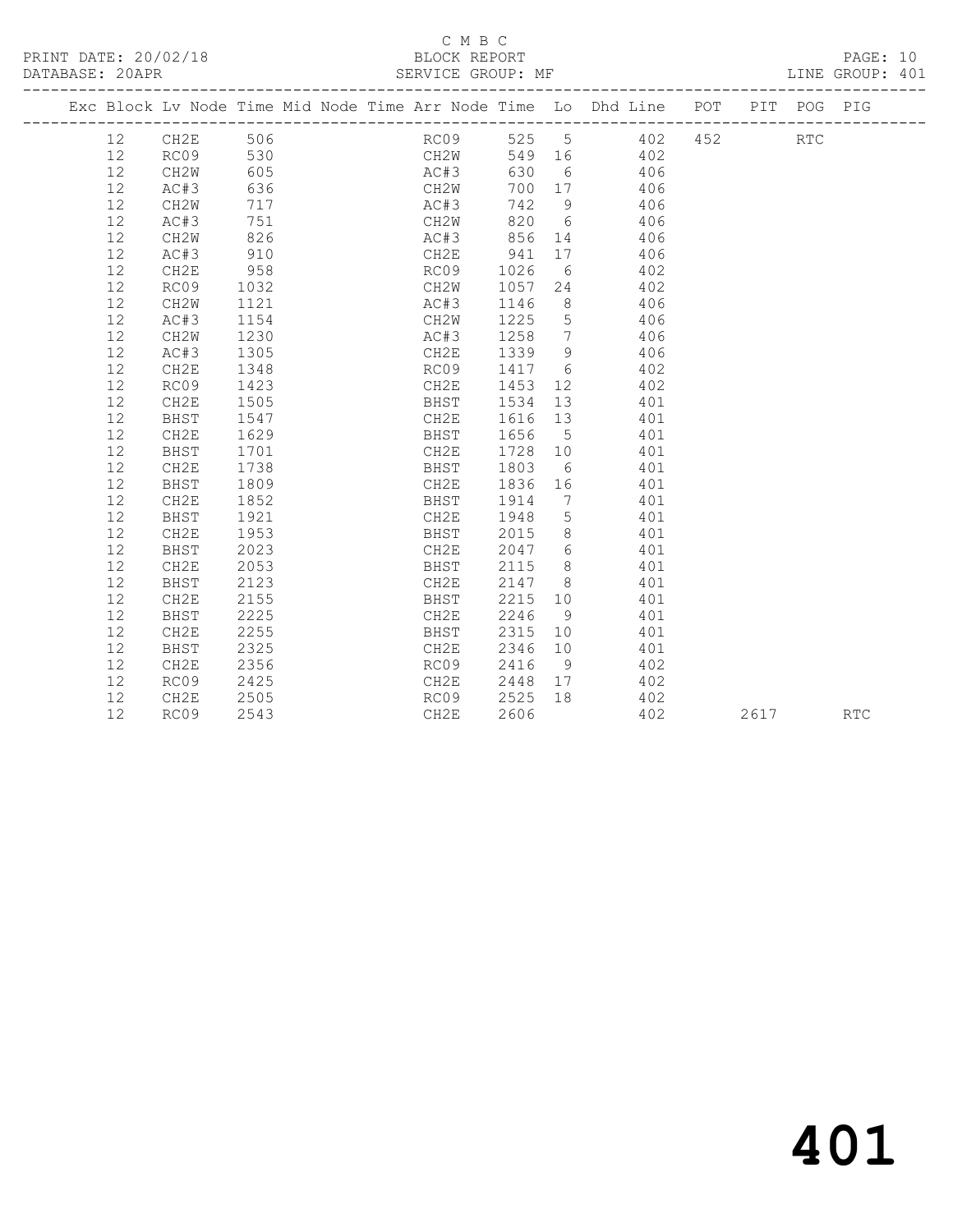# C M B C

| DATABASE: 20APR |              |                   | --------------------------- | SERVICE GROUP: MF                                                              |                            |                |                                |          | LINE GROUP: 401             |  |
|-----------------|--------------|-------------------|-----------------------------|--------------------------------------------------------------------------------|----------------------------|----------------|--------------------------------|----------|-----------------------------|--|
|                 |              |                   |                             | Exc Block Lv Node Time Mid Node Time Arr Node Time Lo Dhd Line POT PIT POG PIG |                            |                |                                |          |                             |  |
| 13              | CH2W 506     |                   |                             | AC#3 527 6 406 452 RTC                                                         |                            |                |                                |          |                             |  |
| 13              | AC#3 533     |                   |                             | CH2W 555 19 406                                                                |                            |                |                                |          |                             |  |
| 13              | CH2W         | 614<br>645<br>726 |                             | AC#3                                                                           |                            |                | 639 6 406                      |          |                             |  |
| 13              | AC#3         |                   |                             |                                                                                | 709 17                     |                | 406                            |          |                             |  |
| 13              | CH2W         |                   |                             | CH2W<br>AC#3                                                                   |                            |                | $751$ 7 $406$<br>$751$ 7 $406$ |          |                             |  |
| 13              | AC#3         | 758               |                             | CH2W 827 9 406                                                                 |                            |                |                                |          |                             |  |
| 13              | CH2W         | 836               |                             | AC#3 904 6 406                                                                 |                            |                |                                |          |                             |  |
| 13              | AC#3         |                   |                             |                                                                                |                            |                | 408                            |          |                             |  |
| 13              | HW#5         | 910<br>946        |                             | HW#5 933 13<br>AC#3 1014 15                                                    |                            |                | 408                            |          |                             |  |
| 13              | AC#3         | 1029              |                             | HW#5 1052 12 408                                                               |                            |                |                                |          |                             |  |
| 13              | HW#5         | 1104              |                             | AC#3                                                                           |                            |                | 1129 15 408                    |          |                             |  |
| 13              | AC#3         | 1144              |                             | HW#5                                                                           | 1208 9                     |                | 408                            |          |                             |  |
| 13              | HW#5         | $\frac{1}{2}$     |                             |                                                                                |                            |                | $AC#3$ $1244$ $15$ $408$       |          |                             |  |
| 13              | AC#3         | 1259              |                             | HW#5 1324 8 408                                                                |                            |                |                                |          |                             |  |
| 13              | HW#5         | 1332              |                             | AC#3                                                                           |                            |                | 1359 12 408                    |          |                             |  |
| 13              | AC#3         | 1411<br>1444      |                             | HW#5       1439     5<br>AC#3       1516   18                                  | 1439 5                     |                | 408                            |          |                             |  |
| 13              | HW#5         |                   |                             |                                                                                |                            |                | 408                            |          |                             |  |
| 13              | AC#3         | 1534              |                             | HW#5 1602 9 408                                                                |                            |                |                                |          |                             |  |
| 13              | HW#5         | 1611              |                             | AC#3                                                                           |                            |                | 1640 11 408                    |          |                             |  |
| 13              | AC#3         | 1651<br>1726      |                             | HW#5                                                                           | 1718 8<br>1718 b<br>1755 8 |                | 408                            |          |                             |  |
| 13              | HW#5         |                   |                             | AC#3                                                                           |                            |                | 408                            |          |                             |  |
| 13              | AC#3         | 1803              |                             | HW#5 1830 8 408                                                                |                            |                |                                |          |                             |  |
| 13              | HW#5         | 1838              |                             | AC#3 1903 6 408                                                                |                            |                |                                |          |                             |  |
| 13              | AC#3         | 1909              |                             | RRCX 1938 15 408                                                               |                            |                |                                |          |                             |  |
| 13              | RRCX         | 1953              |                             | AC#3                                                                           | 2015                       |                | 408                            | 2031 RTC |                             |  |
| 14              | HW#5         | 456               |                             | AC#3 516 10 408                                                                |                            |                |                                | 453 RTC  |                             |  |
| 14              | AC#3         | 526               |                             | HW#5                                                                           | 543 8                      |                | 408                            |          |                             |  |
| 14              | HW#5         | 551               |                             | AC#3<br>HW#5                                                                   | 611 12                     |                | 408                            |          |                             |  |
| 14              | AC#3         | 623               |                             |                                                                                |                            |                | $641$ $7$ $408$                |          |                             |  |
| 14              | HW#5         | 648               |                             | AC#3                                                                           | 711 10                     |                | 408                            |          |                             |  |
| 14              | AC#3         | 721               |                             | HW#5                                                                           | 744 7                      |                | 408                            |          |                             |  |
| 14              | HW#5         | 721<br>751<br>832 |                             | AC#3 820 12<br>HW#5 855 13                                                     |                            |                | 408                            |          |                             |  |
| 14              | AC#3         |                   |                             |                                                                                |                            |                | 408                            |          |                             |  |
| 14              | HW#5         | 908               |                             | AC#3 936 8 408                                                                 |                            |                |                                |          |                             |  |
| 14              | AC#3         | 944               |                             |                                                                                |                            |                | HW#5 1007 12 408               |          |                             |  |
| 14              | HW#5         | 1019<br>1059      |                             | AC#3 1044 15<br>HW#5 1122 12                                                   |                            |                | 408                            |          |                             |  |
| 14              | AC#3         |                   |                             |                                                                                |                            |                | 408                            |          |                             |  |
|                 | 14 HW#5 1134 |                   |                             | AC#3 1159 15                                                                   |                            |                | 408                            |          |                             |  |
| 14              | AC#3         | 1214              |                             | HW#5                                                                           | 1239                       | 8              | 408                            |          |                             |  |
| 14              | HW#5         | 1247              |                             | AC#3                                                                           | 1314 15                    |                | 408                            |          |                             |  |
| 14              | AC#3         | 1329              |                             | HW#5                                                                           | 1354                       | 8              | 408                            |          |                             |  |
| 14              | HW#5         | 1402              |                             | AC#3                                                                           | 1429                       | $\overline{7}$ | 408                            |          |                             |  |
| 14              | AC#3         | 1436              |                             | HW#5                                                                           | 1505                       | 12             | 408                            |          |                             |  |
| 14              | HW#5         | 1517              |                             | AC#3                                                                           | 1546                       | 12             | 408                            |          |                             |  |
| 14              | AC#3         | 1558              |                             | HW#5                                                                           | 1626                       | 9              | 408                            |          |                             |  |
| 14              | HW#5         | 1635              |                             | AC#3                                                                           | 1704                       | 11             | 408                            |          |                             |  |
| 14              | AC#3         | 1715              |                             | HW#5                                                                           | 1742                       | 12             | 408                            |          |                             |  |
| 14<br>14        | HW#5<br>AC#3 | 1754<br>1833      |                             | AC#3                                                                           | 1819<br>1902               | 14<br>8        | 408<br>408                     |          |                             |  |
| 14              |              |                   |                             | RRCX<br>AC#3                                                                   | 1933                       | 5              | 408                            |          |                             |  |
| 14              | RRCX<br>AC#3 | 1910<br>1938      |                             | RRCX                                                                           | 2006                       |                | 408                            | 2012     | $\mathop{\rm RTC}\nolimits$ |  |
|                 |              |                   |                             |                                                                                |                            |                |                                |          |                             |  |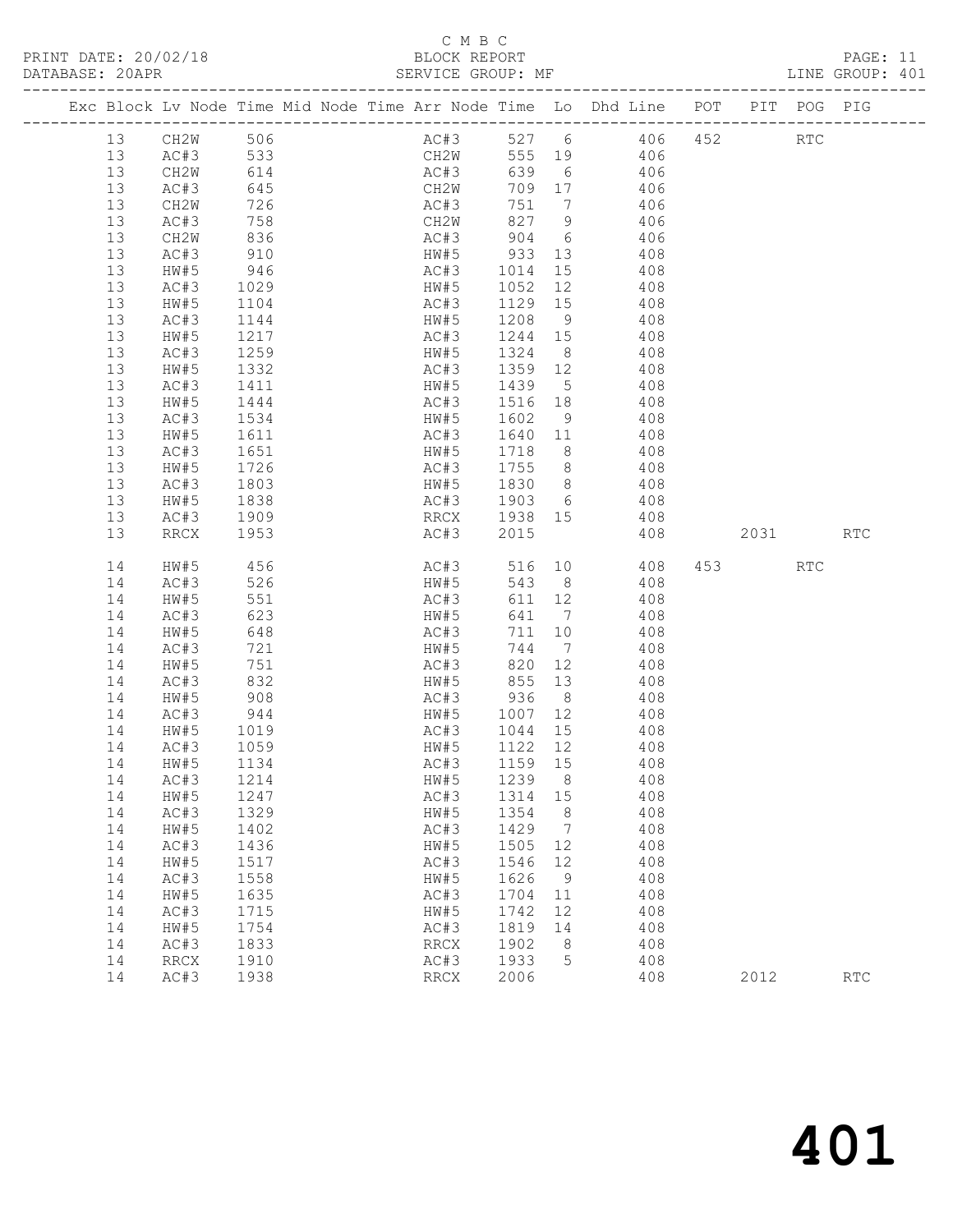# C M B C<br>BLOCK REPORT

| DATABASE: 20APR |              |                  | SERVICE GROUP: MF |                            |         |   |                                                                                |          | LINE GROUP: 401      |  |
|-----------------|--------------|------------------|-------------------|----------------------------|---------|---|--------------------------------------------------------------------------------|----------|----------------------|--|
|                 |              |                  |                   |                            |         |   | Exc Block Lv Node Time Mid Node Time Arr Node Time Lo Dhd Line POT PIT POG PIG |          |                      |  |
| 15              | CH2W 511     |                  |                   |                            |         |   | RC09 531 16 407 457 RTC                                                        |          |                      |  |
| 15              | RC09 547     |                  |                   |                            |         |   | CH2E 608 11 407                                                                |          |                      |  |
| 15              | CH2E         | 619              |                   | BHST<br>CH2E<br>BHST       |         |   | 639 5 401                                                                      |          |                      |  |
| 15              | BHST         | $644$<br>714     |                   |                            |         |   |                                                                                |          |                      |  |
| 15              | CH2E         | 714              |                   |                            |         |   | 704 10 401<br>737 9 401                                                        |          |                      |  |
| 15              | BHST         | 746              |                   | CH2E 810 8 401             |         |   |                                                                                |          |                      |  |
| 15              | CH2E         | 818              |                   | BHST 844                   |         |   | 16 401                                                                         |          |                      |  |
| 15              | BHST         |                  |                   |                            |         |   | 401                                                                            |          |                      |  |
| 15              | CH2E         | 900<br>935       |                   |                            |         |   | 401                                                                            |          |                      |  |
| 15              | BHST         | 1009             |                   |                            |         |   | CH2E 1034 16 401                                                               |          |                      |  |
| 15              | CH2E         | 1050             |                   | <b>BHST</b>                |         |   | 1117 6 401                                                                     |          |                      |  |
| 15              | BHST         | 1123             |                   | CH2W                       |         |   |                                                                                |          |                      |  |
| 15              | CH2W         | $\frac{1}{1153}$ |                   | RC09                       |         |   | 1147 6 401<br>1219 11 407                                                      |          |                      |  |
| 15              | RC09         | 1230             |                   | CH2W                       |         |   | 1255 22 407                                                                    |          |                      |  |
| 15              | CH2W         | 1317             |                   | BHST 1345 MAKN 1423 7 407  |         |   |                                                                                |          |                      |  |
| 15              | MAKN         |                  | BHST 1505 CH2E    |                            | 1532 17 |   | 407                                                                            |          |                      |  |
| 15              | CH2E         | 1430<br>1549     |                   | RC09                       | 1615 8  |   | 402                                                                            |          |                      |  |
| 15              | RC09         | 1623             |                   | CH2E                       |         |   | 1652 9 402                                                                     |          |                      |  |
| 15              | CH2E         | 1701             |                   | RC09                       |         |   | 1725 10 402                                                                    |          |                      |  |
| 15              | RC09         |                  |                   |                            | 1802 5  |   | 402                                                                            |          |                      |  |
| 15              | CH2W         | 1735<br>1807     |                   | CH2W 1802 5<br>AC#3 1832 7 |         |   | 406                                                                            |          |                      |  |
| 15              | AC#3         | 1839             |                   |                            |         |   | CH2W 1911 17 406                                                               |          |                      |  |
| 15              | CH2W         | 1928             |                   |                            |         |   | AC#3 1953 7 406                                                                |          |                      |  |
| 15              | AC#3         | 2000             |                   | CH2W                       | 2031    |   |                                                                                | 406 2043 | <b>RTC</b>           |  |
| 16              | CH2W         | 515              |                   | AC#3                       |         |   | 536 6 406                                                                      | 501 RTC  |                      |  |
| 16              | AC#3         | 542              |                   | CH2W                       |         |   | 604 19 406                                                                     |          |                      |  |
| 16              | CH2W         | 623              |                   | AC#3                       |         |   | 648 14 406                                                                     |          |                      |  |
| 16              | AC#3         | 702              |                   | CH2W                       | 729 7   |   | 406                                                                            |          |                      |  |
| 16              | CH2W         | 736              |                   | AC#3                       | 805     |   | $7 \overline{406}$                                                             |          |                      |  |
| 16              | AC#3         | 812              |                   | CH2E                       | 843 12  |   | 406                                                                            |          |                      |  |
| 16              | CH2E         | 855              |                   | RC09 923 6                 |         |   | 402                                                                            |          |                      |  |
| 16              | RC09         | 929              |                   | CH2W 954 6<br>AC#3 1025 6  |         |   | 402                                                                            |          |                      |  |
| 16              | CH2W         | 1000             |                   |                            |         |   | 406                                                                            |          |                      |  |
| 16              | AC#3         | 1031             |                   |                            |         |   | CH2W 1059 10 406                                                               |          |                      |  |
| 16              | CH2W         | 1109             |                   | AC#3                       |         |   | 1134 8 406                                                                     |          |                      |  |
| 16              | AC#3         | 1142<br>1228     |                   | CH2E                       | 1215 13 |   | 406                                                                            |          |                      |  |
| 16              | CH2E         |                  |                   | RC09                       | 1257 5  |   | 402                                                                            |          |                      |  |
|                 | 16 RC09 1302 |                  |                   |                            |         |   | CH2W 1330 15 402                                                               |          |                      |  |
| 16              | CH2W         | 1345             |                   | AC#3                       | 1410    | 6 | 406                                                                            |          |                      |  |
| 16              | AC#3         | 1416             |                   | CH2W                       | 1448    | 8 | 406                                                                            |          |                      |  |
| 16              | CH2W         | 1456             |                   | AC#3                       | 1524    | 8 | 406                                                                            |          |                      |  |
| 16              | AC#3         | 1532             |                   | CH2W                       | 1606    | 9 | 406                                                                            |          |                      |  |
| 16              | CH2W         | 1615             |                   | AC#3                       | 1640    | 6 | 406                                                                            |          |                      |  |
| 16              | AC#3         | 1646             |                   | CH2W                       | 1719    | 8 | 406                                                                            |          |                      |  |
| 16              | CH2W         | 1727             |                   | AC#3                       | 1752    | 6 | 406                                                                            |          |                      |  |
| 16              | AC#3         | 1758             |                   | CH2E                       | 1832    | 8 | 406                                                                            |          |                      |  |
| 16              | CH2E         | 1840             |                   | BHST                       | 1902    | 6 | 401                                                                            |          |                      |  |
| 16              | BHST         | 1908             |                   | CH2E                       | 1935    | 5 | 401                                                                            |          |                      |  |
| 16              | CH2E         | 1940             |                   | BHST                       | 2002    | 8 | 401                                                                            |          |                      |  |
| 16              | BHST         | 2010             |                   | CH2E                       | 2034    |   | 401                                                                            | 2046     | $\operatorname{RTC}$ |  |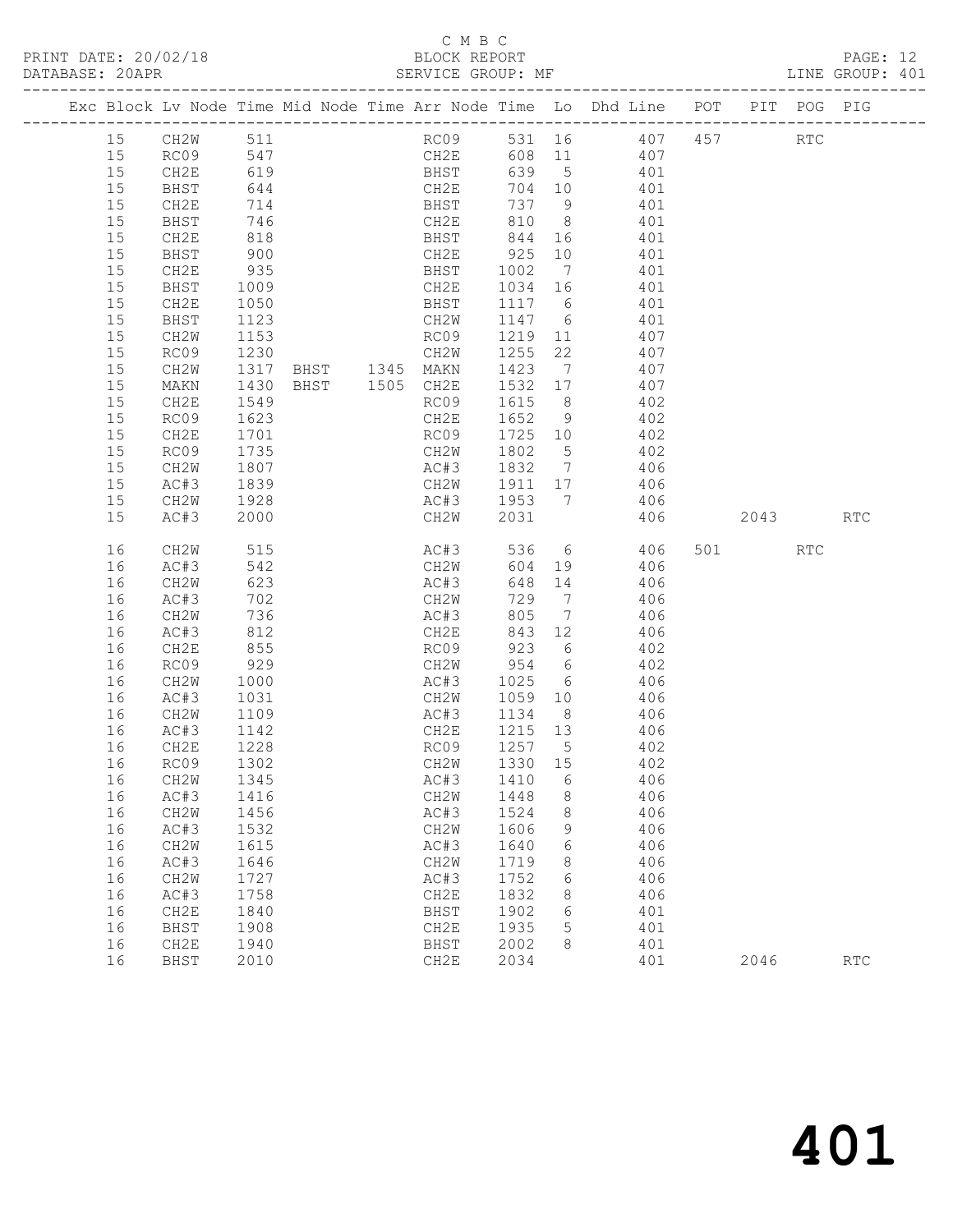# C M B C<br>BLOCK REPORT

SERVICE GROUP: MF

|  |         | Exc Block Lv Node Time Mid Node Time Arr Node Time Lo Dhd Line POT PIT POG PIG |                                                |  |      |              |                  |                 |        |                                           |     |            |            |            |
|--|---------|--------------------------------------------------------------------------------|------------------------------------------------|--|------|--------------|------------------|-----------------|--------|-------------------------------------------|-----|------------|------------|------------|
|  | 17 HW#5 |                                                                                | 511                                            |  |      |              |                  |                 |        | AC#3 531 10 408                           | 508 | <b>RTC</b> |            |            |
|  | 17      | AC#3<br>hw#5                                                                   | 541<br>608                                     |  |      | HW#5<br>AC#3 | $558$ 10         |                 |        | $\begin{array}{c} 408 \\ 408 \end{array}$ |     |            |            |            |
|  | 17      |                                                                                |                                                |  |      |              | 631 13           |                 |        |                                           |     |            |            |            |
|  | 17      | AC#3                                                                           | 644                                            |  | HW#5 |              | 702 9            |                 |        | 408                                       |     |            |            |            |
|  | 17      | HW#5                                                                           | 711<br>747                                     |  | AC#3 |              | 737 10           |                 |        | 408                                       |     |            |            |            |
|  | 17      | AC#3                                                                           |                                                |  | HW#5 |              | 810 7            |                 |        | 408                                       |     |            |            |            |
|  | 17      | HW#5                                                                           | 817<br>900                                     |  | AC#3 |              | 847 13<br>923 9  |                 |        | 408                                       |     |            |            |            |
|  | 17      | AC#3                                                                           |                                                |  | HW#5 |              |                  | 9               |        | 408                                       |     |            |            |            |
|  | 17      | HW#5                                                                           | 932                                            |  | AC#3 |              | 1000 14          |                 | 408    |                                           |     |            |            |            |
|  | 17      | AC#3                                                                           | 1014<br>1049                                   |  | HW#5 |              | 1037 12          |                 |        | 408                                       |     |            |            |            |
|  | 17      | HW#5                                                                           |                                                |  | AC#3 |              | 1114 15          |                 |        | 408                                       |     |            |            |            |
|  | 17      | AC#3                                                                           | 1129                                           |  | HW#5 |              | 1152 10          |                 |        | 408                                       |     |            |            |            |
|  | 17      | HW#5                                                                           | 1202                                           |  | AC#3 |              | 1229 15          |                 |        | 408                                       |     |            |            |            |
|  | 17      | AC#3                                                                           | 1244                                           |  | HW#5 |              | 1309 8           |                 |        | 408                                       |     |            |            |            |
|  | 17      | HW#5                                                                           | 1317                                           |  | AC#3 |              | 1344             | 15              |        | 408                                       |     |            |            |            |
|  | 17      | AC#3                                                                           | 1359                                           |  | HW#5 |              | 1424 10          |                 |        | 408                                       |     |            |            |            |
|  | 17      | HW#5                                                                           | 1434                                           |  |      |              | AC#3 1506 13     |                 | 408    |                                           |     |            |            |            |
|  | 17      | AC#3                                                                           |                                                |  | HW#5 |              | 1547 6           |                 |        | 408                                       |     |            |            |            |
|  | 17      | HW#5                                                                           | 1519<br>1553                                   |  | AC#3 |              | 1622 11          |                 |        | 408                                       |     |            |            |            |
|  | 17      | AC#3                                                                           | 1633                                           |  | HW#5 |              | 1701             | 8 <sup>1</sup>  |        | 408                                       |     |            |            |            |
|  | 17      | HW#5                                                                           |                                                |  | AC#3 |              | 1738 9           |                 |        | 408                                       |     |            |            |            |
|  | 17      | AC#3                                                                           | 1709<br>1747                                   |  | HW#5 |              | 1814 9           |                 |        | 408                                       |     |            |            |            |
|  | 17      | HW#5                                                                           | 1823                                           |  | AC#3 |              | 1848             | - 9             |        | 408                                       |     |            |            |            |
|  | 17      | AC#3                                                                           | 1857                                           |  | RRCX |              | 1926 12          |                 |        | 408                                       |     |            |            |            |
|  | 17      | RRCX                                                                           | 1938                                           |  | AC#3 |              | 2000             | 8 <sup>8</sup>  |        | 408                                       |     |            |            |            |
|  | 17      | AC#3                                                                           | 2008                                           |  | RRCX |              | 2036             | $5\overline{)}$ |        | 408                                       |     |            |            |            |
|  | 17      | RRCX                                                                           | 2041                                           |  | AC#3 |              | 2103 5           |                 |        | 408                                       |     |            |            |            |
|  | 17      | AC#3                                                                           | 2108                                           |  | RRCX |              | 2135             | $5\overline{)}$ |        | 408                                       |     |            |            |            |
|  | 17      | RRCX                                                                           | 2140                                           |  | AC#3 |              | 2202             | $5\overline{)}$ |        | 408                                       |     |            |            |            |
|  | 17      | AC#3                                                                           | 214∪<br>2207                                   |  | RRCX |              | 2202 5<br>2232 8 |                 |        | 408                                       |     |            |            |            |
|  | 17      | RRCX                                                                           | 2240                                           |  | AC#3 |              | 2302             | $5^{\circ}$     |        | 408                                       |     |            |            |            |
|  | 17      | AC#3                                                                           | 2307                                           |  | RRCX |              | 2330 10          |                 |        | 408                                       |     |            |            |            |
|  | 17      | RRCX                                                                           | 2340                                           |  | AC#3 |              | 2402 7           |                 |        | 408                                       |     |            |            |            |
|  | 17      | AC#3                                                                           | 2409                                           |  |      | CH2W         | 2433 5           |                 | 15 406 |                                           |     |            |            |            |
|  | 17      | AC#3                                                                           | 2453                                           |  | CH2E |              | 2519 5           |                 |        | 406                                       |     |            |            |            |
|  | 17      | CH2E                                                                           | 2524                                           |  | BHST |              | 2544             |                 |        | 401                                       |     | 2556       |            | <b>RTC</b> |
|  |         |                                                                                |                                                |  |      |              |                  |                 |        |                                           |     |            |            |            |
|  | 18      | CH2E                                                                           | 533                                            |  |      | <b>BHST</b>  | 551              | 9               |        | 401                                       |     | 519        | <b>RTC</b> |            |
|  | 18      | BHST                                                                           | 600                                            |  | CH2E |              | 619 15           |                 |        | 401                                       |     |            |            |            |
|  | 18      | CH2E                                                                           | 634                                            |  | RC09 |              | 657              | $5^{\circ}$     |        | 402                                       |     |            |            |            |
|  | 18      | RC09                                                                           | 702                                            |  | CH2W |              | 723              | 6               |        | 402                                       |     |            |            |            |
|  | 18      | CH2W                                                                           |                                                |  |      |              | 828              | 5               |        | 407                                       |     |            |            |            |
|  | 18      | MAKN                                                                           | 729 BHST     754 MAKN<br>833 BHST     913 CH2E |  |      |              | 935              |                 |        | 407                                       |     | 947        |            | RTC        |
|  |         |                                                                                |                                                |  |      |              |                  |                 |        |                                           |     |            |            |            |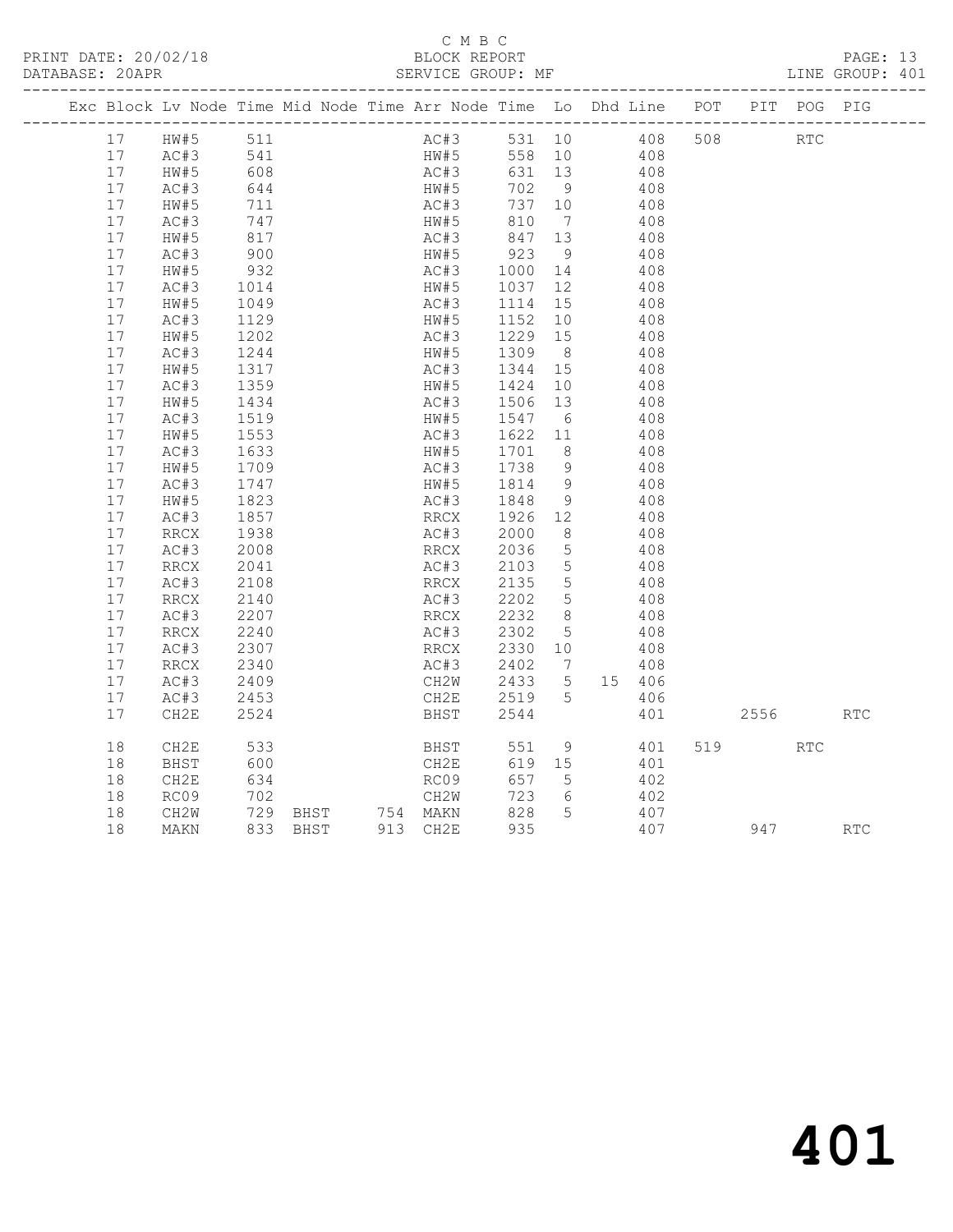## C M B C<br>BLOCK REPORT SERVICE GROUP: MF

| Exc Block Lv Node Time Mid Node Time Arr Node Time Lo Dhd Line POT<br>19<br>CH2W<br>542<br>AC#3 603 6 406<br>528<br>609<br>CH2E<br>19<br>AC#3<br>634 11 406<br><b>BHST</b><br>707 9<br>19<br>CH2E<br>645<br>401<br>716<br>739<br>9 <sup>°</sup><br>19<br>BHST<br>CH2E<br>401<br>748<br>814<br>9<br>19<br>CH2E<br>BHST<br>401<br>823<br>847<br>19<br>CH2E<br>13<br>401<br>BHST<br>19<br>CH2E<br>900<br>926<br>17<br>BHST<br>401<br>943<br>12<br>19<br>CH2E<br>1008<br>401<br>BHST<br>19<br>CH2E<br>1020<br>1047 6<br>BHST<br>401<br>19<br>1053<br>CH2E<br>1118<br>401<br><b>BHST</b><br>10<br>1156<br>19<br>CH2E<br>1128<br>RC09<br>6<br>402<br>19<br>1202<br>CH2E<br>1231<br>25<br>RC09<br>402<br>19<br>CH2E<br>1256<br>1321<br>$\overline{7}$<br>401<br>BHST<br>19<br>1356<br>$5^{\circ}$<br>BHST<br>1328<br>CH2E<br>401<br>19<br>CH2E<br>1401<br>1427<br>BHST<br>11<br>401<br>1508 15<br>19<br>BHST<br>1438<br>CH2E<br>401<br>19<br>1523<br>1551<br>8 <sup>8</sup><br>CH2E<br>RC09<br>402<br>1559<br>1628<br>19<br>RC09<br>CH2E<br>- 9<br>402<br>19<br>CH2E<br>1637<br>1704<br>5<br>BHST<br>401<br>19<br><b>BHST</b><br>1709<br>CH2E<br>1736<br>10<br>401<br>19<br>CH2E<br>1746<br>1811<br>8 <sup>8</sup><br>401<br>BHST<br>19<br>1819<br>CH2W<br>1845<br><b>BHST</b><br>16<br>401<br>1926<br>19<br>CH <sub>2</sub> W<br>1901<br>AC#3<br>406<br>$\overline{7}$<br>1933<br>19<br>AC#3<br>CH2W<br>2004<br>10<br>406<br>19<br>2014<br>AC#3<br>2039<br>$\overline{7}$<br>CH2W<br>406<br>19<br>2046<br>CH2W<br>2116 13<br>406<br>AC#3<br>19<br>2129<br>AC#3<br>2154<br>$5^{\circ}$<br>CH2W<br>406<br>19<br>2159<br>CH2W<br>2228 17<br>406<br>AC#3<br>2245<br>2304 5<br>19<br>CH2W<br>AC#3<br>406<br>2335<br>19<br>AC#3<br>2309<br>CH2W<br>10<br>406<br>2404<br>CH <sub>2</sub> W<br>2345<br>AC#3<br>406<br>19<br>20<br>CH2W<br>551<br>537 — 100<br>BHST<br>611 MAKN<br>640<br>11 — 1<br>407 |                    |  |
|------------------------------------------------------------------------------------------------------------------------------------------------------------------------------------------------------------------------------------------------------------------------------------------------------------------------------------------------------------------------------------------------------------------------------------------------------------------------------------------------------------------------------------------------------------------------------------------------------------------------------------------------------------------------------------------------------------------------------------------------------------------------------------------------------------------------------------------------------------------------------------------------------------------------------------------------------------------------------------------------------------------------------------------------------------------------------------------------------------------------------------------------------------------------------------------------------------------------------------------------------------------------------------------------------------------------------------------------------------------------------------------------------------------------------------------------------------------------------------------------------------------------------------------------------------------------------------------------------------------------------------------------------------------------------------------------------------------------------------------------------------------------------------------------------------------------------------------------------------------------------------------|--------------------|--|
|                                                                                                                                                                                                                                                                                                                                                                                                                                                                                                                                                                                                                                                                                                                                                                                                                                                                                                                                                                                                                                                                                                                                                                                                                                                                                                                                                                                                                                                                                                                                                                                                                                                                                                                                                                                                                                                                                          | PIT POG PIG        |  |
|                                                                                                                                                                                                                                                                                                                                                                                                                                                                                                                                                                                                                                                                                                                                                                                                                                                                                                                                                                                                                                                                                                                                                                                                                                                                                                                                                                                                                                                                                                                                                                                                                                                                                                                                                                                                                                                                                          | <b>RTC</b>         |  |
|                                                                                                                                                                                                                                                                                                                                                                                                                                                                                                                                                                                                                                                                                                                                                                                                                                                                                                                                                                                                                                                                                                                                                                                                                                                                                                                                                                                                                                                                                                                                                                                                                                                                                                                                                                                                                                                                                          |                    |  |
|                                                                                                                                                                                                                                                                                                                                                                                                                                                                                                                                                                                                                                                                                                                                                                                                                                                                                                                                                                                                                                                                                                                                                                                                                                                                                                                                                                                                                                                                                                                                                                                                                                                                                                                                                                                                                                                                                          |                    |  |
|                                                                                                                                                                                                                                                                                                                                                                                                                                                                                                                                                                                                                                                                                                                                                                                                                                                                                                                                                                                                                                                                                                                                                                                                                                                                                                                                                                                                                                                                                                                                                                                                                                                                                                                                                                                                                                                                                          |                    |  |
|                                                                                                                                                                                                                                                                                                                                                                                                                                                                                                                                                                                                                                                                                                                                                                                                                                                                                                                                                                                                                                                                                                                                                                                                                                                                                                                                                                                                                                                                                                                                                                                                                                                                                                                                                                                                                                                                                          |                    |  |
|                                                                                                                                                                                                                                                                                                                                                                                                                                                                                                                                                                                                                                                                                                                                                                                                                                                                                                                                                                                                                                                                                                                                                                                                                                                                                                                                                                                                                                                                                                                                                                                                                                                                                                                                                                                                                                                                                          |                    |  |
|                                                                                                                                                                                                                                                                                                                                                                                                                                                                                                                                                                                                                                                                                                                                                                                                                                                                                                                                                                                                                                                                                                                                                                                                                                                                                                                                                                                                                                                                                                                                                                                                                                                                                                                                                                                                                                                                                          |                    |  |
|                                                                                                                                                                                                                                                                                                                                                                                                                                                                                                                                                                                                                                                                                                                                                                                                                                                                                                                                                                                                                                                                                                                                                                                                                                                                                                                                                                                                                                                                                                                                                                                                                                                                                                                                                                                                                                                                                          |                    |  |
|                                                                                                                                                                                                                                                                                                                                                                                                                                                                                                                                                                                                                                                                                                                                                                                                                                                                                                                                                                                                                                                                                                                                                                                                                                                                                                                                                                                                                                                                                                                                                                                                                                                                                                                                                                                                                                                                                          |                    |  |
|                                                                                                                                                                                                                                                                                                                                                                                                                                                                                                                                                                                                                                                                                                                                                                                                                                                                                                                                                                                                                                                                                                                                                                                                                                                                                                                                                                                                                                                                                                                                                                                                                                                                                                                                                                                                                                                                                          |                    |  |
|                                                                                                                                                                                                                                                                                                                                                                                                                                                                                                                                                                                                                                                                                                                                                                                                                                                                                                                                                                                                                                                                                                                                                                                                                                                                                                                                                                                                                                                                                                                                                                                                                                                                                                                                                                                                                                                                                          |                    |  |
|                                                                                                                                                                                                                                                                                                                                                                                                                                                                                                                                                                                                                                                                                                                                                                                                                                                                                                                                                                                                                                                                                                                                                                                                                                                                                                                                                                                                                                                                                                                                                                                                                                                                                                                                                                                                                                                                                          |                    |  |
|                                                                                                                                                                                                                                                                                                                                                                                                                                                                                                                                                                                                                                                                                                                                                                                                                                                                                                                                                                                                                                                                                                                                                                                                                                                                                                                                                                                                                                                                                                                                                                                                                                                                                                                                                                                                                                                                                          |                    |  |
|                                                                                                                                                                                                                                                                                                                                                                                                                                                                                                                                                                                                                                                                                                                                                                                                                                                                                                                                                                                                                                                                                                                                                                                                                                                                                                                                                                                                                                                                                                                                                                                                                                                                                                                                                                                                                                                                                          |                    |  |
|                                                                                                                                                                                                                                                                                                                                                                                                                                                                                                                                                                                                                                                                                                                                                                                                                                                                                                                                                                                                                                                                                                                                                                                                                                                                                                                                                                                                                                                                                                                                                                                                                                                                                                                                                                                                                                                                                          |                    |  |
|                                                                                                                                                                                                                                                                                                                                                                                                                                                                                                                                                                                                                                                                                                                                                                                                                                                                                                                                                                                                                                                                                                                                                                                                                                                                                                                                                                                                                                                                                                                                                                                                                                                                                                                                                                                                                                                                                          |                    |  |
|                                                                                                                                                                                                                                                                                                                                                                                                                                                                                                                                                                                                                                                                                                                                                                                                                                                                                                                                                                                                                                                                                                                                                                                                                                                                                                                                                                                                                                                                                                                                                                                                                                                                                                                                                                                                                                                                                          |                    |  |
|                                                                                                                                                                                                                                                                                                                                                                                                                                                                                                                                                                                                                                                                                                                                                                                                                                                                                                                                                                                                                                                                                                                                                                                                                                                                                                                                                                                                                                                                                                                                                                                                                                                                                                                                                                                                                                                                                          |                    |  |
|                                                                                                                                                                                                                                                                                                                                                                                                                                                                                                                                                                                                                                                                                                                                                                                                                                                                                                                                                                                                                                                                                                                                                                                                                                                                                                                                                                                                                                                                                                                                                                                                                                                                                                                                                                                                                                                                                          |                    |  |
|                                                                                                                                                                                                                                                                                                                                                                                                                                                                                                                                                                                                                                                                                                                                                                                                                                                                                                                                                                                                                                                                                                                                                                                                                                                                                                                                                                                                                                                                                                                                                                                                                                                                                                                                                                                                                                                                                          |                    |  |
|                                                                                                                                                                                                                                                                                                                                                                                                                                                                                                                                                                                                                                                                                                                                                                                                                                                                                                                                                                                                                                                                                                                                                                                                                                                                                                                                                                                                                                                                                                                                                                                                                                                                                                                                                                                                                                                                                          |                    |  |
|                                                                                                                                                                                                                                                                                                                                                                                                                                                                                                                                                                                                                                                                                                                                                                                                                                                                                                                                                                                                                                                                                                                                                                                                                                                                                                                                                                                                                                                                                                                                                                                                                                                                                                                                                                                                                                                                                          |                    |  |
|                                                                                                                                                                                                                                                                                                                                                                                                                                                                                                                                                                                                                                                                                                                                                                                                                                                                                                                                                                                                                                                                                                                                                                                                                                                                                                                                                                                                                                                                                                                                                                                                                                                                                                                                                                                                                                                                                          |                    |  |
|                                                                                                                                                                                                                                                                                                                                                                                                                                                                                                                                                                                                                                                                                                                                                                                                                                                                                                                                                                                                                                                                                                                                                                                                                                                                                                                                                                                                                                                                                                                                                                                                                                                                                                                                                                                                                                                                                          |                    |  |
|                                                                                                                                                                                                                                                                                                                                                                                                                                                                                                                                                                                                                                                                                                                                                                                                                                                                                                                                                                                                                                                                                                                                                                                                                                                                                                                                                                                                                                                                                                                                                                                                                                                                                                                                                                                                                                                                                          |                    |  |
|                                                                                                                                                                                                                                                                                                                                                                                                                                                                                                                                                                                                                                                                                                                                                                                                                                                                                                                                                                                                                                                                                                                                                                                                                                                                                                                                                                                                                                                                                                                                                                                                                                                                                                                                                                                                                                                                                          |                    |  |
|                                                                                                                                                                                                                                                                                                                                                                                                                                                                                                                                                                                                                                                                                                                                                                                                                                                                                                                                                                                                                                                                                                                                                                                                                                                                                                                                                                                                                                                                                                                                                                                                                                                                                                                                                                                                                                                                                          |                    |  |
|                                                                                                                                                                                                                                                                                                                                                                                                                                                                                                                                                                                                                                                                                                                                                                                                                                                                                                                                                                                                                                                                                                                                                                                                                                                                                                                                                                                                                                                                                                                                                                                                                                                                                                                                                                                                                                                                                          |                    |  |
|                                                                                                                                                                                                                                                                                                                                                                                                                                                                                                                                                                                                                                                                                                                                                                                                                                                                                                                                                                                                                                                                                                                                                                                                                                                                                                                                                                                                                                                                                                                                                                                                                                                                                                                                                                                                                                                                                          |                    |  |
|                                                                                                                                                                                                                                                                                                                                                                                                                                                                                                                                                                                                                                                                                                                                                                                                                                                                                                                                                                                                                                                                                                                                                                                                                                                                                                                                                                                                                                                                                                                                                                                                                                                                                                                                                                                                                                                                                          |                    |  |
|                                                                                                                                                                                                                                                                                                                                                                                                                                                                                                                                                                                                                                                                                                                                                                                                                                                                                                                                                                                                                                                                                                                                                                                                                                                                                                                                                                                                                                                                                                                                                                                                                                                                                                                                                                                                                                                                                          | 2420<br><b>RTC</b> |  |
|                                                                                                                                                                                                                                                                                                                                                                                                                                                                                                                                                                                                                                                                                                                                                                                                                                                                                                                                                                                                                                                                                                                                                                                                                                                                                                                                                                                                                                                                                                                                                                                                                                                                                                                                                                                                                                                                                          | <b>RTC</b>         |  |
| 20<br>651<br>724 CH2W<br>743<br>6<br>407<br>MAKN<br>BHST                                                                                                                                                                                                                                                                                                                                                                                                                                                                                                                                                                                                                                                                                                                                                                                                                                                                                                                                                                                                                                                                                                                                                                                                                                                                                                                                                                                                                                                                                                                                                                                                                                                                                                                                                                                                                                 |                    |  |
| 852<br>20<br>CH2W<br>749<br>BHST<br>815 MAKN<br>8<br>407                                                                                                                                                                                                                                                                                                                                                                                                                                                                                                                                                                                                                                                                                                                                                                                                                                                                                                                                                                                                                                                                                                                                                                                                                                                                                                                                                                                                                                                                                                                                                                                                                                                                                                                                                                                                                                 |                    |  |
| 957<br>20<br>935 CH2E<br>407<br>1009<br>900 BHST<br>MAKN                                                                                                                                                                                                                                                                                                                                                                                                                                                                                                                                                                                                                                                                                                                                                                                                                                                                                                                                                                                                                                                                                                                                                                                                                                                                                                                                                                                                                                                                                                                                                                                                                                                                                                                                                                                                                                 | <b>RTC</b>         |  |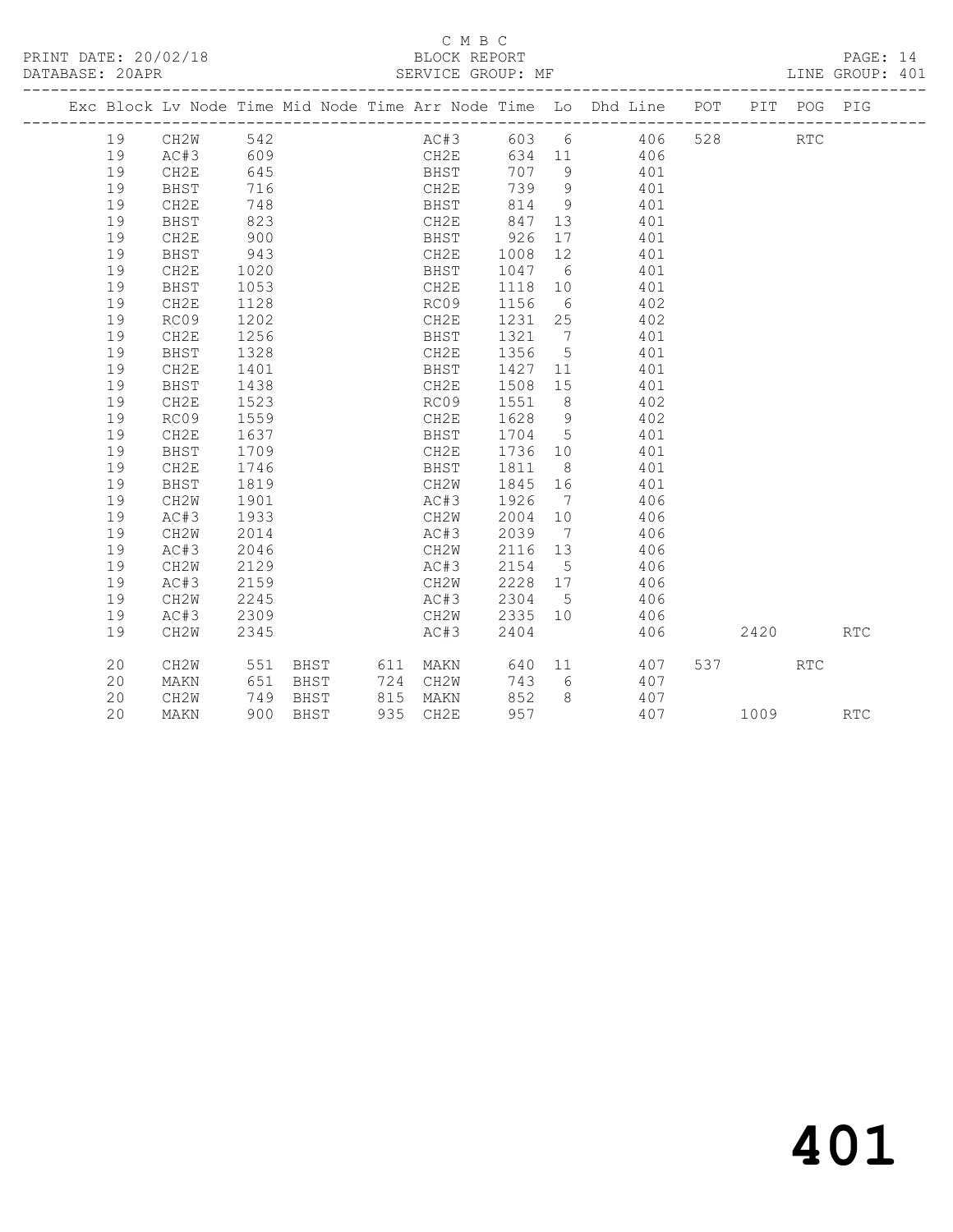# C M B C

|                                                                                                          |                                                                                                                                                                       |                                                                                                                   |                              |                              |                                                                                                            |                                                             |                                            |                                                                                                                                                                                                                                                                                                                                                                                                                                                                                                                                                                                                                                                               |            |             |                   | PAGE: 15<br>LINE GROUP: 401 |  |
|----------------------------------------------------------------------------------------------------------|-----------------------------------------------------------------------------------------------------------------------------------------------------------------------|-------------------------------------------------------------------------------------------------------------------|------------------------------|------------------------------|------------------------------------------------------------------------------------------------------------|-------------------------------------------------------------|--------------------------------------------|---------------------------------------------------------------------------------------------------------------------------------------------------------------------------------------------------------------------------------------------------------------------------------------------------------------------------------------------------------------------------------------------------------------------------------------------------------------------------------------------------------------------------------------------------------------------------------------------------------------------------------------------------------------|------------|-------------|-------------------|-----------------------------|--|
|                                                                                                          |                                                                                                                                                                       |                                                                                                                   |                              |                              |                                                                                                            |                                                             |                                            | Exc Block Lv Node Time Mid Node Time Arr Node Time Lo Dhd Line POT PIT POG PIG                                                                                                                                                                                                                                                                                                                                                                                                                                                                                                                                                                                |            |             |                   |                             |  |
| 21<br>21<br>21<br>21<br>21<br>21<br>21<br>21<br>21<br>21<br>21<br>21<br>21<br>21                         | CH2E<br>BHST<br>CH2W<br>AC#3<br>CH2E<br>RC09<br>CH2E<br>RC09<br>CH2W<br>AC#3<br>CH2W<br>AC#3<br>CH2W<br>AC#3                                                          | 1035<br>1108<br>1144<br>1218<br>1258<br>1332<br>1408<br>1443<br>1516<br>1552<br>1631<br>1702<br>1743<br>1814      |                              |                              | CH2W 1626                                                                                                  |                                                             |                                            | 21 CH2W 551 AC#3 612 6 406 537<br>CH2E 643 9 406<br>BHST 714 9 401<br>CH2E 746 10 401<br>21 AC#3 531<br>21 AC#3 618<br>21 CH2E 652<br>21 BHST 723<br>21 CH2E 756<br>21 CH2E 756<br>21 BHST 831<br>21 CH2E 911<br>21 BHST 955<br>21 BHST 938 17<br>21 BHST 938 17<br>21 BHST 938 17<br>21 BHST 938 17<br>21 BHST 938 17<br>21 BHST 938 17<br>21 BHST 9<br>BHST 1102 6 401<br>CH2W 1132 12 401<br>AC#3 1210 8 406<br>CH2E 1251 7 406<br>AC#3 1210 8 406<br>CH2E 1251 7 406<br>RC09 1327 5 402<br>CH2E 1358 10 407<br>RC09 1437 6 402<br>CH2W 1511 5 402<br>AC#3 1544 8 406<br>5 406<br>AC#3 1656 6 406<br>CH2W 1735 8 406<br>AC#3 1808 6 406<br>CH2W 1846 6 406 |            |             | <b>RTC</b>        |                             |  |
| 21<br>21                                                                                                 | CH2W<br>AC#3                                                                                                                                                          | 1852<br>1924                                                                                                      |                              |                              |                                                                                                            |                                                             |                                            | AC#3 1917 7 406<br>CH2W 1956 406<br>406 2008                                                                                                                                                                                                                                                                                                                                                                                                                                                                                                                                                                                                                  |            |             |                   | RTC                         |  |
| 22<br>22<br>22<br>22<br>22<br>22<br>22<br>22<br>22<br>22<br>22<br>22<br>22<br>22<br>22<br>22<br>22<br>22 | RC09<br>CH2W<br>MAKN<br>CH2E<br>RC09<br>CH2W<br>AC#3<br>CH2W<br>AC#3<br>CH2W<br>AC#3<br>CH2W<br>AC#3<br>CH <sub>2</sub> W<br>MAKN<br>MA5W<br>MAKN<br>CH <sub>2E</sub> | 600<br>914<br>950<br>1022<br>1057<br>1130<br>1206<br>1241<br>1321<br>1352<br>1429<br>1544<br>1652<br>1813<br>1924 | BHST<br>BHST<br>BHST<br>BHST | 1455<br>1620<br>1722<br>1853 | AC#3 1015<br>CH2W 1050<br>AC#3 1234<br>CH2W 1313 8<br>AC#3<br>CH2W<br>MAKN<br>MA5W<br>MAKN<br>CH2E<br>RC09 | 1424<br>1534<br>1645<br>1800<br>1918<br>1948                | $7\overline{ }$<br>5<br>10<br>7<br>13<br>6 | CH2W 619 12 402<br>631 BHST 653 MAKN 726 5 407<br>731 BHST 807 CH2E 829 11 407<br>840 RC09 908 6 402<br>CH2W 939 11 402<br>$\begin{array}{ccc} 7 & 406 \\ 7 & 406 \end{array}$<br>AC#3 1122 8 406<br>CH2W 1201 5 406<br>7 406<br>1313 8 406<br>1346 6 406<br>406<br>407<br>405<br>405<br>407<br>402                                                                                                                                                                                                                                                                                                                                                           |            | 545<br>2002 | <b>RTC</b>        | <b>RTC</b>                  |  |
| 23<br>23<br>23<br>23<br>23<br>23<br>23<br>24<br>24                                                       | CH2E<br>BHST<br>CH2E<br>BHST<br>CH2E<br>BHST<br>CH <sub>2E</sub><br>RC09<br>CH2W                                                                                      | 607<br>636<br>707<br>738<br>811<br>850<br>923<br>610<br>641                                                       |                              |                              | BHST<br>CH2E<br>BHST<br>CH2E<br>BHST<br>CH2E<br>BHST<br>CH <sub>2</sub> W<br>AC#3                          | 627<br>656<br>730<br>802<br>837<br>914<br>950<br>629<br>706 | 9<br>11<br>8<br>9<br>13<br>9<br>12<br>5    | 401<br>401<br>401<br>401<br>401<br>401<br>401<br>402<br>406                                                                                                                                                                                                                                                                                                                                                                                                                                                                                                                                                                                                   | 553<br>555 | 1004        | <b>RTC</b><br>RTC | <b>RTC</b>                  |  |
| 24<br>24<br>24                                                                                           | AC#3<br>CH <sub>2</sub> W<br>AC#3                                                                                                                                     | 711<br>749<br>826                                                                                                 |                              |                              | CH2W<br>AC#3<br>CH2W                                                                                       | 738<br>819<br>855                                           | 11<br>7<br>8                               | 406<br>406<br>406                                                                                                                                                                                                                                                                                                                                                                                                                                                                                                                                                                                                                                             |            |             |                   |                             |  |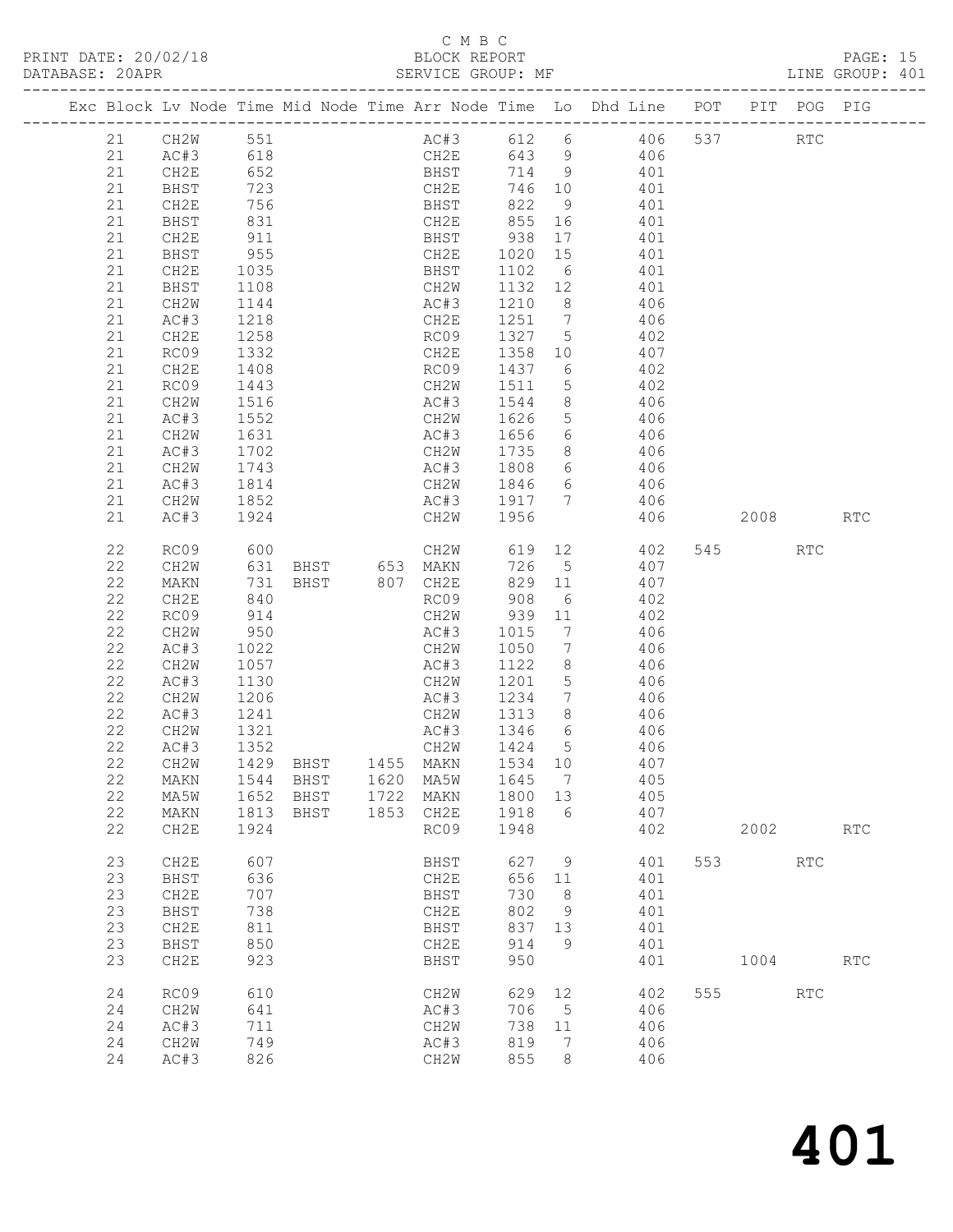# C M B C

| DATABASE: 20APR |    |             |                  |                              |           | SERVICE GROUP: MF                  |             |             | LINE GROUP: 401                                                                |          |            |            |  |
|-----------------|----|-------------|------------------|------------------------------|-----------|------------------------------------|-------------|-------------|--------------------------------------------------------------------------------|----------|------------|------------|--|
|                 |    |             |                  |                              |           |                                    |             |             | Exc Block Lv Node Time Mid Node Time Arr Node Time Lo Dhd Line POT PIT POG PIG |          |            |            |  |
|                 |    | 24 CH2W 903 |                  |                              |           |                                    |             |             | AC#3 930 406 946 RTC                                                           |          |            |            |  |
|                 | 25 | HW#5        | 558              |                              |           |                                    |             |             | AC#3 621 14 408 555 RTC                                                        |          |            |            |  |
|                 | 25 | AC#3        |                  |                              |           | HW#5                               | 653 12      |             | 408                                                                            |          |            |            |  |
|                 | 25 | HW#5        | $-38$<br>635     |                              |           | AC#3                               |             |             | $729$ 9 408                                                                    |          |            |            |  |
|                 | 25 | AC#3        | 738              |                              |           | HW#5                               |             |             | 801 7 408                                                                      |          |            |            |  |
|                 | 25 | HW#5        | 808              |                              |           | AC#3                               |             |             | 838 12 408                                                                     |          |            |            |  |
|                 | 25 | AC#3        |                  |                              |           | HW#5                               | 913 7       |             | 408                                                                            |          |            |            |  |
|                 | 25 | HW#5        | 850<br>920       |                              |           |                                    |             |             | $AC#3$ $948$ $11$ $408$                                                        |          |            |            |  |
|                 | 25 | AC#3        | 959              |                              |           |                                    |             |             | HW#5 1022 12 408                                                               |          |            |            |  |
|                 | 25 | HW#5        | 1034             |                              |           | AC#3                               |             |             | 1059 15 408                                                                    |          |            |            |  |
|                 | 25 | AC#3        | 1114             |                              |           | HW#5                               | 1137 10     |             |                                                                                |          |            |            |  |
|                 | 25 | HW#5        | $\frac{1}{1147}$ |                              |           | AC#3                               | $1214$ $15$ |             | $408$<br>$408$                                                                 |          |            |            |  |
|                 | 25 | AC#3        | 1229             |                              |           |                                    |             |             | HW#5 1254 8 408                                                                |          |            |            |  |
|                 | 25 | HW#5        | 1302             |                              |           | AC#3                               |             |             | 1329 15 408                                                                    |          |            |            |  |
|                 | 25 | AC#3        |                  |                              |           | HW#5                               | 1409 18     |             | 408                                                                            |          |            |            |  |
|                 | 25 | HW#5        | 1344<br>1427     |                              |           | AC#3                               | 1456 8      |             | 408                                                                            |          |            |            |  |
|                 | 25 | AC#3        | 1504             |                              |           |                                    |             |             | HW#5 1532 12 408                                                               |          |            |            |  |
|                 | 25 | HW#5        | 1544             |                              |           | AC#3                               |             |             | 1613 11 408                                                                    |          |            |            |  |
|                 | 25 | AC#3        |                  |                              |           | HW#5                               | 1652 8      |             | 408                                                                            |          |            |            |  |
|                 | 25 | HW#5        | 1624<br>1700     |                              |           | AC#3                               | 1729 10     |             | 408                                                                            |          |            |            |  |
|                 | 25 | AC#3        | 1739             |                              |           |                                    |             |             | HW#5 1806 5 408                                                                |          |            |            |  |
|                 | 25 | HW#5        | 1811             |                              |           |                                    |             |             | AC#3 1836 9 408                                                                |          |            |            |  |
|                 | 25 | AC#3        | 1845             |                              |           | RRCX 1914 8                        |             |             | 408                                                                            |          |            |            |  |
|                 | 25 | RRCX        | 1922             |                              |           | AC#3 1945 8                        |             |             | 408                                                                            |          |            |            |  |
|                 | 25 | AC#3        | 1953             |                              |           | RRCX 2021                          |             |             | 408                                                                            | 2027 RTC |            |            |  |
|                 | 26 | MAKN        | 612              |                              |           |                                    |             |             | BHST 639 CH2E 657 11 407                                                       | 557 RTC  |            |            |  |
|                 | 26 | CH2E        | 708              |                              |           | RC09                               | 732 6       |             | 402                                                                            |          |            |            |  |
|                 | 26 | RC09        | $100$<br>738     |                              |           |                                    |             |             | CH2W 801 8 402                                                                 |          |            |            |  |
|                 | 26 | CH2W        |                  | 809 BHST 837 MAKN 916 12 407 |           |                                    |             |             |                                                                                |          |            |            |  |
|                 | 26 | MAKN        | 928              | BHST 1001 CH2E               |           |                                    | 1023 5      |             | 407                                                                            |          |            |            |  |
|                 | 26 | CH2E        | 1028             |                              |           | RC09                               | 1056 6      |             | 402                                                                            |          |            |            |  |
|                 | 26 | RC09        | 1102             |                              |           | CH2E                               | 1129 21     |             | 402                                                                            |          |            |            |  |
|                 | 26 | CH2E        | 1150             |                              |           | <b>BHST</b>                        |             |             | 1217 7 401                                                                     |          |            |            |  |
|                 | 26 | BHST        | 1224             |                              |           | CH2W                               |             |             | 1251 5 401                                                                     |          |            |            |  |
|                 | 26 | CH2W        | 1256<br>1329     |                              |           | AC#3 1322 7<br>CH2W 1401 5<br>AC#3 |             |             | 406<br>406                                                                     |          |            |            |  |
|                 | 26 | AC#3        |                  |                              |           |                                    |             |             |                                                                                |          |            |            |  |
|                 |    |             |                  |                              |           |                                    |             |             | 26 CH2W 1406 BHST 1432 MAKN 1510 10 407                                        |          |            |            |  |
|                 | 26 | MAKN        | 1520             | BHST                         | 1557 CH2W |                                    | 1623        | 8           | 407                                                                            |          |            |            |  |
|                 | 26 | CH2W        | 1631             | BHST                         | 1655 MAKN |                                    | 1742 11     |             | 407                                                                            |          |            |            |  |
|                 | 26 | MAKN        | 1753             | BHST                         | 1833 CH2E |                                    | 1859        | $5^{\circ}$ | 407                                                                            |          |            |            |  |
|                 | 26 | CH2E        | 1904             |                              |           | RC09                               | 1928        | 12          | 402                                                                            |          |            |            |  |
|                 | 26 | RC09        | 1940             |                              |           | CH2E                               | 2007        | 5           | 402                                                                            |          |            |            |  |
|                 | 26 | CH2E        | 2012             |                              |           | RC09                               | 2032        | 8           | 402                                                                            |          |            |            |  |
|                 | 26 | RC09        | 2040             |                              |           | CH2E                               | 2106        | 6           | 402                                                                            |          |            |            |  |
|                 | 26 | CH2E        | 2112             |                              |           | RC09                               | 2132        | 8           | 402                                                                            |          |            |            |  |
|                 | 26 | RC09        | 2140             |                              |           | CH2E                               | 2205        | 7           | 402                                                                            |          |            |            |  |
|                 | 26 | CH2E        | 2212             |                              |           | RC09                               | 2232        |             | 402                                                                            | 2244     |            | <b>RTC</b> |  |
|                 | 27 | RC09        | 620              |                              |           | CH2W                               | 641         | 10          | 402                                                                            | 605 000  | <b>RTC</b> |            |  |
|                 | 27 | CH2W        | 651              | BHST                         | 715 MAKN  |                                    | 748         | $5^{\circ}$ | 407                                                                            |          |            |            |  |
|                 | 27 | MAKN        | 753              | BHST                         |           | 829 CH2E                           | 851         |             | 407                                                                            | 903      |            | <b>RTC</b> |  |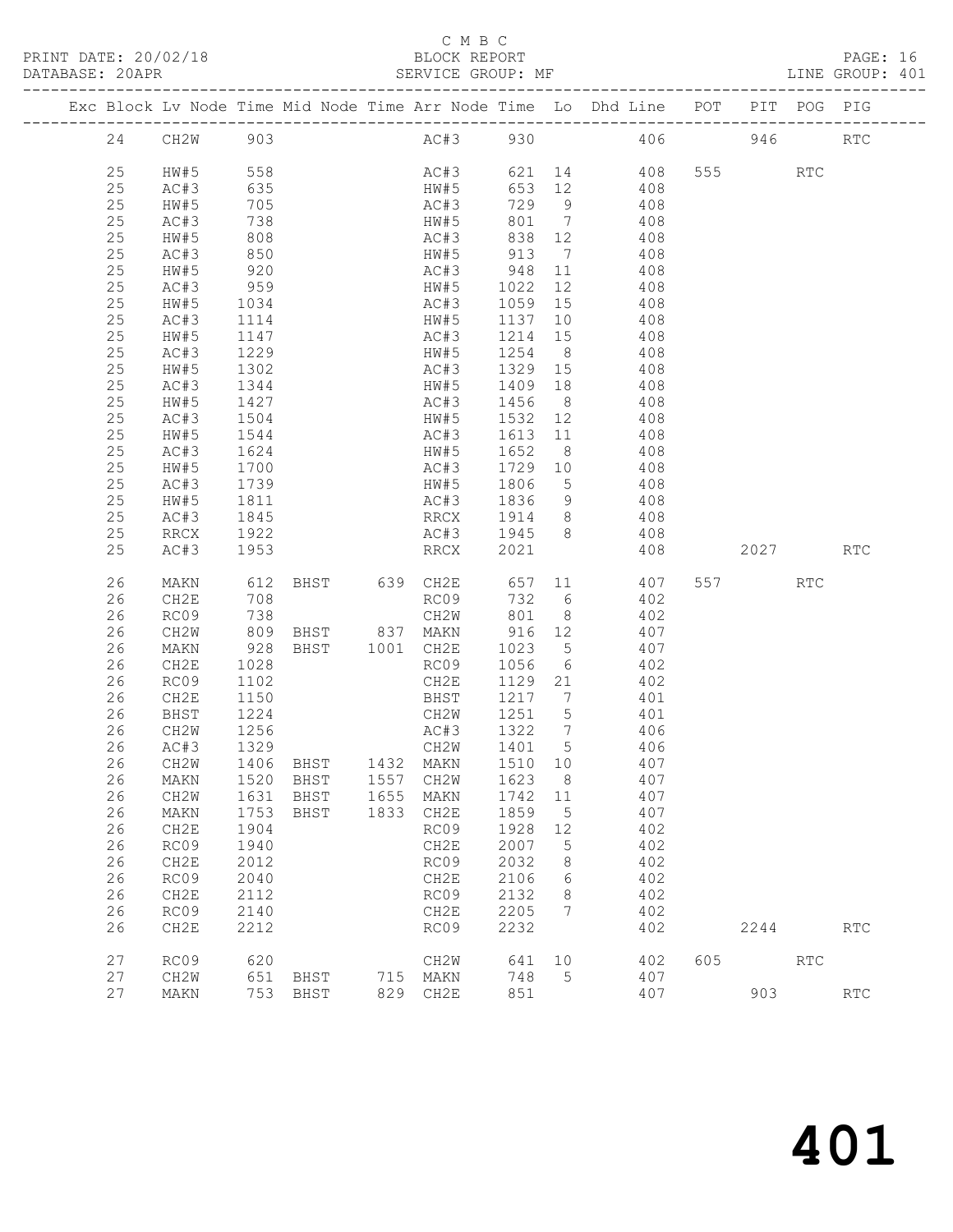# C M B C<br>BLOCK REPORT

# PAGE: 17<br>LINE GROUP: 401

|  |    |      |                   |  |      |        |                 | Exc Block Lv Node Time Mid Node Time Arr Node Time Lo Dhd Line POT PIT POG PIG |     |           |                      |                             |
|--|----|------|-------------------|--|------|--------|-----------------|--------------------------------------------------------------------------------|-----|-----------|----------------------|-----------------------------|
|  |    |      |                   |  |      |        |                 |                                                                                |     |           |                      |                             |
|  | 28 | CH2E | 622               |  | RC09 | 645    | 5 <sup>5</sup>  | 402                                                                            |     | 608 000   | $\operatorname{RTC}$ |                             |
|  | 28 | RC09 | 650<br>718<br>750 |  | CH2E | 713    | 5 <sup>5</sup>  | 402                                                                            |     |           |                      |                             |
|  | 28 | CH2E |                   |  | RC09 | 744    | $6\overline{6}$ | 402                                                                            |     |           |                      |                             |
|  | 28 | RC09 |                   |  | CH2E | 817    | 8               | 402                                                                            |     |           |                      |                             |
|  | 28 | CH2E | 825               |  | RC09 | 853    | 9               | 402                                                                            |     |           |                      |                             |
|  | 28 | RC09 | 902               |  | CH2E | 929    | 9               | 402                                                                            |     |           |                      |                             |
|  | 28 | CH2E | 938               |  | RC09 | 1006   | $5\overline{)}$ | 402                                                                            |     |           |                      |                             |
|  | 28 | RC09 | 1011              |  | CH2E | 1038   |                 | 402                                                                            |     | 1050      |                      | <b>RTC</b>                  |
|  |    |      |                   |  |      |        |                 |                                                                                |     |           |                      |                             |
|  | 29 | CH2E | 626               |  | BHST | 646    | 6               | 401                                                                            |     | 612 72    | RTC                  |                             |
|  | 29 | BHST | 652               |  | CH2E | 714    | $7\phantom{.0}$ | 401                                                                            |     |           |                      |                             |
|  |    |      |                   |  |      |        |                 |                                                                                |     |           |                      |                             |
|  | 29 | CH2E | 721               |  | BHST | 744    | 9               | 401                                                                            |     |           |                      |                             |
|  | 29 | BHST | 753               |  | CH2E | 817    | 9               | 401                                                                            |     |           |                      |                             |
|  | 29 | CH2E | 826               |  | BHST | 852    |                 | 401                                                                            |     | 906       |                      | <b>RTC</b>                  |
|  |    |      |                   |  |      |        |                 |                                                                                |     |           |                      |                             |
|  | 30 | BHST | 628               |  | CH2E | 647    | 13              | 401                                                                            |     | 613 — 100 | RTC                  |                             |
|  | 30 | CH2E | 700               |  | BHST | 722    | - 9             | 401                                                                            |     |           |                      |                             |
|  | 30 | BHST | 731               |  | CH2E | 755    | 8 <sup>8</sup>  | 401                                                                            |     |           |                      |                             |
|  | 30 | CH2E | 803               |  | BHST | 829    | 11              | 401                                                                            |     |           |                      |                             |
|  | 30 | BHST | 840               |  | CH2E | 904    |                 | 401                                                                            |     |           | 916 70               | <b>RTC</b>                  |
|  |    |      |                   |  |      |        |                 |                                                                                |     |           |                      |                             |
|  | 31 | HW#5 | 628               |  | AC#3 | 651    | 8 <sup>8</sup>  | 408                                                                            |     | 625       | RTC                  |                             |
|  |    |      |                   |  |      |        |                 |                                                                                |     |           |                      |                             |
|  | 31 | AC#3 | 659               |  | HW#5 | 719    | $\overline{7}$  | 408                                                                            |     |           |                      |                             |
|  | 31 | HW#5 | 726               |  | AC#3 | 753    | 12              | 408                                                                            |     |           |                      |                             |
|  | 31 | AC#3 | 805               |  | HW#5 | 828    | 8 <sup>8</sup>  | 408                                                                            |     |           |                      |                             |
|  | 31 | HW#5 | 836               |  | AC#3 | 906    | 14              | 408                                                                            |     |           |                      |                             |
|  | 31 | AC#3 | 920               |  | HW#5 | 943    |                 | 408                                                                            |     | 946       |                      | <b>RTC</b>                  |
|  |    |      |                   |  |      |        |                 |                                                                                |     |           |                      |                             |
|  | 32 | AC#3 | 653               |  | CH2E | 719    | $\overline{7}$  | 406                                                                            |     | 638 RTC   |                      |                             |
|  | 32 | CH2E | 726               |  | BHST | 751    | 10              | 401                                                                            |     |           |                      |                             |
|  | 32 | BHST | 801               |  | CH2E | 825    | 8               | 401                                                                            |     |           |                      |                             |
|  | 32 | CH2E | 833               |  | BHST | 859    | 11              | 401                                                                            |     |           |                      |                             |
|  | 32 | BHST | 910               |  | CH2E | 935    |                 | 401                                                                            |     |           | 947                  | <b>RTC</b>                  |
|  |    |      |                   |  |      |        |                 |                                                                                |     |           |                      |                             |
|  |    |      |                   |  |      |        |                 |                                                                                |     |           |                      |                             |
|  | 33 | HW#5 | 657               |  | AC#3 | 721    | 8 <sup>8</sup>  | 408                                                                            |     | 654       | RTC                  |                             |
|  | 33 | AC#3 | 729<br>800        |  | HW#5 | 752    | 8 <sup>8</sup>  | 408                                                                            |     |           |                      |                             |
|  | 33 | HW#5 |                   |  | AC#3 | 829 12 |                 | 408                                                                            |     |           |                      |                             |
|  | 33 | AC#3 | 841               |  | HW#5 | 904    |                 | 408                                                                            |     |           | 907 — 100            | RTC                         |
|  |    |      |                   |  |      |        |                 |                                                                                |     |           |                      |                             |
|  | 34 | CH2W | 708               |  | AC#3 |        |                 | 733 11 406 654 RTC                                                             |     |           |                      |                             |
|  | 34 | AC#3 | 744               |  | CH2W | 813    | 5               | 406                                                                            |     |           |                      |                             |
|  | 34 | CH2W | 818               |  | AC#3 | 848    | 6               | 406                                                                            |     |           |                      |                             |
|  | 34 | AC#3 | 854               |  | CH2W | 923    |                 | 406                                                                            |     | 935       |                      | $\mathop{\rm RTC}\nolimits$ |
|  |    |      |                   |  |      |        |                 |                                                                                |     |           |                      |                             |
|  | 35 | AC#3 | 719               |  | CH2W | 746    | 10              | 406                                                                            | 704 |           | <b>RTC</b>           |                             |
|  | 35 | CH2W | 756               |  | AC#3 | 826    | 7               | 406                                                                            |     |           |                      |                             |
|  |    |      |                   |  |      |        |                 |                                                                                |     |           |                      |                             |
|  | 35 | AC#3 | 833               |  | CH2W | 902    | 10              | 406                                                                            |     |           |                      |                             |
|  | 35 | CH2W | 912               |  | AC#3 | 939    | 7               | 406                                                                            |     |           |                      |                             |
|  | 35 | AC#3 | 946               |  | CH2W | 1015   |                 | 406                                                                            |     | 1027      |                      | $\operatorname{RTC}$        |
|  |    |      |                   |  |      |        |                 |                                                                                |     |           |                      |                             |
|  | 36 | CH2W | 733               |  | AC#3 | 758    | 7               | 406                                                                            | 719 |           | <b>RTC</b>           |                             |
|  | 36 | AC#3 | 805               |  | CH2W | 834    | 10              | 406                                                                            |     |           |                      |                             |
|  | 36 | CH2W | 844               |  | AC#3 | 912    | $7\phantom{.0}$ | 406                                                                            |     |           |                      |                             |
|  | 36 | AC#3 | 919               |  | CH2W | 948    | 5               | 406                                                                            |     |           |                      |                             |
|  | 36 | CH2W | 953               |  | RC09 | 1019   |                 | 407                                                                            |     | 1031      |                      | $\operatorname{RTC}$        |
|  |    |      |                   |  |      |        |                 |                                                                                |     |           |                      |                             |
|  | 37 | CH2E | 748               |  | RC09 | 816 10 |                 | 402                                                                            | 734 |           | $\operatorname{RTC}$ |                             |
|  |    |      |                   |  |      |        |                 |                                                                                |     |           |                      |                             |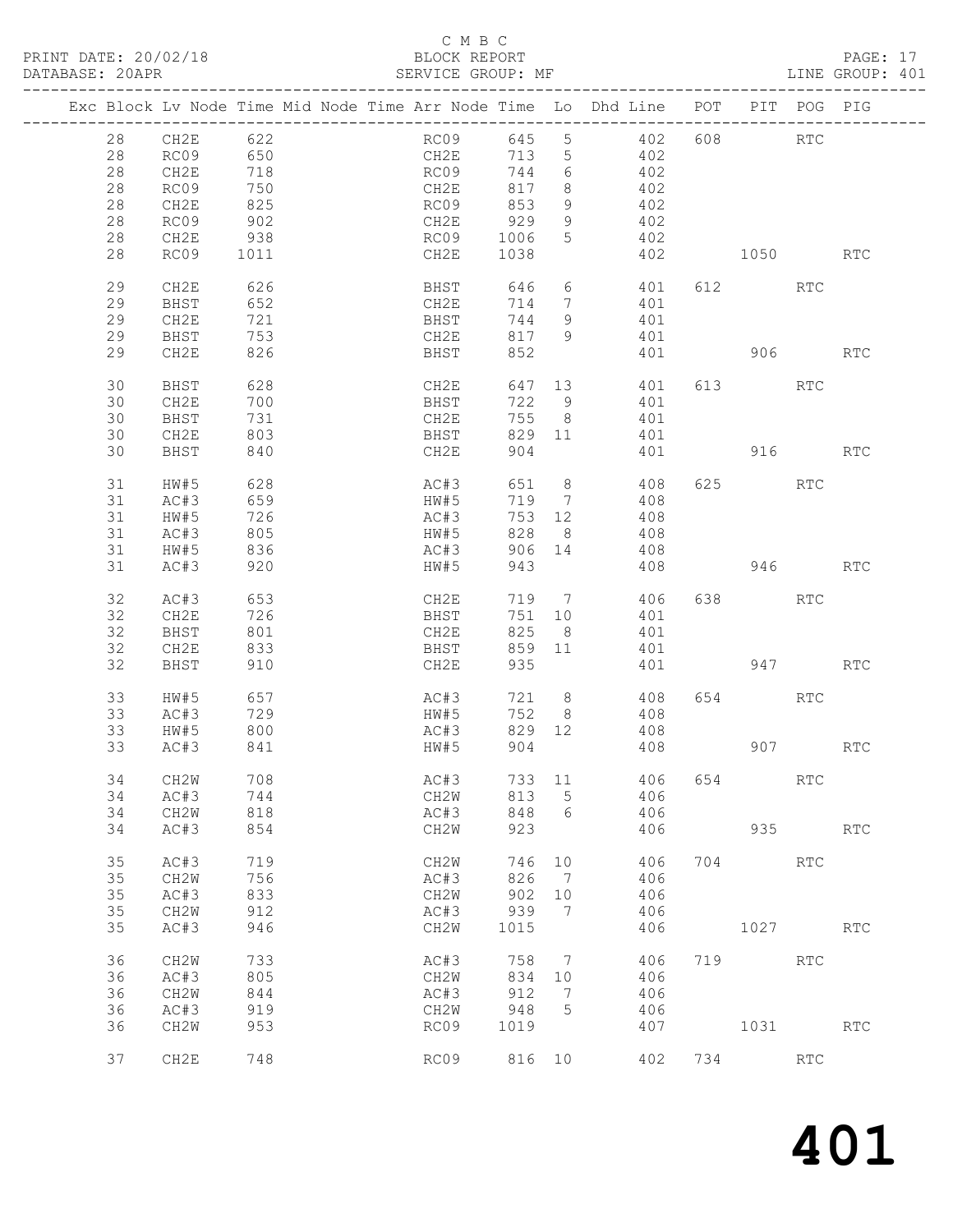# C M B C

| PRINT DATE: 20/02/18 | BLOCK REPORT      | PAGE:           |
|----------------------|-------------------|-----------------|
| DATABASE: 20APR      | SERVICE GROUP: MF | LINE GROUP: 401 |

|          |              |                      |                     | Exc Block Lv Node Time Mid Node Time Arr Node Time Lo Dhd Line POT |                             |                 |        |     |                     | PIT POG PIG |                             |
|----------|--------------|----------------------|---------------------|--------------------------------------------------------------------|-----------------------------|-----------------|--------|-----|---------------------|-------------|-----------------------------|
| 37       | RC09 826     |                      |                     | CH2W 851 402 903                                                   |                             |                 |        |     |                     |             | $\mathop{\rm RTC}\nolimits$ |
| 38<br>38 | CH2E<br>RC09 | 1328<br>1403         |                     | RC09 1357 6 402 1314 RTC<br>CH2E 1433 10                           |                             |                 |        | 402 |                     |             |                             |
| 38       | CH2E         | 1443                 |                     | BHST                                                               | 1512 5                      |                 |        | 401 |                     |             |                             |
| 38       | BHST         | 1517                 |                     | CH2E                                                               | 1547 11                     |                 |        | 401 |                     |             |                             |
| 38       | CH2E         | 1558                 |                     | BHST                                                               | 1625                        | $5^{\circ}$     | 401    |     |                     |             |                             |
| 38       | BHST         | 1630                 |                     | CH2E                                                               | 1657 9                      |                 |        | 401 |                     |             |                             |
| 38       | CH2E         | 1706                 |                     | BHST                                                               | 1733                        | 8 <sup>8</sup>  |        | 401 |                     |             |                             |
| 38       | BHST         | 1741                 |                     | CH2W                                                               | 1807 19                     |                 |        | 401 |                     |             |                             |
| 38       | CH2W         |                      | 1826 BHST 1849 MAKN |                                                                    | 1926                        | 6               |        | 407 |                     |             |                             |
| 38       | MAKN         | 1932                 | BHST                | 2002 CH2W                                                          | 2025                        | 9               |        | 407 |                     |             |                             |
| 38       | CH2W         | 2034                 | BHST                | 2054 MAKN<br>2153 CH2W                                             | 2121                        | $5\overline{)}$ |        | 407 |                     |             |                             |
| 38       | MAKN         |                      | 2126 BHST           |                                                                    | 2215                        | $5\overline{)}$ |        | 407 |                     |             |                             |
| 38       | CH2W         | 2220                 | BHST                | 2238 MAKN                                                          | 2305                        | 6               | 407    |     |                     |             |                             |
| 38       | MAKN         | 2311                 | BHST 2337 CH2W      |                                                                    | 2357                        | 8 <sup>8</sup>  |        | 407 |                     |             |                             |
| 38       | CH2W         | 2405                 |                     | AC#3                                                               | 2424<br>$2424$ ,<br>2455 22 |                 |        | 406 |                     |             |                             |
| 38       | AC#3         | 2431                 |                     | CH2W                                                               |                             |                 | 15 406 |     |                     |             |                             |
| 38       | AC#3         | 2532                 |                     | CH2W                                                               | 2556 5 15 406               |                 |        |     |                     |             |                             |
| 38       | AD3W         |                      |                     | 2616 GR41 2647 SERO 2702                                           |                             | $\overline{7}$  |        | N10 |                     |             |                             |
| 38       | SERO         |                      |                     | 2709 GR41 2724 AD3W 2801 21                                        |                             |                 | N10    |     |                     |             |                             |
| 38       | AD3W         | 2822                 |                     | GR71                                                               | 2839                        |                 |        | N10 | 2852                |             | <b>RTC</b>                  |
| 39       | HW#5         | 1415                 |                     | AC#3                                                               |                             |                 |        |     | 1444 5 408 1412     | RTC         |                             |
| 39       | AC#3         | 1449<br>1535<br>1616 |                     | HW#5                                                               | 1518 17                     |                 |        | 408 |                     |             |                             |
| 39       | HW#5         |                      |                     | AC#3                                                               | 1604 12                     |                 |        | 408 |                     |             |                             |
| 39       | AC#3         |                      |                     | HW#5 1644 8                                                        |                             |                 | 408    |     |                     |             |                             |
| 39       | HW#5         | 1652                 |                     | AC#3 1721 10                                                       |                             |                 | 408    |     |                     |             |                             |
| 39       | AC#3         | 1731                 |                     | HW#5                                                               | 1758                        |                 |        |     | 408 1801 RTC        |             |                             |
| 40       | CH2E         | 1428                 |                     | RC09                                                               |                             |                 |        |     | 1457 6 402 1414 RTC |             |                             |
| 40       | RC09         | 1503                 |                     | CH2E                                                               | 1534                        | $6\overline{6}$ |        | 402 |                     |             |                             |
| 40       | CH2E         | 1540                 |                     | BHST                                                               | 1607                        | $7\overline{ }$ |        | 401 |                     |             |                             |
| 40       | BHST         | 1614                 |                     | CH2E                                                               | 1643                        | $6\overline{6}$ |        | 401 |                     |             |                             |
| 40       | CH2E         | 1649                 |                     | RC09                                                               | 1715                        | 8               |        | 402 |                     |             |                             |
| 40       | RC09         | 1723                 |                     | CH2W                                                               | 1750                        |                 |        |     | 402 1802 RTC        |             |                             |
| 41       | CH2W         | 1429                 |                     | AC#3 1454 6                                                        |                             |                 |        |     | $406$ 1415          | RTC         |                             |
| 41       | AC#3         | 1500                 |                     | CH2W                                                               | 1534 14                     |                 |        | 406 |                     |             |                             |
|          | 41 CH2W 1548 |                      |                     | AC#3 1616 6 406                                                    |                             |                 |        |     |                     |             |                             |
| 41       | AC#3         | 1622                 |                     | CH2W                                                               | 1656                        | $\overline{7}$  |        | 406 |                     |             |                             |
| 41       | CH2W         | 1703                 |                     | AC#3                                                               | 1728                        | 6               |        | 406 |                     |             |                             |
| 41       | AC#3         | 1734                 |                     | CH2W                                                               | 1806                        | 10              |        | 406 |                     |             |                             |
| 41       | CH2W         | 1816                 |                     | AC#3                                                               | 1841                        | $\overline{7}$  |        | 406 |                     |             |                             |
| 41       | AC#3         | 1848                 |                     | CH2W                                                               | 1920                        | 17              |        | 406 |                     |             |                             |
| 41       | CH2W         | 1937                 |                     | AC#3                                                               | 2002                        | 6               |        | 406 |                     |             |                             |
| 41       | AC#3         | 2008                 |                     | CH2W                                                               | 2039                        | 5               |        | 406 |                     |             |                             |
| 41       | CH2W         | 2044                 |                     | AC#3                                                               | 2109                        | 5               |        | 406 |                     |             |                             |
| 41       | AC#3         | 2114                 |                     | CH2W                                                               | 2143                        | 7               |        | 406 |                     |             |                             |
| 41       | CH2W         | 2150                 | BHST                | 2210 MAKN                                                          | 2237                        | 5               |        | 407 |                     |             |                             |
| 41       | MAKN         |                      | 2242 BHST           | 2308 CH2W                                                          | 2328                        |                 |        | 407 | 2339                |             | RTC                         |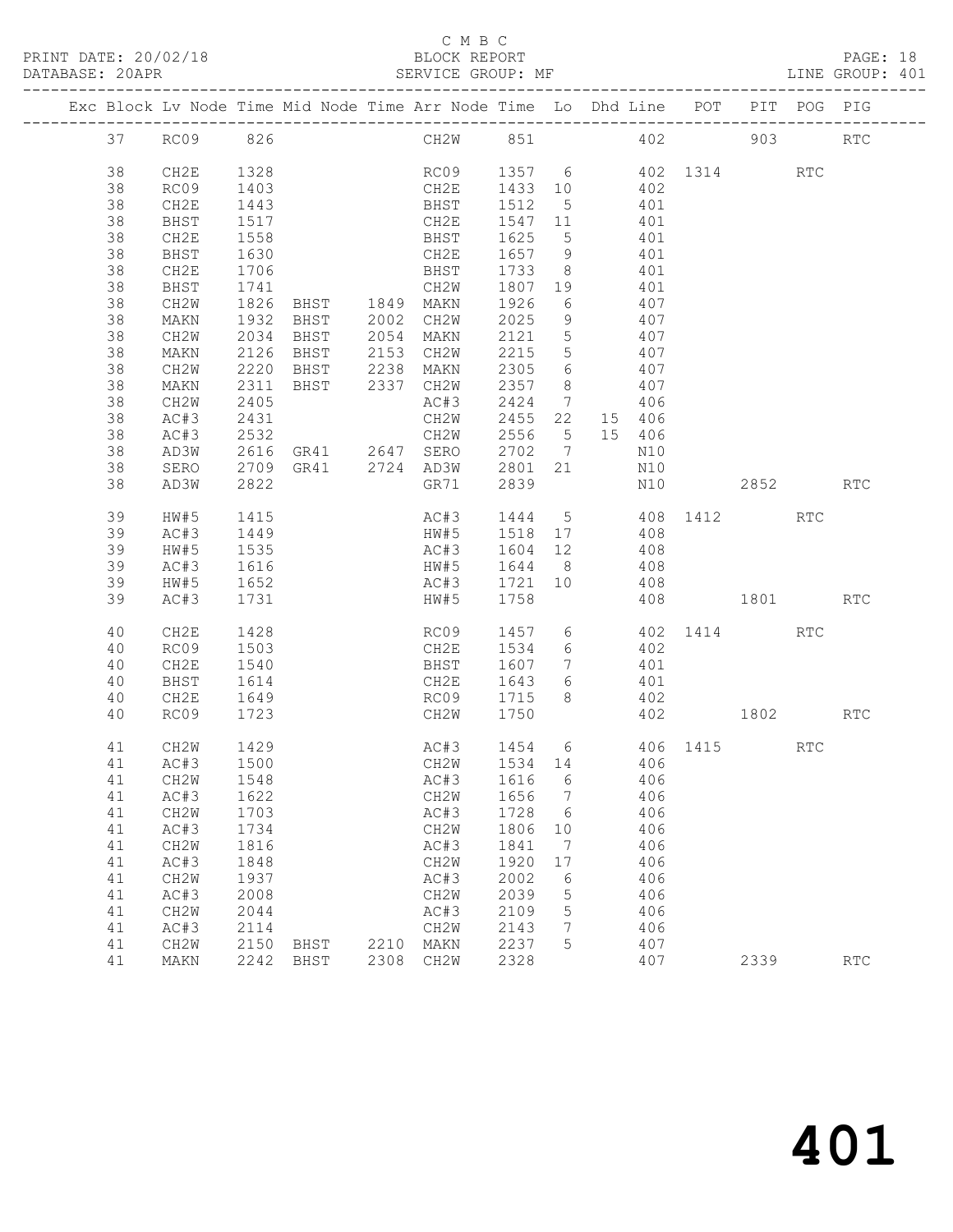PRINT DATE: 20/02/18 BLOCK REPORT<br>DATABASE: 20APR PAGE: 20APR

# C M B C<br>BLOCK REPORT

PAGE: 19<br>LINE GROUP: 401

|          |             |                     |              | Exc Block Lv Node Time Mid Node Time Arr Node Time Lo Dhd Line POT PIT POG PIG |              |                                          |                 |                 |                |                        |      |              |            |                      |
|----------|-------------|---------------------|--------------|--------------------------------------------------------------------------------|--------------|------------------------------------------|-----------------|-----------------|----------------|------------------------|------|--------------|------------|----------------------|
|          | 42          | MAKN                |              | 1445 BHST 1520 CH2W 1546 10 407 1421                                           |              |                                          |                 |                 |                |                        |      |              | <b>RTC</b> |                      |
|          | 42          | CH2W                | 1556         |                                                                                |              | AC#3 1624 6 406                          |                 |                 |                |                        |      |              |            |                      |
|          | 42          | AC#3                | 1630<br>1711 |                                                                                |              | CH2W 1703 8 406<br>AC#3 1736 6 406       |                 |                 |                |                        |      |              |            |                      |
|          | 42<br>42    | CH2W<br>AC#3        | 1742         |                                                                                |              | CH2W 1814 11 406                         |                 |                 |                |                        |      |              |            |                      |
|          | 42          | CH2W                | 1825         |                                                                                |              | AC#3                                     | 1850            |                 | 7 406          |                        |      |              |            |                      |
|          | 42          | AC#3                | 1857         |                                                                                |              | CH2E                                     | 1931 11         |                 |                |                        |      |              |            |                      |
|          | 42          | CH2E                | 1942         |                                                                                |              | RC09                                     | 2004            | $6\overline{6}$ |                | $406$<br>$402$         |      |              |            |                      |
|          | 42          | RC09                | 2010         |                                                                                |              | CH2E                                     | 2036            |                 | 6 402          |                        |      |              |            |                      |
|          | 42          | CH2E                | 2042         |                                                                                |              | RC09                                     | 2102 8 402      |                 |                |                        |      |              |            |                      |
|          | 42          | RC09                | 2110         |                                                                                |              | CH2E                                     | 2135 7          |                 |                | 402                    |      |              |            |                      |
|          | 42<br>42    | CH2E<br>RC09        | 2142<br>2210 |                                                                                |              | RC09 2202 8<br>CH2W 2233                 |                 |                 |                | 402<br>402             |      | 2244 RTC     |            |                      |
|          |             |                     |              |                                                                                |              |                                          |                 |                 |                |                        |      |              |            |                      |
|          | WE 43       | MCRO                | 1430<br>1505 |                                                                                |              | HW#5                                     | 1441            | 24              |                |                        |      | 408 1423 RTC |            |                      |
| #WE 43   |             | HW#5<br>HW#5        | 1505         |                                                                                |              | AC#3<br>AC#3 1537 13 408                 | 1537 13         |                 |                |                        |      | 408 1502 RTC |            |                      |
|          | WE 43<br>43 | AC#3                | 1550         |                                                                                |              | HW#5                                     | 1618 9          |                 | 408            |                        |      |              |            |                      |
|          | 43          | HW#5                | 1627         |                                                                                |              | AC#3                                     | 1656 11         |                 |                | 408                    |      |              |            |                      |
|          | 43          | AC#3                | 1707         |                                                                                |              | HW#5                                     | 1734 12         |                 |                | 408                    |      |              |            |                      |
|          | 43          | HW#5                | 1746         |                                                                                |              | AC#3                                     | 1811 10 408     |                 |                |                        |      |              |            |                      |
|          | 43          | AC#3                | 1821         |                                                                                |              | RRCX                                     | 1850 5 408      |                 |                |                        |      |              |            |                      |
|          | 43          | RRCX                | 1855         |                                                                                |              | AC#3                                     | 1918            | 5 <sup>5</sup>  |                | 408                    |      |              |            |                      |
|          | 43<br>43    | AC#3<br>RRCX        | 1923<br>2008 |                                                                                |              | RRCX<br>AC#3                             | 1952 16<br>2030 | 8 <sup>8</sup>  |                | 408<br>$\frac{1}{408}$ |      |              |            |                      |
|          | 43          | AC#3                | 2038         |                                                                                |              | RRCX 2105                                |                 | $5\overline{)}$ | 408            |                        |      |              |            |                      |
|          | 43          | RRCX                | 2110         |                                                                                |              | AC#3                                     | 2132            | 5 <sup>5</sup>  | 408            |                        |      |              |            |                      |
|          | 43          | AC#3                | 2137         |                                                                                |              | RRCX                                     | 2204            | $6\overline{6}$ | $408$<br>$408$ |                        |      |              |            |                      |
|          | 43          | RRCX                | 2210         |                                                                                |              | AC#3                                     | 2232            | 5 <sup>5</sup>  |                |                        |      |              |            |                      |
|          | 43          | AC#3                | 2237<br>2310 |                                                                                |              | RRCX                                     | 2302<br>2332    | 8 <sup>8</sup>  | 408            |                        |      |              |            |                      |
|          | 43<br>43    | RRCX<br>AC#3        | 2339         |                                                                                |              | AC#3<br>RRCX                             | 2402            | $\overline{7}$  | 7 408          |                        |      |              |            |                      |
|          | 43          | RRCX                | 2409         |                                                                                |              | AC#3                                     | 2431            | 8               |                | $408$<br>$408$         |      |              |            |                      |
|          | 43          | AC#3                | 2439         |                                                                                |              | HW#5                                     | 2458            |                 |                | 408                    |      | 2501         |            | <b>RTC</b>           |
|          | $SD$ 44     | CH2E                | 1449         |                                                                                |              |                                          |                 |                 |                |                        |      |              | RTC        |                      |
|          | $SD$ 44     | BHST                | 1523         |                                                                                |              | BHST 1518 5 401 1435<br>CH2E 1553 12 401 |                 |                 |                |                        |      |              |            |                      |
| $#SD$ 44 |             | BHST                | 1523         |                                                                                |              | CH2E 1553 12 401 1508 RTC                |                 |                 |                |                        |      |              |            |                      |
|          | 44          | CH2E                | 1605         |                                                                                |              | BHST                                     | 1632 5          |                 | 401            |                        |      |              |            |                      |
|          |             | 44 BHST             | 1637         |                                                                                |              | CH2E 1704 10                             |                 |                 |                | 401                    |      |              |            |                      |
|          | 44<br>44    | CH2E                | 1714<br>1750 |                                                                                |              | BHST<br>CH2E                             | 1741<br>1817    | 9               |                | 401<br>401             |      |              |            | <b>RTC</b>           |
|          |             | BHST                |              |                                                                                |              |                                          |                 |                 |                |                        |      | 1829         |            |                      |
|          | 45          | CH <sub>2</sub> M   | 1451         | BHST                                                                           | 1521         | MAKN                                     | 1606            | 8               |                | 407                    | 1437 |              | <b>RTC</b> |                      |
|          | 45          | MAKN                | 1614         | BHST                                                                           | 1657         | CH2W                                     | 1721            | 5               |                | 407                    |      |              |            |                      |
|          | 45<br>45    | CH2W<br>MAKN        | 1726<br>1838 | BHST<br>BHST                                                                   | 1752<br>1915 | MAKN<br>CH2E                             | 1833<br>1940    | 5               |                | 407<br>407             |      | 1952         |            | RTC                  |
|          |             |                     |              |                                                                                |              |                                          |                 |                 |                |                        |      |              |            |                      |
|          | 46          | CH2E                | 1454         |                                                                                |              | BHST                                     | 1523            | 8               |                | 401                    | 1440 |              | <b>RTC</b> |                      |
|          | 46          | BHST                | 1531         |                                                                                |              | CH2E                                     | 1600            | 13              |                | 401                    |      |              |            |                      |
|          | 46          | CH2E                | 1613         |                                                                                |              | BHST                                     | 1640            | - 5             |                | 401                    |      |              |            |                      |
|          | 46<br>46    | <b>BHST</b><br>CH2E | 1645<br>1722 |                                                                                |              | CH2E<br>BHST                             | 1712<br>1749    | 10<br>10        |                | 401<br>401             |      |              |            |                      |
|          | 46          | BHST                | 1759         |                                                                                |              | CH2E                                     | 1826            |                 |                | 401                    |      | 1838         |            | $\operatorname{RTC}$ |
|          |             |                     |              |                                                                                |              |                                          |                 |                 |                |                        |      |              |            |                      |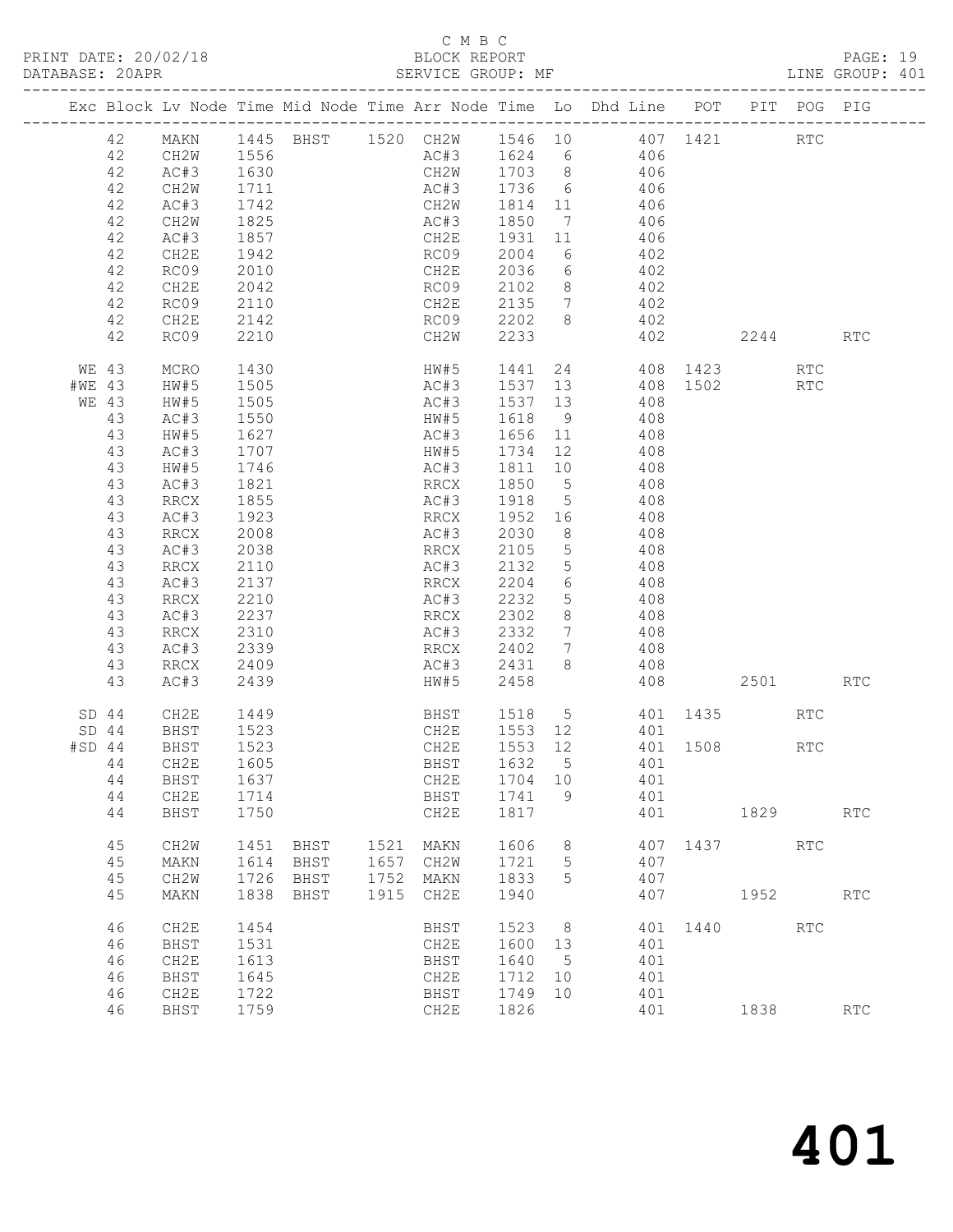# C M B C<br>BLOCK REPORT

PAGE: 20<br>LINE GROUP: 401

|        |       |      |                          |  |                |      |                                            |                | Exc Block Lv Node Time Mid Node Time Arr Node Time Lo Dhd Line POT PIT POG PIG |              |      |            |            |
|--------|-------|------|--------------------------|--|----------------|------|--------------------------------------------|----------------|--------------------------------------------------------------------------------|--------------|------|------------|------------|
|        |       |      |                          |  |                |      |                                            |                | AC#3 1524 5 408 1449<br>HW#5 1557 5 408                                        |              |      | <b>RTC</b> |            |
|        |       |      |                          |  |                |      |                                            |                | 408                                                                            |              |      |            |            |
| #SD 47 |       |      |                          |  |                |      | HW#5 1557 5                                |                | 408 1514 RTC                                                                   |              |      |            |            |
|        | 47    | HW#5 | 1602                     |  |                |      |                                            |                | AC#3 1631 11 408                                                               |              |      |            |            |
|        | 47    | AC#3 | 1642                     |  |                |      |                                            |                | HW#5 1710 7 408                                                                |              |      |            |            |
|        | 47    | HW#5 | 1717<br>1755             |  |                |      | AC#3 1746<br>HW#5 1822                     | 9              | 408                                                                            |              |      |            |            |
|        | 47    | AC#3 |                          |  |                |      |                                            |                |                                                                                | 408 1825     |      |            | <b>RTC</b> |
|        | SD 48 | WT#4 | 1506                     |  |                |      | CH2W 1534                                  | 5 <sup>5</sup> | 413 1459                                                                       |              |      | <b>RTC</b> |            |
|        | SD 48 | CH2W | 1539                     |  |                |      | AC#3 1607 5<br>AC#3 1607 5                 |                |                                                                                |              |      |            |            |
| #SD 48 |       | CH2W | 1539                     |  |                |      |                                            |                |                                                                                |              |      |            |            |
|        | 48    | AC#3 | 1612                     |  |                |      | CH2W 1646                                  | $5^{\circ}$    | 406                                                                            |              |      |            |            |
|        | 48    | CH2W | 1651 BHST 1717 MAKN 1802 |  |                |      |                                            |                |                                                                                | 407 1817 RTC |      |            |            |
|        | EW 49 | MCRO | 1508                     |  |                |      | HW#5 1520 6<br>AC#3 1555 12                |                |                                                                                | 408 1501     |      | <b>RTC</b> |            |
| EW 49  |       | HW#5 | 1526                     |  |                |      |                                            |                | 408                                                                            |              |      |            |            |
| #EW 49 |       | HW#5 | 1526                     |  |                |      | AC#3 1555 12                               |                | 408 1523 RTC                                                                   |              |      |            |            |
|        | 49    | AC#3 | 1607                     |  |                |      | HW#5 1635 8                                |                | 408                                                                            |              |      |            |            |
|        | 49    | HW#5 | 1643                     |  |                |      |                                            |                | 408                                                                            |              |      |            |            |
|        | 49    | AC#3 | 1723<br>1802             |  |                |      |                                            |                | 408                                                                            |              |      |            |            |
|        | 49    | HW#5 |                          |  |                |      | AC#3 1712 11<br>HW#5 1750 12<br>AC#3 1827  |                |                                                                                | 408 1843 RTC |      |            |            |
|        | 50    | CH2E | 1518                     |  |                |      |                                            |                | BHST 1545 11 401 1504 RTC                                                      |              |      |            |            |
|        | 50    | BHST | 1556                     |  |                |      |                                            |                | CH2E 1625 12 401                                                               |              |      |            |            |
|        | 50    | CH2E | 1637                     |  |                |      | RC09 1703 8                                |                | 402                                                                            |              |      |            |            |
|        | 50    | RC09 | 1711                     |  |                |      | CH2E 1740 8                                |                | 402                                                                            |              |      |            |            |
|        | 50    | CH2E | 1748                     |  |                |      | RC09 1812                                  |                |                                                                                | 402 1826     |      |            | <b>RTC</b> |
|        | 51    | BHST | 1539                     |  |                |      |                                            |                |                                                                                | 401 1524 RTC |      |            |            |
|        | 51    | CH2E | 1621                     |  |                |      |                                            |                | 401                                                                            |              |      |            |            |
|        | 51    | BHST | 1653                     |  |                | CH2E | 1720 10                                    |                | 401                                                                            |              |      |            |            |
|        | 51    | CH2E | 1730                     |  |                |      | RC09 1757 10                               |                | 401                                                                            |              |      |            |            |
|        | 51    | RC09 | 1807                     |  | 49KN 1850 MTST |      | 1908                                       | $\overline{7}$ | 430                                                                            |              |      |            |            |
|        | 51    | MTST | 1915<br>2004             |  |                |      | KBMI 1934 RC09 1959<br>49KN 2038 MTST 2052 | $5^{\circ}$    | 430                                                                            |              |      |            |            |
|        | 51    | RC09 | 2004                     |  |                |      |                                            | 5              | 430                                                                            |              |      |            |            |
|        | 51    | MTST |                          |  |                |      | 2057 KBMI 2116 RC09 2141                   |                |                                                                                | 430          | 2153 |            | <b>RTC</b> |
|        | 52    | CH2W | 1655                     |  |                |      | AC#3 1720<br>CH2W 1759                     |                | $6 \overline{}$                                                                | 406 1641 RTC |      |            |            |
|        | 52    | AC#3 | 1726                     |  |                | CH2W | 1759                                       |                |                                                                                | 406 1811 RTC |      |            |            |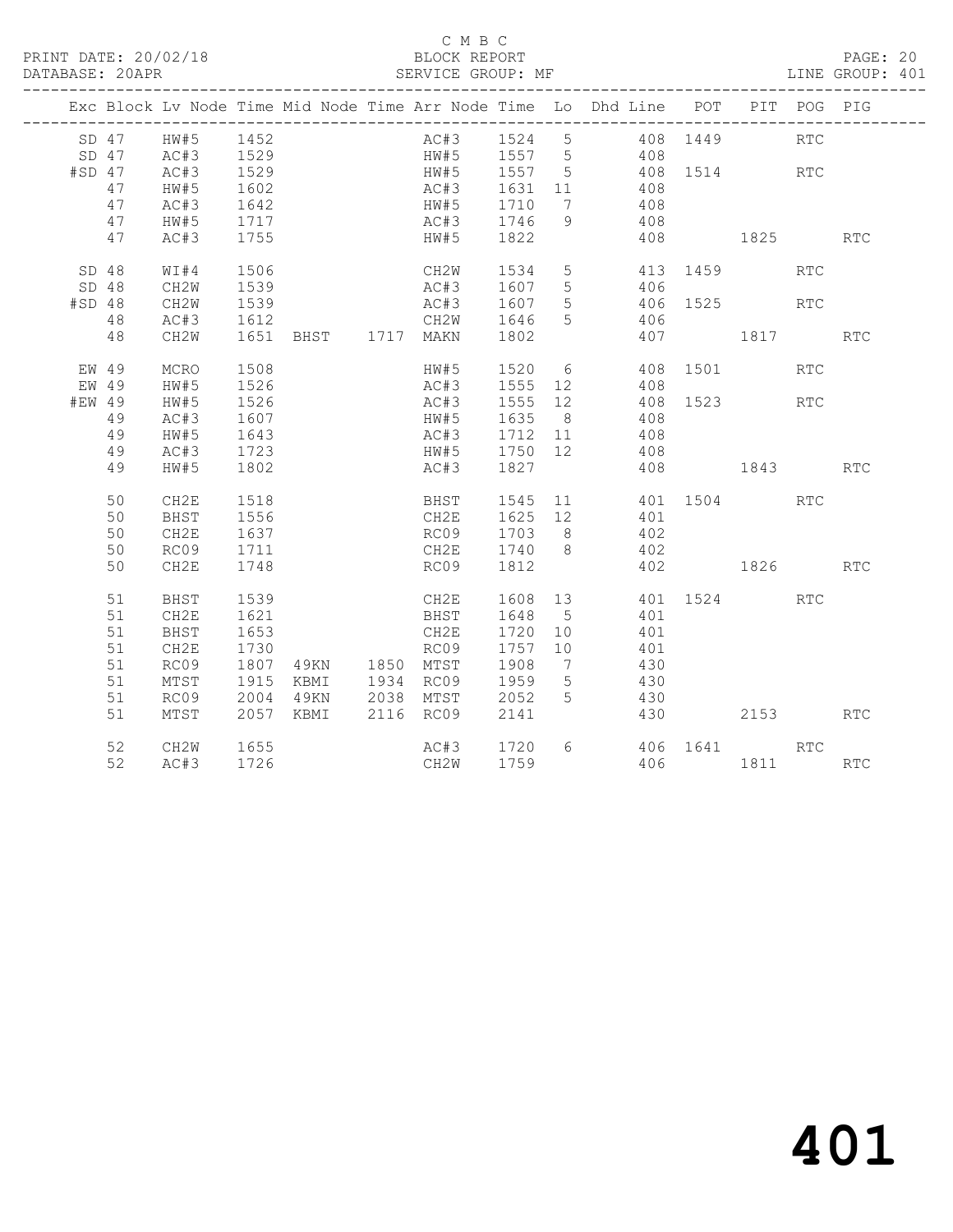|                                                                                                              |              |  |  | C M B C | PRINT DATE: 20/02/18 BLOCK REPORT<br>:DATABASE: 20APR SERVICE GROUP: MF SERVICE GROUP: ME LINE GROUP:<br>BLOCK REPORT PAGE: 21<br>SERVICE GROUP: MF LINE GROUP: 403                                                                                                                                                                                                                                                                                                                                                                                                                                                                                                                                                                             |  |  |  |
|--------------------------------------------------------------------------------------------------------------|--------------|--|--|---------|-------------------------------------------------------------------------------------------------------------------------------------------------------------------------------------------------------------------------------------------------------------------------------------------------------------------------------------------------------------------------------------------------------------------------------------------------------------------------------------------------------------------------------------------------------------------------------------------------------------------------------------------------------------------------------------------------------------------------------------------------|--|--|--|
|                                                                                                              |              |  |  |         |                                                                                                                                                                                                                                                                                                                                                                                                                                                                                                                                                                                                                                                                                                                                                 |  |  |  |
|                                                                                                              |              |  |  |         | Exc Block Lv Node Time Mid Node Time Arr Node Time Lo Dhd Line POT PIT POG PIG                                                                                                                                                                                                                                                                                                                                                                                                                                                                                                                                                                                                                                                                  |  |  |  |
| $\mathbf{1}$<br>$\mathbf{1}$<br>$\mathbf{1}$<br>$\mathbf{1}$<br>$\mathbf{1}$<br>$\mathbf{1}$<br>$\mathbf{1}$ | BPST<br>RRCX |  |  |         | 1 RRCX 432 BHST 451 BPST 500 5 403 424 RTC<br>1 BPST 505 BHST 514 RRCX 533 5 403<br>$\begin{tabular}{cccccccc} 1 & BPST & 505 & BHST & 514 & RRCX & 533 & 5 & 403 \\ 1 & RRCX & 538 & BHST & 559 & BPST & 608 & 17 & 403 \\ 1 & BPST & 625 & & ACAE & 639 & 0 & 412 \\ 1 & ACAE & 717 & & BPST & 730 & 7 & 412 \\ 1 & BPST & 701 & & ACAE & 717 & 0 & 412 \\ 1 & BPST & 737 & & ACAE & 753 & 0 & 412 \\ 1 & BPST & 819 & & B$<br>1302 BHST 1321 RRCX 1347 20 403<br>1407 BHST 1435 BPST 1452 10 403<br>REST 1502 BHST 1521 RRCX 1551 13 403<br>RRCX 1604 BHST 1635 BPST 1651 8 403<br>BPST 1659 BHST 1716 RRCX 1746 13 403<br>RRCX 1759 BHST 1825 BPST 1839 8 403<br>BPST 1847 BHST 1903 RRCX 1928 10 403<br>BPST 1847 BHST 1903 RRCX 1928 10 4 |  |  |  |
| $\mathbf{1}$<br>$\mathbf{1}$<br>$\mathbf{1}$<br>$\mathbf{1}$<br>$\mathbf{1}$                                 |              |  |  |         | RECX 1938 SHSW 1944 RC09 2001 9 404<br>RC09 2010 SHSE 2027 RRCX 2035 13 404<br>RRCX 2048 SHSW 2054 RC09 2109 12 404<br>RC09 2121 SHSE 2137 RRCX 2145 14 404<br>RRCX 2159 SHSW 2204 RC09 2217 404 2229 RTC                                                                                                                                                                                                                                                                                                                                                                                                                                                                                                                                       |  |  |  |
|                                                                                                              |              |  |  |         |                                                                                                                                                                                                                                                                                                                                                                                                                                                                                                                                                                                                                                                                                                                                                 |  |  |  |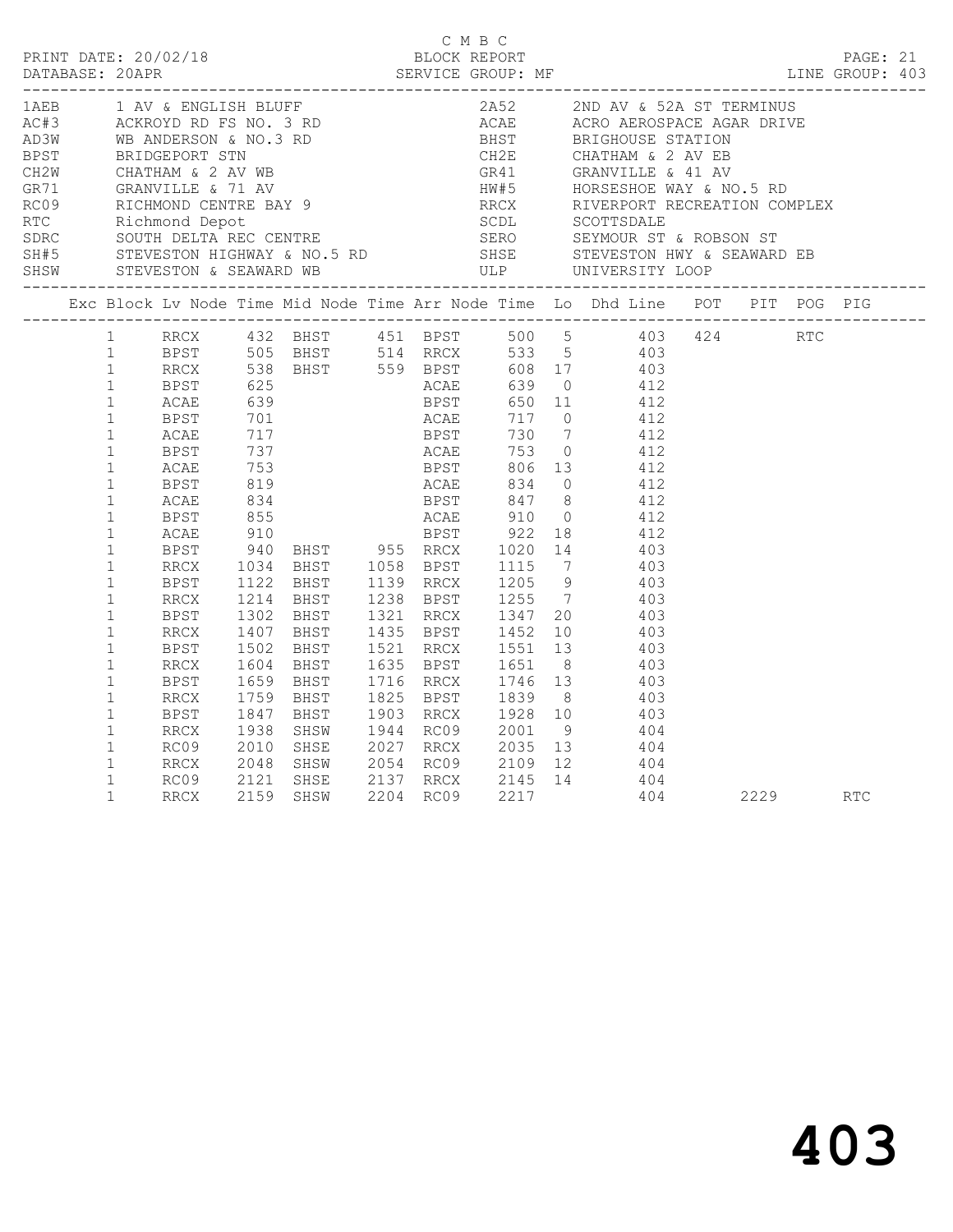## C M B C<br>BLOCK REPORT SERVICE GROUP: MF

|  |                |                              |                | Exc Block Lv Node Time Mid Node Time Arr Node Time Lo Dhd Line POT |      |              |         |                 |        |              |     |      | PIT POG PIG |                             |
|--|----------------|------------------------------|----------------|--------------------------------------------------------------------|------|--------------|---------|-----------------|--------|--------------|-----|------|-------------|-----------------------------|
|  | $\mathbf{2}$   | SH#5                         | 447            |                                                                    |      | RC09         |         |                 |        | 504 6 15 404 | 443 |      | <b>RTC</b>  |                             |
|  | 2              | SH#5                         | 525<br>547     |                                                                    |      | RC09<br>RRCX | 542 5   |                 |        | 404          |     |      |             |                             |
|  | $\sqrt{2}$     | RC09                         |                |                                                                    |      |              | 607 9   |                 |        | 404          |     |      |             |                             |
|  | 2              | RRCX                         | 616            | SHSW                                                               |      | 622 RC09     | 638 12  |                 |        | 404          |     |      |             |                             |
|  | $\overline{2}$ | RC09                         | 650            | SHSE                                                               |      | 705 RRCX     | 712     | 11              |        | 404          |     |      |             |                             |
|  | $\sqrt{2}$     | RRCX                         | 723            | SHSW                                                               |      | 730 RC09     | 751 5   |                 |        | 404          |     |      |             |                             |
|  | $\mathbf{2}$   | RC09                         | 756            | SHSE                                                               |      | 814 RRCX     | 821     | 10              |        | 404          |     |      |             |                             |
|  | $\mathbf{2}$   | RRCX                         | 831            | SHSW                                                               |      | 840 RC09     | 859     | 9               | 404    |              |     |      |             |                             |
|  | $\overline{c}$ | RC09                         | 908            | SHSE                                                               | 924  | RRCX         | 931     | 10              |        | 404          |     |      |             |                             |
|  | $\overline{c}$ | RRCX                         | 941            | SHSW                                                               |      | 950 RC09     | 1010    | 8 <sup>8</sup>  |        | 404          |     |      |             |                             |
|  | $\overline{c}$ | RC09                         | 1018           | SHSE                                                               | 1034 | RRCX         | 1041    | 10              | 404    |              |     |      |             |                             |
|  | $\mathbf{2}$   | RRCX                         | 1051           | SHSW                                                               | 1100 | RC09         | 1120    | 6               |        | 404          |     |      |             |                             |
|  | $\overline{c}$ | RC09                         | 1126           | SHSE                                                               | 1144 | RRCX         | 1152    | 9               |        | 404          |     |      |             |                             |
|  | $\mathbf{2}$   | $\mathop{\mathrm{RRCX}}$     | 1201           | SHSW                                                               |      | 1210 RC09    | 1230    | 5 <sup>5</sup>  |        | 404          |     |      |             |                             |
|  | $\mathbf{2}$   | RC09                         | 1235           | SHSE                                                               | 1254 | RRCX         | 1302    | 9               | 404    |              |     |      |             |                             |
|  | $\mathbf{2}$   | $\mathop{\rm RRCX}\nolimits$ | 1311           | SHSW                                                               | 1320 | BHST         | 1339    | 8 <sup>8</sup>  |        | 404          |     |      |             |                             |
|  | $\mathbf{2}$   | BHST                         | 1347           | SHSE                                                               | 1404 | RRCX         | 1416    | 32              |        | 404          |     |      |             |                             |
|  | $\mathbf{2}$   | RRCX                         | 1448           | SHSW                                                               | 1502 | BHST         | 1522    | 6               |        | 404          |     |      |             |                             |
|  | $\mathbf{2}$   | BHST                         | 1528           | SHSE                                                               | 1549 | RRCX         | 1601 34 |                 | 404    |              |     |      |             |                             |
|  | $\mathbf{2}$   | $\mathop{\rm RRCX}\nolimits$ | 1635           | SHSW                                                               | 1648 | BHST         | 1705    | $7\overline{ }$ |        | 404          |     |      |             |                             |
|  | $\mathbf{2}$   | BHST                         | 1712           | SHSE                                                               |      | 1732 RRCX    | 1740    | 9               |        | 404          |     |      |             |                             |
|  | $\mathbf{2}$   | RRCX                         | 1749           | SHSW                                                               | 1759 | RC09         | 1817 6  |                 |        | 404          |     |      |             |                             |
|  | $\mathbf{2}$   | RC09                         | 1823           | SHSE                                                               | 1842 | RRCX         | 1850    |                 |        | 404          |     | 1856 |             | $\mathop{\rm RTC}\nolimits$ |
|  | 3              | RRCX                         | 456            | BHST                                                               |      | 515 BPST     | 524     |                 |        | 10 403       |     |      | RTC         |                             |
|  | 3              | BPST                         | 534            | BHST                                                               |      | 543 RRCX     | 603     |                 | 20 403 |              |     |      |             |                             |
|  | $\mathsf S$    | <b>RRCX</b>                  | 623            | BHST                                                               | 644  | BPST         | 654     | 10              |        | 403          |     |      |             |                             |
|  | $\mathsf S$    | BPST                         | 704            | BHST                                                               |      | 716 RRCX     | 736     | 6               |        | 403          |     |      |             |                             |
|  | $\mathsf S$    | RRCX                         | 742            | BHST                                                               |      | 810 BPST     | 822     | $6\overline{6}$ |        | 403          |     |      |             |                             |
|  | $\mathsf S$    | BPST                         | 828            | BHST                                                               |      | 841 RRCX     | 906 13  |                 |        | 403          |     |      |             |                             |
|  | 3              | <b>RRCX</b>                  | 919            | BHST                                                               | 948  | BPST         | 1003    | 19              |        | 403          |     |      |             |                             |
|  | $\mathsf S$    | <b>BPST</b>                  | 1022           | BHST                                                               | 1038 | RRCX         | 1103    | 11              |        | 403          |     |      |             |                             |
|  | 3              | RRCX                         | 1114           | BHST                                                               | 1138 | BPST         | 1155    | $\overline{7}$  |        | 403          |     |      |             |                             |
|  | 3              | <b>BPST</b>                  | 1202           | BHST                                                               | 1219 | RRCX         | 1243    | 11              |        | 403          |     |      |             |                             |
|  | 3              | RRCX                         | 1254           | BHST                                                               | 1318 | BPST         | 1335    | $\overline{7}$  |        | 403          |     |      |             |                             |
|  | $\mathsf S$    | <b>BPST</b>                  | 1342           | BHST                                                               | 1400 | RRCX         | 1428    | $\overline{7}$  |        | 403          |     |      |             |                             |
|  | 3              | RRCX                         | 1435           | BHST                                                               | 1507 | BPST         | 1524    | 8 <sup>8</sup>  | 403    |              |     |      |             |                             |
|  | 3              | <b>BPST</b>                  | 1532           | BHST                                                               | 1551 | RRCX         | 1619    | 11              | 403    |              |     |      |             |                             |
|  | 3              | $\mathop{\rm RRCX}\nolimits$ | $1630$<br>1722 | BHST                                                               |      | 1659 BPST    | 1715    | 8 <sup>8</sup>  |        | 403          |     |      |             |                             |
|  | 3              | <b>BPST</b>                  |                | 1723 BHST                                                          | 1740 | RRCX         | 1810    |                 |        | 403          |     | 1816 |             | <b>RTC</b>                  |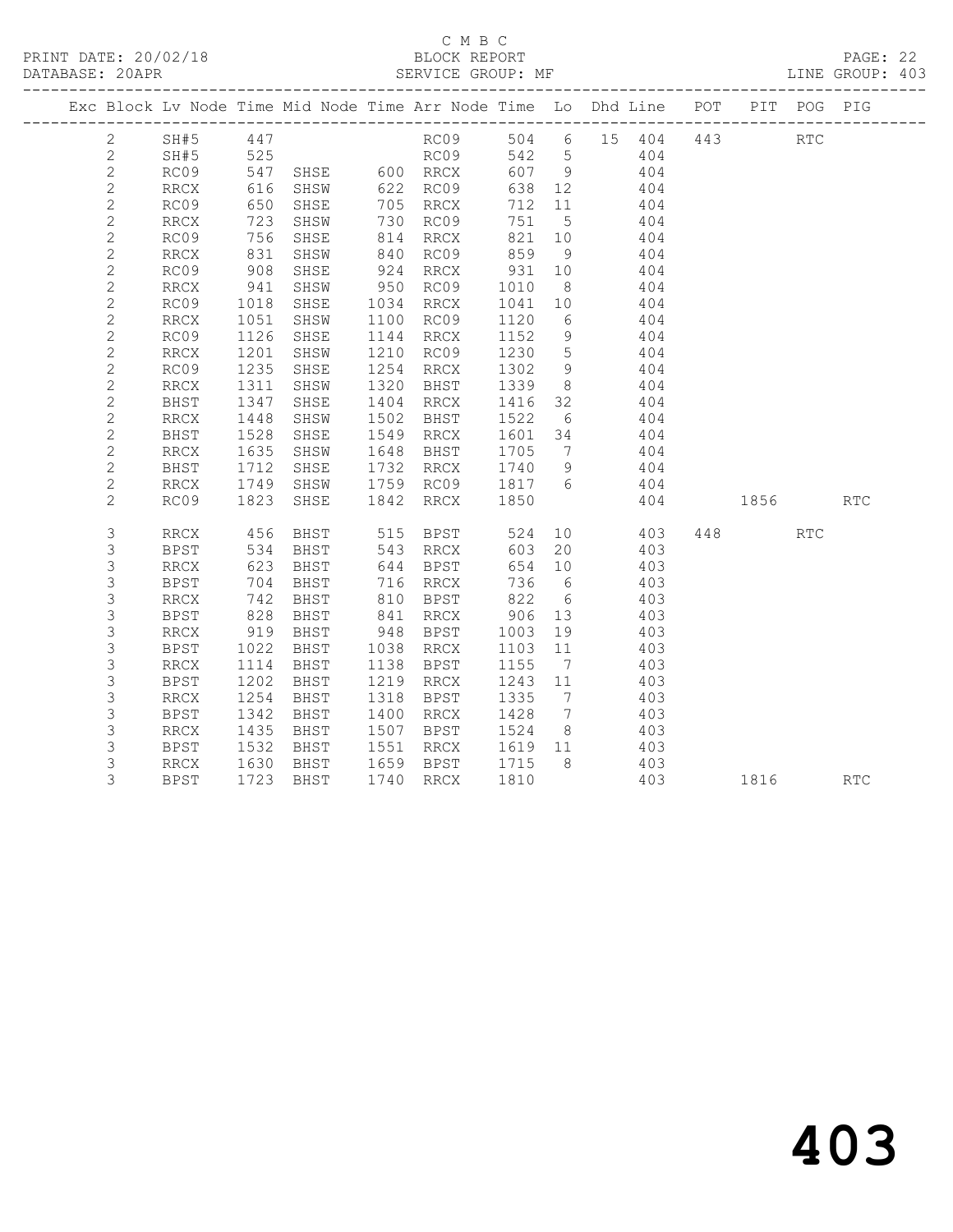PRINT DATE: 20/02/18 BLOCK REPORT<br>DATABASE: 20APR PAGE: 20APR

# C M B C<br>BLOCK REPORT

PAGE: 23<br>LINE GROUP: 403

|                |                     |                | Exc Block Lv Node Time Mid Node Time Arr Node Time Lo Dhd Line POT PIT POG PIG |            |                     |                                                           |                |           |            |     |      |                      |            |
|----------------|---------------------|----------------|--------------------------------------------------------------------------------|------------|---------------------|-----------------------------------------------------------|----------------|-----------|------------|-----|------|----------------------|------------|
| 4              |                     |                | RRCX 518 BHST 537 BPST                                                         |            |                     |                                                           |                |           | 546 18 403 |     | 510  | $\operatorname{RTC}$ |            |
| 4              | BPST                |                | 604 BHST                                                                       |            | 613 RRCX            |                                                           |                | 633 6 403 |            |     |      |                      |            |
| $\overline{4}$ | RRCX                |                |                                                                                |            | 700 BPST            | 710 6                                                     |                |           |            |     |      |                      |            |
| 4              | BPST                |                | 639 BHST<br>716 BHST                                                           |            | 728 RRCX            | 751 9                                                     |                |           | 403<br>403 |     |      |                      |            |
| 4              | RRCX                | 800            | BHST                                                                           |            | 829 BPST            | 841 11                                                    |                | 403       |            |     |      |                      |            |
| 4              | BPST                | 852            | BHST                                                                           | 907        | RRCX                | 932                                                       | 19             | 403       |            |     |      |                      |            |
| 4              | RRCX                |                | BHST                                                                           |            | 1020 BPST           | 1035                                                      | $\overline{7}$ |           | 403        |     |      |                      |            |
| 4              | BPST                | 951<br>1042    | BHST                                                                           |            | 1058 RRCX           | 1124 10                                                   |                |           | 403        |     |      |                      |            |
| 4              | RRCX                | 1134           | BHST                                                                           | 1158       | BPST                | 1215                                                      | $\overline{7}$ | 403       |            |     |      |                      |            |
| 4              | BPST                | 1222           | BHST                                                                           | 1239       | RRCX                | 1303                                                      | 11             |           | 403        |     |      |                      |            |
| 4              | RRCX                | 1314           | BHST                                                                           |            | 1338 BPST           | 1355                                                      | 22             |           | 403        |     |      |                      |            |
| 4              | BPST                | 1417           | BHST                                                                           |            | 1435 RRCX           | 1505                                                      | 15             |           | 403        |     |      |                      |            |
| 4              | RRCX                | 1520           | BHST 1552 BPST                                                                 |            |                     | 1609 11                                                   |                | 403       |            |     |      |                      |            |
| 4              | BPST                | 1620           |                                                                                |            | ACAE                | 1632                                                      | $\overline{0}$ |           | 412        |     |      |                      |            |
| 4              | ACAE                | 1632           |                                                                                |            | BPST                | 1649 11                                                   |                |           | 412        |     |      |                      |            |
| $\overline{4}$ | BPST                | 1700           |                                                                                |            | ACAE                | 1712 0                                                    |                |           | 412        |     |      |                      |            |
| 4              | ACAE                | 1712           |                                                                                |            | BPST                | 1729 11                                                   |                |           | 412        |     |      |                      |            |
| 4              | BPST                | 1740           |                                                                                |            | ACAE                | 1752                                                      | $\overline{0}$ |           | 412        |     |      |                      |            |
| 4<br>4         | ACAE                | 1752           |                                                                                |            | BPST                | 1809 13<br>1834 0                                         |                |           | 412<br>412 |     |      |                      |            |
| 4              | BPST<br>ACAE        | 1822<br>1834   |                                                                                |            | ACAE<br><b>BPST</b> | 1850 13                                                   |                |           | 412        |     |      |                      |            |
| 4              | BPST                | 1903           |                                                                                |            | ACAE 1914 0         |                                                           |                | 412       |            |     |      |                      |            |
| 4              | ACAE                | 1914           |                                                                                |            | BPST                | 1930                                                      |                | 412       |            |     | 1943 |                      | RTC        |
|                |                     |                |                                                                                |            |                     |                                                           |                |           |            |     |      |                      |            |
| 5              | SCDL                | 605            |                                                                                |            | <b>BPST</b>         |                                                           |                |           | 641 8 311  |     | 537  | RTC                  |            |
| 5              | BPST                | 649            |                                                                                |            | ACAE                | 705                                                       | $\overline{0}$ | 412       |            |     |      |                      |            |
| 5              | ACAE                | 705            |                                                                                |            | BPST                | 718                                                       | $7\phantom{0}$ |           | 412        |     |      |                      |            |
| 5              | BPST                | 725            |                                                                                |            | ACAE                | 741                                                       | $\circ$        |           | 412        |     |      |                      |            |
| 5              | ACAE                | 741            |                                                                                |            | BPST                | 754                                                       | $\overline{7}$ |           | 412        |     |      |                      |            |
| 5              | BPST                | 801            |                                                                                |            | ACAE                | 816                                                       | $\overline{0}$ |           | 412        |     |      |                      |            |
| 5              | ACAE                | 816            |                                                                                |            | BPST                | 829                                                       | 8              |           | 412        |     |      |                      |            |
| 5              | BPST                | 837<br>852     |                                                                                |            | ACAE                | 852                                                       | $\overline{0}$ |           | 412        |     |      |                      |            |
| 5<br>5         | ACAE                | 916            | BHST 931 RRCX                                                                  |            | BPST                | 905<br>956                                                | 11<br>15       |           | 412<br>403 |     |      |                      |            |
| 5              | BPST<br>RRCX        | 1011           | BHST                                                                           |            | 1040 BPST           | 1055                                                      | $\overline{7}$ |           | 403        |     |      |                      |            |
| 5              | BPST                | 1102           | BHST                                                                           |            | 1119 RRCX           | 1145                                                      | 9              |           | 403        |     |      |                      |            |
| 5              | RRCX                | $1102$<br>1154 | BHST                                                                           |            | 1218 BPST           | $\begin{array}{cc}\n1 & 1 \\ 1 & 2 \\ 1 & 3\n\end{array}$ |                |           | 403        |     |      |                      |            |
| 5              | BPST                | 1242           | BHST                                                                           |            | 1300 RRCX           | 1326 7                                                    |                |           | 403        |     |      |                      |            |
| 5              | RRCX                |                | 1333 BHST                                                                      |            | 1358 BPST           | 1415 17                                                   |                | 403       |            |     |      |                      |            |
| 5              | <b>BPST</b>         |                | 1432 BHST                                                                      |            | 1451 RRCX           | 1521 14                                                   |                |           | 403        |     |      |                      |            |
| 5              | <b>RRCX</b>         | 1535           | BHST                                                                           | 1607       | <b>BPST</b>         | 1624                                                      | 11             |           | 403        |     |      |                      |            |
| 5              | <b>BPST</b>         | 1635           | BHST                                                                           | 1652       | RRCX                | 1720                                                      | 13             |           | 403        |     |      |                      |            |
| 5              | <b>RRCX</b>         | 1733           | <b>BHST</b>                                                                    | 1759       | BPST                | 1815                                                      | 8              |           | 403        |     |      |                      |            |
| 5              | <b>BPST</b>         | 1823           | BHST                                                                           | 1840       | RRCX                | 1907                                                      |                |           | 403        |     | 1913 |                      | RTC        |
|                |                     |                |                                                                                |            |                     |                                                           |                |           |            |     |      |                      |            |
| 6<br>6         | RRCX<br><b>BPST</b> | 553<br>634     | BHST<br><b>BHST</b>                                                            | 614<br>645 | <b>BPST</b><br>RRCX | 623<br>705                                                | 11<br>5        |           | 403<br>403 | 545 |      | RTC                  |            |
| 6              | <b>RRCX</b>         | 710            | BHST                                                                           | 735        | <b>BPST</b>         | 746                                                       | 6              |           | 403        |     |      |                      |            |
| 6              | <b>BPST</b>         | 752            | BHST                                                                           | 804        | RRCX                | 829                                                       | 19             |           | 403        |     |      |                      |            |
| 6              | <b>RRCX</b>         | 848            | BHST                                                                           | 917        | <b>BPST</b>         | 930                                                       |                |           | 403        |     | 943  |                      | RTC        |
|                |                     |                |                                                                                |            |                     |                                                           |                |           |            |     |      |                      |            |
| 7              | <b>RRCX</b>         | 607            | BHST                                                                           | 628        | BPST                | 638                                                       | 7              | 15        | 403        | 559 |      | <b>RTC</b>           |            |
| 7              | <b>RRCX</b>         | 700            | BHST                                                                           | 723        | BPST                | 734                                                       | 6              |           | 403        |     |      |                      |            |
| 7              | <b>BPST</b>         | 740            | <b>BHST</b>                                                                    | 752        | RRCX                | 817                                                       | 10             |           | 403        |     |      |                      |            |
| 7              | <b>RRCX</b>         | 827            | BHST                                                                           | 856        | <b>BPST</b>         | 909                                                       | 19             |           | 403        |     |      |                      |            |
| 7              | <b>BPST</b>         | 928            | BHST                                                                           | 943        | RRCX                | 1008                                                      |                |           | 403        |     | 1014 |                      | <b>RTC</b> |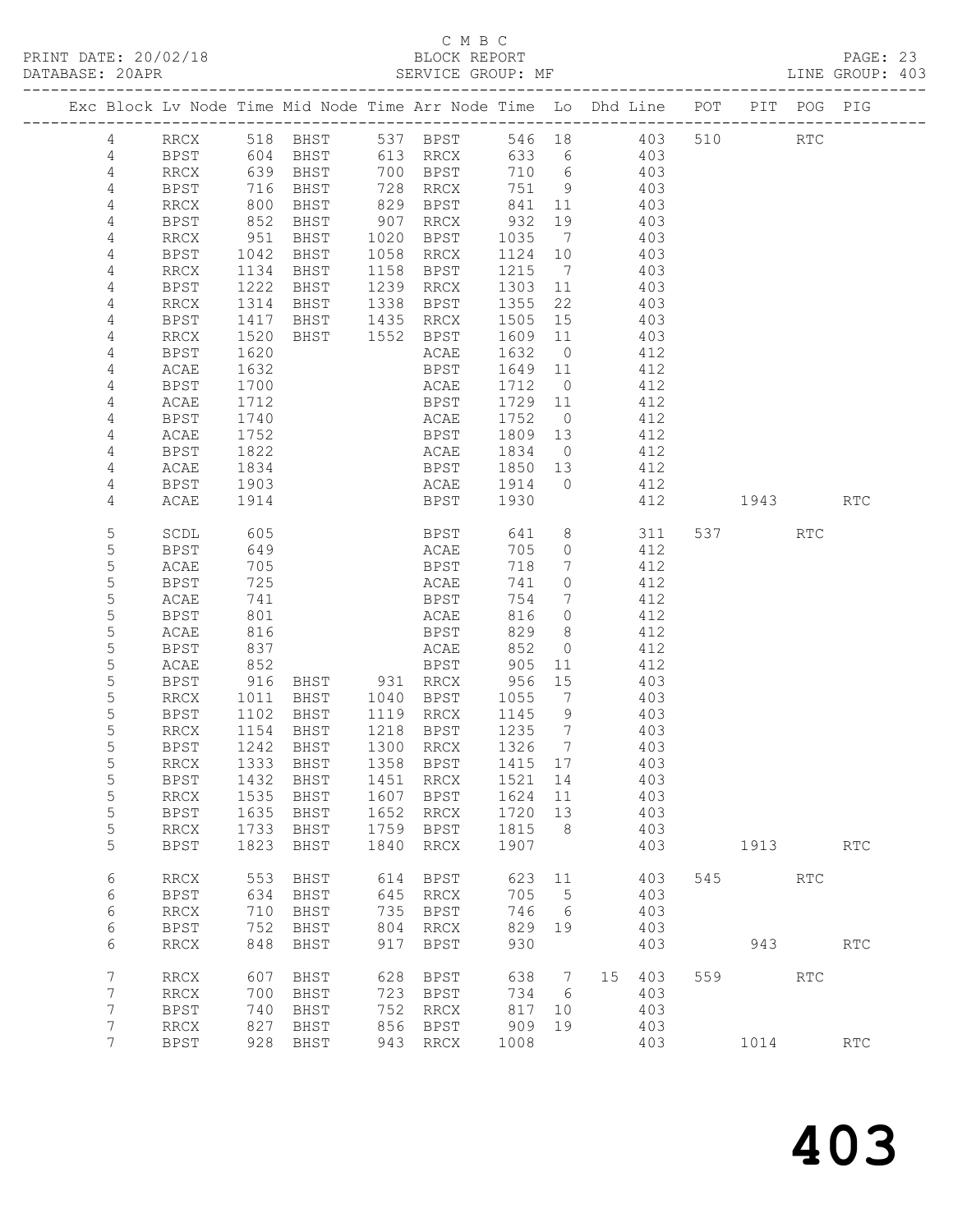# C M B C<br>BLOCK REPORT<br>SERVICE GROUP: MF

| DATABASE: 20APR | ------------------- |                     |              |      | SERVICE GROUP: MF                                                                            |                   |                |                                                                                        |      |     | LINE GROUP: 403 |  |
|-----------------|---------------------|---------------------|--------------|------|----------------------------------------------------------------------------------------------|-------------------|----------------|----------------------------------------------------------------------------------------|------|-----|-----------------|--|
|                 |                     |                     |              |      |                                                                                              |                   |                | Exc Block Lv Node Time Mid Node Time Arr Node Time Lo Dhd Line POT PIT POG PIG         |      |     |                 |  |
| 8               |                     |                     |              |      |                                                                                              |                   |                | RC09 619 SHSE 632 RRCX 639 10 404 604 RTC                                              |      |     |                 |  |
| 8               |                     |                     |              |      |                                                                                              |                   |                | RRCX 649 SHSW 655 RC09 712 12 404                                                      |      |     |                 |  |
| 8               | RC09                |                     |              |      | 724 SHSE 739 RRCX 746 12 404<br>758 SHSW 805 BHST 822 10 404<br>832 SHSE 849 RRCX 856 10 404 |                   |                |                                                                                        |      |     |                 |  |
| $\,8\,$         | RRCX                |                     |              |      |                                                                                              |                   |                |                                                                                        |      |     |                 |  |
| 8               | BHST                |                     |              |      |                                                                                              |                   |                | $\begin{array}{c} \overline{1} & \overline{0} & \overline{1} \\ 4 & 0 & 4 \end{array}$ |      |     |                 |  |
| 8               | RRCX                | 906                 | SHSW         |      | 915 RC09 935 8                                                                               |                   |                | 404                                                                                    |      |     |                 |  |
| 8               | RC09                |                     | SHSE         |      | 959 RRCX                                                                                     | 1006 10           |                | 404                                                                                    |      |     |                 |  |
| $\,8\,$         | RRCX                |                     | SHSW         |      | 1025 RC09                                                                                    | 1045 7            |                | 404                                                                                    |      |     |                 |  |
| $\,8\,$         | RC09                | 943<br>1016<br>1052 | SHSE         |      | 1109 RRCX                                                                                    | 1116 10           |                | 404                                                                                    |      |     |                 |  |
| 8               | RRCX                | 1126                | SHSW         |      | 1135 RC09                                                                                    | 1155 5            |                | 404                                                                                    |      |     |                 |  |
| 8               | RC09                | 1200                | SHSE         |      | 1219 RRCX                                                                                    | 1227 9            |                | 404                                                                                    |      |     |                 |  |
| 8               | RRCX                | 1236<br>1312        | SHSW         |      | 1245 BHST                                                                                    | 1304 8<br>1337 9  |                | 404                                                                                    |      |     |                 |  |
| $\,8\,$         | BHST                |                     | SHSE         |      | 1329 RRCX                                                                                    |                   |                | $1337$ 9 404                                                                           |      |     |                 |  |
| 8               | RRCX                | 1346                | SHSW         |      | 1355 BHST 1414 8 404                                                                         |                   |                |                                                                                        |      |     |                 |  |
| $\,8\,$         | BHST                | 1422                | SHSE         |      | 1439 RRCX                                                                                    |                   |                | 1451 32 404                                                                            |      |     |                 |  |
| 8               | RRCX                | 1523<br>1603        | SHSW         |      | 1537 BHST                                                                                    | 1557 6<br>1636 30 |                | 404                                                                                    |      |     |                 |  |
| $\,8\,$         | BHST                |                     | SHSE         |      | 1624 RRCX                                                                                    |                   |                | 404                                                                                    |      |     |                 |  |
| 8               | RRCX                | 1706                | <b>BHST</b>  |      | 1735 BPST 1751 8                                                                             |                   |                | 403                                                                                    |      |     |                 |  |
| 8               | BPST                | 1759                | BHST         |      | 1816 RRCX                                                                                    | 1844 18           |                | 403                                                                                    |      |     |                 |  |
| 8               | RRCX                | 1902<br>1934        | SHSW         |      | 1909 RC09                                                                                    | 1926              | 8 <sup>2</sup> | 404                                                                                    |      |     |                 |  |
| $\,8\,$         | RC09                |                     | SHSE         |      | 1952 RRCX                                                                                    | 2000 13           |                | 404                                                                                    |      |     |                 |  |
| 8               | RRCX                | 2013                | SHSW         |      | 2019 RC09                                                                                    | 2034 12           |                | 404                                                                                    |      |     |                 |  |
| 8               | RC09                | 2046                | SHSE         |      | 2102 RRCX                                                                                    |                   |                | 2110 13 404                                                                            |      |     |                 |  |
| 8               | RRCX                | 2123                | SHSW         |      | 2129 RC09                                                                                    | 2144 13           |                | 404                                                                                    |      |     |                 |  |
| $\,8\,$         | RC09                | 2157                | SHSE         |      | 2212 RRCX<br>2234 RC09 2247 5                                                                | 2220 9            |                | 404<br>404                                                                             |      |     |                 |  |
| 8               | RRCX                | 2229                | SHSW         |      |                                                                                              |                   |                |                                                                                        |      |     |                 |  |
| 8               | RC09                | 2252                | SHSE         |      | 2306 RRCX                                                                                    | 2314 5            |                | 404                                                                                    |      |     |                 |  |
| 8               | RRCX                | 2319                | SHSW         |      | 2324 RC09                                                                                    | 2337 15           |                | 404                                                                                    |      |     |                 |  |
| 8               | RC09                | 2352<br>2419        | SHSE         |      | 2406 RRCX<br>SHSW 2424 RC09 2437 15                                                          | 2414 5            |                | 404<br>404                                                                             |      |     |                 |  |
| 8<br>8          | RRCX<br>RC09        | 2452                |              |      | SHSE 2506 RRCX                                                                               | 2514 18           |                | 404                                                                                    |      |     |                 |  |
| 8               | RRCX                | 2532                |              |      | SH#5                                                                                         | 2537 6            |                | 12 404                                                                                 |      |     |                 |  |
| 8               | BHST                | 2555                |              |      |                                                                                              |                   |                | 15 401                                                                                 |      |     |                 |  |
| 8               | BHST                | 2634                |              |      | CH2E 2614 5<br>CH2W 2652 13                                                                  | 2652 13           |                | 15 401                                                                                 |      |     |                 |  |
| 8               | AD3W                | 2720                |              |      | GR41 2739 SERO 2754 15                                                                       |                   |                | N10                                                                                    |      |     |                 |  |
| 8               | SERO                | 2809                |              |      | GR41 2824 AD3W                                                                               | 2845 10           |                | N10                                                                                    |      |     |                 |  |
| 8               | AD3W                | 2855                |              |      | GR71                                                                                         | 2912              |                | N10                                                                                    | 2925 |     | RTC             |  |
| 9               |                     |                     |              |      |                                                                                              |                   |                | 639 SDRC 652 BPST 714 5 15 602 617                                                     |      |     |                 |  |
|                 | 2A52                | 734                 |              | 759  |                                                                                              |                   |                |                                                                                        |      | RTC |                 |  |
| 9<br>9          | RRCX<br><b>BPST</b> | 816                 | BHST<br>BHST | 829  | BPST<br>RRCX                                                                                 | 810<br>854        | 6<br>16        | 403<br>403                                                                             |      |     |                 |  |
| 9               | <b>RRCX</b>         | 910                 | BHST         | 939  | BPST                                                                                         | 952               | 15             | 403                                                                                    |      |     |                 |  |
| 9               | <b>BPST</b>         | 1007                | BHST         | 1023 | RRCX                                                                                         | 1048              | 6              | 403                                                                                    |      |     |                 |  |
| 9               | <b>RRCX</b>         | 1054                | BHST         | 1118 | <b>BPST</b>                                                                                  | 1135              | $\overline{7}$ | 403                                                                                    |      |     |                 |  |
| 9               | <b>BPST</b>         | 1142                | <b>BHST</b>  | 1159 | $\operatorname{RRCX}$                                                                        | 1225              | 9              | 403                                                                                    |      |     |                 |  |
| $\mathsf 9$     | <b>RRCX</b>         | 1234                | BHST         | 1258 | <b>BPST</b>                                                                                  | 1315              | $\overline{7}$ | 403                                                                                    |      |     |                 |  |
| 9               | <b>BPST</b>         | 1322                | <b>BHST</b>  | 1341 | RRCX                                                                                         | 1407              | 17             | 403                                                                                    |      |     |                 |  |
| 9               | <b>RRCX</b>         | 1424                | BHST         | 1452 | BPST                                                                                         | 1509              | 8              | 403                                                                                    |      |     |                 |  |
| 9               | <b>BPST</b>         | 1517                | <b>BHST</b>  | 1536 | $\operatorname{RRCX}$                                                                        | 1604              | 12             | 403                                                                                    |      |     |                 |  |
| $\mathsf 9$     | <b>RRCX</b>         | 1616                | BHST         | 1647 | <b>BPST</b>                                                                                  | 1703              | 8              | 403                                                                                    |      |     |                 |  |
| 9               | <b>BPST</b>         | 1711                | BHST         | 1728 | RRCX                                                                                         | 1758              | 13             | 403                                                                                    |      |     |                 |  |
| 9               | <b>RRCX</b>         | 1811                | BHST         | 1837 | BPST                                                                                         | 1851              | - 8            | 403                                                                                    |      |     |                 |  |
| 9               | <b>BPST</b>         | 1859                | BHST         | 1915 | RRCX                                                                                         | 1940              |                | 403                                                                                    | 1946 |     | <b>RTC</b>      |  |
|                 |                     |                     |              |      |                                                                                              |                   |                |                                                                                        |      |     |                 |  |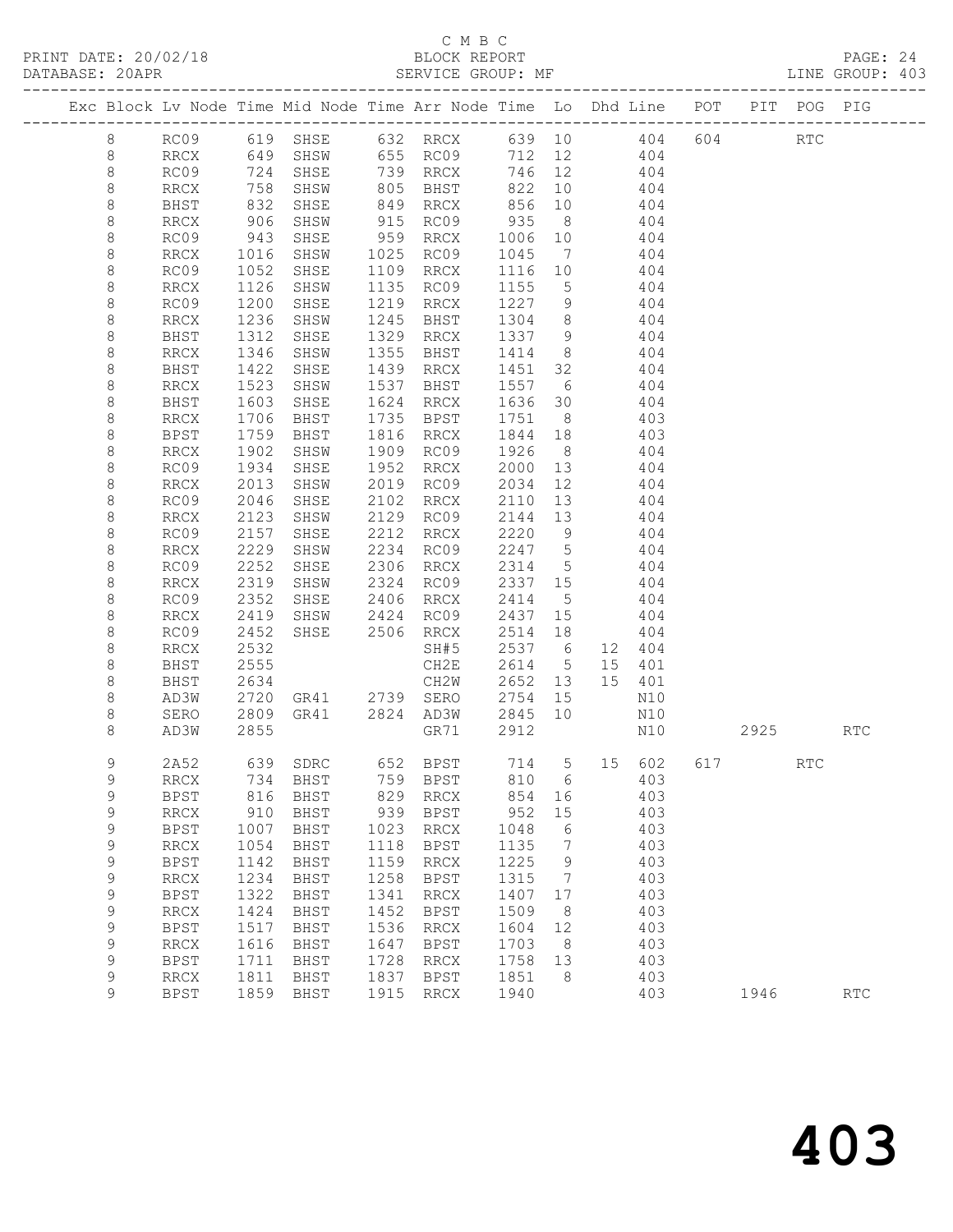# C M B C

## DATABASE: 20APR SERVICE GROUP: MF LINE GROUP: 403

|  |    | Exc Block Lv Node Time Mid Node Time Arr Node Time Lo Dhd Line POT PIT POG PIG<br>k Lv Noul<br>-----------------<br>BPST 637<br><sup>--</sup> CAE 653<br>713 |      |                                                                                   |  |      |             |                                                                          |                |                 |            |                                          |     |            |
|--|----|--------------------------------------------------------------------------------------------------------------------------------------------------------------|------|-----------------------------------------------------------------------------------|--|------|-------------|--------------------------------------------------------------------------|----------------|-----------------|------------|------------------------------------------|-----|------------|
|  | 10 |                                                                                                                                                              |      |                                                                                   |  |      |             |                                                                          |                |                 |            | ACAE 653 0 412 617 RTC<br>BPST 706 7 412 |     |            |
|  | 10 |                                                                                                                                                              |      |                                                                                   |  |      |             |                                                                          |                |                 | 412        |                                          |     |            |
|  | 10 |                                                                                                                                                              |      |                                                                                   |  |      | <b>ACAE</b> | 729 0                                                                    |                | 412             |            |                                          |     |            |
|  | 10 | ACAE                                                                                                                                                         | 729  |                                                                                   |  |      | <b>BPST</b> | 742 7                                                                    |                | 412             |            |                                          |     |            |
|  | 10 | BPST                                                                                                                                                         | 749  |                                                                                   |  |      |             |                                                                          |                |                 | 412        |                                          |     |            |
|  | 10 | ACAE                                                                                                                                                         | 804  |                                                                                   |  |      |             | ACAE 804 0<br>BPST 817 17<br>ULP 921 9                                   |                |                 | 412        |                                          |     |            |
|  | 10 | <b>BPST</b>                                                                                                                                                  | 834  |                                                                                   |  |      |             |                                                                          |                | $\frac{1}{480}$ |            |                                          |     |            |
|  | 10 | ULP                                                                                                                                                          | 930  |                                                                                   |  |      | <b>BPST</b> | 1006                                                                     |                |                 |            | 480 1019                                 |     | <b>RTC</b> |
|  | 11 | RRCX                                                                                                                                                         |      |                                                                                   |  |      |             |                                                                          |                |                 | 403        | 641 RTC                                  |     |            |
|  | 11 | BPST                                                                                                                                                         |      |                                                                                   |  |      |             |                                                                          |                |                 | 403        |                                          |     |            |
|  | 11 | RRCX                                                                                                                                                         |      |                                                                                   |  |      | 846 BPST    |                                                                          |                |                 | 403        | 912 RTC                                  |     |            |
|  | 12 | RRCX                                                                                                                                                         | 722  | BHST                                                                              |  |      |             | 747 BPST 758 6 403                                                       |                |                 |            | 714 RTC                                  |     |            |
|  | 12 | BPST                                                                                                                                                         |      |                                                                                   |  |      |             |                                                                          |                |                 | 403        |                                          |     |            |
|  | 12 | RRCX                                                                                                                                                         |      | 804 BHST<br>859 BHST                                                              |  |      |             | 817 RRCX             842       17<br>928     BPST             941     11 |                |                 | 403        |                                          |     |            |
|  | 12 | BPST                                                                                                                                                         |      | 952 BHST                                                                          |  |      | 1007 RRCX   | 1032                                                                     |                |                 |            | 403 1038                                 |     | <b>RTC</b> |
|  | 13 | SDRC                                                                                                                                                         |      |                                                                                   |  |      |             |                                                                          |                |                 |            | 624 RTC                                  |     |            |
|  | 13 | 1AEB                                                                                                                                                         |      | 640         1AEB   653   0     604<br>653  SDRC    703  BPST    730   6   15  604 |  |      |             |                                                                          |                |                 |            |                                          |     |            |
|  | 13 | RRCX                                                                                                                                                         |      | 751 BHST                                                                          |  |      | 820 BPST    | 832                                                                      |                | 8 <sup>1</sup>  | 403        |                                          |     |            |
|  | 13 | BPST                                                                                                                                                         |      | 840 BHST 853 RRCX 918 13                                                          |  |      |             |                                                                          |                | 403             |            |                                          |     |            |
|  | 13 | RRCX                                                                                                                                                         |      | 931 BHST 1000 BPST 1015                                                           |  |      |             |                                                                          |                |                 |            | 403 1028                                 |     | <b>RTC</b> |
|  | 14 | RRCX                                                                                                                                                         | 1350 | BHST 1418 BPST                                                                    |  |      |             |                                                                          |                |                 |            | 1435 5 403 1342                          | RTC |            |
|  | 14 | BPST                                                                                                                                                         | 1440 |                                                                                   |  |      |             | ACAE 1454 0                                                              |                | 412             |            |                                          |     |            |
|  | 14 | ACAE                                                                                                                                                         | 1454 |                                                                                   |  |      | BPST        | 1509 11                                                                  |                | 412             |            |                                          |     |            |
|  | 14 | <b>BPST</b>                                                                                                                                                  | 1520 |                                                                                   |  | ACAE |             | 1534 0                                                                   |                |                 | 412        |                                          |     |            |
|  | 14 | ACAE                                                                                                                                                         | 1534 |                                                                                   |  |      |             | BPST 1551 9                                                              |                |                 | 412        |                                          |     |            |
|  | 14 | <b>BPST</b>                                                                                                                                                  | 1600 |                                                                                   |  |      |             | ACAE 1612 0                                                              |                |                 | 412        |                                          |     |            |
|  | 14 | ACAE                                                                                                                                                         | 1612 |                                                                                   |  |      | <b>BPST</b> | 1629 11                                                                  |                | 412             |            |                                          |     |            |
|  | 14 | BPST                                                                                                                                                         | 1640 |                                                                                   |  | ACAE |             | 1652                                                                     | $\overline{0}$ |                 | 412        |                                          |     |            |
|  | 14 | ACAE                                                                                                                                                         | 1652 |                                                                                   |  | BPST |             | 1709 11                                                                  |                |                 | 412        |                                          |     |            |
|  | 14 | BPST                                                                                                                                                         | 1720 |                                                                                   |  | ACAE |             | 1732                                                                     | $\overline{0}$ |                 | 412        |                                          |     |            |
|  | 14 | ACAE                                                                                                                                                         | 1732 |                                                                                   |  |      |             | BPST 1749 13                                                             |                | 412             |            |                                          |     |            |
|  | 14 | <b>BPST</b>                                                                                                                                                  | 1802 |                                                                                   |  |      | ACAE        | 1814 0                                                                   |                | 412             |            |                                          |     |            |
|  | 14 | ACAE                                                                                                                                                         | 1814 |                                                                                   |  |      |             | BPST 1831 11                                                             |                | 412             |            |                                          |     |            |
|  | 14 | <b>BPST</b>                                                                                                                                                  | 1842 |                                                                                   |  |      |             | ACAE 1853 0                                                              |                |                 | 412<br>412 |                                          |     |            |
|  | 14 | ACAE                                                                                                                                                         | 1853 |                                                                                   |  |      | <b>BPST</b> | 1909                                                                     |                |                 |            | 1922 RTC                                 |     |            |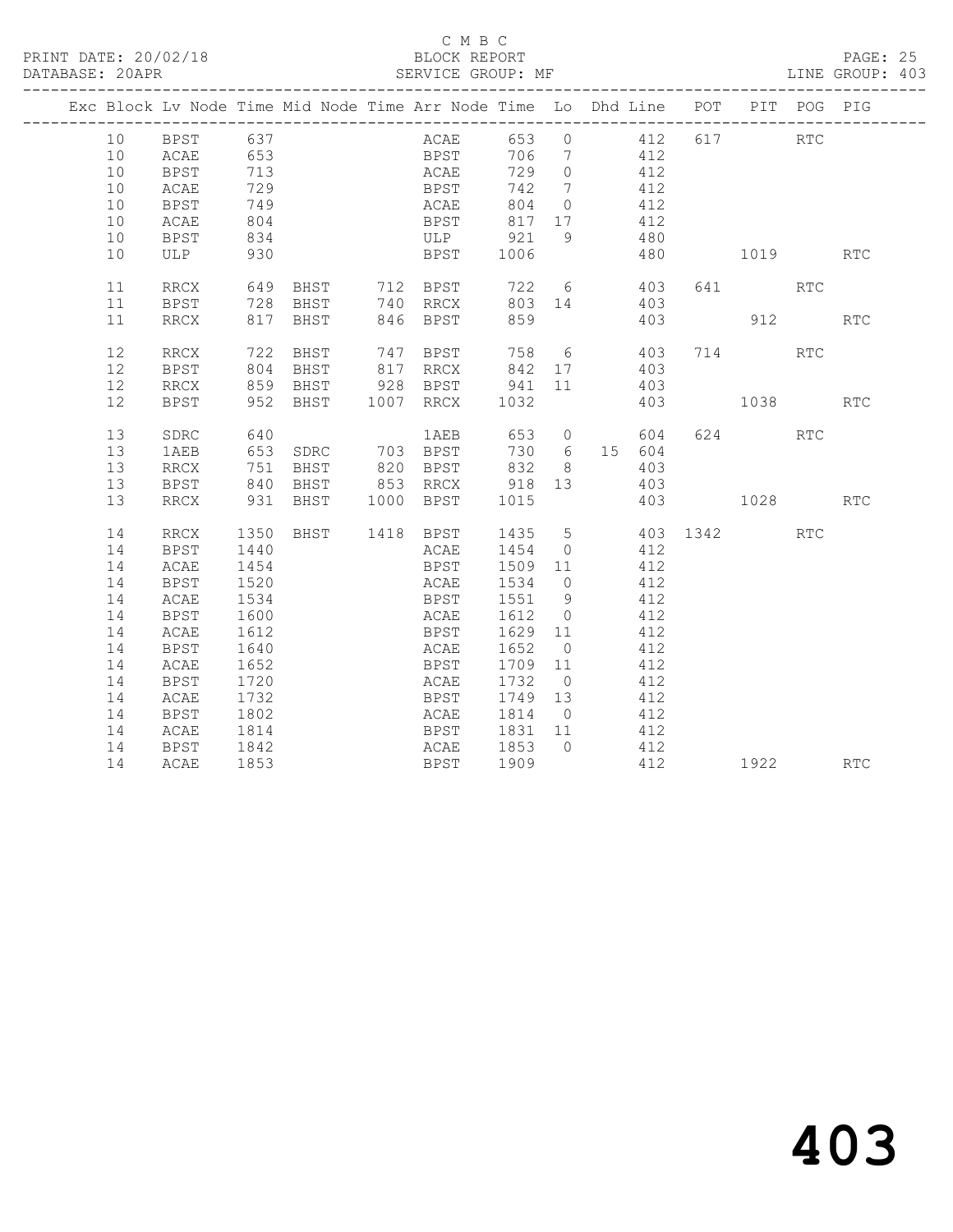# C M B C

|    |                          |      | Exc Block Lv Node Time Mid Node Time Arr Node Time Lo Dhd Line POT PIT POG PIG               |      |                              |                                                                    |    |            |     |                      |      |                      |            |  |
|----|--------------------------|------|----------------------------------------------------------------------------------------------|------|------------------------------|--------------------------------------------------------------------|----|------------|-----|----------------------|------|----------------------|------------|--|
|    |                          |      | 15 BPST 1426                                                                                 |      | ACAE 1438 0 412 1406         |                                                                    |    |            |     |                      |      | RTC                  |            |  |
| 15 | ACAE                     |      |                                                                                              |      |                              |                                                                    |    |            |     |                      |      |                      |            |  |
| 15 | <b>BPST</b>              |      |                                                                                              |      |                              |                                                                    |    |            |     |                      |      |                      |            |  |
| 15 | ACAE                     |      | 1438 BPST 1453 7 412<br>1500 ACAE 1514 0 412<br>1514 BPST 1531 9 412<br>1540 ACAE 1552 0 412 |      |                              |                                                                    |    |            |     |                      |      |                      |            |  |
| 15 | <b>BPST</b>              |      |                                                                                              |      |                              |                                                                    |    |            |     |                      |      |                      |            |  |
| 15 | ACAE                     | 1552 | <b>BPST</b>                                                                                  |      |                              | 1609 14 412                                                        |    |            |     |                      |      |                      |            |  |
| 15 | BPST                     | 1623 | BHST 1640 RRCX                                                                               |      |                              |                                                                    |    |            |     |                      |      |                      |            |  |
| 15 | RRCX                     | 1721 | BHST 1747 BPST                                                                               |      |                              | 1708 13 403<br>1803 8 403<br>1803                                  |    |            |     |                      |      |                      |            |  |
| 15 | <b>BPST</b>              | 1811 | BHST                                                                                         |      | 1828 RRCX                    | $1855$ 10 403                                                      |    |            |     |                      |      |                      |            |  |
| 15 | RRCX                     | 1905 | BHST                                                                                         |      | 1925 BPST                    | 1937 9 403                                                         |    |            |     |                      |      |                      |            |  |
| 15 | BPST                     | 1946 | BHST                                                                                         |      | 1959 RRCX                    |                                                                    |    | 2023 6 403 |     |                      |      |                      |            |  |
| 15 | RRCX                     | 2029 | BHST                                                                                         | 2048 | BPST                         |                                                                    |    |            |     |                      |      |                      |            |  |
| 15 | BPST                     | 2110 | BHST                                                                                         | 2123 | RRCX                         | 2059 11 403<br>2147 13 403                                         |    |            |     |                      |      |                      |            |  |
| 15 | RRCX                     | 2200 | BHST                                                                                         |      | 2219 BPST                    | 2229                                                               |    | 11 403     |     |                      |      |                      |            |  |
| 15 | BPST                     | 2240 | BHST                                                                                         | 2251 | RRCX                         | 2314                                                               |    | 16 403     |     |                      |      |                      |            |  |
| 15 | RRCX                     | 2330 | BHST                                                                                         |      | 2348 BPST                    |                                                                    |    |            |     |                      |      |                      |            |  |
| 15 | BPST                     | 2410 | BHST                                                                                         |      | 2419 RRCX                    | 2357 13 403<br>2437 23 403                                         |    |            |     |                      |      |                      |            |  |
| 15 | RRCX                     | 2500 | BHST                                                                                         |      | 2518 BPST 2527 16 403        |                                                                    |    |            |     |                      |      |                      |            |  |
| 15 | BPST                     | 2543 | BHST                                                                                         |      | 2552 RRCX 2609 5 403         |                                                                    |    |            |     |                      |      |                      |            |  |
| 15 | RRCX                     | 2614 |                                                                                              |      | SH#5                         | 2618                                                               |    | 403        |     |                      |      | 2621                 | RTC        |  |
|    |                          |      |                                                                                              |      |                              |                                                                    |    |            |     |                      |      |                      |            |  |
| 16 | RRCX                     | 1416 | SHSW 1430 BHST                                                                               |      |                              |                                                                    |    |            |     | 1450 6 404 1408      |      | <b>RTC</b>           |            |  |
| 16 | BHST                     | 1456 | SHSE                                                                                         |      | 1514 RRCX                    | 1526 32 404                                                        |    |            |     |                      |      |                      |            |  |
| 16 | RRCX                     | 1558 | SHSW                                                                                         |      | 1612 BHST                    |                                                                    |    |            |     |                      |      |                      |            |  |
| 16 | BHST                     | 1637 | SHSE                                                                                         |      | 1658 RRCX                    | $\begin{array}{cccc} 1632 & 5 & 404 \\ 1708 & 5 & 404 \end{array}$ |    |            |     |                      |      |                      |            |  |
|    |                          |      |                                                                                              |      | 1724 RC09                    | 1743 5 404                                                         |    |            |     |                      |      |                      |            |  |
| 16 | RRCX                     | 1713 | SHSW                                                                                         |      |                              |                                                                    |    |            |     |                      |      |                      |            |  |
| 16 | RC09                     | 1748 | SHSE                                                                                         |      | 1807 RRCX                    | 1815 11 404                                                        |    |            |     |                      |      |                      |            |  |
| 16 | RRCX                     | 1826 | SHSW                                                                                         |      | 1834 RC09                    | 1852 7 404                                                         |    |            |     |                      |      |                      |            |  |
| 16 | RC09                     | 1859 | SHSE                                                                                         | 1917 | RRCX                         | 1925                                                               |    |            |     | 404 1931 RTC         |      |                      |            |  |
| 17 | BPST                     | 1447 | BHST                                                                                         |      | 1506 RRCX                    |                                                                    |    |            |     | 1536 15 403 1427 RTC |      |                      |            |  |
| 17 | RRCX                     | 1551 | BHST                                                                                         |      | 1622 BPST                    | 1639 8 403<br>1734 11 403                                          |    |            |     |                      |      |                      |            |  |
| 17 | BPST                     | 1647 | BHST                                                                                         |      | 1704 RRCX                    |                                                                    |    |            |     |                      |      |                      |            |  |
| 17 | RRCX                     | 1745 | BHST                                                                                         |      | 1811 BPST                    | 1734 11 403<br>1827 8 403                                          |    |            |     |                      |      |                      |            |  |
| 17 | BPST                     | 1835 | BHST                                                                                         |      | 1851 RRCX                    | 1916 11 403                                                        |    |            |     |                      |      |                      |            |  |
| 17 | $\mathop{\mathrm{RRCX}}$ | 1927 | BHST                                                                                         | 1947 | BPST                         | 1959 14                                                            |    |            | 403 |                      |      |                      |            |  |
| 17 | BPST                     | 2013 | <b>BHST</b>                                                                                  | 2026 | <b>RRCX</b>                  | 2050                                                               | 9  |            | 403 |                      |      |                      |            |  |
| 17 | <b>RRCX</b>              | 2059 | BHST                                                                                         | 2118 | <b>BPST</b>                  | 2129                                                               | 11 |            | 403 |                      |      |                      |            |  |
| 17 | <b>BPST</b>              | 2140 | BHST                                                                                         | 2153 | RRCX                         | 2217                                                               | 13 |            | 403 |                      |      |                      |            |  |
| 17 | <b>RRCX</b>              | 2230 | BHST                                                                                         | 2249 | <b>BPST</b>                  | 2259                                                               | 11 |            | 403 |                      |      |                      |            |  |
| 17 | <b>BPST</b>              | 2310 | BHST                                                                                         | 2321 | <b>RRCX</b>                  | 2341                                                               | 19 |            | 403 |                      |      |                      |            |  |
| 17 | <b>RRCX</b>              | 2400 | BHST                                                                                         | 2418 | <b>BPST</b>                  | 2427                                                               | 8  |            | 403 |                      |      |                      |            |  |
| 17 | <b>BPST</b>              | 2435 | BHST                                                                                         | 2444 | <b>RRCX</b>                  | 2502                                                               | 5  |            | 403 |                      |      |                      |            |  |
| 17 | <b>RRCX</b>              | 2507 |                                                                                              |      | SH#5                         | 2511                                                               | 12 | 16         | 403 |                      |      |                      |            |  |
| 17 | AC#3                     | 2539 |                                                                                              |      | HW#5                         | 2558                                                               |    |            | 408 |                      | 2601 |                      | <b>RTC</b> |  |
|    |                          |      |                                                                                              |      |                              |                                                                    |    |            |     |                      |      |                      |            |  |
| 18 | <b>RRCX</b>              | 1450 | <b>BHST</b>                                                                                  | 1522 | <b>BPST</b>                  | 1539                                                               | 20 |            | 403 | 1442                 |      | $\operatorname{RTC}$ |            |  |
| 18 | <b>BPST</b>              | 1559 | BHST                                                                                         | 1617 | <b>RRCX</b>                  | 1645                                                               | 9  |            | 403 |                      |      |                      |            |  |
| 18 | <b>RRCX</b>              | 1654 | BHST                                                                                         | 1723 | <b>BPST</b>                  | 1739                                                               | 8  |            | 403 |                      |      |                      |            |  |
| 18 | <b>BPST</b>              | 1747 | <b>BHST</b>                                                                                  | 1804 | <b>RRCX</b>                  | 1832                                                               | 9  |            | 403 |                      |      |                      |            |  |
| 18 | <b>RRCX</b>              | 1841 | BHST                                                                                         | 1902 | <b>BPST</b>                  | 1915                                                               | 11 |            | 403 |                      |      |                      |            |  |
| 18 | <b>BPST</b>              | 1926 | BHST                                                                                         | 1942 | $\mathop{\rm RRCX}\nolimits$ | 2006                                                               |    |            | 403 |                      | 2012 |                      | RTC        |  |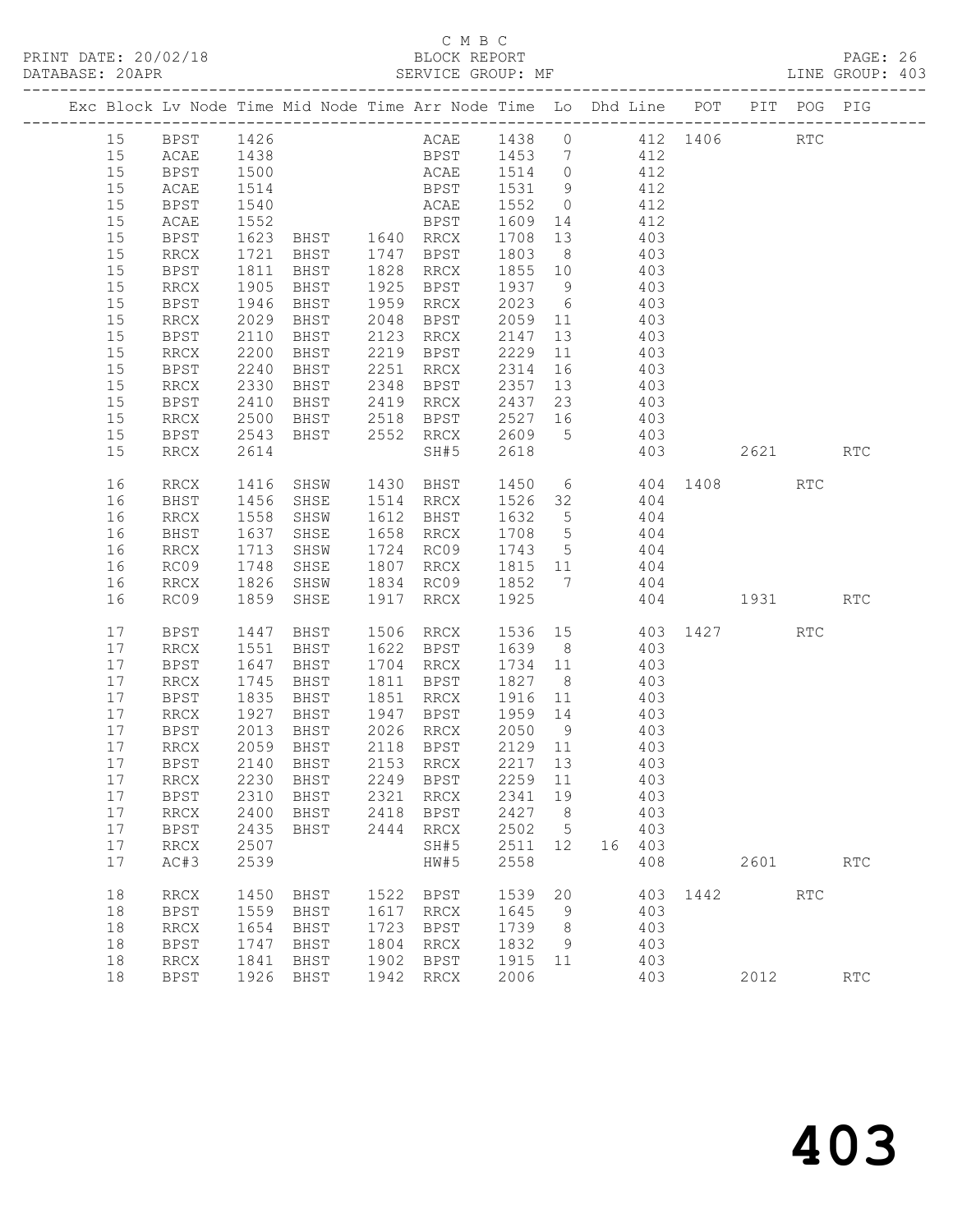PRINT DATE: 20/02/18 BLOCK REPORT<br>DATABASE: 20APR BATABASE: 20APR

# C M B C<br>BLOCK REPORT

PAGE: 27<br>LINE GROUP: 403

|    |      |      |      |      | CHILL SILOUI. III |      |    |                                                                |      |      |            |            |
|----|------|------|------|------|-------------------|------|----|----------------------------------------------------------------|------|------|------------|------------|
|    |      |      |      |      |                   |      |    | Exc Block Ly Node Time Mid Node Time Arr Node Time Lo Dhd Line | POT  | PIT  | POG PIG    |            |
| 19 | BPST | 1547 | BHST | 1605 | RRCX              | 1633 | 9  | 403                                                            | 1527 |      | <b>RTC</b> |            |
| 19 | RRCX | 1642 | BHST | 1711 | BPST              | 1727 | 8  | 403                                                            |      |      |            |            |
| 19 | BPST | 1735 | BHST | 1752 | RRCX              | 1820 | 9  | 403                                                            |      |      |            |            |
| 19 | RRCX | 1829 | BHST | 1850 | BPST              | 1903 | 8  | 403                                                            |      |      |            |            |
| 19 | BPST | 1911 | BHST | 1927 | RRCX              | 1951 | 6  | 403                                                            |      |      |            |            |
| 19 | RRCX | 1957 | BHST | 2017 | BPST              | 2029 | 11 | 403                                                            |      |      |            |            |
| 19 | BPST | 2040 | BHST | 2053 | RRCX              | 2117 | 12 | 403                                                            |      |      |            |            |
| 19 | RRCX | 2129 | BHST | 2148 | BPST              | 2159 | 11 | 403                                                            |      |      |            |            |
| 19 | BPST | 2210 | BHST | 2221 | RRCX              | 2244 | 16 | 403                                                            |      |      |            |            |
| 19 | RRCX | 2300 | BHST | 2318 | BPST              | 2327 | 13 | 403                                                            |      |      |            |            |
| 19 | BPST | 2340 | BHST | 2351 | RRCX              | 2411 | 19 | 403                                                            |      |      |            |            |
| 19 | RRCX | 2430 | BHST | 2448 | BPST              | 2457 | 8  | 403                                                            |      |      |            |            |
| 19 | BPST | 2505 | BHST | 2514 | RRCX              | 2531 | 6  | 403                                                            |      |      |            |            |
| 19 | RRCX | 2537 |      |      | SH#5              | 2541 |    | 403                                                            |      | 2544 |            | <b>RTC</b> |
|    |      |      |      |      |                   |      |    |                                                                |      |      |            |            |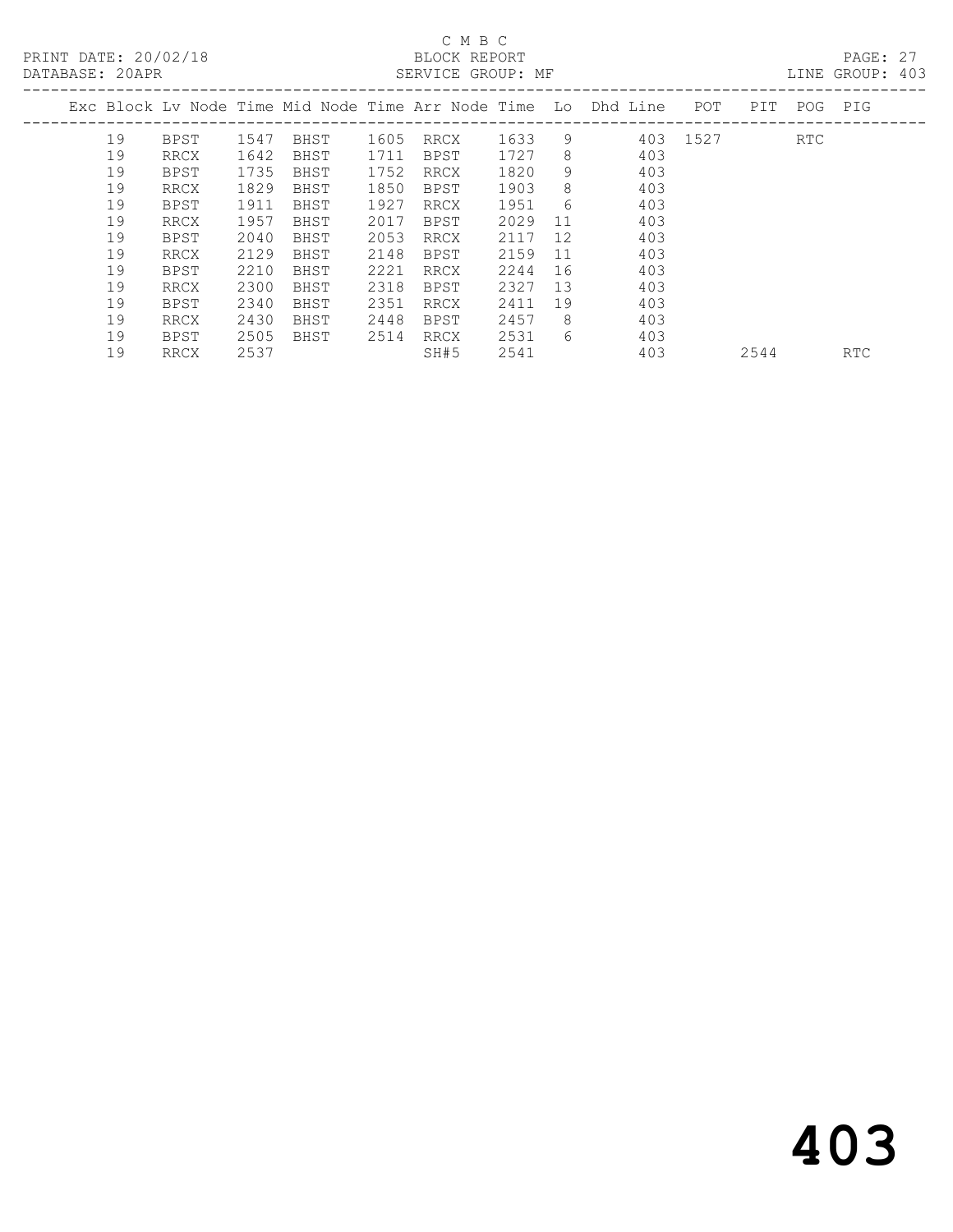| DATABASE: 20APR                                                                                                                                                                                                                                                 |                                                                                                                                           |                                                                                                                 |                                                                                                                      |                                                                                                                  |                                                                                                                      |                                                                                                                     |                                                                                                                                   | DESCRIPTION DESCRIPTION DESCRIPTION DESCRIPTION DESCRIPTION DESCRIPTION DESCRIPTION DESCRIPTION DESCRIPTIONS D<br>DATABASE: 20APR SERVICE GROUP: MF DIRECTION DESCRIPTION DESCRIPTION DESCRIPTION DESCRIPTIONS DESCRIPTIONS DESCR                                                                                                                                                                                                                               |                 |      | PAGE: 28 |  |
|-----------------------------------------------------------------------------------------------------------------------------------------------------------------------------------------------------------------------------------------------------------------|-------------------------------------------------------------------------------------------------------------------------------------------|-----------------------------------------------------------------------------------------------------------------|----------------------------------------------------------------------------------------------------------------------|------------------------------------------------------------------------------------------------------------------|----------------------------------------------------------------------------------------------------------------------|---------------------------------------------------------------------------------------------------------------------|-----------------------------------------------------------------------------------------------------------------------------------|-----------------------------------------------------------------------------------------------------------------------------------------------------------------------------------------------------------------------------------------------------------------------------------------------------------------------------------------------------------------------------------------------------------------------------------------------------------------|-----------------|------|----------|--|
|                                                                                                                                                                                                                                                                 |                                                                                                                                           |                                                                                                                 |                                                                                                                      |                                                                                                                  |                                                                                                                      |                                                                                                                     |                                                                                                                                   | $\begin{tabular}{lllllllllllllllllllllll} \hline \texttt{ADR} & #S\ ROSAD & & & & & & & & & \\ \hline & \texttt{ADR} & #S\ RADD & & & & & & & & \\ \hline & \texttt{ADR} & & & & & & & & & \\ \hline & \texttt{ADR} & & & & & & & & & \\ \hline & \texttt{ADR} & & & & & & & & & \\ \hline & \texttt{CHATR} & & & & & & & & & \\ \hline & \texttt{CHATR} & & & & & & & & & \\ \hline & \texttt{CHATR} & & & & & & & & & \\ \hline & \texttt{CHATR} & & & & & &$ |                 |      |          |  |
|                                                                                                                                                                                                                                                                 |                                                                                                                                           |                                                                                                                 |                                                                                                                      |                                                                                                                  |                                                                                                                      |                                                                                                                     |                                                                                                                                   | Exc Block Lv Node Time Mid Node Time Arr Node Time Lo Dhd Line POT PIT POG PIG                                                                                                                                                                                                                                                                                                                                                                                  |                 |      |          |  |
| $1 \quad$<br>1<br>$\mathbf{1}$<br>$\mathbf{1}$<br>$\mathbf{1}$<br>$\mathbf{1}$<br>$\mathbf{1}$<br>$\mathbf{1}$<br>$\mathbf{1}$<br>$\mathbf{1}$<br>$\mathbf{1}$<br>$\mathbf{1}$                                                                                  | MA5E<br>MAKN<br>MA5E<br>MAKN<br>MA5W<br>MAKN                                                                                              |                                                                                                                 | 1324 BHST<br>1423 BHST                                                                                               |                                                                                                                  |                                                                                                                      |                                                                                                                     |                                                                                                                                   | MA5E 529 BHST 545 MAKN 610 12 405 525 RTC<br>MAKN 622 BHST 651 MA5E 714 10 405<br>MA5E 724 BHST 745 MAKN 813 6 405<br>MAKN 819 BHST 851 MA5E 917 5 405<br>MA5E 922 BHST 945 MAKN 1009 18 405<br>MAKN 1027 BHST 1052 MA5E 1116 9 405<br>1125 BHST 1146 MAKN 1210 15 405<br>1225 BHST 1252 MA5E 1318 6 405<br>1346 MAKN 1413 10 405<br>1451 MA5W 1512 6 405<br>1518 BHST 1548 MAKN 1624 7 405<br>1631 BHST 1717 CH2W 1743 13 407                                  |                 |      |          |  |
| $\mathbf{1}$<br>$\mathbf{1}$                                                                                                                                                                                                                                    | CH2W<br>MAKN                                                                                                                              |                                                                                                                 |                                                                                                                      |                                                                                                                  |                                                                                                                      |                                                                                                                     |                                                                                                                                   |                                                                                                                                                                                                                                                                                                                                                                                                                                                                 |                 |      |          |  |
| $\mathbf{2}$<br>$\mathbf{2}$<br>$\sqrt{2}$<br>$\mathbf{2}$<br>$\mathbf{2}$<br>$\mathbf{2}$<br>$\sqrt{2}$<br>2<br>$\mathbf{2}$<br>$\overline{2}$<br>$\mathbf{2}$<br>$\mathbf{2}$<br>$\mathbf{2}$<br>$\mathbf{2}$<br>$\mathbf{2}$<br>$\mathbf{2}$<br>$\mathbf{2}$ | BHST<br>MA5E<br>MAKN<br>MA5E<br>MAKN<br>MA5E<br>MAKN<br>MA5E<br>MAKN<br>MA5E<br>MAKN<br>CH2W<br>AC#3 1718<br>CH2E<br>RC09<br>CH2W<br>MAKN | 1025<br>1424<br>1759<br>1828<br>1900<br>1958                                                                    | 1127 BHST<br>$1224$ BHST<br>BHST<br>BHST                                                                             |                                                                                                                  | RC09<br>CH2W<br>1921 MAKN<br>2020 MA5W                                                                               | 1823<br>1855<br>1952<br>2039                                                                                        | $\mathsf S$<br>$5\phantom{.0}$<br>6                                                                                               | 602 #5SH 616 MA5E 624 5 405<br>918 BHST 952 MA5E 1016 9 405<br>BHST 1046 MAKN 1110 17 405<br>1152 MA5E 1218 6 405<br>1246 MAKN 1311 14 405<br>1325 BHST 1352 MA5E 1418 6 405<br>BHST 1446 MAKN 1517 17 405<br>CH2E 1753 6 406<br>402<br>402<br>407<br>405                                                                                                                                                                                                       | 547 RTC         | 2043 | RTC      |  |
| 3<br>3<br>3<br>3<br>3<br>$\mathsf S$<br>3<br>3<br>3<br>$\mathsf S$<br>3<br>3<br>3<br>3<br>3                                                                                                                                                                     | MA5E<br>MAKN<br>MA5E<br>MAKN<br>MA5E<br>MAKN<br>MA5E<br>MAKN<br>MA5E<br>MAKN<br>MA5W<br>MAKN<br>MA5W<br>MAKN<br>MA5W                      | 559<br>652<br>752<br>848<br>953<br>1057<br>1155<br>1255<br>1354<br>1450<br>1550<br>1710<br>1823<br>1927<br>2024 | BHST<br>BHST<br>BHST<br>BHST<br>BHST<br>BHST<br>BHST<br>BHST<br>BHST<br>BHST<br>BHST<br>BHST<br>BHST<br>BHST<br>BHST | 615<br>721<br>815<br>922<br>1016<br>1122<br>1216<br>1322<br>1416<br>1520<br>1620<br>1750<br>1852<br>1950<br>2047 | MAKN<br>MA5E<br>MAKN<br>MA5E<br>MAKN<br>MA5E<br>MAKN<br>MA5E<br>MAKN<br>MA5W<br>MAKN<br>MA5W<br>MAKN<br>MA5W<br>MAKN | 640<br>746<br>843<br>948<br>1040<br>1147<br>1241<br>1348<br>1445<br>1545<br>1657 13<br>1812<br>1917<br>2009<br>2107 | 12<br>$6\overline{6}$<br>$5\overline{)}$<br>$5^{\circ}$<br>17<br>8<br>14<br>6<br>$5^{\circ}$<br>$5\overline{)}$<br>11<br>10<br>15 | 405<br>405<br>405<br>405<br>405<br>405<br>405<br>405<br>405<br>405<br>405<br>405<br>405<br>405<br>405                                                                                                                                                                                                                                                                                                                                                           | 555 755<br>2120 | RTC  | RTC      |  |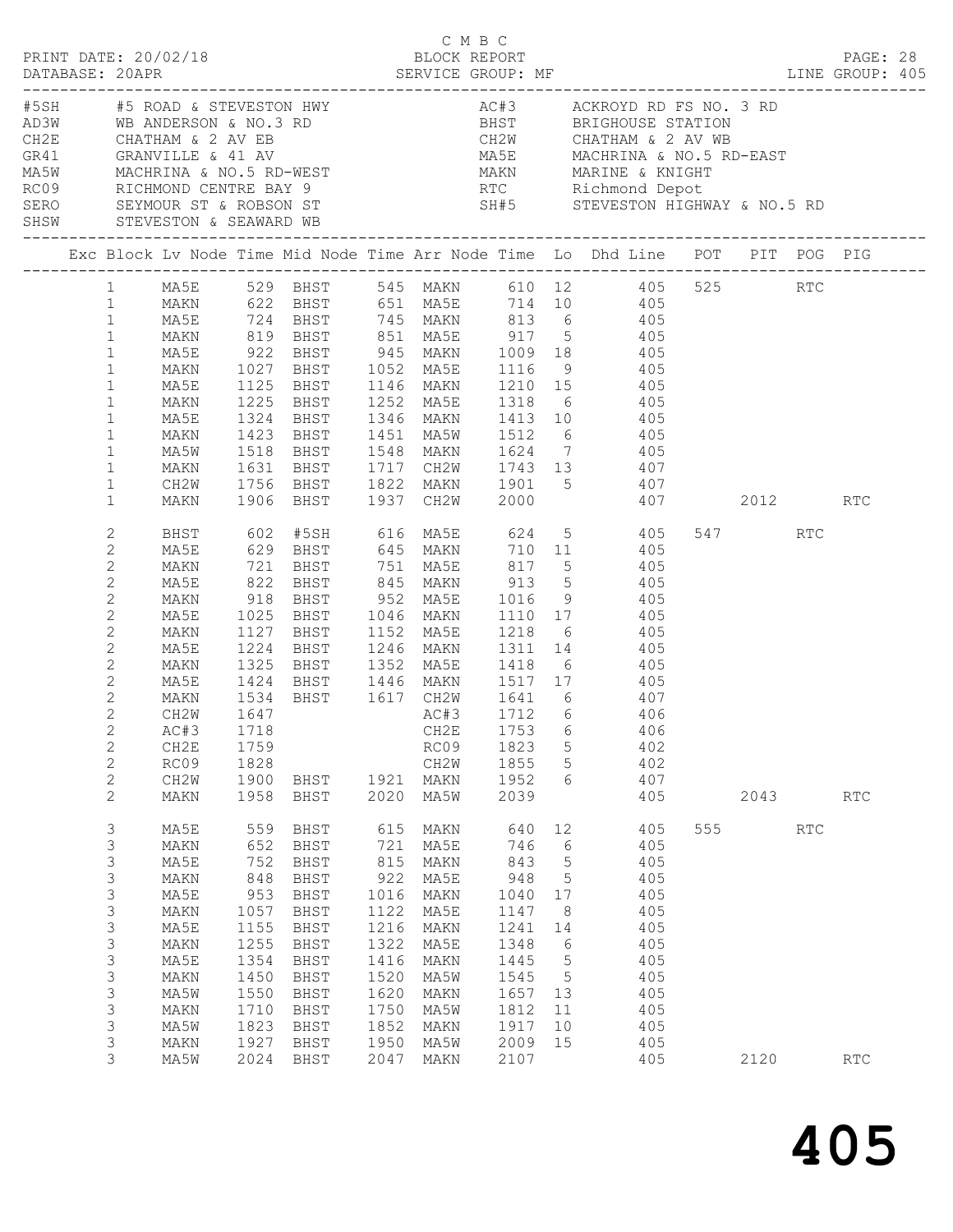# C M B C<br>BLOCK REPORT

# PAGE: 29<br>LINE GROUP: 405

|                  |              |              |                   |      | Exc Block Lv Node Time Mid Node Time Arr Node Time Lo Dhd Line POT PIT POG PIG |                                     |                 |     |               |     |              |            |            |
|------------------|--------------|--------------|-------------------|------|--------------------------------------------------------------------------------|-------------------------------------|-----------------|-----|---------------|-----|--------------|------------|------------|
| 4                |              |              |                   |      | CH2W 611 BHST 631 MAKN 702 10 407                                              |                                     |                 |     |               |     | 557 RTC      |            |            |
| $\overline{4}$   | MAKN         |              |                   |      | 712 BHST 745 CH2E 807 5 407                                                    |                                     |                 |     |               |     |              |            |            |
| 4                | CH2E         | 812          |                   |      | RC09                                                                           | 840 10                              |                 | 402 |               |     |              |            |            |
| 4                | RC09         | 850          |                   |      | CH2E                                                                           | 917 7                               |                 |     | 402           |     |              |            |            |
| 4                | CH2E         | 924          |                   |      | RC09                                                                           | 952                                 |                 |     | 402           |     | 1006         |            | RTC        |
| 5                | MA5E         | 656          |                   |      | BHST 715 MAKN                                                                  |                                     |                 |     | 741 8 405     |     | 652          | RTC        |            |
| 5                | MAKN         |              | 749 BHST          |      | 821 MA5E                                                                       | 847 5                               |                 |     | 405           |     |              |            |            |
| $\mathsf S$      | MA5E         |              |                   |      |                                                                                |                                     |                 |     | 405<br>405    |     |              |            |            |
| 5                | MAKN         |              |                   |      |                                                                                |                                     | 9               | 405 |               |     |              |            |            |
| 5                | MA5E         | 1055         | <b>BHST</b>       |      | 1116 MAKN 1140 15                                                              |                                     |                 |     |               |     |              |            |            |
| 5<br>$\mathsf S$ | MAKN<br>MA5E | 1155<br>1254 | BHST<br>BHST      |      | 1222 MA5E<br>1316 MAKN                                                         | 1248 6                              |                 |     | 405           |     |              |            |            |
| $\mathsf S$      | MAKN         | 1355         | BHST              |      | 1422 MA5E                                                                      | $1343$ $12$<br>$1448$ $6$<br>1448 6 |                 |     | 405<br>405    |     |              |            |            |
| 5                | MA5E         | 1454         | BHST              |      | 1516 MAKN                                                                      | 1549 5                              |                 | 405 |               |     |              |            |            |
| $\mathsf S$      | MAKN         | 1554         | BHST              |      | 1637 CH2W                                                                      | 1701 7                              |                 |     | 407           |     |              |            |            |
| 5                | CH2W         |              |                   |      |                                                                                |                                     |                 |     |               |     |              |            |            |
| 5                | MAKN         |              |                   |      | 1708 BHST   1734 MAKN   1819   5<br>1824 BHST   1850 MA5W   1912  15           |                                     |                 |     | 407<br>405    |     |              |            |            |
| $\mathsf S$      | MA5W         |              |                   |      | 1927 BHST 1950 MAKN 2010 16                                                    |                                     |                 | 405 |               |     |              |            |            |
| 5                | MAKN         |              |                   |      | 2026 BHST 2055 CH2E                                                            | 2119                                |                 |     |               | 407 | 2130 RTC     |            |            |
| 6                | CH2E         | 728          |                   |      | RC09 754 8 402 714 RTC                                                         |                                     |                 |     |               |     |              |            |            |
| 6                | RC09         | 802          |                   |      | CH2W 827 6                                                                     |                                     |                 |     | 402           |     |              |            |            |
| 6                | CH2W         | 833          |                   |      | RC09 859                                                                       |                                     |                 |     |               |     | 407 913      |            | <b>RTC</b> |
| $7\phantom{.}$   | MAKN         |              |                   |      | 1506 BHST 1541 CH2E 1608 5 407 1442 RTC                                        |                                     |                 |     |               |     |              |            |            |
| 7                | CH2E         | 1613         |                   |      | RC09 1639 8                                                                    |                                     |                 |     | 402           |     |              |            |            |
| 7                | RC09         | 1647         |                   |      | CH2E 1716 9                                                                    |                                     |                 |     | 402           |     |              |            |            |
| 7                | CH2E         | 1725         |                   |      | RC09                                                                           | 1749 10                             |                 |     | 402           |     |              |            |            |
| $7\overline{ }$  | RC09         | 1759         |                   |      | CH2E                                                                           | 1828                                |                 |     |               |     | 402 1840     |            | RTC        |
| SD 8             | SH#5         | 1453         |                   |      | SHSW 1454 BHST 1514 5                                                          |                                     |                 |     |               |     | 404 1449     | <b>RTC</b> |            |
| SD 8             | BHST         | 1519         |                   |      | CH2W 1546                                                                      |                                     | $5\overline{)}$ |     | 402           |     |              |            |            |
| #SD 8            | BHST         | 1519         |                   |      | CH2W                                                                           | 1546                                | $5\overline{)}$ |     |               |     | 402 1504 RTC |            |            |
| 8<br>8           | CH2W<br>MAKN |              |                   |      | 1709 BHST 1755 CH2E 1822 7                                                     |                                     |                 | 407 | 407           |     |              |            |            |
| $\,8\,$          | CH2E         | 1829         |                   |      | RC09 1853 5                                                                    |                                     |                 |     | 402           |     |              |            |            |
| $\,8\,$          | RC09         |              |                   |      |                                                                                |                                     |                 |     |               |     |              |            |            |
| $\,8\,$          | CH2W         |              |                   |      |                                                                                |                                     |                 |     | 402<br>407    |     |              |            |            |
| 8                |              |              |                   |      | MAKN 2029 BHST 2050 22 405                                                     |                                     |                 |     |               |     |              |            |            |
| 8                | BHST         | 2112         | BHST              |      | 2112 MAKN                                                                      | 2131                                | - 6             |     | 405           |     |              |            |            |
| 8                | MAKN         | 2137         |                   |      | BHST                                                                           | 2158 14                             |                 |     | 405           |     |              |            |            |
| $\,8\,$          | BHST         | 2212         | BHST              |      | 2212 MAKN                                                                      | 2231                                | 13              |     | 405           |     |              |            |            |
| 8                | MAKN         | 2244         |                   |      | BHST                                                                           | 2305                                | $-5$            |     | 405           |     |              |            |            |
| 8                | BHST         | 2310         | BHST              | 2310 | MAKN                                                                           | 2329                                | 27              |     | 405           |     |              |            |            |
| 8                | MAKN         | 2356         |                   |      | BHST                                                                           | 2416                                | - 9             |     | 405           |     |              |            |            |
| 8                | BHST         | 2425         |                   |      | CH2W                                                                           | 2444                                | 17              |     | 15 401        |     |              |            |            |
| 8                | AD3W         | 2516         | GR41              |      | 2547 SERO                                                                      | 2602                                | $7\phantom{.0}$ |     | N10           |     |              |            |            |
| 8<br>8           | SERO<br>SERO | 2609         | GR41<br>2739 GR41 |      | 2624 AD3W<br>2754 AD3W                                                         | 2701<br>2815                        | 6               |     | 32 N10<br>N10 |     | 2826         |            | <b>RTC</b> |
|                  |              |              |                   |      |                                                                                |                                     |                 |     |               |     |              |            |            |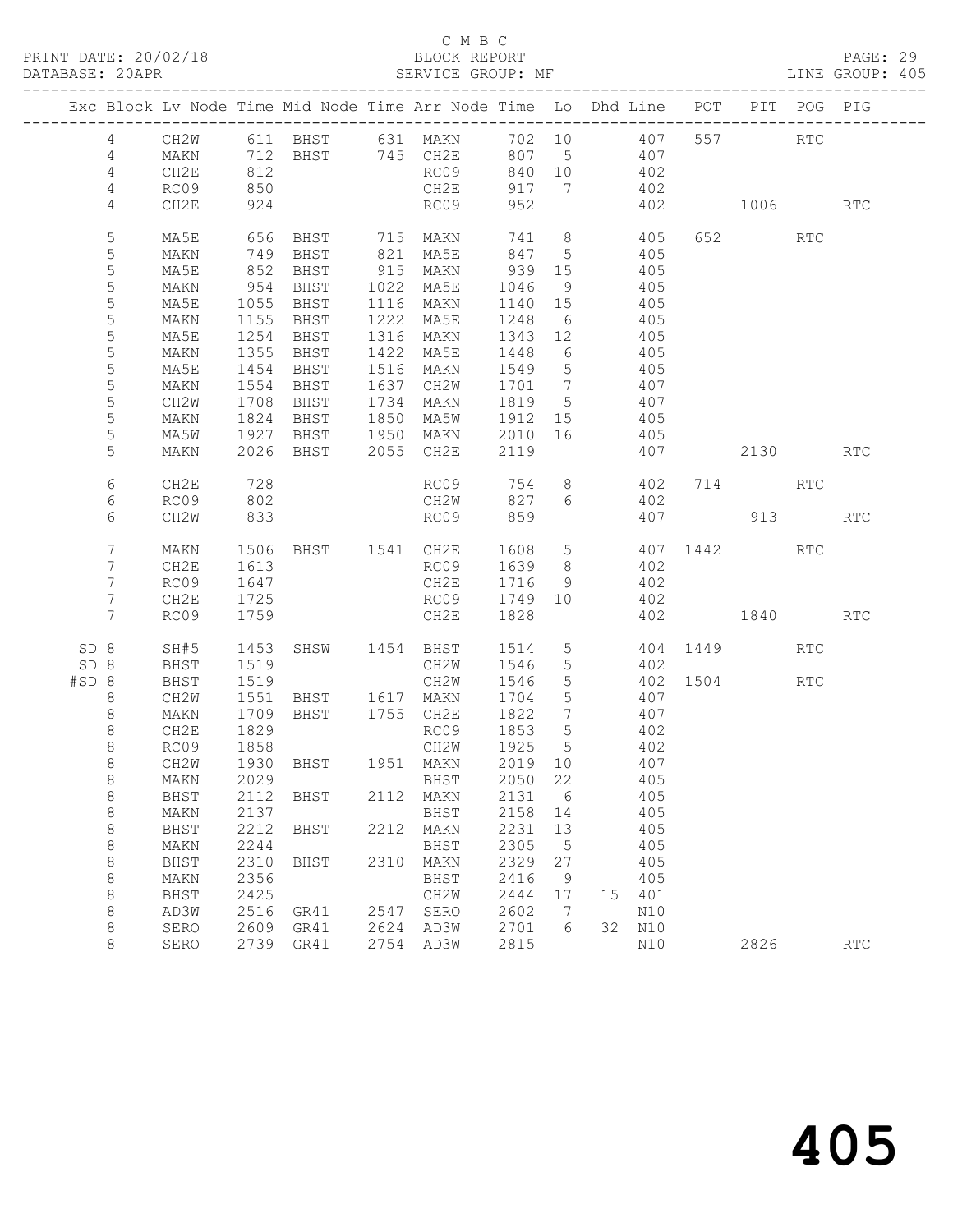# C M B C<br>BLOCK REPORT

| PRINT DATE: 20/02/18<br>DATABASE: 20APR |               |                   |      |                           |      | BLOCK REPORT<br>SERVICE GROUP: MF                                              |             |                 |         |        |                     |             | PAGE: 30<br>LINE GROUP: 405<br>--------------- |  |
|-----------------------------------------|---------------|-------------------|------|---------------------------|------|--------------------------------------------------------------------------------|-------------|-----------------|---------|--------|---------------------|-------------|------------------------------------------------|--|
|                                         |               |                   |      |                           |      | Exc Block Lv Node Time Mid Node Time Arr Node Time Lo Dhd Line POT PIT POG PIG |             |                 |         |        |                     |             |                                                |  |
|                                         | 9             | MAKN              |      |                           |      | 1516 BHST 1550 MA5W 1615 9 405 1452 RTC                                        |             |                 |         |        |                     |             |                                                |  |
|                                         | 9             | MA5W              | 1624 | BHST                      | 1652 | MAKN                                                                           | 1730 14 405 |                 |         |        |                     |             |                                                |  |
|                                         | $\mathcal{G}$ | MAKN              | 1744 | BHST                      | 1820 | MA5W                                                                           | 1842 13 405 |                 |         |        |                     |             |                                                |  |
|                                         | $\mathcal{G}$ | MA5W              | 1855 | BHST                      | 1922 | MAKN                                                                           | 1945        |                 | 12 405  |        |                     |             |                                                |  |
|                                         | $\mathsf 9$   | MAKN              | 1957 | BHST                      | 2027 | CH2W                                                                           | 2050        |                 | 16 407  |        |                     |             |                                                |  |
|                                         | $\mathcal{G}$ | CH <sub>2</sub> W | 2106 | BHST                      | 2126 | MAKN                                                                           | 2153        |                 | 7 407   |        |                     |             |                                                |  |
|                                         | $\mathcal{G}$ | MAKN              | 2200 | BHST 2227                 |      | CH2E                                                                           | 2251        |                 | 5 407   |        |                     |             |                                                |  |
|                                         | $\mathcal{G}$ | CH2E              | 2256 |                           |      | RC09                                                                           | 2316        |                 | 5 402   |        |                     |             |                                                |  |
|                                         | $\mathsf 9$   | RC09              | 2321 |                           |      | CH2W                                                                           | 2342 6      |                 | 402     |        |                     |             |                                                |  |
|                                         | 9             | CH <sub>2</sub> W | 2348 | BHST                      | 2406 | MAKN                                                                           | 2431        | 12 <sup>°</sup> | 407     |        |                     |             |                                                |  |
|                                         | $\mathsf 9$   | MAKN              | 2443 | BHST                      | 2507 | CH2W                                                                           | 2522        | 9               |         | 15 407 |                     |             |                                                |  |
|                                         | 9             | AD3W              | 2546 | GR41                      | 2617 | SERO                                                                           | 2632        | $7\phantom{0}$  |         | N10    |                     |             |                                                |  |
|                                         | 9             | SERO              | 2639 | GR41                      | 2654 | AD3W                                                                           | 2731        |                 | 22 — 20 | N10    |                     |             |                                                |  |
|                                         | 9             | AD3W              | 2753 | GR41                      | 2812 | SERO                                                                           | 2827        | 12              |         | N10    |                     |             |                                                |  |
|                                         | 9             | SERO              | 2839 | GR41                      | 2854 | AD3W                                                                           | 2915        |                 |         | N10    | 2926                |             | RTC                                            |  |
|                                         | 10            | CH2E              | 1511 | <b>Example 2019</b> RCO 9 |      |                                                                                | 1541        |                 |         |        | 6 402 1457 RTC      |             |                                                |  |
|                                         | 10            | RC09              | 1547 |                           |      | CH2E                                                                           | 1616        |                 | 9 402   |        |                     |             |                                                |  |
|                                         | 10            | CH2E              | 1625 |                           |      | RC09                                                                           | 1651        |                 | 8 402   |        |                     |             |                                                |  |
|                                         | 10            | RC09              | 1659 |                           |      | CH2E                                                                           | 1728 9 402  |                 |         |        |                     |             |                                                |  |
|                                         | 10            | CH2E              | 1737 |                           |      | RC09                                                                           | 1801        |                 | 12 402  |        |                     |             |                                                |  |
|                                         | 10            | RC09              | 1813 |                           |      | CH2W                                                                           | 1840        |                 |         | 402    |                     | 1852   1900 | RTC                                            |  |
|                                         | 11            | MAKN              | 1614 | BHST 1650 MA5W            |      |                                                                                |             |                 |         |        | 1715 7 405 1556 RTC |             |                                                |  |
|                                         | 11            | MA5W              |      | 1722 BHST                 | 1752 | MAKN                                                                           | 1825        |                 |         |        | 405 1840            |             | <b>RTC</b>                                     |  |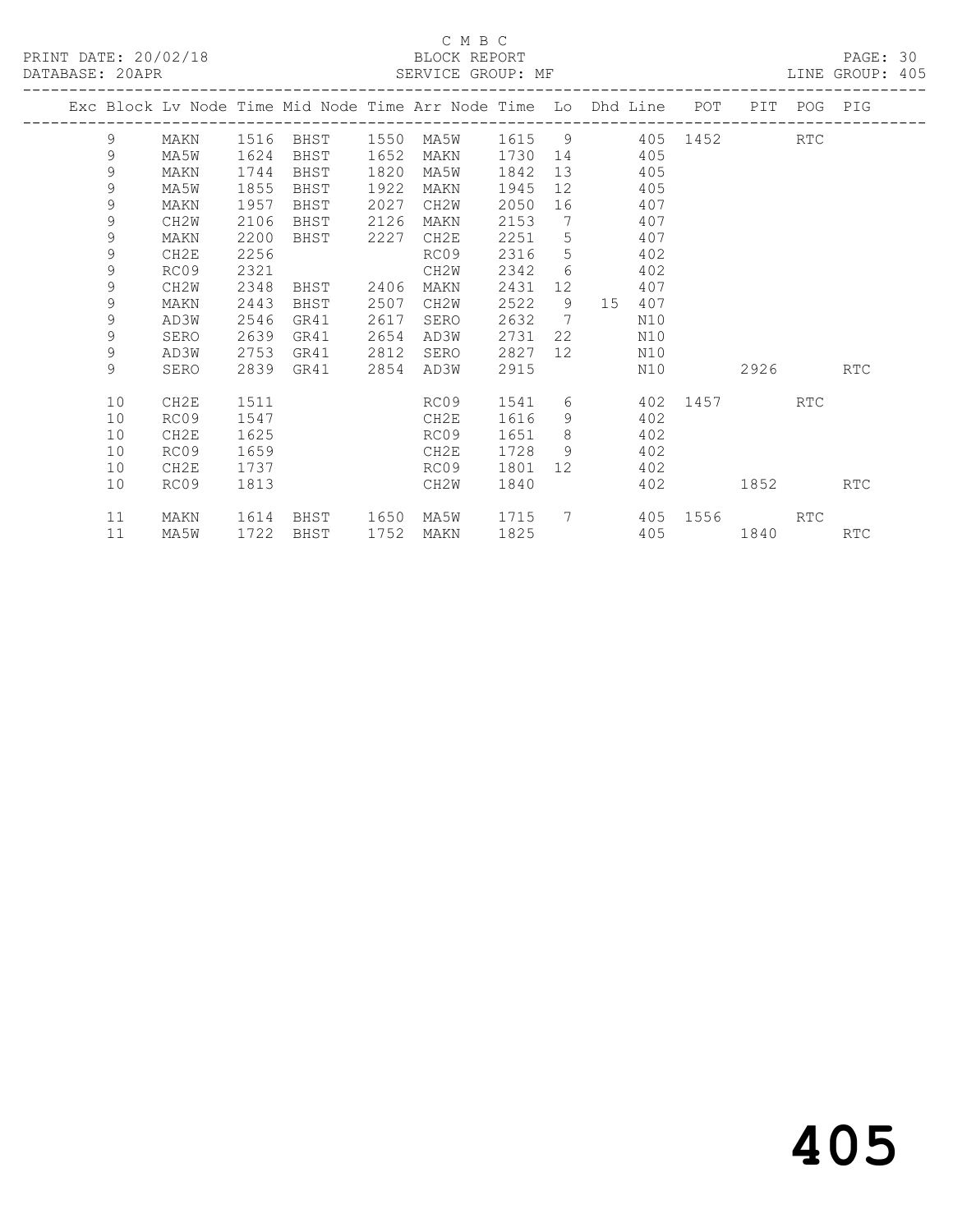|      |                             |                                  |                   |                        |      |                   |              |                      | C M B C<br>PRINT DATE: 20/02/18 BLOCK REPORT PAGE: 31<br>DATABASE: 20APR SERVICE GROUP: MF SERVICE GROUP: ME LINE GROUP: 430                                                                                                                                                                                                                                                                                                                                                                                                                                                                                                    |     |      |            |     |  |
|------|-----------------------------|----------------------------------|-------------------|------------------------|------|-------------------|--------------|----------------------|---------------------------------------------------------------------------------------------------------------------------------------------------------------------------------------------------------------------------------------------------------------------------------------------------------------------------------------------------------------------------------------------------------------------------------------------------------------------------------------------------------------------------------------------------------------------------------------------------------------------------------|-----|------|------------|-----|--|
| KBMI |                             | ULP UNIVERSITY LOOP              |                   |                        |      |                   |              |                      | $\begin{array}{lllllllllllllllll} \end{array} \begin{array}{lllllllllll} \begin{array}{lllllllllllll} \end{array} & \begin{array}{lllllllllllll} \begin{array}{lllllllllll} \begin{array}{lllllllllll} \end{array} & \begin{array}{lllllllllll} \begin{array}{lllllllllll} \end{array} & \begin{array}{lllllllllll} \begin{array}{lllllllllll} \end{array} & \begin{array}{lllllllllll} \begin{array}{lllllllllll} \end{array} & \begin{array}{lllllllllll} \begin{array}{lllllllllll} \end{array} & \begin{array}{ll$<br>KNIGHT BRIDGE MITCHELL ISLAND MTST METROTOWN STATION<br>RC09 RICHMOND CENTRE BAY 9 RTC Richmond Depot |     |      |            |     |  |
|      |                             |                                  |                   |                        |      |                   |              |                      | Exc Block Lv Node Time Mid Node Time Arr Node Time Lo Dhd Line POT PIT POG PIG                                                                                                                                                                                                                                                                                                                                                                                                                                                                                                                                                  |     |      |            |     |  |
|      |                             |                                  |                   |                        |      |                   |              |                      | 1 RC09 506 49KN 534 MTST 544 5 430 451 RTC<br>1 MTST 549 KBMI 606 RC09 628 8 430                                                                                                                                                                                                                                                                                                                                                                                                                                                                                                                                                |     |      |            |     |  |
|      |                             |                                  |                   |                        |      |                   |              |                      |                                                                                                                                                                                                                                                                                                                                                                                                                                                                                                                                                                                                                                 |     |      |            |     |  |
|      | $\mathbf{1}$                | RC09 636 49KN 706 MTST 718 9 430 |                   |                        |      |                   |              |                      |                                                                                                                                                                                                                                                                                                                                                                                                                                                                                                                                                                                                                                 |     |      |            |     |  |
|      | $\mathbf{1}$                | MTST                             |                   |                        |      |                   |              |                      | KBMI 751 RC09 816 7 430                                                                                                                                                                                                                                                                                                                                                                                                                                                                                                                                                                                                         |     |      |            |     |  |
|      | $\mathbf{1}$                | RC09                             |                   |                        |      |                   |              |                      |                                                                                                                                                                                                                                                                                                                                                                                                                                                                                                                                                                                                                                 |     |      |            |     |  |
|      | $\mathbf{1}$                | MTST                             |                   |                        |      |                   |              |                      |                                                                                                                                                                                                                                                                                                                                                                                                                                                                                                                                                                                                                                 |     |      |            |     |  |
|      | $\mathbf{1}$                | RC09 1014                        |                   |                        |      |                   |              |                      | 49KN 1051 MTST 1107 9 430                                                                                                                                                                                                                                                                                                                                                                                                                                                                                                                                                                                                       |     |      |            |     |  |
|      | $\mathbf{1}$                | MTST                             | 1116              |                        |      |                   |              |                      | KBMI 1134 RC09 1204 10 430                                                                                                                                                                                                                                                                                                                                                                                                                                                                                                                                                                                                      |     |      |            |     |  |
|      | $\mathbf{1}$                | RC09                             |                   | 1214 49KN<br>1316 KBMI |      |                   |              |                      | 1251 MTST 1307 9 430<br>1337 RC09 1407 10 430                                                                                                                                                                                                                                                                                                                                                                                                                                                                                                                                                                                   |     |      |            |     |  |
|      | $\mathbf{1}$<br>$\mathbf 1$ | MTST                             | 1417              |                        |      |                   |              |                      | 1459 MTST 1519 17 430                                                                                                                                                                                                                                                                                                                                                                                                                                                                                                                                                                                                           |     |      |            |     |  |
|      | $\mathbf{1}$                | RC09<br>MTST                     | 1536              | 4 9 K N<br>KBMI        |      |                   |              |                      | 1558 RC09 1627 12 430                                                                                                                                                                                                                                                                                                                                                                                                                                                                                                                                                                                                           |     |      |            |     |  |
|      | $\mathbf 1$                 | RC09                             |                   | 1639 49KN              |      |                   |              |                      |                                                                                                                                                                                                                                                                                                                                                                                                                                                                                                                                                                                                                                 |     |      |            |     |  |
|      | $\mathbf{1}$                | MTST                             | 1752              | KBMI                   |      |                   |              |                      | 1726 MTST 1746 6 430<br>1815 RC09 1847 19 430                                                                                                                                                                                                                                                                                                                                                                                                                                                                                                                                                                                   |     |      |            |     |  |
|      | $\mathbf 1$                 | RC09                             | 1906              | 49KN                   |      |                   |              |                      | 1941 MTST 1957 5 430                                                                                                                                                                                                                                                                                                                                                                                                                                                                                                                                                                                                            |     |      |            |     |  |
|      | $\mathbf{1}$                | MTST                             | 2002              |                        |      |                   |              |                      | KBMI 2021 RC09 2046 24 430                                                                                                                                                                                                                                                                                                                                                                                                                                                                                                                                                                                                      |     |      |            |     |  |
|      | $\mathbf 1$                 | RC09                             | 2110              | 49KN                   |      |                   |              |                      | 2143 MTST 2157 5 430                                                                                                                                                                                                                                                                                                                                                                                                                                                                                                                                                                                                            |     |      |            |     |  |
|      | $\mathbf{1}$                | MTST                             |                   | 2202 KBMI              |      | 2219 RC09 2244    |              |                      | 430 2256 RTC                                                                                                                                                                                                                                                                                                                                                                                                                                                                                                                                                                                                                    |     |      |            |     |  |
|      | 2                           | RC09                             | 520               |                        |      | 49KN 548 MTST 558 |              |                      | 6 430                                                                                                                                                                                                                                                                                                                                                                                                                                                                                                                                                                                                                           |     | 505  | <b>RTC</b> |     |  |
|      | $\mathbf{2}$                | MTST                             |                   | KBMI                   |      | 621 RC09          |              |                      | 645 6 430                                                                                                                                                                                                                                                                                                                                                                                                                                                                                                                                                                                                                       |     |      |            |     |  |
|      | $\overline{c}$              | RC09                             | 604<br>651<br>742 | 49KN                   |      |                   |              |                      |                                                                                                                                                                                                                                                                                                                                                                                                                                                                                                                                                                                                                                 |     |      |            |     |  |
|      | $\mathbf{2}$                | MTST                             |                   | KBMI                   |      |                   |              |                      |                                                                                                                                                                                                                                                                                                                                                                                                                                                                                                                                                                                                                                 |     |      |            |     |  |
|      | $\mathbf{2}$                | RC09                             | 838               |                        |      |                   |              |                      | 49KN 914 MTST 930 6 430                                                                                                                                                                                                                                                                                                                                                                                                                                                                                                                                                                                                         |     |      |            |     |  |
|      | 2                           | MTST                             | 936               |                        |      |                   |              |                      | KBMI 955 RC09 1023 11 430                                                                                                                                                                                                                                                                                                                                                                                                                                                                                                                                                                                                       |     |      |            |     |  |
|      | $\mathbf{2}$                | RC09                             |                   |                        |      |                   |              |                      | 1034 49KN 1111 MTST 1127 9      430<br>1136 KBMI 1154 RC09 1224 10     430                                                                                                                                                                                                                                                                                                                                                                                                                                                                                                                                                      |     |      |            |     |  |
|      | 2                           | MTST                             |                   |                        |      |                   |              |                      |                                                                                                                                                                                                                                                                                                                                                                                                                                                                                                                                                                                                                                 |     |      |            |     |  |
|      | $\mathbf{2}$                |                                  |                   |                        |      |                   |              |                      | RC09 1234 49KN 1311 MTST 1327 9 430                                                                                                                                                                                                                                                                                                                                                                                                                                                                                                                                                                                             |     |      |            |     |  |
|      | $\mathbf{2}$                | MTST                             | 1336              | KBMI                   | 1357 | RC09              | 1427 11      |                      | 430                                                                                                                                                                                                                                                                                                                                                                                                                                                                                                                                                                                                                             |     |      |            |     |  |
|      | $\mathbf{2}$                | RC09                             | 1438              | 49KN                   | 1522 | MTST              | 1542         | 8 <sup>8</sup>       | 430                                                                                                                                                                                                                                                                                                                                                                                                                                                                                                                                                                                                                             |     |      |            |     |  |
|      | $\mathbf{2}$                | MTST                             | 1550              | KBMI                   | 1614 | RC09              | 1647         | 12                   | 430                                                                                                                                                                                                                                                                                                                                                                                                                                                                                                                                                                                                                             |     |      |            |     |  |
|      | $\mathbf{2}$                | RC09                             | 1659              | 49KN                   | 1746 | MTST              | 1806         | 11                   | 430                                                                                                                                                                                                                                                                                                                                                                                                                                                                                                                                                                                                                             |     |      |            |     |  |
|      | 2                           | MTST                             | 1817              | KBMI                   | 1837 | RC09              | 1905         |                      | 430                                                                                                                                                                                                                                                                                                                                                                                                                                                                                                                                                                                                                             |     | 1919 |            | RTC |  |
|      | $\mathsf 3$                 | RC09                             | 535               | 49KN                   | 603  | MTST              | 613          | $7\phantom{.0}$      | 430                                                                                                                                                                                                                                                                                                                                                                                                                                                                                                                                                                                                                             | 520 |      | <b>RTC</b> |     |  |
|      | 3                           | MTST                             | 620               | KBMI                   | 637  | RC09              | 701          | 5                    | 430                                                                                                                                                                                                                                                                                                                                                                                                                                                                                                                                                                                                                             |     |      |            |     |  |
|      | 3                           | RC09                             | 706               | 49KN                   | 738  | MTST              | 752          | 5                    | 430                                                                                                                                                                                                                                                                                                                                                                                                                                                                                                                                                                                                                             |     |      |            |     |  |
|      | $\mathsf 3$                 | $\mathtt{MTST}$                  | 757               | KBMI                   | 821  | RC09              | 846          | 8                    | 430                                                                                                                                                                                                                                                                                                                                                                                                                                                                                                                                                                                                                             |     |      |            |     |  |
|      | $\ensuremath{\mathsf{3}}$   | RC09                             | 854               | 49KN                   | 930  | MTST              | 946          | $\overline{9}$       | 430                                                                                                                                                                                                                                                                                                                                                                                                                                                                                                                                                                                                                             |     |      |            |     |  |
|      | 3                           | $\mathtt{MTST}$                  | 955               | KBMI                   | 1013 | RC09              | 1043         | 11                   | 430                                                                                                                                                                                                                                                                                                                                                                                                                                                                                                                                                                                                                             |     |      |            |     |  |
|      | 3                           | RC09                             | 1054              | 49KN                   | 1131 | MTST              | 1147         | 10                   | 430                                                                                                                                                                                                                                                                                                                                                                                                                                                                                                                                                                                                                             |     |      |            |     |  |
|      | $\mathsf 3$                 | ${\tt MTST}$                     | 1157              | KBMI                   | 1215 | RC09              | 1245         | 9                    | 430                                                                                                                                                                                                                                                                                                                                                                                                                                                                                                                                                                                                                             |     |      |            |     |  |
|      | $\ensuremath{\mathsf{3}}$   | RC09                             | 1254              | 49KN                   | 1331 | MTST              | 1347         | 9                    | 430                                                                                                                                                                                                                                                                                                                                                                                                                                                                                                                                                                                                                             |     |      |            |     |  |
|      | 3                           | MTST                             | 1356              | KBMI                   | 1418 | RC09              | 1447         | 12                   | 430                                                                                                                                                                                                                                                                                                                                                                                                                                                                                                                                                                                                                             |     |      |            |     |  |
|      | 3                           | RC09                             | 1459              | 49KN                   | 1543 | MTST              | 1603         | $\overline{7}$       | 430                                                                                                                                                                                                                                                                                                                                                                                                                                                                                                                                                                                                                             |     |      |            |     |  |
|      | 3                           | MTST                             | 1610              | KBMI                   | 1634 | RC09              | 1707         | 12                   | 430                                                                                                                                                                                                                                                                                                                                                                                                                                                                                                                                                                                                                             |     |      |            |     |  |
|      | 3<br>3                      | RC09<br>$\mathtt{MTST}$          | 1719<br>1835      | 49KN                   | 1804 | MTST<br>1855 RC09 | 1824<br>1923 | 11<br>$\overline{7}$ | 430<br>430                                                                                                                                                                                                                                                                                                                                                                                                                                                                                                                                                                                                                      |     |      |            |     |  |
|      |                             |                                  |                   | KBMI                   |      |                   |              |                      |                                                                                                                                                                                                                                                                                                                                                                                                                                                                                                                                                                                                                                 |     |      |            |     |  |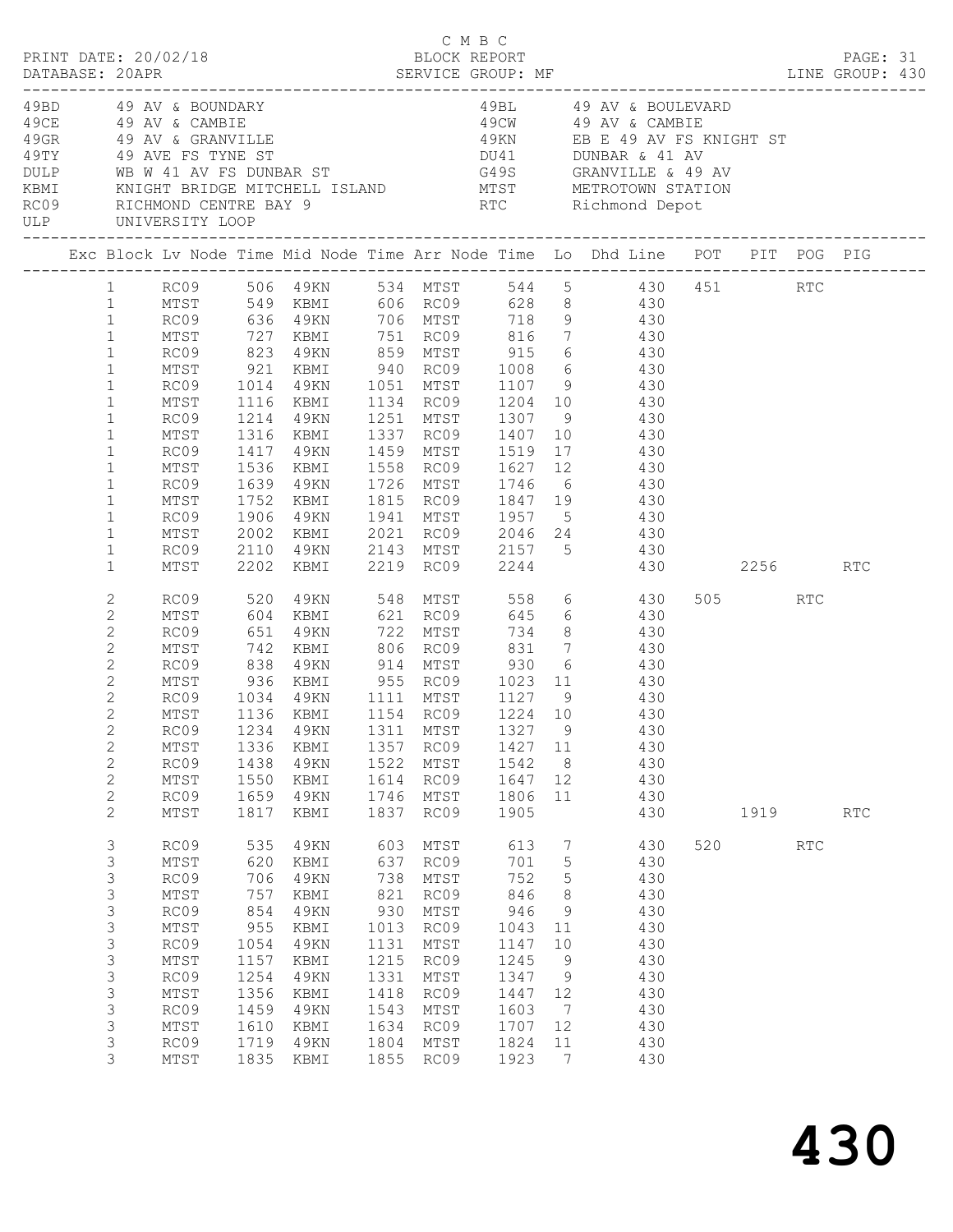# C M B C

| DATABASE: 20APR |                 |                 |              | SERVICE GROUP: MF |      |                                          |         |                | LINE GROUP: 430                                                                |              |         |      |            |  |
|-----------------|-----------------|-----------------|--------------|-------------------|------|------------------------------------------|---------|----------------|--------------------------------------------------------------------------------|--------------|---------|------|------------|--|
|                 |                 |                 |              |                   |      |                                          |         |                | Exc Block Lv Node Time Mid Node Time Arr Node Time Lo Dhd Line POT PIT POG PIG |              |         |      |            |  |
|                 | $\mathcal{S}$   |                 |              |                   |      |                                          |         |                | RC09 1930 49KN 2004 MTST 2018 9 430                                            |              |         |      |            |  |
|                 | 3 <sup>7</sup>  |                 |              |                   |      |                                          |         |                | MTST 2027 KBMI 2046 RC09 2111 430 2123 RTC                                     |              |         |      |            |  |
|                 | $\overline{4}$  | RC09            | 548          | 4 9 K N           |      |                                          |         |                | 616 MTST 626 9 430                                                             |              | 533 RTC |      |            |  |
|                 | 4               | MTST            | 635          | KBMI              |      | $652$ RC09 716 5                         |         |                | 430                                                                            |              |         |      |            |  |
|                 | 4               | RC09            | 721          | 49KN              |      | 755 MTST                                 |         |                | 810 6 430                                                                      |              |         |      |            |  |
|                 | 4               | MTST            | 816          | KBMI              |      | 838 RC09                                 | 904     |                | 10 430                                                                         |              |         |      |            |  |
|                 | 4               | RC09            | 914          | 49KN              |      | 950 MTST                                 | 1006    | 9              | 430                                                                            |              |         |      |            |  |
|                 | $\overline{4}$  | MTST            | 1015         | KBMI              |      | 1033 RC09                                |         |                | $1103$ $11$ $430$                                                              |              |         |      |            |  |
|                 | 4               | RC09            | 1114         | 49KN              |      | 1151 MTST                                |         |                | 1207 8 430                                                                     |              |         |      |            |  |
|                 | 4               | MTST            | 1215         | KBMI              |      | 1236 RC09                                | 1306 8  |                | 430                                                                            |              |         |      |            |  |
|                 | 4               | RC09            | 1314         | 49KN              |      | 1351 MTST                                |         |                |                                                                                |              |         |      |            |  |
|                 | 4               | MTST            | 1416         | KBMI              |      | 1438 RC09                                |         |                | 1407 9 430<br>1507 12 430                                                      |              |         |      |            |  |
|                 | 4               | RC09            | 1519         | 49KN              |      | 1604 MTST                                |         |                | 1624 6 430                                                                     |              |         |      |            |  |
|                 | 4               | MTST            | 1630         | KBMI              |      | 1654 RC09                                |         |                | 1727 10 430                                                                    |              |         |      |            |  |
|                 | 4               | RC09            |              | 49KN              |      |                                          |         |                | 430                                                                            |              |         |      |            |  |
|                 | 4               | MTST            | 1737<br>1857 |                   |      | 1820 MTST 1838 19<br>KBMI 1916 RC09 1941 |         |                |                                                                                | 430 1955 RTC |         |      |            |  |
|                 |                 |                 |              |                   |      |                                          |         |                |                                                                                |              |         |      |            |  |
|                 | 5               | RC09            | 601          | 49KN              |      |                                          |         |                | 629 MTST 641 5 430                                                             |              | 546 RTC |      |            |  |
|                 | 5               | MTST            | 646<br>738   | KBMI              |      |                                          |         |                | 430                                                                            |              |         |      |            |  |
|                 | $\mathsf S$     | RC09            |              | 49KN              |      |                                          |         |                | 430                                                                            |              |         |      |            |  |
|                 | 5               | MTST            | 834          | KBMI              |      | 856 RC09                                 | 922     |                | 12 430                                                                         |              |         |      |            |  |
|                 | 5               | RC09            | 934          | 49KN 1010 MTST    |      |                                          | 1026    |                | 10 430                                                                         |              |         |      |            |  |
|                 | 5               | MTST            | 1036         | KBMI              |      | 1054 RC09                                | 1124    | 10             | 430                                                                            |              |         |      |            |  |
|                 | 5               | RC09            | 1134         | 49KN              |      | 1211 MTST                                | 1227 9  |                | 430                                                                            |              |         |      |            |  |
|                 | 5               | MTST            | 1236         | KBMI              |      | 1257 RC09 1327 8                         |         |                | 430                                                                            |              |         |      |            |  |
|                 | 5               | RC09            | 1335         | 49KN              |      | 1413 MTST                                | 1431 5  |                | 430                                                                            |              |         |      |            |  |
|                 | 5               | MTST            | 1436         | KBMI              |      | 1458 RC09                                |         |                | 1527 12 430                                                                    |              |         |      |            |  |
|                 | 5               | RC09            | 1539         | 49KN              |      | 1624 MTST                                | 1644 8  |                | 430<br>430                                                                     |              |         |      |            |  |
|                 | 5<br>5          | MTST            | 1652         | KBMI              |      | 1715 RC09                                | 1747 5  |                |                                                                                |              |         |      |            |  |
|                 |                 | RC09            | 1752         | 4 9 K N           |      | 1835 MTST 1853                           |         |                | 430 1923                                                                       |              |         |      | <b>RTC</b> |  |
|                 | 6               | RC09            | 619          |                   |      |                                          |         |                | 49KN 647 MTST 659 15 430<br>KBMI 736 RC09 801 7 430                            |              | 604 RTC |      |            |  |
|                 | 6               | MTST            | 714          | KBMI              |      |                                          |         |                |                                                                                |              |         |      |            |  |
|                 | 6               | RC09            | 808          | 49KN              |      | 844 MTST                                 |         |                | 901 5 430                                                                      |              |         |      |            |  |
|                 | 6               | MTST            |              | 906 KBMI          |      | 926 RC09                                 | 954     |                |                                                                                | 430 1008 RTC |         |      |            |  |
|                 | $7\overline{ }$ | MTST            |              | 659 KBMI          |      | 721 RC09                                 |         |                | 746 7 430                                                                      |              | 629 RTC |      |            |  |
|                 | $7^{\circ}$     |                 |              |                   |      |                                          |         |                | RC09 753 49KN 829 MTST 846 6 430                                               |              |         |      |            |  |
|                 | 7               | MTST            | 852          | KBMI              | 912  | RC09                                     | 940     | 14             | 430                                                                            |              |         |      |            |  |
|                 | 7               | RC09            | 954          | 49KN              | 1030 | MTST                                     | 1046    | 10             | 430                                                                            |              |         |      |            |  |
|                 | 7               | MTST            | 1056         | KBMI              | 1114 | RC09                                     | 1144    | 10             | 430                                                                            |              |         |      |            |  |
|                 | 7               | RC09            | 1154         | 49KN              | 1231 | MTST                                     | 1247    | 9              | 430                                                                            |              |         |      |            |  |
|                 | 7               | MTST            | 1256         | KBMI              | 1317 | RC09                                     | 1347    | 9              | 430                                                                            |              |         |      |            |  |
|                 | $7\phantom{.}$  | RC09            | 1356         | 49KN              | 1434 | MTST                                     | 1452    | 24             | 430                                                                            |              |         |      |            |  |
|                 | $\overline{7}$  | $\mathtt{MTST}$ | 1516         | KBMI              | 1538 | RC09                                     | 1607    | 12             | 430                                                                            |              |         |      |            |  |
|                 | 7               | RC09            | 1619         | 49KN              | 1706 | MTST                                     | 1726    | 6              | 430                                                                            |              |         |      |            |  |
|                 | 7               | MTST            | 1732         | KBMI              | 1755 | RC09                                     | 1827    | $\overline{9}$ | 430                                                                            |              |         |      |            |  |
|                 | 7               | RC09            | 1836         | 49KN              | 1914 | MTST                                     | 1932    | $5^{\circ}$    | 430                                                                            |              |         |      |            |  |
|                 | $\overline{7}$  | $\mathtt{MTST}$ | 1937         | KBMI              | 1956 | RC09                                     | 2021 16 |                | 430                                                                            |              |         |      |            |  |
|                 | 7               | RC09            | 2037         | 49KN              | 2110 | MTST                                     | 2124    | $5^{\circ}$    | 430                                                                            |              |         |      |            |  |
|                 | $7\overline{ }$ | MTST            | 2129         | KBMI              | 2146 | RC09                                     | 2211    |                | 430                                                                            |              |         | 2223 | RTC        |  |
|                 | 8               | MTST            | 1456         | KBMI              | 1518 | RC09                                     | 1547 12 |                | 430 1415 RTC                                                                   |              |         |      |            |  |
|                 | 8               | RC09            |              | 1559 49KN         |      | 1646 MTST                                | 1706    | 6 <sup>6</sup> | 430                                                                            |              |         |      |            |  |
|                 | 8               | MTST            |              | 1712 KBMI         |      | 1735 RC09                                | 1807    |                | 430                                                                            |              | 1821    |      | RTC        |  |
|                 |                 |                 |              |                   |      |                                          |         |                |                                                                                |              |         |      |            |  |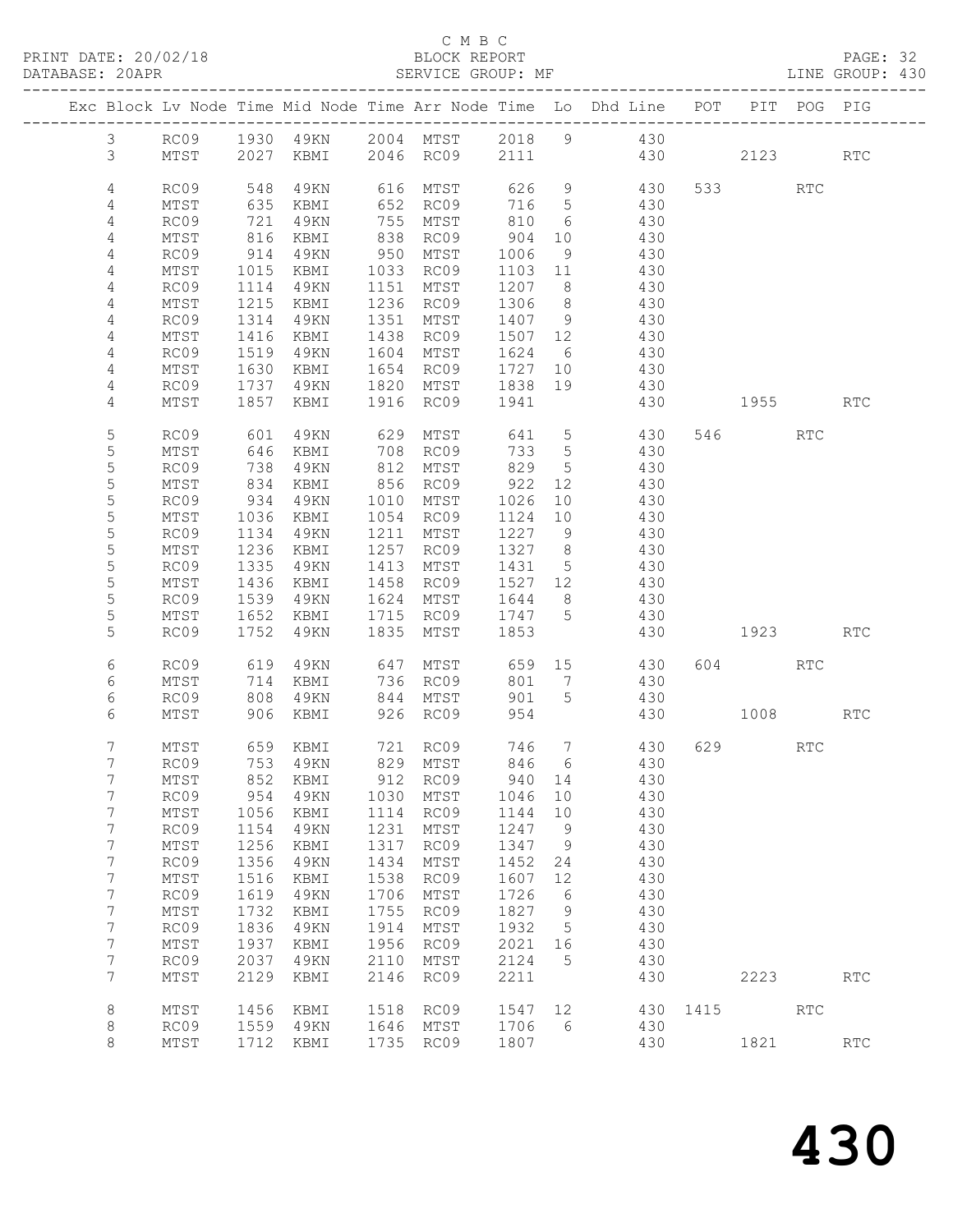# C M B C<br>BLOCK REPORT

PAGE: 33<br>LINE GROUP: 430

|  |    |            |                  |                                |      |                      |          |                | Exc Block Lv Node Time Mid Node Time Arr Node Time Lo Dhd Line POT          |         | PIT POG PIG |            |
|--|----|------------|------------------|--------------------------------|------|----------------------|----------|----------------|-----------------------------------------------------------------------------|---------|-------------|------------|
|  | 30 |            |                  |                                |      |                      |          |                | 49GR 517 49CE 520 MTST 541 5 049<br>MTST 546 49CW 612 ULP 640 7 049         | 457 RTC |             |            |
|  | 30 |            |                  |                                |      |                      |          |                |                                                                             |         |             |            |
|  | 30 | ULP        | 647              | 49CE                           |      | 719 MTST 748 5       |          |                | 049                                                                         |         |             |            |
|  | 30 | MTST       | 753              | 49CW                           | 829  | ULP 906              |          | 11             | 049                                                                         |         |             |            |
|  | 30 | ULP        | 917              | 49CE                           | 944  | MTST                 | 1012     | 10             | 049                                                                         |         |             |            |
|  | 30 | MTST       | 1022             | 49CW                           | 1053 | ULP                  | 1122     | $12$           | 049                                                                         |         |             |            |
|  | 30 | ULP        | 1134             | 49CE                           | 1202 | MTST                 |          |                | 1233 14 049                                                                 |         |             |            |
|  | 30 | MTST       | 1247             | 49CW                           | 1318 | ULP                  |          |                | 1348 8 049                                                                  |         |             |            |
|  | 30 | ULP        |                  | 49CE                           | 1424 | MTST                 | $1456$ 9 |                | 049<br>049                                                                  |         |             |            |
|  | 30 | MTST       | $1390$<br>$1505$ | 49CW                           | 1539 | ULP                  | 1611 14  |                |                                                                             |         |             |            |
|  | 30 | ULP        | 1625             | 49CE                           | 1658 | MTST                 |          |                | 1734 11 049                                                                 |         |             |            |
|  | 30 | MTST       | 1745             | 49CW                           | 1817 | ULP                  | 1846     |                | 049                                                                         | 1919    |             | <b>RTC</b> |
|  | 31 | 49GR       | 529              | 49ce                           | 532  | MTST                 |          |                | 553 5<br>049                                                                | 509     | RTC         |            |
|  | 31 | MTST       | 558              | 49CW                           | 624  | ULP                  | 652 7    |                | 049                                                                         |         |             |            |
|  | 31 | ULP        | 659              | 49CE                           | 731  | MTST                 | 800 11   |                | 049                                                                         |         |             |            |
|  | 31 | MTST       | 811              | 49CW                           | 847  | ULP                  | 922      | 9              | 049                                                                         |         |             |            |
|  | 31 | ULP        | 931              | 49CE                           | 958  | MTST                 | 1026 11  |                | 049                                                                         |         |             |            |
|  | 31 | MTST       | 1037             | 49CW                           | 1108 | ULP                  | 1138     | 12             | 049                                                                         |         |             |            |
|  | 31 | ULP        | 1150             | 49CE                           | 1218 | MTST                 | 1249     |                | 15 049                                                                      |         |             |            |
|  | 31 | MTST       | 1304             | 49CW                           | 1335 | ULP                  | 1405     |                | 11 049                                                                      |         |             |            |
|  | 31 | ULP        | 1416             | 49CE                           | 1444 | MTST                 | 1518 8   |                | 049                                                                         |         |             |            |
|  | 31 | MTST       | 1526             | 49CW                           | 1559 | ULP                  | 1630     |                | $\begin{array}{c c}\n\cdot & \cdot & \cdot & \cdot \\ 8 & 049\n\end{array}$ |         |             |            |
|  | 31 | ULP        | 1638             | 49CE                           | 1712 | MTST                 |          |                | 1748 14 049                                                                 |         |             |            |
|  | 31 | MTST       | 1802             | 49CW                           | 1834 | ULP                  | 1902     | 11             | 049                                                                         |         |             |            |
|  | 31 | ULP        | 1913             | 49CE                           | 1940 | MTST                 | 2009 15  |                | 049<br>$2106$ 9 049                                                         |         |             |            |
|  | 31 | MTST       | 2024             | 49CW                           | 2051 | DULP                 |          |                |                                                                             |         |             |            |
|  | 31 | DULP       | 2115             | 49CE                           | 2127 | MTST                 |          |                | 2157 10 049                                                                 |         |             |            |
|  | 31 | MTST       | 2207             | 49CW                           | 2234 | ULP                  | 2300     | 10             | 049                                                                         |         |             |            |
|  | 31 | ULP        | 2310             | 49CE                           |      | 2333 MTST            | 2401 11  |                | 049                                                                         |         |             |            |
|  | 31 | MTST       | 2412             | 49CW                           |      | 2432 G49S            | 2435     |                | 049                                                                         | 2450    |             | <b>RTC</b> |
|  | 32 | 49GR       | 541              | 49CE                           | 544  | MTST 605             |          |                | 5 <sub>1</sub><br>049                                                       | 521 72  | <b>RTC</b>  |            |
|  | 32 | MTST       | $-41$<br>610     | 49CW                           | 636  | ULP                  | 704      | 15             | 049                                                                         |         |             |            |
|  | 32 | ULP        |                  | 49CE                           | 751  | MTST                 | 820      | 10             | 049                                                                         |         |             |            |
|  | 32 | MTST       | 830              | 49CW                           |      | 905 ULP              | 936      |                | 10 049                                                                      |         |             |            |
|  | 32 | ULP        | 946              | 49CE                           |      | 1013 MTST            | 1041     | 11             | 049                                                                         |         |             |            |
|  | 32 | MTST       |                  | 1052 49CW<br>1206 49CE         |      | 1123 ULP<br>1123 ULP | 1153 13  |                | 049                                                                         |         |             |            |
|  | 32 | ULP        |                  |                                |      | 1234 MTST            | 1305 15  |                | 049                                                                         |         |             |            |
|  | 32 |            |                  | MTST 1320 49CW 1351 ULP 1421 9 |      |                      |          |                | 049                                                                         |         |             |            |
|  | 32 | ULP        | 1430             | 49CE                           | 1458 | MTST                 | 1532     | 8 <sup>8</sup> | 049                                                                         |         |             |            |
|  | 32 | MTST       | 1540             | 49CW                           | 1612 | ULP                  | 1643     | 8 <sup>8</sup> | 049                                                                         |         |             |            |
|  | 32 | ULP        | 1651             | 49CE                           | 1725 | MTST                 | 1801     | 14             | 049                                                                         |         |             |            |
|  | 32 | MTST       | 1815             | 49CW                           | 1847 | ULP                  | 1915     | - 9            | 049                                                                         |         |             |            |
|  | 32 | ULP        | 1924             | 49CE                           | 1951 | MTST                 | 2020     | 16             | 049                                                                         |         |             |            |
|  | 32 | MTST       | 2036             | 49CW                           | 2103 | ULP                  | 2129     | 11             | 049                                                                         |         |             |            |
|  | 32 | ULP        | 2140             | 49CE                           | 2203 | MTST                 | 2231     | 6              | 049                                                                         |         |             |            |
|  | 32 | MTST       | 2237             | 49CW                           | 2304 | ULP                  | 2330     | 10             | 049                                                                         |         |             |            |
|  | 32 | <b>ULP</b> | 2340             | 49CE                           | 2403 | MTST                 | 2428     |                | 049                                                                         | 2453    |             | <b>RTC</b> |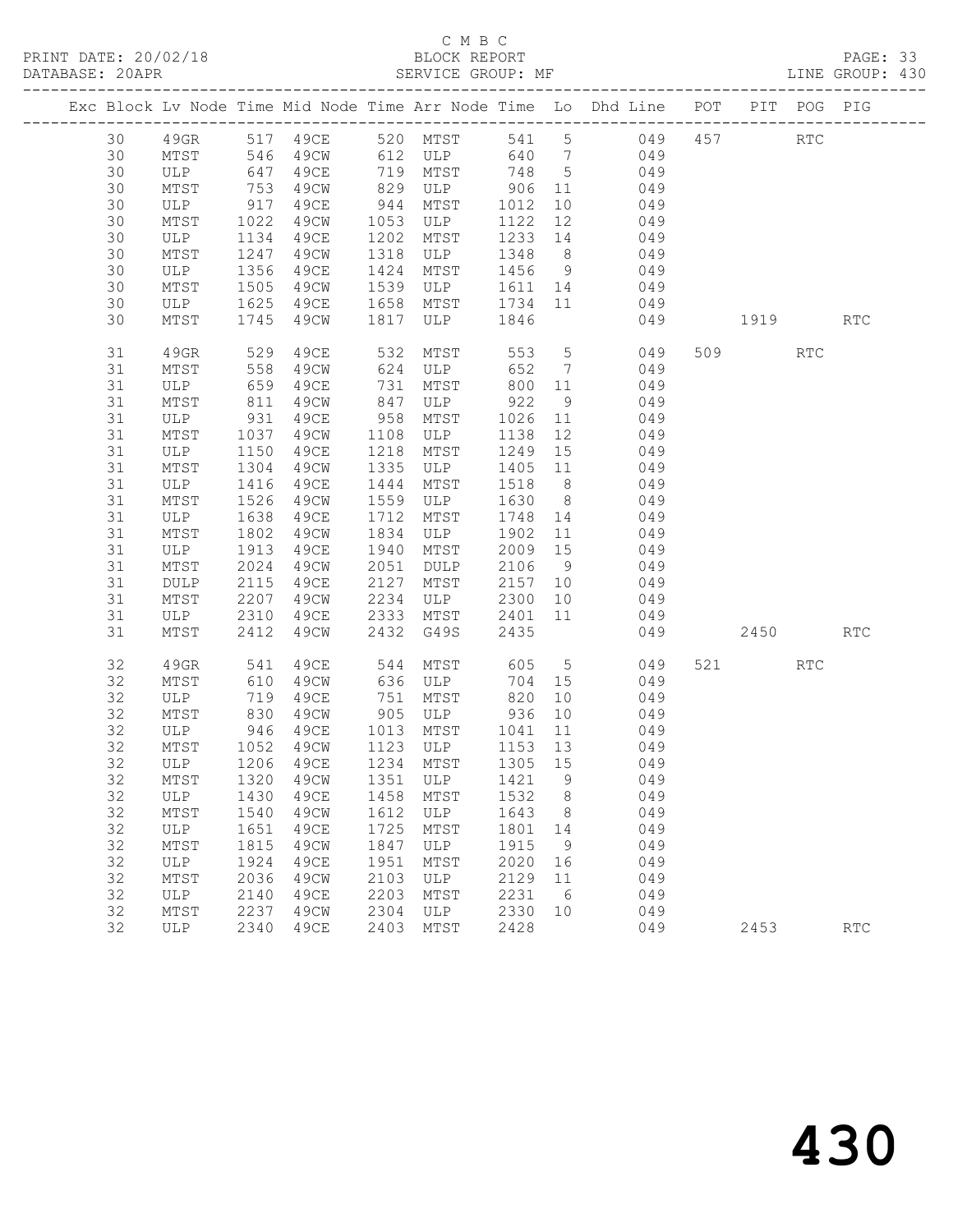# C M B C<br>BLOCK REPORT

PAGE: 34<br>LINE GROUP: 430

|  |    |             |                  |                      |      |                     |         |                              | Exc Block Lv Node Time Mid Node Time Arr Node Time Lo Dhd Line POT PIT POG PIG |     |         |            |            |
|--|----|-------------|------------------|----------------------|------|---------------------|---------|------------------------------|--------------------------------------------------------------------------------|-----|---------|------------|------------|
|  | 33 | 49GR        |                  | 553 49CE<br>622 49CW |      | 556 MTST            |         |                              | 617 5 049<br>716 11 049                                                        | 533 |         | RTC        |            |
|  | 33 | MTST        |                  |                      |      | 648 ULP             |         |                              |                                                                                |     |         |            |            |
|  | 33 | ULP         | $\frac{72}{836}$ | 49CE                 |      | 759 MTST<br>911 ULP | 828     | 8 <sup>8</sup>               | 049                                                                            |     |         |            |            |
|  | 33 | MTST        |                  | 49CW                 |      |                     | 942     | 12                           | 049                                                                            |     |         |            |            |
|  | 33 | ULP         | 954              | 49CE                 | 1021 | MTST                | 1049    | 10                           | 049                                                                            |     |         |            |            |
|  | 33 | MTST        | 1059             | 49CW                 | 1130 | ULP                 | 1200    | 14                           | 049                                                                            |     |         |            |            |
|  | 33 | ULP         | 1214             | 49CE                 | 1242 | MTST                | 1313    | 14                           | 049                                                                            |     |         |            |            |
|  | 33 | MTST        | 1327             | 49CW                 | 1358 | ULP                 | 1428    | $5^{\circ}$                  | 049                                                                            |     |         |            |            |
|  | 33 | ULP         | 1433             | 49CE                 | 1505 | MTST                | 1539 15 |                              | 049                                                                            |     |         |            |            |
|  | 33 | MTST        | 1554             | 49CW                 | 1626 | ULP                 | 1658    | $\overline{7}$               | 049                                                                            |     |         |            |            |
|  | 33 | ULP         | 1705             | 49CE                 | 1739 | MTST                | 1816 13 |                              | 049                                                                            |     |         |            |            |
|  | 33 | MTST        | 1829             | 49CW                 | 1900 | ULP                 | 1928    | 8 <sup>8</sup>               | 049                                                                            |     |         |            |            |
|  | 33 | ULP         | 1936             | 49CE                 | 2003 | MTST                | 2032    | 16                           | 049                                                                            |     |         |            |            |
|  | 33 | MTST        | 2048             | 49CW                 | 2115 | DULP                | 2128    | 11                           | 049                                                                            |     |         |            |            |
|  | 33 | DULP        | 2139             | 49CE                 | 2151 | MTST                | 2221    |                              | 049                                                                            |     | 2246    |            | <b>RTC</b> |
|  | 34 | 49GR        | 607              | 49CE                 | 610  | MTST                | 631     | $7\phantom{.0}\phantom{.0}7$ | 049                                                                            |     | 547 RTC |            |            |
|  | 34 | MTST        | 638              | 49CW                 | 706  | ULP                 | 734     | 8                            | 049                                                                            |     |         |            |            |
|  | 34 | ULP         | 742              | 49CE                 | 815  | MTST                | 847     | $\overline{7}$               | 049                                                                            |     |         |            |            |
|  | 34 | MTST        | 854              | 49CW                 | 929  | ULP                 | 1000    | 16                           | 049                                                                            |     |         |            |            |
|  | 34 | ULP         | 1016             | 49CE                 | 1043 | MTST                | 1111    | 11                           | 049                                                                            |     |         |            |            |
|  | 34 | MTST        | 1122             | 49CW                 | 1153 | ULP                 | 1223    | 15                           | 049                                                                            |     |         |            |            |
|  | 34 | ULP         | 1238             | 49CE                 | 1306 | MTST                | 1337    | 12                           | 049                                                                            |     |         |            |            |
|  | 34 | MTST        | 1349             | 49CW                 | 1420 | ULP                 | 1450    | 5                            | 049                                                                            |     |         |            |            |
|  | 34 | ULP         | 1455             | 49CE                 | 1533 | MTST                | 1610    | 10                           | 049                                                                            |     |         |            |            |
|  | 34 | MTST        | 1620             | 49CW                 | 1652 | ULP                 | 1724    | 8 <sup>8</sup>               | 049                                                                            |     |         |            |            |
|  | 34 | ULP         | 1732             | 49CE                 | 1805 | MTST                | 1842    |                              | 049                                                                            |     | 1912    |            | <b>RTC</b> |
|  | 35 | DULP        | 621              | 49CE                 | 634  | MTST                | 658     | 9                            | 049                                                                            |     | 551 35  | RTC        |            |
|  | 35 | MTST        | 707              | 49CW                 | 736  | ULP                 | 808 11  |                              | 049                                                                            |     |         |            |            |
|  | 35 | ULP         | 819              | 49CE                 | 849  | MTST                | 921     | 12                           | 049                                                                            |     |         |            |            |
|  | 35 | MTST        | 933              | 49CW                 | 1005 | ULP                 | 1035    |                              | 049                                                                            |     | 1110    |            | <b>RTC</b> |
|  | 36 | DULP        | 633              | 49CE                 | 646  | MTST                | 710     | 9                            | 049                                                                            |     | 558 35  | <b>RTC</b> |            |
|  | 36 | MTST        | 719              | 49CW                 | 751  | ULP                 | 824     | 11                           | 049                                                                            |     |         |            |            |
|  | 36 | ULP         | 835              | 49CE                 | 902  | MTST                | 931     | 14                           | 049                                                                            |     |         |            |            |
|  | 36 | MTST        | 945              | 49CW                 | 1017 | ULP                 | 1047    | 8 <sup>8</sup>               | 049                                                                            |     |         |            |            |
|  | 36 | ULP         | 1055             | 49CE                 | 1123 | MTST                | 1153    | 12                           | 049                                                                            |     |         |            |            |
|  | 36 | MTST        | 1205             | 49CW                 | 1236 | ULP                 | 1306    | 12                           | 049                                                                            |     |         |            |            |
|  | 36 | ULP         | 1318             | 49CE                 | 1346 | MTST                | 1417    | 11                           | 049                                                                            |     |         |            |            |
|  | 36 | MTST        | 1428             | 49CW                 | 1500 | ULP                 | 1532    | $5^{\circ}$                  | 049                                                                            |     |         |            |            |
|  | 36 | ULP         | 1537             | 49CE                 | 1614 | MTST                | 1650    | 10                           | 049                                                                            |     |         |            |            |
|  | 36 | MTST        | 1700             | 49CW                 | 1732 | ULP                 | 1803    | 17                           | 049                                                                            |     |         |            |            |
|  | 36 | ULP         | 1820             | 49CE                 | 1851 | MTST                | 1924    | 12                           | 049                                                                            |     |         |            |            |
|  | 36 | MTST        | 1936             | 49CW                 | 2003 | DULP                | 2018    | - 8                          | 049                                                                            |     |         |            |            |
|  | 36 | <b>DULP</b> | 2026             | 49CE                 |      | 2039 MTST           | 2108    |                              | 049                                                                            |     | 2138    |            | <b>RTC</b> |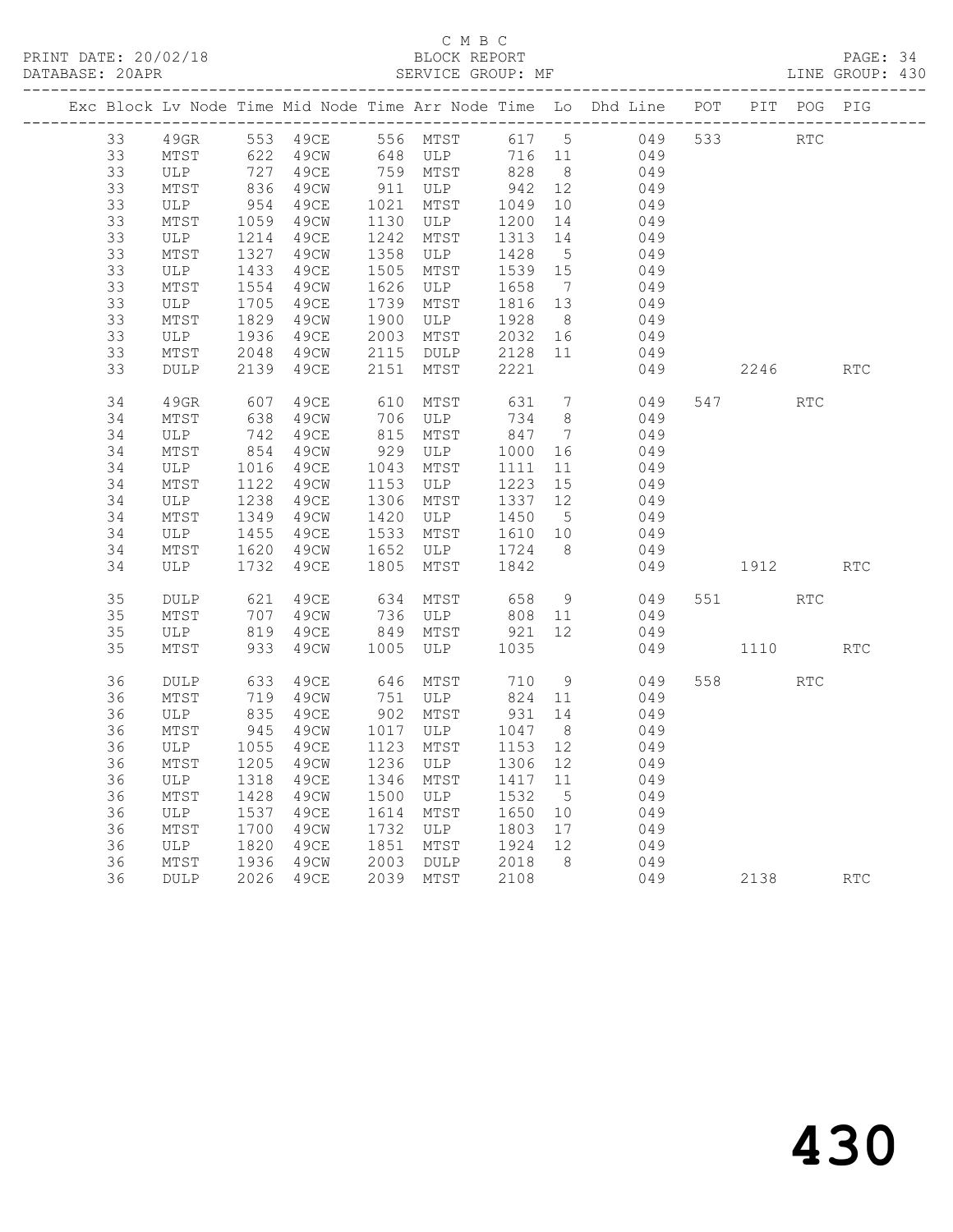# C M B C<br>BLOCK REPORT

PAGE: 35<br>LINE GROUP: 430

|    |    |            |            |             |      |                                                                                                                 |         |                | Exc Block Lv Node Time Mid Node Time Arr Node Time Lo Dhd Line POT |     |         | PIT POG PIG          |            |
|----|----|------------|------------|-------------|------|-----------------------------------------------------------------------------------------------------------------|---------|----------------|--------------------------------------------------------------------|-----|---------|----------------------|------------|
|    | 37 | 49GR       |            |             |      |                                                                                                                 |         |                | 619 49CE 622 MTST 644 9 049                                        | 559 |         | $\operatorname{RTC}$ |            |
|    | 37 | MTST       |            |             |      |                                                                                                                 |         |                |                                                                    |     |         |                      |            |
|    | 37 | ULP        |            |             |      | 653    49CW            721    ULP             750     11<br>801    49CE          831    MTST          903    11 |         |                |                                                                    |     |         |                      |            |
|    | 37 | MTST       | 914        | 49CW        | 947  | ULP                                                                                                             | 1017    | 15             | 049                                                                |     |         |                      |            |
|    | 37 | ULP        | 1032       | 49CE        | 1059 | MTST                                                                                                            | 1127    | 12             | 049                                                                |     |         |                      |            |
|    | 37 | MTST       | 1139       | 49CW        | 1210 | ULP                                                                                                             | 1240    | 14             |                                                                    |     |         |                      |            |
|    | 37 | ULP        | 1254       | 49CE        | 1322 | MTST                                                                                                            | 1353    | 9              | 049<br>049                                                         |     |         |                      |            |
|    | 37 | MTST       | 1402       | 49CW        | 1434 | ULP                                                                                                             | 1506    | 8 <sup>8</sup> | 049                                                                |     |         |                      |            |
|    | 37 | ULP        | 1514       | 49CE        | 1550 | MTST                                                                                                            | 1626    | 9              | 049                                                                |     |         |                      |            |
|    | 37 | MTST       | 1635       | 49CW        | 1707 | ULP                                                                                                             | 1738 15 |                | $049$                                                              |     |         |                      |            |
|    | 37 | ULP        | 1753       | 49CE        | 1825 | MTST                                                                                                            | 1901    | 10             | 049                                                                |     |         |                      |            |
|    | 37 | MTST       | 1911       | 49CW        | 1940 | DULP                                                                                                            | 1955    |                | 7 049                                                              |     |         |                      |            |
|    | 37 | DULP       | 2002       | 49CE        | 2015 | MTST                                                                                                            | 2044 16 |                | 049                                                                |     |         |                      |            |
|    | 37 | MTST       | 2100       | 49CW        | 2127 | ULP                                                                                                             | 2153    |                | 049                                                                |     | 2226    |                      | <b>RTC</b> |
|    |    |            |            |             |      |                                                                                                                 |         |                |                                                                    |     |         |                      |            |
|    | 38 | MTST       | 632        | 49CW        | 658  | ULP                                                                                                             | 726     |                | $9 \left( \frac{1}{2} \right)$<br>049                              |     | 602 000 | RTC                  |            |
| 38 |    | ULP        | 735        | 49CE        | 807  | MTST                                                                                                            | 836 12  |                | 049                                                                |     |         |                      |            |
| 38 |    | MTST       | 848        | 49CW        | 923  | ULP                                                                                                             | 954     | 15             | 049                                                                |     |         |                      |            |
| 38 |    | ULP        |            | 49CE        | 1036 | MTST                                                                                                            | 1104    | 10             | 049                                                                |     |         |                      |            |
| 38 |    | MTST       | 1114       | 49CW        | 1145 | ULP                                                                                                             | 1215    | 15             | 049                                                                |     |         |                      |            |
| 38 |    | ULP        | 1230       | 49CE        | 1258 | MTST                                                                                                            | 1329 13 |                | 049                                                                |     |         |                      |            |
|    | 38 | MTST       | 1342       | 49CW        | 1413 | ULP                                                                                                             | 1443    | 8 <sup>8</sup> | 049                                                                |     |         |                      |            |
| 38 |    | ULP        | 1451       | 49CE        | 1527 | MTST                                                                                                            | 1604 11 |                | 049                                                                |     |         |                      |            |
|    | 38 | MTST       | 1615       | 49CW        | 1647 | ULP                                                                                                             | 1719    |                | 049                                                                |     | 1802    |                      | <b>RTC</b> |
|    | 39 | DULP       | 648        | 49CE        | 701  | MTST                                                                                                            | 725     |                | 13<br>049                                                          |     | 613     | <b>RTC</b>           |            |
| 39 |    | MTST       |            | 49CW        | 812  | ULP                                                                                                             | 848     | 8 <sup>2</sup> | 049                                                                |     |         |                      |            |
|    | 39 | ULP        | 738<br>856 | 49CE        | 923  | MTST                                                                                                            | 952 12  |                | 049                                                                |     |         |                      |            |
| 39 |    | MTST       | 1004       | 49CW        | 1035 | ULP                                                                                                             | 1104    | 6              | 049                                                                |     |         |                      |            |
|    | 39 | ULP        | 1110       | 49CE        | 1139 | MTST                                                                                                            | 1209    | 13             | 049                                                                |     |         |                      |            |
| 39 |    | MTST       | 1222       | 49CW        | 1253 | ULP                                                                                                             | 1323    | 11             | 049                                                                |     |         |                      |            |
| 39 |    | ULP        | 1334       | 49CE        | 1402 | MTST                                                                                                            | 1434    | 16             | 049                                                                |     |         |                      |            |
| 39 |    | MTST       | 1450       | 49CW        | 1524 | ULP                                                                                                             | 1556    | 11             | 049                                                                |     |         |                      |            |
| 39 |    | ULP        | 1607       | 49CE        | 1641 | MTST                                                                                                            | 1717    | 13             | 049                                                                |     |         |                      |            |
|    | 39 | MTST       | 1730       | 49CW        | 1802 | ULP                                                                                                             | 1831    | 11             | 049                                                                |     |         |                      |            |
|    | 39 | ULP        | 1842       | 49CE        | 1910 | MTST                                                                                                            | 1942 6  |                | 049                                                                |     |         |                      |            |
|    | 39 | MTST       | 1948       | 49CW        | 2015 | ULP                                                                                                             | 2043    | 8 <sup>8</sup> | 049                                                                |     |         |                      |            |
|    | 39 | ULP        | 2051       | 49CE        | 2115 | MTST                                                                                                            | 2145    |                | 9 049                                                              |     |         |                      |            |
|    | 39 | MTST       | 2154       | 49CW        |      | 2219 G49S                                                                                                       | 2223    |                | 049                                                                |     | 2238    |                      | <b>RTC</b> |
|    |    |            |            |             |      |                                                                                                                 |         |                |                                                                    |     |         |                      |            |
|    | 40 | MTST       | 645        | 49CW        | 713  | ULP                                                                                                             | 741     | 9              | 049                                                                | 615 |         | <b>RTC</b>           |            |
|    | 40 | ULP        | 750        | <b>49CE</b> | 823  | MTST                                                                                                            | 855     | 13             | 049                                                                |     |         |                      |            |
|    | 40 | MTST       | 908        | 49CW        | 941  | ULP                                                                                                             | 1011    | 13             | 049                                                                |     |         |                      |            |
|    | 40 | ULP        | 1024       | 49CE        | 1051 | MTST                                                                                                            | 1119    | 12             | 049                                                                |     |         |                      |            |
|    | 40 | MTST       | 1131       | 49CW        | 1202 | ULP                                                                                                             | 1232    | 14             | 049                                                                |     |         |                      |            |
|    | 40 | <b>ULP</b> | 1246       | 49CE        | 1314 | MTST                                                                                                            | 1345    | 11             | 049                                                                |     |         |                      |            |
|    | 40 | MTST       | 1356       | 49CW        | 1427 | ULP                                                                                                             | 1457    | 12             | 049                                                                |     |         |                      |            |
|    | 40 | ULP        | 1509       | 49CE        | 1545 | MTST                                                                                                            | 1621    | 9              | 049                                                                |     |         |                      |            |
|    | 40 | MTST       | 1630       | 49CW        | 1702 | ULP                                                                                                             | 1733    | 13             | 049                                                                |     |         |                      |            |
|    | 40 | <b>ULP</b> | 1746       | 49CE        | 1818 | MTST                                                                                                            | 1854    | 7              | 049                                                                |     |         |                      |            |
|    | 40 | MTST       | 1901       | 49CW        | 1930 | DULP                                                                                                            | 1945    |                | 049                                                                |     | 2006    |                      | <b>RTC</b> |
|    |    |            |            |             |      |                                                                                                                 |         |                |                                                                    |     |         |                      |            |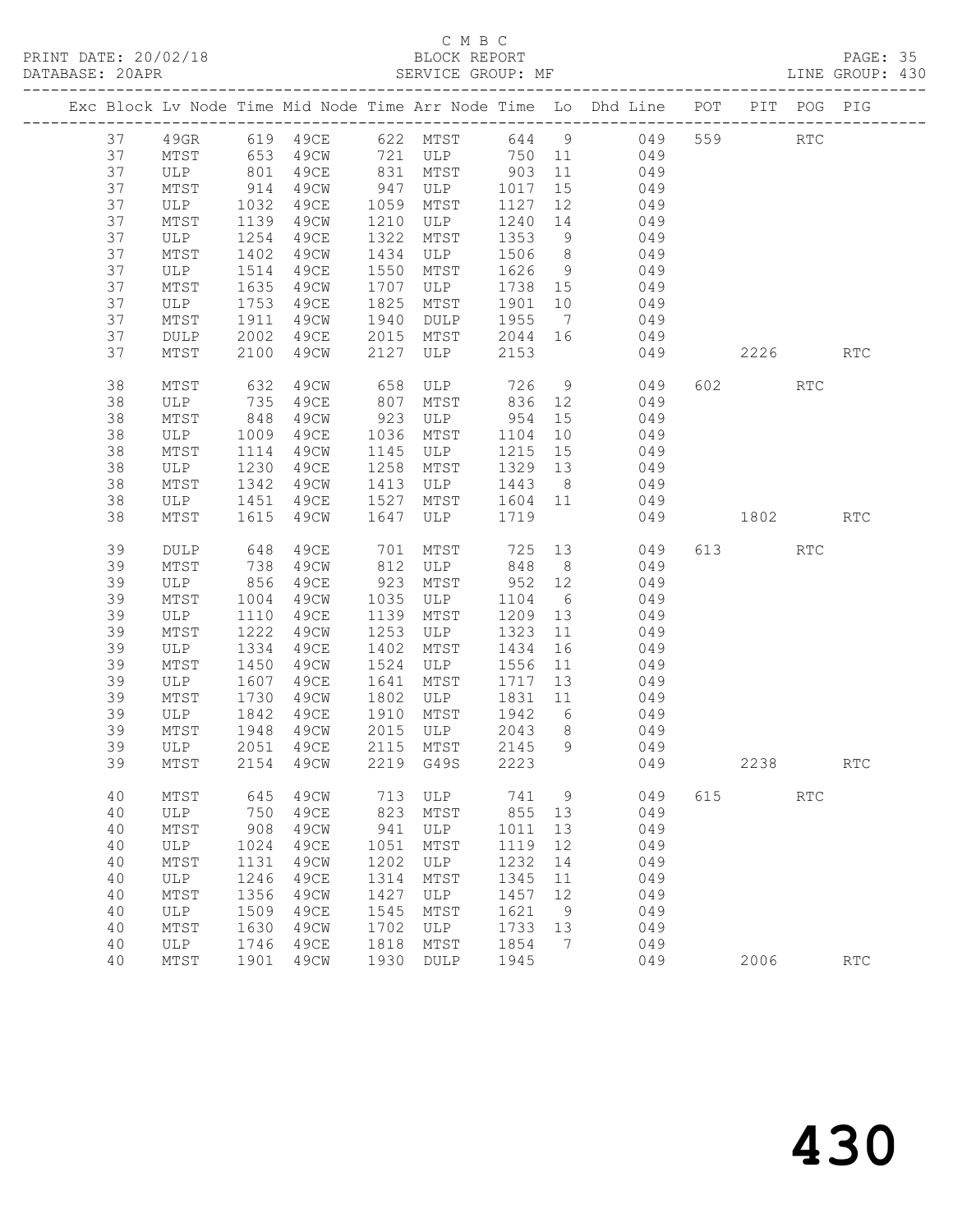# C M B C<br>BLOCK REPORT

PAGE: 36<br>LINE GROUP: 430

|          |                 |                                                         |                       |              |                                     |                  |                | Exc Block Lv Node Time Mid Node Time Arr Node Time Lo Dhd Line POT PIT POG PIG |          |                      |            |
|----------|-----------------|---------------------------------------------------------|-----------------------|--------------|-------------------------------------|------------------|----------------|--------------------------------------------------------------------------------|----------|----------------------|------------|
| 41       |                 |                                                         |                       |              |                                     |                  |                | ULP 705 49CE 737 MTST 806 11 049                                               | 620 RTC  |                      |            |
| 41       | MTST            |                                                         |                       |              |                                     |                  |                | 817 49CW 853 ULP 928 11 049                                                    |          |                      |            |
| 41       | ULP 939         |                                                         |                       |              | 49CE 1006 MTST 1034 10              |                  |                | 049                                                                            |          |                      |            |
| 41       | MTST            | 1044                                                    | 49CW                  |              | 1115 ULP                            | 1145 13          |                | 049                                                                            |          |                      |            |
| 41       | ULP             | 1158                                                    | 49CE                  |              | 1226 MTST                           | 1257 15          |                | 049                                                                            |          |                      |            |
| 41       | $\mathtt{MTST}$ | 1312                                                    | 49CW                  |              | 1343 ULP                            | 1413 10          |                | 049                                                                            |          |                      |            |
| 41       | ULP             | 1423                                                    | 49CE                  | 1451         | MTST                                | 1525 11          |                | 049                                                                            |          |                      |            |
| 41       | MTST            | 1536                                                    | 49CW                  | 1608         | ULP                                 | 1639 8           |                | 049                                                                            |          |                      |            |
| 41       | ULP             | 1647                                                    | 49CE                  | 1721         | MTST 1757 11<br>ULP 1908            |                  |                | 049                                                                            |          |                      |            |
| 41       | MTST            |                                                         | 1808 49CW             | 1840         |                                     |                  |                | 049                                                                            | 1941 RTC |                      |            |
| 42       | DU41            | 654                                                     | 49CE                  | 707          | MTST                                |                  |                | 731 9 049                                                                      | 621 000  | RTC                  |            |
| 42       | MTST            | 740<br>903                                              | 49CW                  |              | 816 ULP                             | 853 10<br>958 12 |                | 049<br>049                                                                     |          |                      |            |
| 42       | ULP             |                                                         | 49CE                  | 930          | MTST                                |                  |                |                                                                                |          |                      |            |
| 42       | MTST            | 1010                                                    | 49CW                  | 1041         | ULP                                 | 1110 8           |                | 049                                                                            |          |                      |            |
| 42       | ULP             | 1118                                                    | 49CE                  | 1147         | MTST<br>114/<br>1301 ULP<br>22 MTST | 1217 13          |                | 049                                                                            |          |                      |            |
| 42       | MTST            | 1230                                                    | 49CW                  |              |                                     | 1331 11          |                | $049$                                                                          |          |                      |            |
| 42       | ULP             | 1342                                                    | 49CE                  |              |                                     | 1442 14          |                | 049                                                                            |          |                      |            |
| 42       | MTST            | 1456                                                    | 49CW                  | 1530         | ULP                                 | 1602 11          |                | 049                                                                            |          |                      |            |
| 42       | ULP             | 1613                                                    | 49CE                  | 1646         | MTST 1722 13                        |                  |                | 049                                                                            |          |                      |            |
| 42       | MTST            | 1735                                                    | 49CW                  | 1807         | ULP                                 | 1836             |                | 049                                                                            | 1909     |                      | RTC        |
| 43       | DU41            | 700                                                     | 49CE                  | 713          | MTST                                |                  |                | 737 7 049                                                                      | 627      | RTC                  |            |
| 43       | MTST            | 744                                                     | 49CW                  |              | 820 ULP 857 13                      |                  |                | 049                                                                            |          |                      |            |
| 43       | ULP             | $\begin{array}{c}\n 910 \\  \hline\n 101\n \end{array}$ | 49CE 937<br>49CW 1047 |              | MTST                                | 1005 11          |                | 049                                                                            |          |                      |            |
| 43       | MTST            | 1016                                                    |                       |              | ULP                                 | 1116 10          |                | 049                                                                            |          |                      |            |
| 43       | ULP             | 1126                                                    | 49CE                  | 1155         | MTST                                | 1225 14          |                | $049$                                                                          |          |                      |            |
| 43       | MTST            | 1239                                                    | 49CW                  | 1310         | ULP                                 | 1340 9           |                | 049                                                                            |          |                      |            |
| 43       | ULP             | 1349                                                    | 49CE                  | 1417         | MTST                                | 1449 13          |                | 049                                                                            |          |                      |            |
| 43       | MTST            | 1502                                                    | 49CW                  | 1536         | ULP                                 | 1608 13          |                | 049                                                                            |          |                      |            |
| 43       | ULP             | 1621                                                    | 49CE                  | 1654         | MTST                                | 1730 10          |                | 049                                                                            |          |                      |            |
| 43       | MTST            | 1740                                                    | 49CW                  | 1812         | <b>ULP</b>                          | 1841 11          | 8 <sup>8</sup> | 049                                                                            |          |                      |            |
| 43<br>43 | ULP<br>MTST     | 1852<br>2000                                            | 49CE<br>49CW          | 1920<br>2027 | MTST<br>DULP                        | 1952<br>2042 9   |                | 049<br>049                                                                     |          |                      |            |
| 43       | DULP            | 2051                                                    | 49CE                  | 2103         | MTST                                | 2133 5           |                | 049                                                                            |          |                      |            |
| 43       | MTST            | 2138                                                    | 49CW                  | 2205         | ULP                                 | 2231 9           |                | 049                                                                            |          |                      |            |
| 43       | ULP             | 2240                                                    | 49CE                  | 2303         | MTST                                | 2331 13          |                | 049                                                                            |          |                      |            |
| 43       | MTST            | 2344                                                    | 49CW                  |              | 2404 G49S                           | 2407             |                | 049                                                                            | 2422     |                      | <b>RTC</b> |
|          |                 |                                                         |                       |              |                                     |                  |                |                                                                                |          |                      |            |
| 44       |                 |                                                         |                       |              |                                     |                  |                | 49CE 655 49CE 655 MTST 719 6 049 630                                           |          | $\operatorname{RTC}$ |            |
| 44       | MTST            | 725                                                     | 49CW                  | 757          | ULP                                 | 830              | 12             | 049                                                                            |          |                      |            |
| 44       | ULP             | 842                                                     | 49CE                  | 909          | MTST                                | 938              | 13             | 049                                                                            |          |                      |            |
| 44       | MTST            | 951                                                     | 49CW                  | 1023         | ULP                                 | 1053             | 9              | 049                                                                            |          |                      |            |
| 44       | ULP             | 1102                                                    | 49CE                  | 1131         | MTST                                | 1201             | 12             | 049                                                                            |          |                      |            |
| 44       | MTST            | 1213                                                    | 49CW                  | 1244         | ULP                                 | 1314             | 12             | 049                                                                            |          |                      |            |
| 44       | ULP             | 1326                                                    | 49CE                  | 1354         | MTST                                | 1425             | 15             | 049                                                                            |          |                      |            |
| 44       | MTST            | 1440                                                    | 49CW                  | 1512         | ULP                                 | 1544             | 9              | 049                                                                            |          |                      |            |
| 44<br>44 | ULP<br>MTST     | 1553<br>1715                                            | 49CE<br>49CW          | 1628<br>1747 | MTST<br>ULP                         | 1704             | 11             | 049<br>049                                                                     |          |                      |            |
| 44       | ULP             | 1832                                                    | 49CE                  | 1900         | MTST                                | 1817 15<br>1932  |                | 049                                                                            | 2002     |                      | RTC        |
|          |                 |                                                         |                       |              |                                     |                  |                |                                                                                |          |                      |            |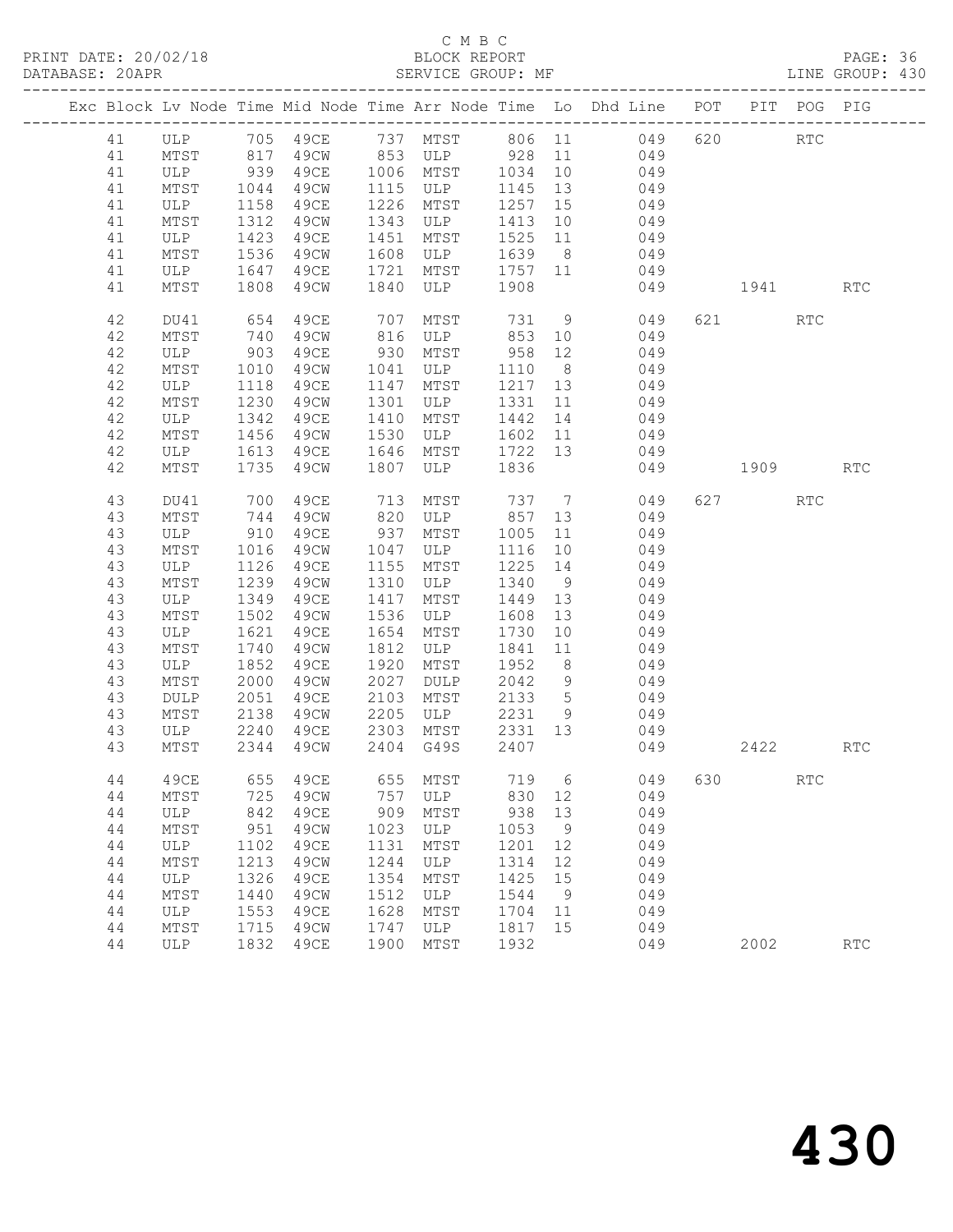# C M B C<br>BLOCK REPORT

PAGE: 37<br>LINE GROUP: 430

|          | Exc Block Lv Node Time Mid Node Time Arr Node Time Lo Dhd Line POT           |      |                   |      |                  |                 |                 |              |      |          | PIT POG PIG |            |
|----------|------------------------------------------------------------------------------|------|-------------------|------|------------------|-----------------|-----------------|--------------|------|----------|-------------|------------|
| 45       |                                                                              |      |                   |      |                  |                 |                 |              |      | 630 000  | RTC         |            |
| 45       | MTST 700 49CW 728 ULP 757 10      049<br>ULP 807 49CE 837 MTST 909 11    049 |      |                   |      |                  |                 |                 |              |      |          |             |            |
| 45       | MTST                                                                         | 920  | 49CW              |      | $953$ ULP $1023$ |                 |                 | 16 049       |      |          |             |            |
| 45       | ULP                                                                          | 1039 | 49CE              | 1107 | MTST             | 1137            |                 | 11 049       |      |          |             |            |
| 45       | MTST                                                                         | 1148 | 49CW              | 1219 | ULP              | 1249            | 13              | 049          |      |          |             |            |
| 45       | ULP                                                                          | 1302 | 49CE              | 1330 | MTST             | 1401            | 15              | 049          |      |          |             |            |
| 45       | MTST                                                                         | 1416 | 49CW              | 1448 | ULP              | 1520            | 8 <sup>8</sup>  | 049          |      |          |             |            |
| 45       | ULP                                                                          | 1528 | 49CE              | 1605 | MTST             | 1641            | 9               | 049          |      |          |             |            |
| 45       | MTST                                                                         | 1650 | 49CW              | 1722 | ULP              | 1753            | 14              | 049          |      |          |             |            |
| 45       | ULP                                                                          | 1807 | 49CE              | 1838 | MTST             | 1911            | 11              | 049          |      |          |             |            |
| 45       | MTST                                                                         | 1922 | 49CW              | 1951 | ULP              | 2019            | $5\overline{)}$ | 049          |      |          |             |            |
| 45       | ULP                                                                          | 2024 | 49CE              |      | 2051 MTST 2120 5 |                 |                 | 049          |      |          |             |            |
| 45       | MTST                                                                         | 2125 | 49CW              | 2152 | G49S             | 2156            |                 | 049          |      | 2211 RTC |             |            |
|          |                                                                              |      |                   |      |                  |                 |                 |              |      |          |             |            |
| 46       | MTST                                                                         | 714  | 49CW              | 743  | ULP 815          |                 |                 | 10<br>049    |      | 644 64   | RTC         |            |
| 46       | ULP                                                                          | 825  | 49CE              |      | 855 MTST         | 927             | 12              | 049          |      |          |             |            |
| 46       | MTST                                                                         | 939  | 49CW              | 1011 | ULP              | 1041 6          |                 | 049          |      |          |             |            |
| 46       | ULP                                                                          | 1047 | 49CE              | 1115 | MTST             | 1145            | 11              | 049          |      |          |             |            |
| 46       | MTST                                                                         | 1156 | 49CW              | 1227 | ULP              | 1257            | 13              | 049          |      |          |             |            |
| 46       | ULP                                                                          | 1310 | 49CE              | 1338 | MTST             | 1409 13         |                 | 049          |      |          |             |            |
| 46       | MTST                                                                         | 1422 | 49CW              | 1454 | ULP              | 1526            | $\overline{7}$  | 049          |      |          |             |            |
| 46       | ULP                                                                          | 1533 | 49CE              | 1610 | MTST             | 1646            | 9               | $049$        |      |          |             |            |
| 46       | MTST                                                                         | 1655 | 49CW              | 1727 | ULP              | 1758 15         |                 | 049          |      |          |             |            |
| 46       | ULP                                                                          | 1813 | 49CE              | 1844 | MTST             | 1917            |                 | 049          | 1947 |          |             | <b>RTC</b> |
| 47       | MTST                                                                         | 728  | 49CW              | 802  | ULP 838          |                 |                 | 11<br>049    |      | 658 RTC  |             |            |
| 47       | ULP                                                                          |      | 849 49CE          |      | 916 MTST 945 12  |                 |                 | 049          |      |          |             |            |
| 47       | MTST                                                                         | 957  | 49CW              | 1029 | ULP 1059         |                 |                 | 049          |      | 1134 RTC |             |            |
| 48       |                                                                              | 721  | 49CE              |      | MTST             | 750 15          |                 | 049          |      | 701 RTC  |             |            |
|          | 49GR                                                                         |      |                   | 725  |                  |                 |                 |              |      |          |             |            |
| 48       | MTST                                                                         | 805  | 49CW              | 841  | ULP              | 918             | $6\overline{6}$ | 049          |      |          |             |            |
| 48       | ULP                                                                          | 924  | 49CE              | 951  | MTST             | 1019            | 10              | 049          |      |          |             |            |
| 48       | MTST                                                                         | 1029 | 49CW              | 1100 | ULP              | 1130            | 12              | 049          |      |          |             |            |
| 48       | ULP                                                                          | 1142 | 49CE              | 1210 | MTST             | 1241            | 15              | 049          |      |          |             |            |
| 48       | MTST                                                                         | 1256 | 49CW              | 1327 | ULP              | 1357            | 12              | 049<br>$049$ |      |          |             |            |
| 48       | ULP                                                                          | 1409 | 49CE              | 1437 | MTST<br>ULP      | 1511            | 10              |              |      |          |             |            |
| 48       | MTST                                                                         | 1521 | 49CW              | 1554 |                  | 1625            | 8 <sup>8</sup>  | 049          |      |          |             |            |
| 48<br>48 | ULP<br>MTST                                                                  | 1633 | 49CE<br>1756 49CW | 1707 | MTST<br>1828 ULP | 1743 13<br>1857 |                 | 049<br>049   | 1930 |          |             | <b>RTC</b> |
|          |                                                                              |      |                   |      |                  |                 |                 |              |      |          |             |            |
| 49       | 49GR                                                                         | 738  | 49CE              | 743  | MTST             | 810 13          |                 | 049          | 708  |          | RTC         |            |
| 49       | MTST                                                                         | 823  | 49CW              | 859  | ULP              | 934             |                 | 049          |      | 1009     |             | <b>RTC</b> |
|          |                                                                              |      |                   |      |                  |                 |                 |              |      |          |             |            |
| 50       | 49TY                                                                         | 745  |                   |      | 49CW             | 808             | 8 <sup>8</sup>  | 26<br>049    |      | 715      | <b>RTC</b>  |            |
| 50       | MTST                                                                         | 842  | 49CW              | 917  | ULP              | 948             | 13              | 049          |      |          |             |            |
| 50       | ULP                                                                          | 1001 | 49CE              | 1028 | MTST             | 1056            | 11              | 049          |      |          |             |            |
| 50       | MTST                                                                         | 1107 | 49CW              | 1138 | ULP              | 1208            | 14              | 049          |      |          |             |            |
| 50       | ULP                                                                          | 1222 | 49CE              | 1250 | MTST             | 1321            | 14              | 049          |      |          |             |            |
| 50       | MTST                                                                         | 1335 | 49CW              | 1406 | ULP              | 1436            | 10              | 049          |      |          |             |            |
| 50       | ULP                                                                          | 1446 | 49CE              | 1522 | MTST             | 1559            | 11              | 049          |      |          |             |            |
| 50       | MTST                                                                         | 1610 | 49CW              | 1642 | ULP              | 1714            | 11              | 049          |      |          |             |            |
| 50       | ULP                                                                          | 1725 | 49CE              | 1759 | MTST             | 1836            | 13              | 049          |      |          |             |            |
| 50       | MTST                                                                         | 1849 | 49CW              | 1920 | ULP              | 1948            | 12              | 049          |      |          |             |            |
| 50       | ULP                                                                          | 2000 | 49CE              | 2027 | MTST             | 2056            | 16              | 049          |      |          |             |            |
| 50       | MTST                                                                         | 2112 | 49CW              | 2139 | ULP              | 2205            | 5               | 049          |      |          |             |            |
| 50       | ULP                                                                          | 2210 | 49CE              | 2233 | MTST             | 2301            | 8               | 049          |      |          |             |            |
| 50       | MTST                                                                         | 2309 | 49CW              | 2336 | ULP              | 2402            | 13              | 049          |      |          |             |            |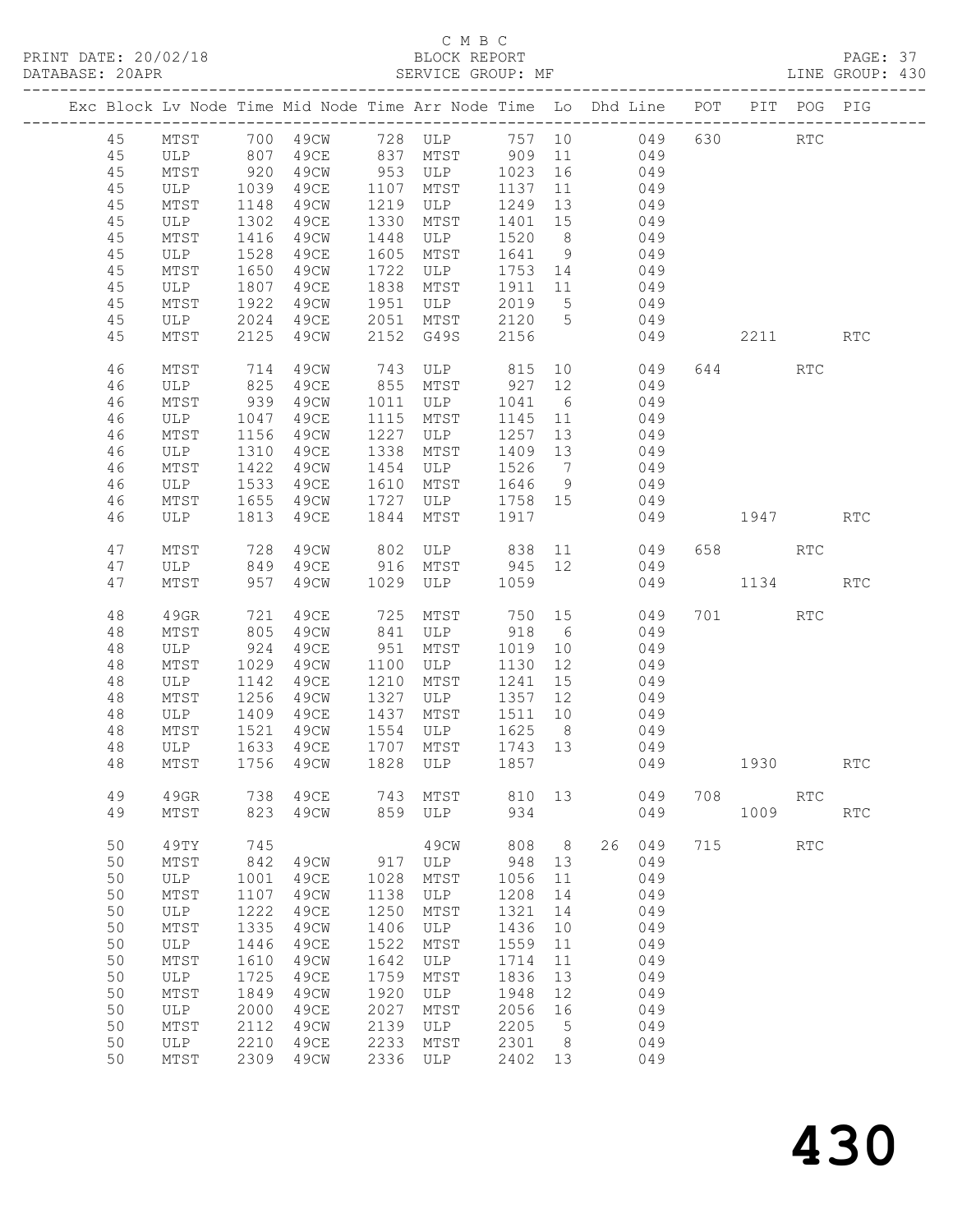# C M B C<br>BLOCK REPORT

PAGE: 38<br>LINE GROUP: 430

|        |          |                                 |      |                        |      | Exc Block Lv Node Time Mid Node Time Arr Node Time Lo Dhd Line POT PIT POG PIG |                    |     |    |        |      |                 |            |                      |
|--------|----------|---------------------------------|------|------------------------|------|--------------------------------------------------------------------------------|--------------------|-----|----|--------|------|-----------------|------------|----------------------|
|        | 50       |                                 |      |                        |      | ULP 2415 49CE 2438 MTST 2503                                                   |                    |     |    | 049    |      | 2528            |            | <b>RTC</b>           |
|        | 51       | MTST                            |      | 759 49CW               |      | 835 ULP 912                                                                    |                    |     |    | 049    |      | 724 947 RTC RTC |            |                      |
|        | 52<br>52 |                                 |      | 926 49CW               |      | ULP 813 49CE 843 MTST 915 11 049<br>MTST 926 49CW 959 ULP 1029 049             |                    |     |    |        | 728  | 1104            | RTC        | $\operatorname{RTC}$ |
|        | 53       | 49TY                            | 800  |                        |      | 49CW 825 11                                                                    |                    |     |    | 26 049 |      | 730             | RTC        |                      |
|        | 53       | MTST                            |      | 902 49CW 935 ULP       |      |                                                                                | 1005               |     |    | 049    |      | 1040            |            | RTC                  |
|        | 54<br>54 | ULP<br>MTST                     | 1515 | 49CW 1548 ULP          |      | 1403  49CE  1431  MTST                                                         | 1505 10<br>1619 10 |     |    | 049    |      | 049 1323 RTC    |            |                      |
|        | 54       | ULP                             | 1629 | 49CE                   |      | 1703 MTST                                                                      | 1739 11            |     |    | 049    |      |                 |            |                      |
|        | 54       | MTST                            | 1750 | 49CW                   |      | 1822 ULP                                                                       | 1851 12            |     |    | 049    |      |                 |            |                      |
|        | 54       | ULP                             | 1903 | 49CE                   |      | 1930 MTST 1959 13                                                              |                    |     |    | 049    |      |                 |            |                      |
|        | 54       | MTST                            |      |                        |      | 2012 49CW 2039 ULP 2107 8                                                      |                    |     |    | 049    |      |                 |            |                      |
|        |          |                                 |      |                        |      |                                                                                |                    |     |    |        |      |                 |            |                      |
|        | 54       | ULP                             |      | 2115 49CE              | 2139 | MTST                                                                           | 2209               |     |    |        |      | 049 2234        |            | <b>RTC</b>           |
|        | 55       | MTST                            |      |                        |      | 1409  49CW  1441  ULP                                                          | 1513 11            |     |    |        |      | 049 1328 RTC    |            |                      |
|        | 55       | ULP                             | 1524 | 49CE                   |      | 1601 MTST                                                                      | 1637 8             |     |    | 049    |      |                 |            |                      |
|        | 55       | MTST                            |      | 1645 49CW              |      | 1717 ULP                                                                       | 1748 12            |     |    | 049    |      |                 |            |                      |
|        |          |                                 |      |                        |      |                                                                                |                    |     |    |        |      |                 |            |                      |
|        | 55       | ULP                             |      | 1800 49CE              |      | 1831 MTST                                                                      | 1904               |     |    |        |      | 049 1934        |            | RTC                  |
|        | 56       | MTST                            | 1434 |                        |      | 49CW 1506 ULP                                                                  | 1538 10            |     |    |        |      | 049 1353 RTC    |            |                      |
|        | 56       | ULP                             |      | 1548  49CE  1623  MTST |      |                                                                                | 1659 11            |     |    | 049    |      |                 |            |                      |
|        | 56       | MTST                            |      | 1710 49CW              |      | 1742 ULP                                                                       | 1813               |     |    |        |      | 049 1850        |            | RTC                  |
|        |          |                                 |      |                        |      |                                                                                |                    |     |    |        |      |                 |            |                      |
|        | 57       | MTST                            |      |                        |      | 1444 49CW 1518 ULP 1550 8                                                      |                    |     |    |        |      | 049 1403 RTC    |            |                      |
|        | 57       | ULP                             | 1558 | 49CE                   |      | 1632 MTST                                                                      | 1708 12            |     |    | 049    |      |                 |            |                      |
|        | 57       | MTST                            |      | 1720 49CW              |      | 1752 ULP                                                                       | 1822               |     |    |        |      | 049 1859        |            | RTC                  |
|        |          |                                 |      |                        |      |                                                                                |                    |     |    |        |      |                 |            |                      |
|        | 58       | ULP                             | 1501 | 49CE                   |      | 1539 MTST                                                                      | 1616 9             |     |    |        |      | 049 1415        | RTC        |                      |
|        | 58       | MTST                            |      | 1625 49CW              |      | 1657 ULP                                                                       | 1729 10            |     |    | 049    |      |                 |            |                      |
|        | 58       | ULP                             |      | 1739 49CE              |      | 1812 MTST                                                                      | 1849               |     |    |        |      | 049 1919        |            | <b>RTC</b>           |
|        | SD 59    | 49BL                            |      |                        |      | 1503  49CE  1512  MTST                                                         | 1546 14            |     |    |        |      | 049 1428        | RTC        |                      |
|        | SD 59    | MTST                            | 1600 | 49CW                   |      | 1632 ULP                                                                       | 1704 8             |     |    | 049    |      |                 |            |                      |
| #SD 59 |          |                                 |      | 49CW                   |      |                                                                                |                    |     |    |        |      | 049 1525        | RTC        |                      |
|        | 59       | MTST 1600 49CW<br>ULP 1712 49CE |      |                        |      | 1632 ULP       1704      8<br>1746    MTST         1823                        |                    |     |    |        |      | 049 1853        |            | RTC                  |
|        |          |                                 |      |                        |      |                                                                                |                    |     |    |        |      |                 |            |                      |
|        | SD 60    | 49BD                            | 1518 | 49CW                   | 1542 | DULP                                                                           | 1556               | 9   | 12 | 049    | 1444 |                 | RTC        |                      |
|        | SD 60    | ULP                             | 1617 | 49CE                   | 1650 | MTST                                                                           | 1726               |     |    | 049    |      | 1756            |            | RTC                  |
| #SD 60 |          | ULP                             | 1617 | 49CE                   | 1650 | MTST                                                                           | 1726               |     |    | 049    | 1531 | 1756 RTC        |            | <b>RTC</b>           |
|        |          |                                 |      |                        |      |                                                                                |                    |     |    |        |      |                 |            |                      |
|        | 61       | MTST                            | 1531 | 49CW                   | 1603 | ULP                                                                            | 1634               | 8   |    | 049    | 1446 |                 | <b>RTC</b> |                      |
|        | 61       | ULP                             | 1642 | 49CE                   | 1716 | MTST                                                                           | 1752               |     |    | 049    |      | 1822            |            | <b>RTC</b>           |
|        | 62       | 49CE                            | 1517 | 49CE                   | 1517 | MTST                                                                           | 1555               | - 9 |    | 049    | 1450 |                 | RTC        |                      |
|        | 62       | MTST                            | 1604 | 49CW                   | 1636 | ULP                                                                            | 1708               | 10  |    | 049    |      |                 |            |                      |
|        | 62       | ULP                             | 1718 | 49CE                   | 1752 | MTST                                                                           | 1829               | 10  |    | 049    |      |                 |            |                      |
|        | 62       | MTST                            | 1839 | 49CW                   | 1910 | DULP                                                                           | 1925               |     |    | 049    |      | 1946            |            | RTC                  |
|        |          |                                 |      |                        |      |                                                                                |                    |     |    |        |      |                 |            |                      |
|        | 63       | ULP                             | 1544 | 49CE                   | 1619 | MTST                                                                           | 1655               | 10  |    | 049    | 1458 |                 | RTC        |                      |
|        | 63       | MTST                            | 1705 | 49CW                   | 1737 | ULP                                                                            | 1808               |     |    | 049    |      | 1845            |            | RTC                  |
|        |          |                                 |      |                        |      |                                                                                |                    |     |    |        |      |                 |            |                      |
|        | 64       | MTST                            | 1545 | 49CW                   | 1617 | ULP                                                                            | 1649               | 7   |    | 049    | 1500 |                 | RTC        |                      |
|        | 64       | ULP                             | 1656 | 49CE                   | 1730 | MTST                                                                           | 1807               |     |    | 049    |      | 1837            |            | <b>RTC</b>           |
|        |          |                                 |      |                        |      |                                                                                |                    |     |    |        |      |                 |            |                      |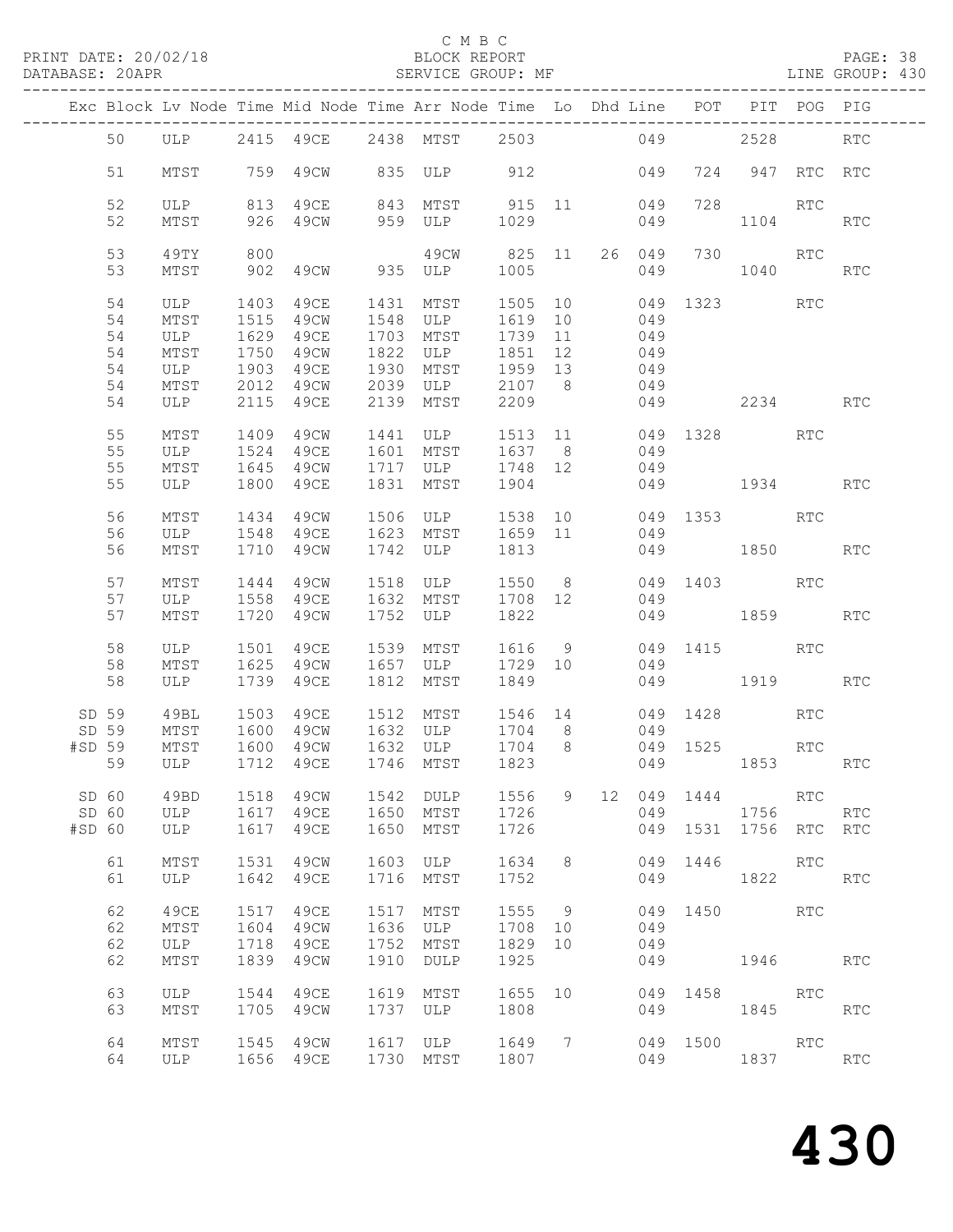# C M B C<br>BLOCK REPORT

PAGE: 39<br>LINE GROUP: 430

|          | Exc Block Lv Node Time Mid Node Time Arr Node Time Lo Dhd Line POT |              |              |              |             |              |           |     |          | PIT  | POG PIG |            |
|----------|--------------------------------------------------------------------|--------------|--------------|--------------|-------------|--------------|-----------|-----|----------|------|---------|------------|
| 65<br>65 | MTST<br>ULP                                                        | 1549<br>1700 | 49CW<br>49CE | 1621<br>1734 | ULP<br>MTST | 1653<br>1811 | - 7<br>10 | 049 | 049 1504 |      | RTC     |            |
| 65       | MTST                                                               | 1821         | 49CW         | 1853         | ULP         | 1921         |           | 049 |          | 1954 |         | <b>RTC</b> |
| 66<br>66 | ULP<br>MTST                                                        | 1603<br>1725 | 49CE<br>49CW | 1637<br>1757 | MTST<br>ULP | 1713<br>1827 | 12        | 049 | 049 1517 | 1904 | RTC.    | RTC        |
| 67<br>67 | 49CE<br>MTST                                                       | 1556<br>1640 | 49CE<br>49CW | 1556<br>1712 | MTST<br>ULP | 1632<br>1743 | -8        | 049 | 049 1529 | 1826 | RTC     | <b>RTC</b> |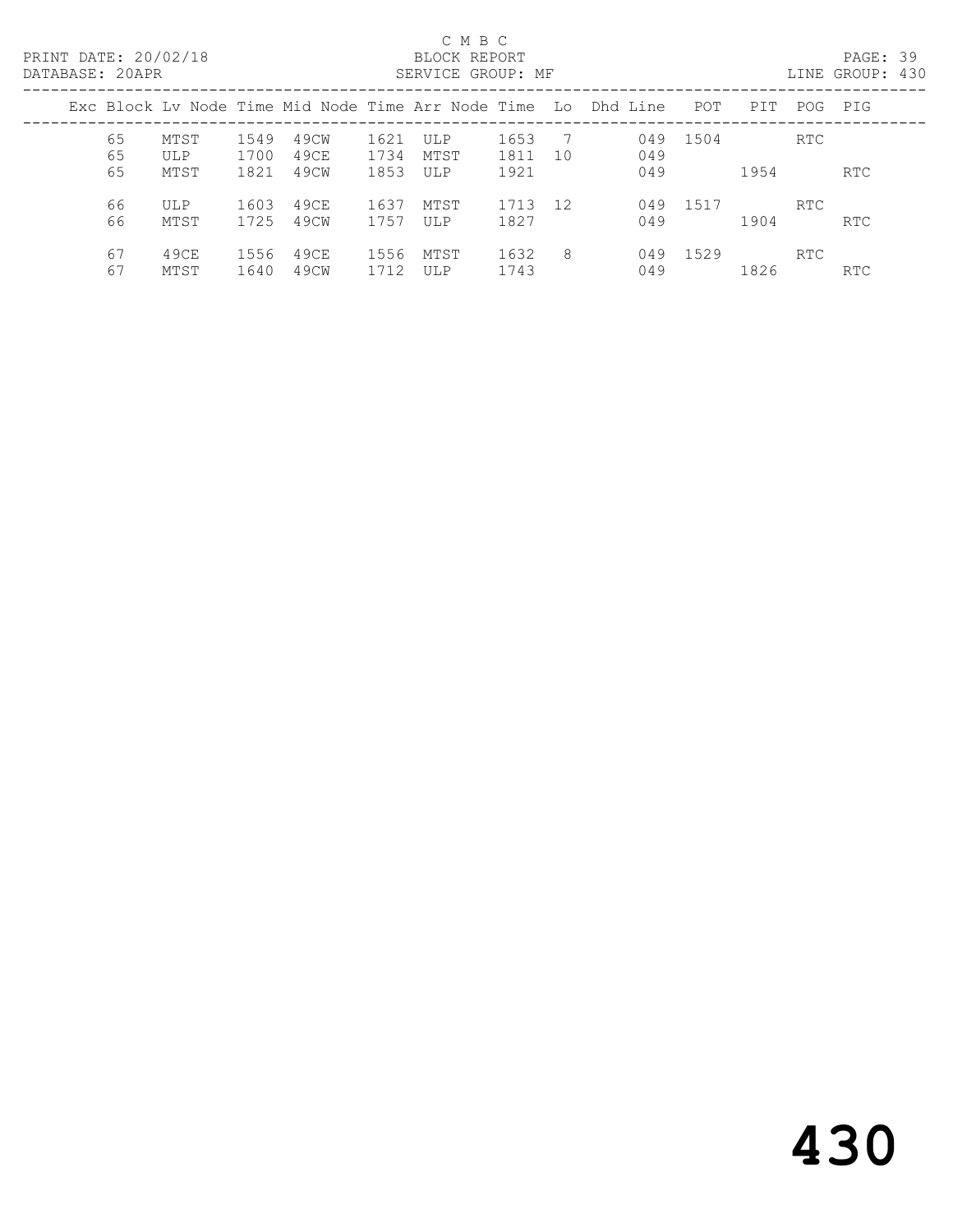| PRINT DATE: 20/02/18<br>DATABASE: 20APR                                                                 |                                     |                              |                                                                                                      | C M B C<br>BLOCK REPORT                        |                                                                                                        |                                          |                                                    |                          |                                                                                                                                                                                                                               |          |                                                                                                                                                                                                                                      | PAGE: 40   |  |
|---------------------------------------------------------------------------------------------------------|-------------------------------------|------------------------------|------------------------------------------------------------------------------------------------------|------------------------------------------------|--------------------------------------------------------------------------------------------------------|------------------------------------------|----------------------------------------------------|--------------------------|-------------------------------------------------------------------------------------------------------------------------------------------------------------------------------------------------------------------------------|----------|--------------------------------------------------------------------------------------------------------------------------------------------------------------------------------------------------------------------------------------|------------|--|
| 1AEB 1 AV & ENGLISH BLUFF<br>BPST BRIDGEPORT STN<br>RTC Richmond Depot<br>SSPR SOUTH SURREY PARK N RIDE | -----------------------             |                              |                                                                                                      |                                                | 4826 148 ST & 26 AV<br>OXVN OXFORD ST FS VINE AV<br>SDRC SOUTH DELTA REC CENTRE<br>ULP UNIVERSITY LOOP |                                          |                                                    |                          |                                                                                                                                                                                                                               |          |                                                                                                                                                                                                                                      |            |  |
| Exc Block Lv Node Time Mid Node Time Arr Node Time Lo Dhd Line POT PIT POG PIG                          |                                     |                              |                                                                                                      |                                                |                                                                                                        |                                          |                                                    |                          |                                                                                                                                                                                                                               |          |                                                                                                                                                                                                                                      |            |  |
| $\mathbf{1}$                                                                                            | BPST 934                            |                              | 1 4826 645 SSPR 707 BPST 740 14 352 623 RTC<br>1 BPST 754 ULP 837 13 480<br>1 ULP 850 BPST 926 8 480 | ULP 1014 480 1049 RTC                          |                                                                                                        |                                          |                                                    |                          |                                                                                                                                                                                                                               |          |                                                                                                                                                                                                                                      |            |  |
| $\mathfrak{Z}$<br>3                                                                                     | BPST<br>ULP                         | 650<br>750                   |                                                                                                      | <b>BPST</b>                                    | ULP 725 25 480                                                                                         |                                          | 828 and the state of $\sim$                        |                          | 480 843                                                                                                                                                                                                                       | 630 RTC  |                                                                                                                                                                                                                                      | RTC        |  |
| 4<br>4<br>4<br>4                                                                                        | SDRC<br>1AEB<br>ULP 830<br>BPST 914 |                              |                                                                                                      | <b>BPST</b><br>ULP                             |                                                                                                        |                                          | 737 23 30 603<br>906 8<br>954 and $\overline{954}$ | 603 —<br>480             | 480 1029 RTC                                                                                                                                                                                                                  | 630 RTC  |                                                                                                                                                                                                                                      |            |  |
| 5<br>5<br>5                                                                                             | OXVN<br>BPST<br>ULP                 | 814<br>910                   | 709 SSPR 725 BPST                                                                                    |                                                | ULP 900 10 480<br>BPST 946 8 480                                                                       |                                          | 759 15 351                                         |                          |                                                                                                                                                                                                                               | 642 RTC  |                                                                                                                                                                                                                                      |            |  |
| 5<br>6<br>6                                                                                             | BPST<br>BPST 712<br>ULP 810         | 954                          |                                                                                                      |                                                | ULP 1034<br>ULP 749 21 480 652 RTC<br>BPST 848                                                         |                                          |                                                    |                          | 480 1109 RTC<br>480 901 RTC                                                                                                                                                                                                   |          |                                                                                                                                                                                                                                      |            |  |
| 7<br>7<br>$7^{\circ}$                                                                                   | ULP 1458<br>BPST<br>ULP 1700        | 1554                         |                                                                                                      | BPST 1540 14 480 1418 RTC<br>ULP<br>BPST       | 1639 21<br>1746                                                                                        |                                          |                                                    | 480                      | 480 1759                                                                                                                                                                                                                      |          |                                                                                                                                                                                                                                      | RTC        |  |
| 8<br>8<br>8                                                                                             | ULP 1518<br>BPST<br>ULP 1722        | 1614                         |                                                                                                      | BPST 1603 11 480 1432 RTC<br>ULP               | 1659 23<br>BPST 1808                                                                                   |                                          |                                                    | 480                      | 480 1821 RTC                                                                                                                                                                                                                  |          |                                                                                                                                                                                                                                      |            |  |
| 9<br>9                                                                                                  | ULP 1538<br>BPST 1634               |                              |                                                                                                      | BPST 1623 11 480 1452 RTC<br>ULP 1719 480 1802 |                                                                                                        |                                          |                                                    |                          | 480 1802 RTC                                                                                                                                                                                                                  |          |                                                                                                                                                                                                                                      |            |  |
| 10<br>10<br>10<br>10                                                                                    | BPST<br>ULP<br><b>BPST</b><br>ULP   | 1514<br>1618<br>1714<br>1806 |                                                                                                      | ULP<br>BPST<br>ULP<br><b>BPST</b>              | 1559<br>1702<br>1759<br>1850                                                                           | 19<br>12<br>$7\phantom{.0}\phantom{.0}7$ |                                                    | 480<br>480<br>480<br>480 | 1454   1454   1460   1470   1480   1480   1481   1482   1482   1482   1482   1482   1482   1482   1482   1482   1482   1482   1482   1482   1482   1482   1482   1482   1482   1482   1482   1482   1482   1482   1482   1482 |          | RTC<br>1903   1903   1904   1905   1906   1907   1908   1908   1908   1908   1908   1908   1908   1908   1908   1908   1908   1908   1908   1908   1908   1908   1908   1908   1908   1908   1908   1908   1908   1908   1908   1908 | <b>RTC</b> |  |
| 11<br>11<br>11                                                                                          | <b>ULP</b><br><b>BPST</b><br>ULP    | 1558<br>1654<br>1744         |                                                                                                      | BPST<br>ULP<br><b>BPST</b>                     | 1642<br>1739<br>1830                                                                                   | 12<br>5                                  |                                                    | 480<br>480<br>480        |                                                                                                                                                                                                                               | 1512 RTC | 1843                                                                                                                                                                                                                                 | <b>RTC</b> |  |
| 12<br>12<br>12                                                                                          | <b>BPST</b><br>ULP<br><b>BPST</b>   | 1534<br>1638<br>1730         |                                                                                                      | ULP<br>BPST<br>4826                            | 1619<br>1722<br>1830                                                                                   | 19<br>- 8                                |                                                    | 480<br>480<br>352        |                                                                                                                                                                                                                               | 1514     | RTC<br>1855 000                                                                                                                                                                                                                      | <b>RTC</b> |  |
| <b>UO 90</b><br><b>UO 90</b><br><b>UO 90</b>                                                            | <b>BPST</b><br>ULP<br><b>BPST</b>   | 700<br>800<br>844            |                                                                                                      | ULP<br><b>BPST</b><br>ULP                      | 737<br>838<br>931                                                                                      | 23<br>- 6                                |                                                    | 480<br>480<br>480        | 640                                                                                                                                                                                                                           | RTC      | 1006                                                                                                                                                                                                                                 | <b>RTC</b> |  |
| UO 91<br>UO 91<br>UO 91                                                                                 | <b>BPST</b><br>ULP<br><b>BPST</b>   | 722<br>820<br>904            |                                                                                                      | ULP<br>BPST<br>ULP                             | 802<br>856<br>944                                                                                      | 18<br>8                                  |                                                    | 480<br>480<br>480        |                                                                                                                                                                                                                               | 702      | RTC<br>1019                                                                                                                                                                                                                          | <b>RTC</b> |  |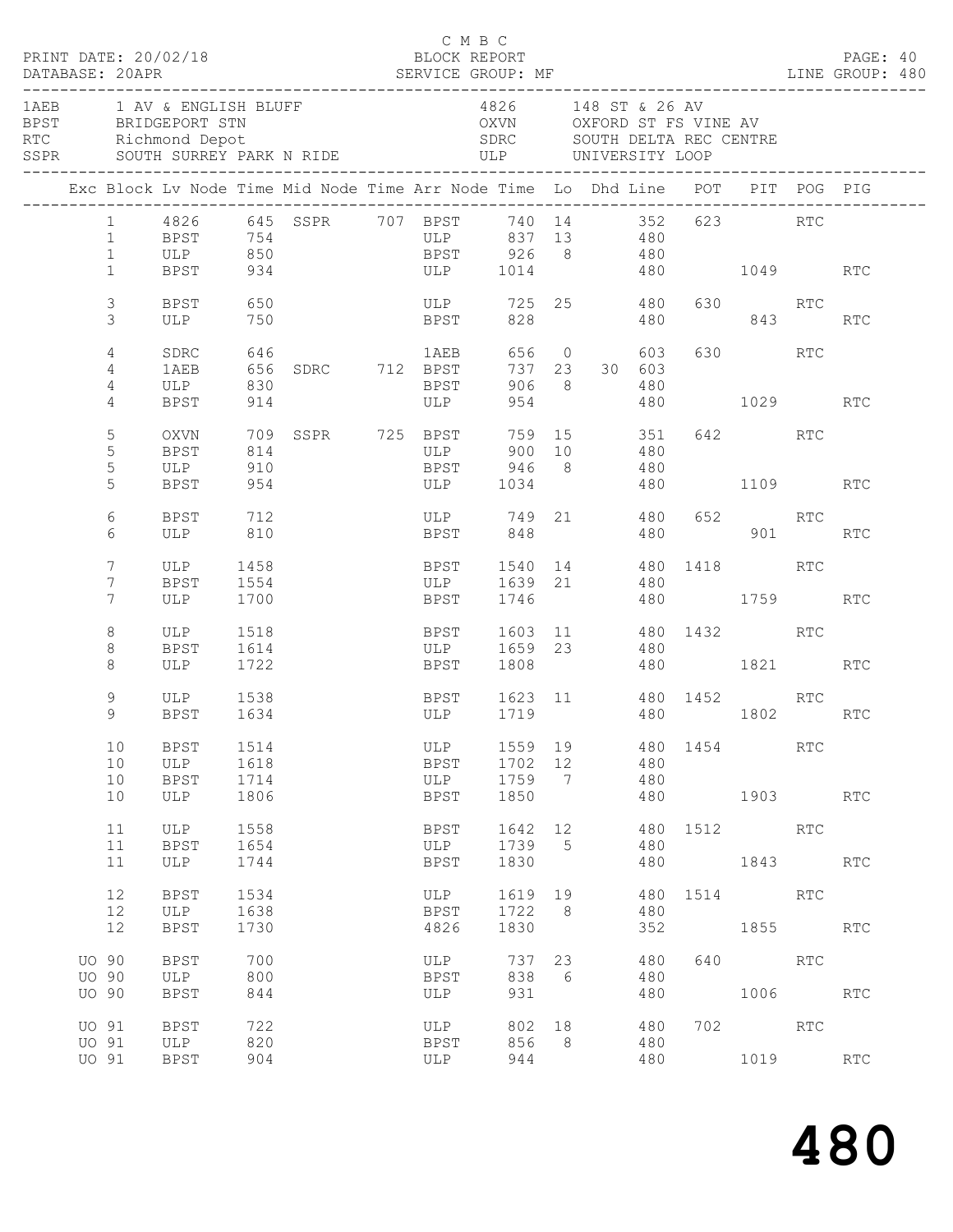## C M B C<br>BLOCK REPORT SERVICE GROUP: MF

|         |             | Exc Block Ly Node Time Mid Node Time Arr Node Time Lo Dhd Line |             |      |     |     | POT | PIT  | POG        | PIG        |
|---------|-------------|----------------------------------------------------------------|-------------|------|-----|-----|-----|------|------------|------------|
| $UO$ 92 | BPST        | 744                                                            | ULP         | 824  | -16 | 480 | 724 |      | <b>RTC</b> |            |
| UO 92   | ULP         | 840                                                            | <b>BPST</b> | 916  | -8  | 480 |     |      |            |            |
| UO 92   | <b>BPST</b> | 924                                                            | ULP         | 1004 |     | 480 |     | 1039 |            | RTC.       |
| $UO$ 93 | BPST        | 804                                                            | ULP         | 850  | 10  | 480 | 744 |      | <b>RTC</b> |            |
| UO 93   | ULP         | 900                                                            | <b>BPST</b> | 936  | -8  | 480 |     |      |            |            |
| UO 93   | <b>BPST</b> | 944                                                            | ULP         | 1024 |     | 480 |     | 1059 |            | <b>RTC</b> |
| UO 94   | BPST        | 824                                                            | ULP         | 911  | 9   | 480 | 804 |      | RTC        |            |
| UO 94   | ULP         | 920                                                            | <b>BPST</b> | 956  |     | 480 |     | 1009 |            | <b>RTC</b> |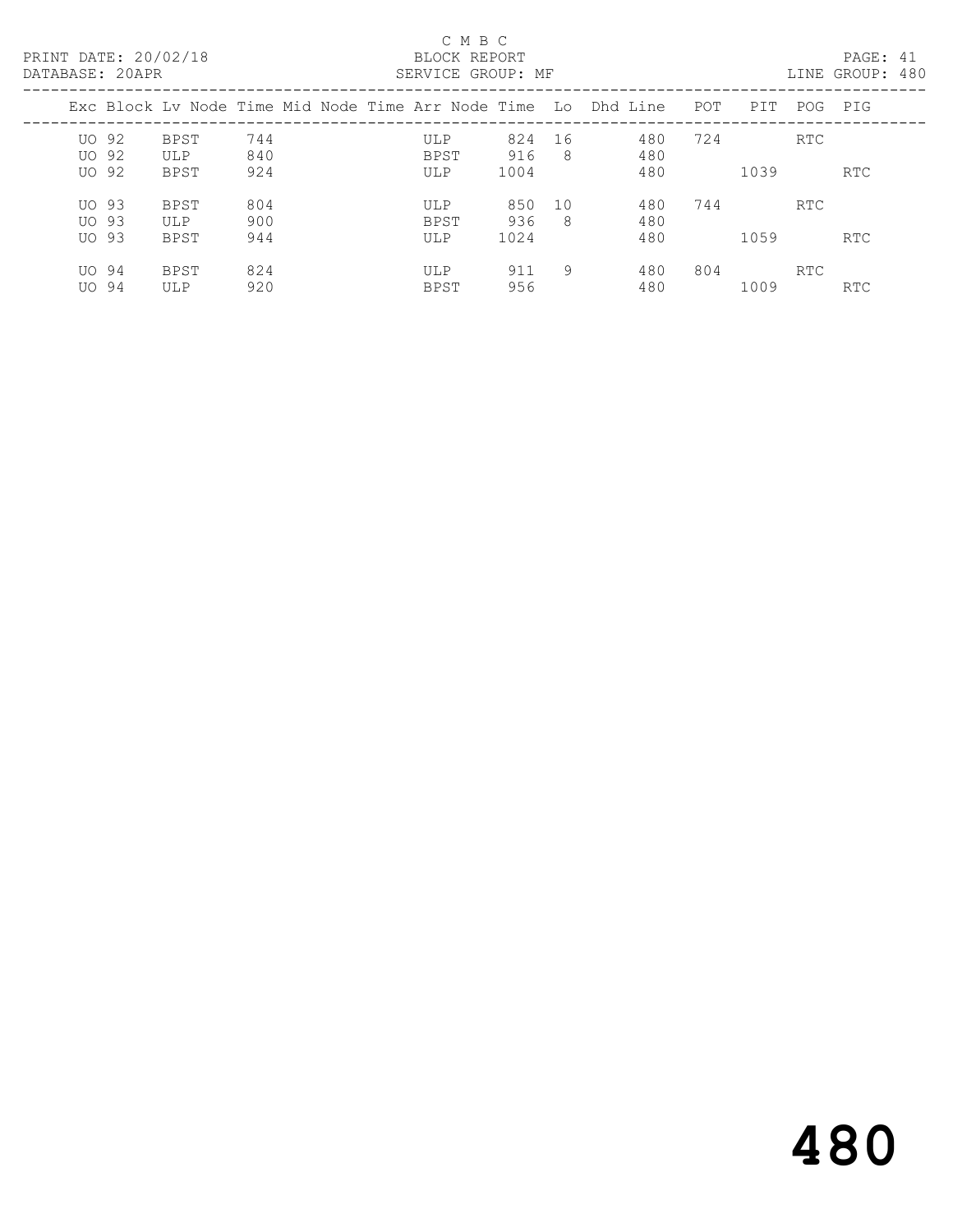|                    |                              |              |              |                        | C M B C                     |                             |                |                                                                                |     |         |     | PAGE: 42<br>LINE GROUP: 555 |  |
|--------------------|------------------------------|--------------|--------------|------------------------|-----------------------------|-----------------------------|----------------|--------------------------------------------------------------------------------|-----|---------|-----|-----------------------------|--|
| RTC Richmond Depot |                              |              |              | CAEX CARVOLTH EXCHANGE |                             |                             |                | LOST LOUGHEED STN                                                              |     |         |     |                             |  |
|                    |                              |              |              |                        |                             |                             |                | Exc Block Lv Node Time Mid Node Time Arr Node Time Lo Dhd Line POT PIT POG PIG |     |         |     |                             |  |
|                    | $1 \quad$                    |              |              |                        |                             |                             |                | LOST 520 6 555 408 RTC<br>CAEX 545 13 555                                      |     |         |     |                             |  |
|                    | $\mathbf{1}$                 |              |              |                        |                             |                             |                |                                                                                |     |         |     |                             |  |
|                    | $\mathbf{1}$                 | CAEX         |              | 558 LOST               |                             |                             |                | 620 6 555                                                                      |     |         |     |                             |  |
|                    | $\mathbf{1}$                 | LOST         | 626          | <b>CAEX</b>            |                             |                             |                | 645 12 555                                                                     |     |         |     |                             |  |
|                    | $\mathbf{1}$                 | CAEX         | 657<br>727   |                        | LOST<br>CAEX                |                             |                | 721 6 555<br>746 6 555                                                         |     |         |     |                             |  |
|                    | $\mathbf{1}$                 | LOST         |              |                        |                             |                             |                | 746 6 555<br>816 555 901 RTC                                                   |     |         |     |                             |  |
|                    | $\mathbf{1}$                 | CAEX         | 752          |                        | LOST                        |                             |                |                                                                                |     |         |     |                             |  |
|                    | $\mathbf{2}$                 | CAEX         | 508          |                        | LOST<br>CAEX                | 530                         |                | $6$ 555                                                                        |     | 418 RTC |     |                             |  |
|                    | 2                            | LOST         | 536          |                        |                             | 555                         | 12             | 555                                                                            |     |         |     |                             |  |
|                    | 2                            | CAEX         | 607          |                        | LOST                        | 629                         |                | $-6$ 555                                                                       |     |         |     |                             |  |
|                    | $\mathbf{2}$                 | LOST         | 635          |                        | CAEX                        | 654                         |                | 8 555                                                                          |     |         |     |                             |  |
|                    | $\mathbf{2}$                 | CAEX         | 702<br>732   |                        | LOST<br>CAEX                |                             |                | 726 6 555                                                                      |     |         |     |                             |  |
|                    | $\mathbf{2}$                 | LOST         | 757          |                        | CAEX<br>LOST                | 751 6                       |                | 555<br>821 6 555                                                               |     |         |     |                             |  |
|                    | 2                            | CAEX         |              |                        | CAEX                        |                             |                | 6 555                                                                          |     |         |     |                             |  |
|                    | 2<br>$\mathbf{2}$            | LOST<br>CAEX | 827          |                        |                             | 846                         |                |                                                                                |     |         |     |                             |  |
|                    | $\mathbf{2}$                 | LOST         | 852<br>929   |                        |                             | LOST 914                    |                | 15 555                                                                         |     |         |     |                             |  |
|                    | 2                            | CAEX         | 954          |                        |                             |                             |                | CAEX 948 6 555<br>LOST 1014 15 555                                             |     |         |     |                             |  |
|                    | 2                            | LOST         | 1029         |                        | CAEX 1048                   |                             |                | 6 555                                                                          |     |         |     |                             |  |
|                    | 2                            | CAEX         | 1054         |                        | LOST                        |                             |                | 1114 15 555                                                                    |     |         |     |                             |  |
|                    | $\mathbf{2}$                 | LOST         | 1129         |                        | CAEX                        | 1148 6                      |                | 555                                                                            |     |         |     |                             |  |
|                    | 2                            | CAEX         | 1154         |                        |                             |                             |                | LOST 1214 15 555                                                               |     |         |     |                             |  |
|                    | $\mathbf{2}$                 | LOST         | 1229         |                        |                             |                             |                | CAEX 1248 6 555                                                                |     |         |     |                             |  |
|                    | 2                            | CAEX         | 1254         |                        | LOST                        | 1313                        |                | 16 555                                                                         |     |         |     |                             |  |
|                    | $\mathbf{2}$                 | LOST         | 1329         |                        |                             | CAEX 1348 6<br>LOST 1413 16 |                | 555                                                                            |     |         |     |                             |  |
|                    | $\mathbf{2}$                 | CAEX         | 1354         |                        |                             |                             |                | 555                                                                            |     |         |     |                             |  |
|                    | 2                            | LOST         | 1429         |                        |                             | CAEX 1448                   |                | 8 555                                                                          |     |         |     |                             |  |
|                    | 2                            | CAEX         | 1456         |                        |                             | LOST 1515                   |                | 13 555                                                                         |     |         |     |                             |  |
|                    | $\mathbf{2}$                 | LOST         | 1528         |                        | CAEX 1547 11<br>LOST 1617 7 |                             |                | 555                                                                            |     |         |     |                             |  |
|                    | $\mathbf{2}$                 | CAEX         | 1558         |                        |                             |                             |                | 555                                                                            |     |         |     |                             |  |
|                    | 2                            | LOST         | 1624         |                        | CAEX 1646                   |                             | 8 <sup>8</sup> | 555                                                                            |     |         |     |                             |  |
|                    | 2                            | CAEX         | 1654         |                        | LOST                        | 1713 7                      |                | 555                                                                            |     |         |     |                             |  |
|                    | $\overline{2}$               | LOST         | 1720         |                        | CAEX 1742 5                 |                             |                | 555                                                                            |     |         |     |                             |  |
|                    | $\mathbf{2}$<br>$\mathbf{2}$ | CAEX<br>LOST | 1747<br>1812 |                        | LOST<br>CAEX                | 1806<br>1831                | 6<br>6         | 555<br>555                                                                     |     |         |     |                             |  |
|                    | $\mathbf{2}$                 | CAEX         | 1837         |                        | LOST                        | 1856                        | 6              | 555                                                                            |     |         |     |                             |  |
|                    | 2                            | LOST         | 1902         |                        | CAEX                        | 1921                        |                | 555                                                                            |     | 2011    |     | $\operatorname{RTC}$        |  |
|                    |                              |              |              |                        |                             |                             |                |                                                                                |     |         |     |                             |  |
|                    | $\mathsf 3$                  | CAEX         | 518          |                        | LOST                        | 540                         | 6              | 555                                                                            | 428 |         | RTC |                             |  |
|                    | 3                            | LOST         | 546          |                        | CAEX                        | 605                         | 8              | 555                                                                            |     |         |     |                             |  |
|                    | 3                            | ${\tt CAEX}$ | 613          |                        | LOST                        | 635                         | 6              | 555                                                                            |     |         |     |                             |  |
|                    | 3                            | LOST         | 641          |                        | CAEX                        | 700                         | 17             | 555                                                                            |     |         |     |                             |  |
|                    | 3                            | CAEX         | 717          |                        | LOST                        | 741                         | 6              | 555                                                                            |     |         |     |                             |  |
|                    | 3<br>3                       | LOST<br>CAEX | 747<br>812   |                        | CAEX<br>LOST                | 806<br>836                  | 6              | 555<br>555                                                                     |     | 921     |     | $\operatorname{RTC}$        |  |
|                    |                              |              |              |                        |                             |                             |                |                                                                                |     |         |     |                             |  |
|                    | 4                            | CAEX         | 528          |                        | LOST                        | 550                         | 6              | 555                                                                            | 438 |         | RTC |                             |  |
|                    | 4                            | LOST         | 556          |                        | CAEX                        | 615                         | 10             | 555                                                                            |     |         |     |                             |  |
|                    | 4                            | CAEX         | 625          |                        | LOST                        | 647                         | 6              | 555                                                                            |     |         |     |                             |  |
|                    | $\overline{4}$               | LOST         | 653          |                        | CAEX                        | 712                         | 10             | 555                                                                            |     |         |     |                             |  |
|                    | 4                            | CAEX         | 722          |                        | LOST                        | 746                         | 6              | 555                                                                            |     |         |     |                             |  |
|                    | 4                            | LOST         | 752          |                        | CAEX                        | 811                         | 6              | 555                                                                            |     |         |     |                             |  |
|                    | 4                            | CAEX         | 817          |                        | LOST                        | 841                         |                | 555                                                                            |     | 926     |     | RTC                         |  |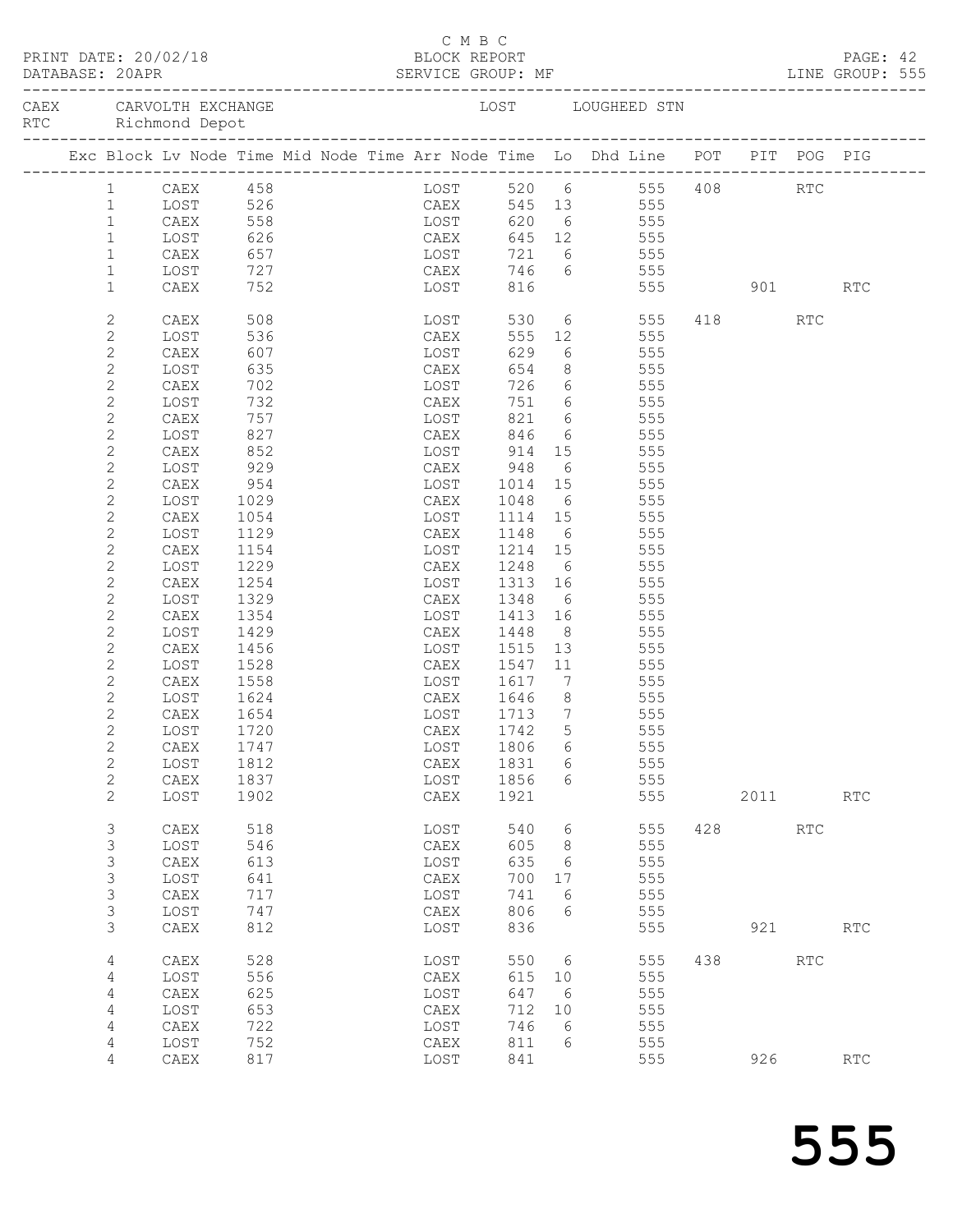PRINT DATE: 20/02/18 BLOCK REPORT BATABASE: 20APR

# C M B C<br>BLOCK REPORT

PAGE: 43<br>LINE GROUP: 555

|             |      |     |  |      |     |                 | Exc Block Lv Node Time Mid Node Time Arr Node Time Lo Dhd Line POT |     |      | PIT POG PIG |            |
|-------------|------|-----|--|------|-----|-----------------|--------------------------------------------------------------------|-----|------|-------------|------------|
| 5           | CAEX | 538 |  | LOST | 600 | 6               | 555                                                                | 448 |      | <b>RTC</b>  |            |
| 5           | LOST | 606 |  | CAEX | 625 | 12              | 555                                                                |     |      |             |            |
| 5           | CAEX | 637 |  | LOST | 701 | $5\phantom{.0}$ | 555                                                                |     |      |             |            |
| 5           | LOST | 706 |  | CAEX | 725 | 7               | 555                                                                |     |      |             |            |
| 5           | CAEX | 732 |  | LOST | 756 | 11              | 555                                                                |     |      |             |            |
| 5           | LOST | 807 |  | CAEX | 826 | 6               | 555                                                                |     |      |             |            |
| 5           | CAEX | 832 |  | LOST | 854 |                 | 555                                                                |     | 939  |             | RTC        |
| 6           | CAEX | 548 |  | LOST | 610 | 6               | 555                                                                | 458 |      | <b>RTC</b>  |            |
| 6           | LOST | 616 |  | CAEX | 635 | 12              | 555                                                                |     |      |             |            |
| 6           | CAEX | 647 |  | LOST | 711 | 6               | 555                                                                |     |      |             |            |
| 6           | LOST | 717 |  | CAEX | 736 | 6               | 555                                                                |     |      |             |            |
| 6           | CAEX | 742 |  | LOST | 806 |                 | 555                                                                |     | 851  |             | RTC        |
| 7           | CAEX | 619 |  | LOST | 641 | 6               | 555                                                                | 529 |      | <b>RTC</b>  |            |
| 7           | LOST | 647 |  | CAEX | 706 | 6               | 555                                                                |     |      |             |            |
| 7           | CAEX | 712 |  | LOST | 736 | 6               | 555                                                                |     |      |             |            |
| 7           | LOST | 742 |  | CAEX | 801 | 6               | 555                                                                |     |      |             |            |
| 7           | CAEX | 807 |  | LOST | 831 | 6               | 555                                                                |     |      |             |            |
| 7           | LOST | 837 |  | CAEX | 856 | 6               | 555                                                                |     |      |             |            |
| 7           | CAEX | 902 |  | LOST | 922 |                 | 555                                                                |     | 1007 |             | <b>RTC</b> |
| 8           | CAEX | 631 |  | LOST | 655 | 5               | 555                                                                | 541 |      | RTC         |            |
| $\,8\,$     | LOST | 700 |  | CAEX | 719 | 8               | 555                                                                |     |      |             |            |
| 8           | CAEX | 727 |  | LOST | 751 | 6               | 555                                                                |     |      |             |            |
| 8           | LOST | 757 |  | CAEX | 816 | 6               | 555                                                                |     |      |             |            |
| 8           | CAEX | 822 |  | LOST | 846 |                 | 555                                                                |     | 931  |             | <b>RTC</b> |
| 9           | CAEX | 642 |  | LOST | 706 | 5               | 555                                                                | 552 |      | <b>RTC</b>  |            |
| $\mathsf 9$ | LOST | 711 |  | CAEX | 730 | 7               | 555                                                                |     |      |             |            |
| 9           | CAEX | 737 |  | LOST | 801 |                 | 555                                                                |     | 846  |             | <b>RTC</b> |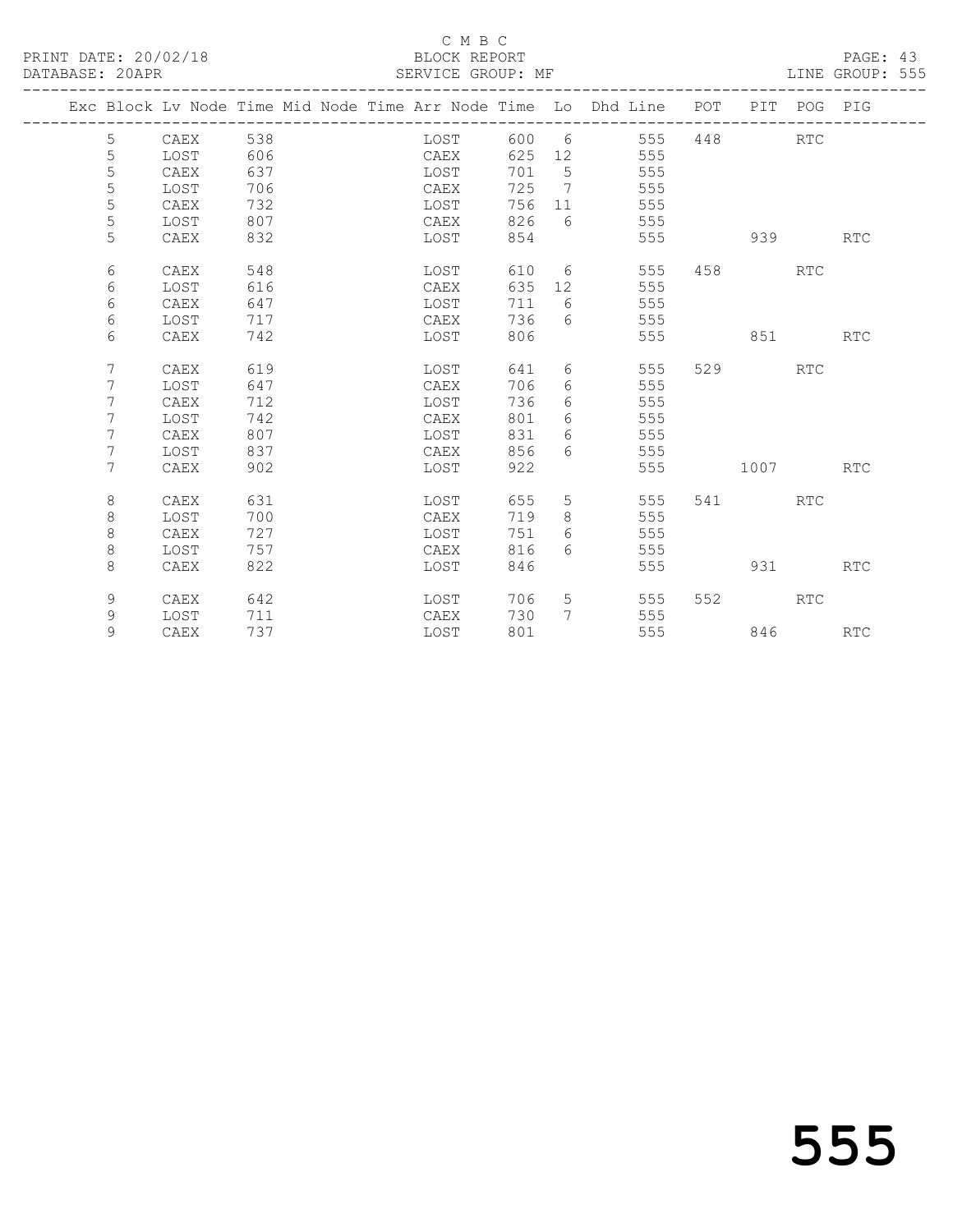## C M B C<br>BLOCK REPORT SERVICE GROUP: MF

|    |      |      |  |      |      |                 | Exc Block Lv Node Time Mid Node Time Arr Node Time Lo Dhd Line POT PIT POG PIG |     |      |            |     |
|----|------|------|--|------|------|-----------------|--------------------------------------------------------------------------------|-----|------|------------|-----|
| 10 | CAEX | 652  |  | LOST | 716  | 6               | 555                                                                            | 602 |      | <b>RTC</b> |     |
| 10 | LOST | 722  |  | CAEX | 741  |                 | 6<br>555                                                                       |     |      |            |     |
| 10 | CAEX | 747  |  | LOST | 811  | 6               | 555                                                                            |     |      |            |     |
| 10 | LOST | 817  |  | CAEX | 836  | 6               | 555                                                                            |     |      |            |     |
| 10 | CAEX | 842  |  | LOST | 904  | $5\overline{)}$ | 555                                                                            |     |      |            |     |
| 10 | LOST | 909  |  | CAEX | 928  | 6               | 555                                                                            |     |      |            |     |
| 10 | CAEX | 934  |  | LOST | 954  | 15              | 555                                                                            |     |      |            |     |
| 10 | LOST | 1009 |  | CAEX | 1028 | 6               | 555                                                                            |     |      |            |     |
| 10 | CAEX | 1034 |  | LOST | 1054 | 15              | 555                                                                            |     |      |            |     |
| 10 | LOST | 1109 |  | CAEX | 1128 | 6               | 555                                                                            |     |      |            |     |
| 10 | CAEX | 1134 |  | LOST | 1154 | 15              | 555                                                                            |     |      |            |     |
| 10 | LOST | 1209 |  | CAEX | 1228 | 6               | 555                                                                            |     |      |            |     |
| 10 | CAEX | 1234 |  | LOST | 1253 | 16              | 555                                                                            |     |      |            |     |
| 10 | LOST | 1309 |  | CAEX | 1328 | 6               | 555                                                                            |     |      |            |     |
| 10 | CAEX | 1334 |  | LOST | 1353 | 11              | 555                                                                            |     |      |            |     |
| 10 | LOST | 1404 |  | CAEX | 1423 | 6               | 555                                                                            |     |      |            |     |
| 10 | CAEX | 1429 |  | LOST | 1448 | $5^{\circ}$     | 555                                                                            |     |      |            |     |
| 10 | LOST | 1453 |  | CAEX | 1512 | 11              | 555                                                                            |     |      |            |     |
| 10 | CAEX | 1523 |  | LOST | 1542 | 7               | 555                                                                            |     |      |            |     |
| 10 | LOST | 1549 |  | CAEX | 1609 | 10              | 555                                                                            |     |      |            |     |
| 10 | CAEX | 1619 |  | LOST | 1638 | 7               | 555                                                                            |     |      |            |     |
| 10 | LOST | 1645 |  | CAEX | 1707 | 8 <sup>8</sup>  | 555                                                                            |     |      |            |     |
| 10 | CAEX | 1715 |  | LOST | 1734 | $7\overline{ }$ | 555                                                                            |     |      |            |     |
| 10 | LOST | 1741 |  | CAEX | 1802 | 5 <sup>5</sup>  | 555                                                                            |     |      |            |     |
| 10 | CAEX | 1807 |  | LOST | 1826 | 6               | 555                                                                            |     |      |            |     |
| 10 | LOST | 1832 |  | CAEX | 1851 | 16              | 555                                                                            |     |      |            |     |
| 10 | CAEX | 1907 |  | LOST | 1926 | $5^{\circ}$     | 555                                                                            |     |      |            |     |
| 10 | LOST | 1931 |  | CAEX | 1950 | 20              | 555                                                                            |     |      |            |     |
| 10 | CAEX | 2010 |  | LOST | 2029 | 11              | 555                                                                            |     |      |            |     |
| 10 | LOST | 2040 |  | CAEX | 2059 | 11              | 555                                                                            |     |      |            |     |
| 10 | CAEX | 2110 |  | LOST | 2129 | 11              | 555                                                                            |     |      |            |     |
| 10 | LOST | 2140 |  | CAEX | 2158 | 12              | 555                                                                            |     |      |            |     |
| 10 | CAEX | 2210 |  | LOST | 2228 | 12 <sup>°</sup> | 555                                                                            |     |      |            |     |
| 10 | LOST | 2240 |  | CAEX | 2258 |                 | 555                                                                            |     | 2348 |            | RTC |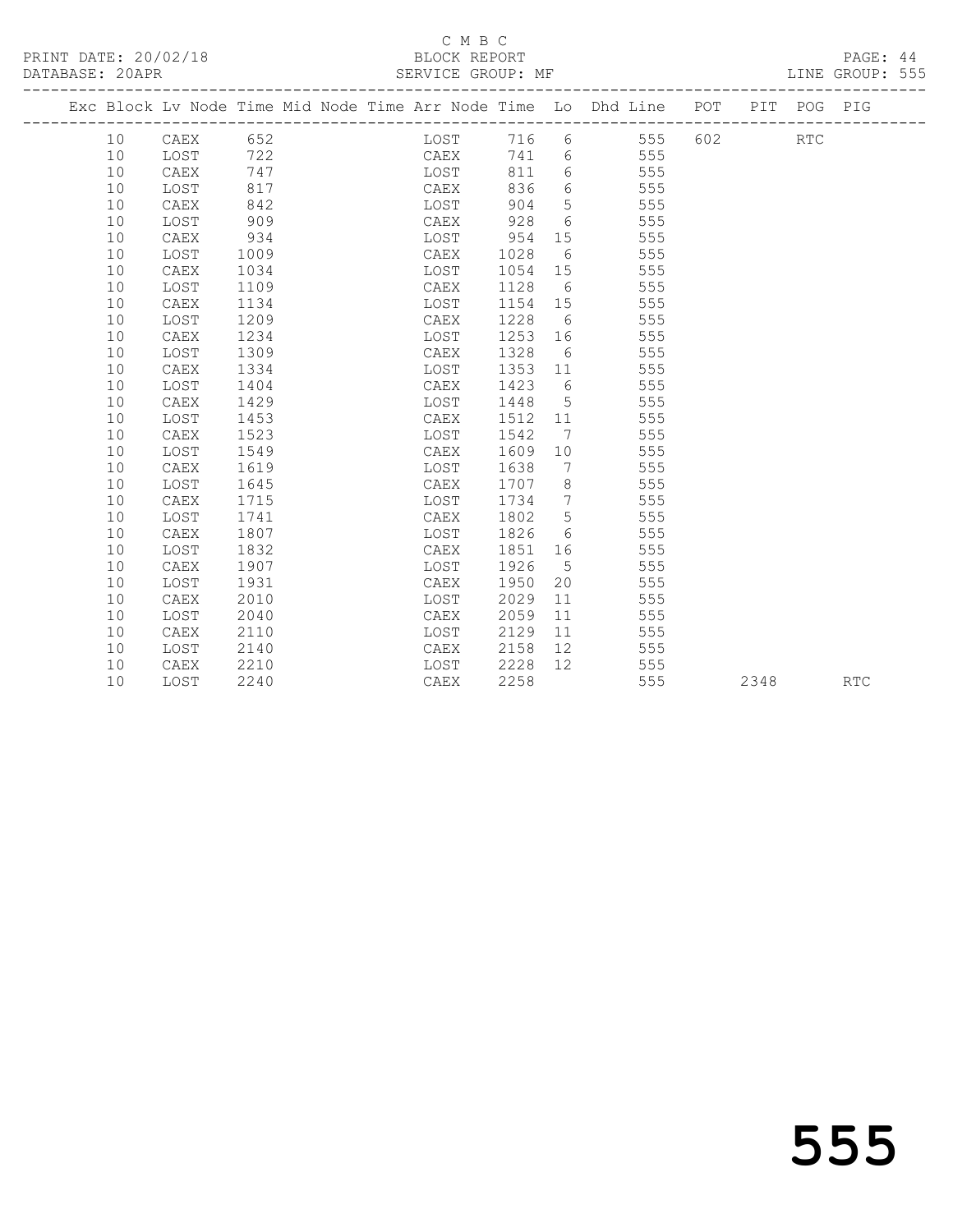PRINT DATE: 20/02/18<br>DATABASE: 20APR

# C M B C<br>BLOCK REPORT<br>SERVICE GROUP: MF

PAGE: 45<br>LINE GROUP: 555

| DAIADAOL. |          |              |                                                                    |  | ODAVICE GAOOF. ME |              |                              |            |            |      |      |                      |                             |
|-----------|----------|--------------|--------------------------------------------------------------------|--|-------------------|--------------|------------------------------|------------|------------|------|------|----------------------|-----------------------------|
|           |          |              | Exc Block Lv Node Time Mid Node Time Arr Node Time Lo Dhd Line POT |  |                   |              |                              |            |            |      | PIT  | POG                  | PIG                         |
|           | 11       | CAEX         | 707                                                                |  | LOST              | 731 6        |                              |            | 555        | 617  |      | RTC                  |                             |
|           | 11       | LOST         | 737                                                                |  | CAEX              | 756          | 6                            |            | 555        |      |      |                      |                             |
|           | 11       | CAEX         | 802                                                                |  | LOST              | 826          | 23                           |            | 555        |      |      |                      |                             |
|           | 11       | LOST         | 849                                                                |  | CAEX              | 908          | 6                            | 555        |            |      |      |                      |                             |
|           | 11       | CAEX         | 914                                                                |  | LOST              | 934          | 15                           |            | 555        |      |      |                      |                             |
|           | 11       | LOST         | 949                                                                |  | CAEX              | 1008         | 6                            | 555        |            |      |      |                      |                             |
|           | 11       | CAEX         | 1014                                                               |  | LOST              | 1034         | 15                           | 555        |            |      |      |                      |                             |
|           | 11       | LOST         | 1049                                                               |  | CAEX              | 1108         | 6                            | 555        |            |      |      |                      |                             |
|           | 11       | CAEX         | 1114                                                               |  | LOST              | 1134         | 15                           | 555        |            |      |      |                      |                             |
|           | 11       | LOST         | 1149                                                               |  | CAEX              | 1208         | 6                            | 555        |            |      |      |                      |                             |
|           | 11       | CAEX         | 1214                                                               |  | LOST              | 1233         | 16                           | 555        |            |      |      |                      |                             |
|           | 11       | LOST         | 1249                                                               |  | CAEX              | 1308         | 6                            | 555        |            |      |      |                      |                             |
|           | 11       | CAEX         | 1314                                                               |  | LOST              | 1333         | 16                           | 555        |            |      |      |                      |                             |
|           | 11       | LOST         | 1349                                                               |  | CAEX              | 1408         | 6                            | 555        |            |      |      |                      |                             |
|           | 11       | CAEX         | 1414                                                               |  | LOST              | 1433         | 6                            | 555        |            |      |      |                      |                             |
|           | 11       | LOST         | 1439                                                               |  | CAEX              | 1458         | 10                           | 555        |            |      |      |                      |                             |
|           | 11       | CAEX         | 1508                                                               |  | LOST              | 1527         | 8 <sup>8</sup>               | 555        |            |      |      |                      |                             |
|           | 11       | LOST         | 1535                                                               |  | CAEX              | 1554         | 11                           | 555        |            |      |      |                      |                             |
|           | 11       | CAEX         | 1605                                                               |  | LOST              | 1624         | $7\phantom{.0}\phantom{.0}7$ | 555        |            |      |      |                      |                             |
|           | 11       | LOST         | 1631                                                               |  | CAEX              | 1653         | 8 <sup>8</sup>               | 555        |            |      |      |                      |                             |
|           | 11       | CAEX         | 1701                                                               |  | LOST              | 1720         | $\overline{7}$               | 555        |            |      |      |                      |                             |
|           | 11       | LOST         | 1727                                                               |  | CAEX              | 1749         | 8 <sup>8</sup>               | 555        |            |      |      |                      |                             |
|           | 11       | CAEX         | 1757                                                               |  | LOST              | 1816         | 6                            | 555        |            |      |      |                      |                             |
|           | 11       | LOST         | 1822                                                               |  | CAEX              | 1841         | 11                           | 555        |            |      |      |                      |                             |
|           | 11       | CAEX         | 1852                                                               |  | LOST              | 1911         | 5                            | 555        |            |      |      |                      |                             |
|           | 11       | LOST         | 1916                                                               |  | CAEX              | 1935         | 11                           | 555        |            |      |      |                      |                             |
|           | 11       | CAEX         | 1946                                                               |  | LOST              | 2005         | $5\overline{)}$              | 555        |            |      |      |                      |                             |
|           | 11       | LOST         | 2010                                                               |  | CAEX              | 2029         | 11                           |            | 555        |      |      |                      |                             |
|           | 11       | CAEX         | 2040                                                               |  | LOST              | 2059         | 11                           | 555        |            |      |      |                      |                             |
|           | 11       | LOST         | 2110                                                               |  | CAEX              | 2128         | 12                           |            | 555        |      |      |                      |                             |
|           | 11<br>11 | CAEX         | 2140                                                               |  | LOST              | 2159<br>2228 | 11<br>12                     | 555        |            |      |      |                      |                             |
|           | 11       | LOST<br>CAEX | 2210<br>2240                                                       |  | CAEX<br>LOST      | 2258         | 12                           | 555        | 555        |      |      |                      |                             |
|           | 11       | LOST         | 2310                                                               |  | CAEX              | 2328         |                              |            | 555        |      | 2418 |                      | RTC                         |
|           |          |              |                                                                    |  |                   |              |                              |            |            |      |      |                      |                             |
|           | 12       | LOST         | 1419                                                               |  | CAEX              | 1438         |                              | $6\degree$ | 555 1319   |      |      | RTC                  |                             |
|           | 12       | CAEX         | 1444                                                               |  | LOST              | 1503         | 11                           |            | 555        |      |      |                      |                             |
|           | 12       | LOST         | 1514                                                               |  | CAEX              | 1533         | 11                           | 555        |            |      |      |                      |                             |
|           | 12       | CAEX         | 1544                                                               |  | LOST              | 1603         | $7\phantom{0}7$              |            | 555        |      |      |                      |                             |
|           | 12       | LOST         | 1610                                                               |  | ${\tt CAEX}$      | 1631         | 9                            |            | 555        |      |      |                      |                             |
|           | 12       | CAEX         | 1640                                                               |  | LOST              | 1659         | 7                            |            | 555        |      |      |                      |                             |
|           | 12       | LOST         | 1706                                                               |  | CAEX              | 1728         | 9                            |            | 555        |      |      |                      |                             |
|           | 12       | CAEX         | 1737                                                               |  | LOST              | 1756         | 6                            |            | 555        |      |      |                      |                             |
|           | 12<br>12 | LOST         | 1802                                                               |  | CAEX              | 1821         | 6                            |            | 555<br>555 |      |      |                      |                             |
|           | 12       | CAEX<br>LOST | 1827<br>1852                                                       |  | LOST              | 1846<br>1911 | 6<br>11                      |            | 555        |      |      |                      |                             |
|           | 12       | CAEX         | 1922                                                               |  | CAEX<br>LOST      | 1941         | 5                            |            | 555        |      |      |                      |                             |
|           | 12       | LOST         | 1946                                                               |  | ${\tt CAEX}$      | 2005         |                              |            | 555        |      | 2055 |                      | $\operatorname{RTC}$        |
|           |          |              |                                                                    |  |                   |              |                              |            |            |      |      |                      |                             |
|           | 13       | LOST         | 1446                                                               |  | CAEX              | 1505         | 11                           |            | 555        | 1346 |      | $\operatorname{RTC}$ |                             |
|           | 13       | CAEX         | 1516                                                               |  | LOST              | 1535         | 7                            |            | 555        |      |      |                      |                             |
|           | 13       | LOST         | 1542                                                               |  | CAEX              | 1601         | 11                           |            | 555        |      |      |                      |                             |
|           | 13       | CAEX         | 1612                                                               |  | LOST              | 1631         | 7                            |            | 555        |      |      |                      |                             |
|           | 13       | LOST         | 1638                                                               |  | CAEX              | 1700         | 8                            |            | 555        |      |      |                      |                             |
|           | 13       | CAEX         | 1708                                                               |  | LOST              | 1727         | 7                            |            | 555        |      |      |                      |                             |
|           | 13       | LOST         | 1734                                                               |  | ${\tt CAEX}$      | 1755         |                              |            | 555        |      | 1845 |                      | $\mathop{\rm RTC}\nolimits$ |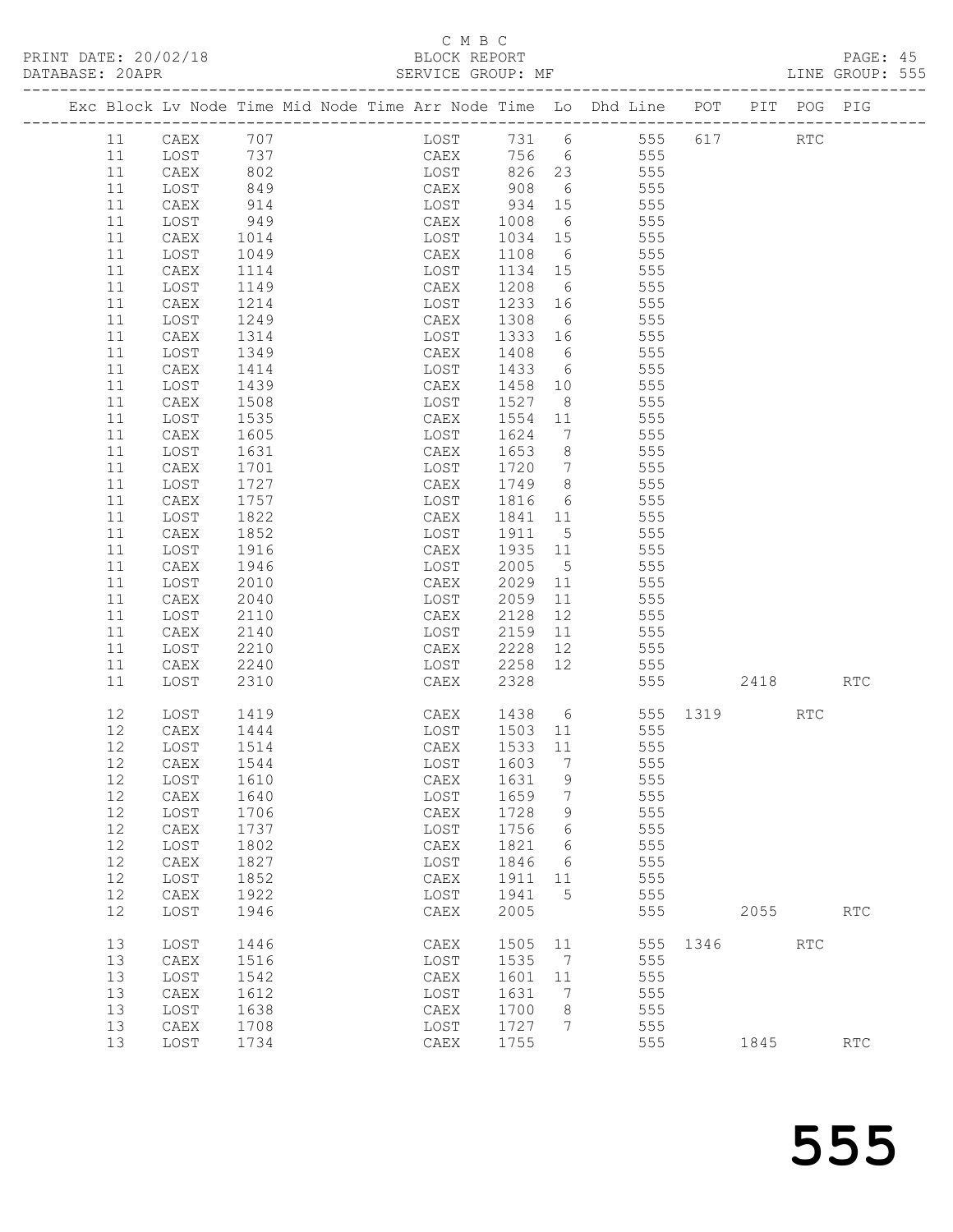## C M B C<br>BLOCK REPORT SERVICE GROUP: MF

|  |    | Exc Block Lv Node Time Mid Node Time Arr Node Time Lo Dhd Line |      |  |      |      |                              |     | POT      | PIT  | POG PIG    |            |
|--|----|----------------------------------------------------------------|------|--|------|------|------------------------------|-----|----------|------|------------|------------|
|  | 14 | LOST                                                           | 1500 |  | CAEX | 1519 | 11                           |     | 555 1400 |      | RTC        |            |
|  | 14 | CAEX                                                           | 1530 |  | LOST | 1549 | $7\phantom{.0}\phantom{.0}7$ | 555 |          |      |            |            |
|  | 14 | LOST                                                           | 1556 |  | CAEX | 1616 | 10                           | 555 |          |      |            |            |
|  | 14 | CAEX                                                           | 1626 |  | LOST | 1645 | 7                            | 555 |          |      |            |            |
|  | 14 | LOST                                                           | 1652 |  | CAEX | 1714 | 8                            | 555 |          |      |            |            |
|  | 14 | CAEX                                                           | 1722 |  | LOST | 1741 | 7                            | 555 |          |      |            |            |
|  | 14 | LOST                                                           | 1748 |  | CAEX | 1808 | 9                            | 555 |          |      |            |            |
|  | 14 | CAEX                                                           | 1817 |  | LOST | 1836 | $6^{6}$                      | 555 |          |      |            |            |
|  | 14 | LOST                                                           | 1842 |  | CAEX | 1901 |                              | 555 |          | 1951 |            | RTC        |
|  |    |                                                                |      |  |      |      |                              |     |          |      |            |            |
|  | 15 | LOST                                                           | 1507 |  | CAEX | 1526 | 11                           | 555 | 1407     |      | <b>RTC</b> |            |
|  | 15 | CAEX                                                           | 1537 |  | LOST | 1556 | 7                            | 555 |          |      |            |            |
|  | 15 | LOST                                                           | 1603 |  | CAEX | 1624 | 9                            | 555 |          |      |            |            |
|  | 15 | CAEX                                                           | 1633 |  | LOST | 1652 | $7\phantom{.0}$              | 555 |          |      |            |            |
|  | 15 | LOST                                                           | 1659 |  | CAEX | 1721 | 8                            | 555 |          |      |            |            |
|  | 15 | CAEX                                                           | 1729 |  | LOST | 1748 | $7\overline{ }$              | 555 |          |      |            |            |
|  | 15 | LOST                                                           | 1755 |  | CAEX | 1815 |                              | 555 |          | 1905 |            | <b>RTC</b> |
|  |    |                                                                |      |  |      |      |                              |     |          |      |            |            |
|  | 16 | LOST                                                           | 1521 |  | CAEX | 1540 | 11                           | 555 | 1421     |      | <b>RTC</b> |            |
|  | 16 | CAEX                                                           | 1551 |  | LOST | 1610 | 7                            | 555 |          |      |            |            |
|  | 16 | LOST                                                           | 1617 |  | CAEX | 1639 | 8                            | 555 |          |      |            |            |
|  | 16 | CAEX                                                           | 1647 |  | LOST | 1706 | 7                            | 555 |          |      |            |            |
|  | 16 | LOST                                                           | 1713 |  | CAEX | 1735 |                              | 555 |          | 1825 |            | RTC        |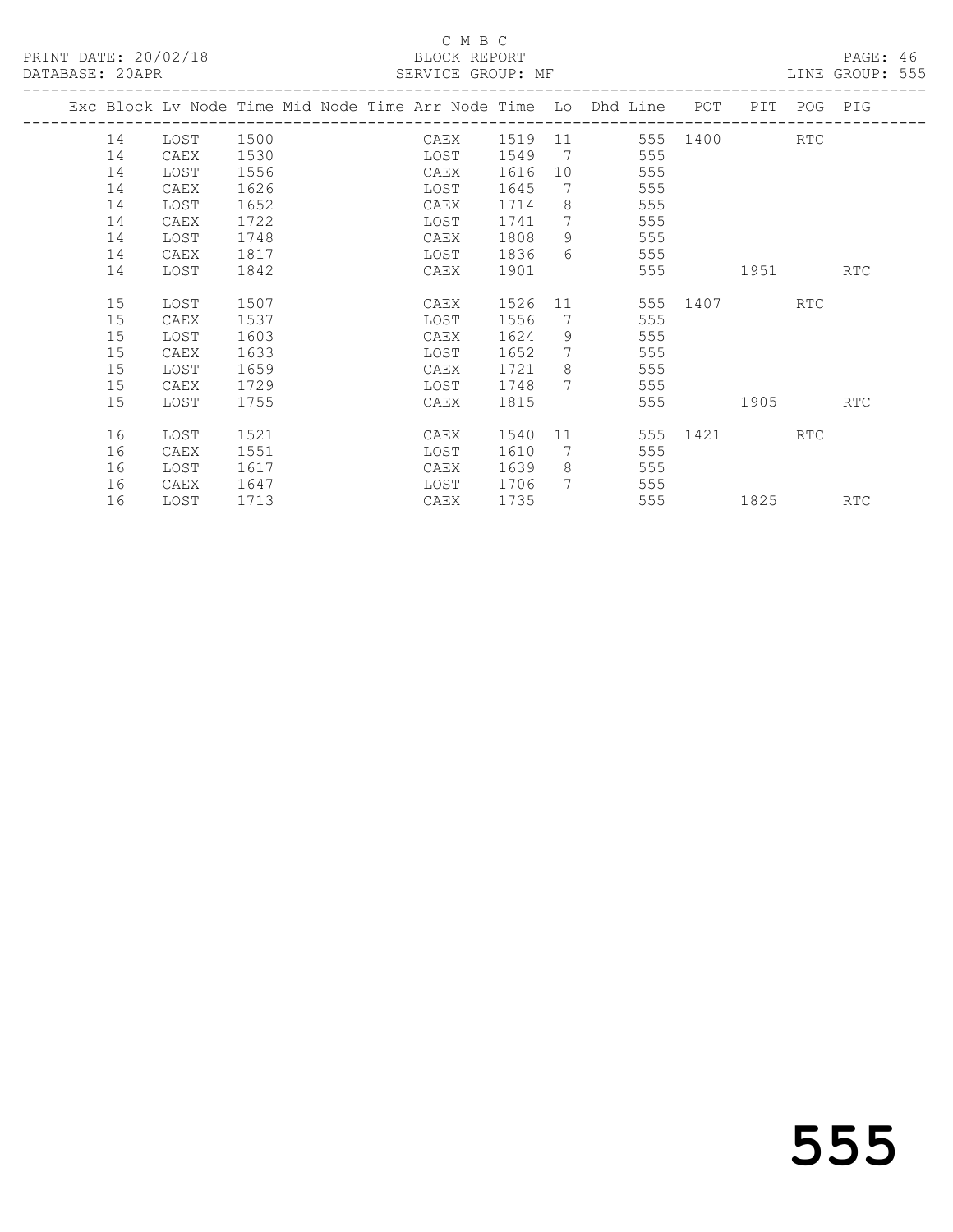|                                                                                                                                                                                                                                                                                                                                                                                                                                                                                                                                                                                                                                                                                                                                                                                                                                                                                        |                                                                                                                                                                                                                                                               |                                                                                                                                           |                                                                             |                                                                                                                                                                                                                                                                                                                                                                                                                                                                                      |                                      | C M B C                                                                                           |                                                                      |                                                   |                                                                                       |                 | PAGE: 47<br>LINE GROUP: 601 |  |
|----------------------------------------------------------------------------------------------------------------------------------------------------------------------------------------------------------------------------------------------------------------------------------------------------------------------------------------------------------------------------------------------------------------------------------------------------------------------------------------------------------------------------------------------------------------------------------------------------------------------------------------------------------------------------------------------------------------------------------------------------------------------------------------------------------------------------------------------------------------------------------------|---------------------------------------------------------------------------------------------------------------------------------------------------------------------------------------------------------------------------------------------------------------|-------------------------------------------------------------------------------------------------------------------------------------------|-----------------------------------------------------------------------------|--------------------------------------------------------------------------------------------------------------------------------------------------------------------------------------------------------------------------------------------------------------------------------------------------------------------------------------------------------------------------------------------------------------------------------------------------------------------------------------|--------------------------------------|---------------------------------------------------------------------------------------------------|----------------------------------------------------------------------|---------------------------------------------------|---------------------------------------------------------------------------------------|-----------------|-----------------------------|--|
| $\begin{array}{lllllllllllllllllll} 1\, \text{A\,O} & 1\, \text{A\,O} & 1\, \text{A\,O} & 1\, \text{A\,O} & 1\, \text{A\,O} & 1\, \text{A\,O} & 1\, \text{A\,O} & 1\, \text{A\,O} & 1\, \text{A\,O} & 1\, \text{A\,O} & 1\, \text{A\,O} & 1\, \text{A\,O} & 1\, \text{A\,O} & 1\, \text{A\,O} & 1\, \text{A\,O} & 1\, \text{A\$<br>99SN HWY 99 & STEVESTON HWY 699SS HWY 99 & STEVESTON HWY<br>BHST BRIGHOUSE STATION BPST BRIDGEPORT STN<br>CMJA CAMBIE & JACOMBS HP62 HOLLY PARK & 62 ST<br>KG52 KING GEORGE FS 152 ST LADX LADNER EXCHANGE MAEX MATHEWS EXCHANGE OXVN OXFORD ST FS VINE A<br>RECK RIVERPORT RECREATION COMPLEX<br>SCOL SCOTTSDALE<br>SCOTTSDALE<br>SEPR SOUTH SURREY PARK N RIDE<br>ULP UNIVERSITY LOOP<br>WRC1 WHITE ROCK CTR BAY 1<br>WRC1 WHITE ROCK CTR BAY 1<br>WRC1 WHITE ROCK CTR BAY 1<br>WRC1 WHITE ROCK CTR BAY 1<br>____________________________________ |                                                                                                                                                                                                                                                               |                                                                                                                                           |                                                                             |                                                                                                                                                                                                                                                                                                                                                                                                                                                                                      |                                      |                                                                                                   | OXVN OXFORD ST FS VINE AV                                            |                                                   |                                                                                       |                 |                             |  |
| Exc Block Lv Node Time Mid Node Time Arr Node Time Lo Dhd Line POT PIT POG PIG                                                                                                                                                                                                                                                                                                                                                                                                                                                                                                                                                                                                                                                                                                                                                                                                         |                                                                                                                                                                                                                                                               |                                                                                                                                           |                                                                             |                                                                                                                                                                                                                                                                                                                                                                                                                                                                                      |                                      |                                                                                                   |                                                                      |                                                   |                                                                                       |                 |                             |  |
|                                                                                                                                                                                                                                                                                                                                                                                                                                                                                                                                                                                                                                                                                                                                                                                                                                                                                        | 1<br>1<br>$\mathbf{1}$<br>$\mathbf{1}$<br>$\mathbf{1}$<br>$\mathbf{1}$<br>$\mathbf{1}$<br>$\mathbf{1}$<br>$\mathbf{1}$<br>$\mathbf{1}$<br>$\mathbf{1}$<br>$\mathbf 1$<br>$\mathbf{1}$                                                                         | BPST<br>OXVN<br>BPST<br>OXVN<br>BPST<br>OXVN<br>BPST<br>SUKD 1734<br>BPST                                                                 |                                                                             | 1 28CR 417 J&N5 BPST 505 10 351 350 RTC<br>BPST 515 J&N3 SUKD 606 6 351<br>SUKD 612 J&N5 BPST 713 16 351<br>BPST 729 J&N3 SUKD 830 7 351<br>SUKD 837 J&N5 BPST 942 5 351<br>947 MAEX 1006 OXVN 1031 14 351<br>1045 SSPR 1105 BPST 1134 13 351<br>1147 MAEX 1206 OXVN 1232 12 351<br>1244 SSPR<br>1347 MAEX<br>1347 MAEX 1406 OXVN 1432 12 351<br>1444 SSPR 1505 BPST 1538 22 351<br>1600 MAEX 1627 SUKD 1717 17 351<br>J&N5 BPST 1836 8 351<br>1844 MAEX 1903 WRC1 1927 351 1954 RTC |                                      |                                                                                                   | 1304 BPST 1333 14 351                                                |                                                   |                                                                                       |                 |                             |  |
|                                                                                                                                                                                                                                                                                                                                                                                                                                                                                                                                                                                                                                                                                                                                                                                                                                                                                        | 2<br>$\mathbf{2}$<br>$\mathbf{2}$<br>$\mathbf{2}$<br>$\mathbf{2}$<br>$\mathbf{2}$<br>$\mathbf{2}^{\prime}$<br>$2^{\circ}$<br>$\sqrt{2}$<br>$\sqrt{2}$<br>$\mathbf{2}$<br>$\sqrt{2}$<br>$\sqrt{2}$<br>$\sqrt{2}$<br>$\sqrt{2}$<br>$\sqrt{2}$<br>$\overline{c}$ | 2A52<br>SCDL<br>WR10<br>RRCX<br>BPST<br>BPST<br><b>BPST</b><br>2A52<br><b>BPST</b><br>2A52<br><b>BPST</b><br>LADX<br>46RR<br>LADX<br>46RR | 545<br>1325<br>1439<br>1552<br>1654<br>1755<br>1820<br>1827<br>1900<br>1907 | 416 LADX 440 BPST 456 19 30 601<br>and the contract of the contract of<br>657 SSPR 729 BPST 802 20<br>2A52 1026 LADX 1058 BPST 1119 6 601<br>1125 LADX 1144 2A52 1220 5 601<br>2A52 1225 LADX 1301 BPST 1320 5 601<br>LADX<br>LADX<br>LADX<br>LADX<br>LADX                                                                                                                                                                                                                           | 1345<br>1519<br>1613<br>1726<br>1815 | <b>BPST</b><br>2A52<br><b>BPST</b><br>2A52<br><b>BPST</b><br>LADX<br>46RR<br>LADX<br>46RR<br>LADX | 1423<br>1542<br>1649<br>1748<br>1815<br>1827<br>1848<br>1907<br>1923 | 16<br>10<br>5<br>7<br>5<br>0<br>12<br>$\mathbf 0$ | 617 7 33 311<br>15 354<br>601<br>601<br>601<br>601<br>601<br>606<br>606<br>606<br>606 | 354 RTC<br>1934 | <b>RTC</b>                  |  |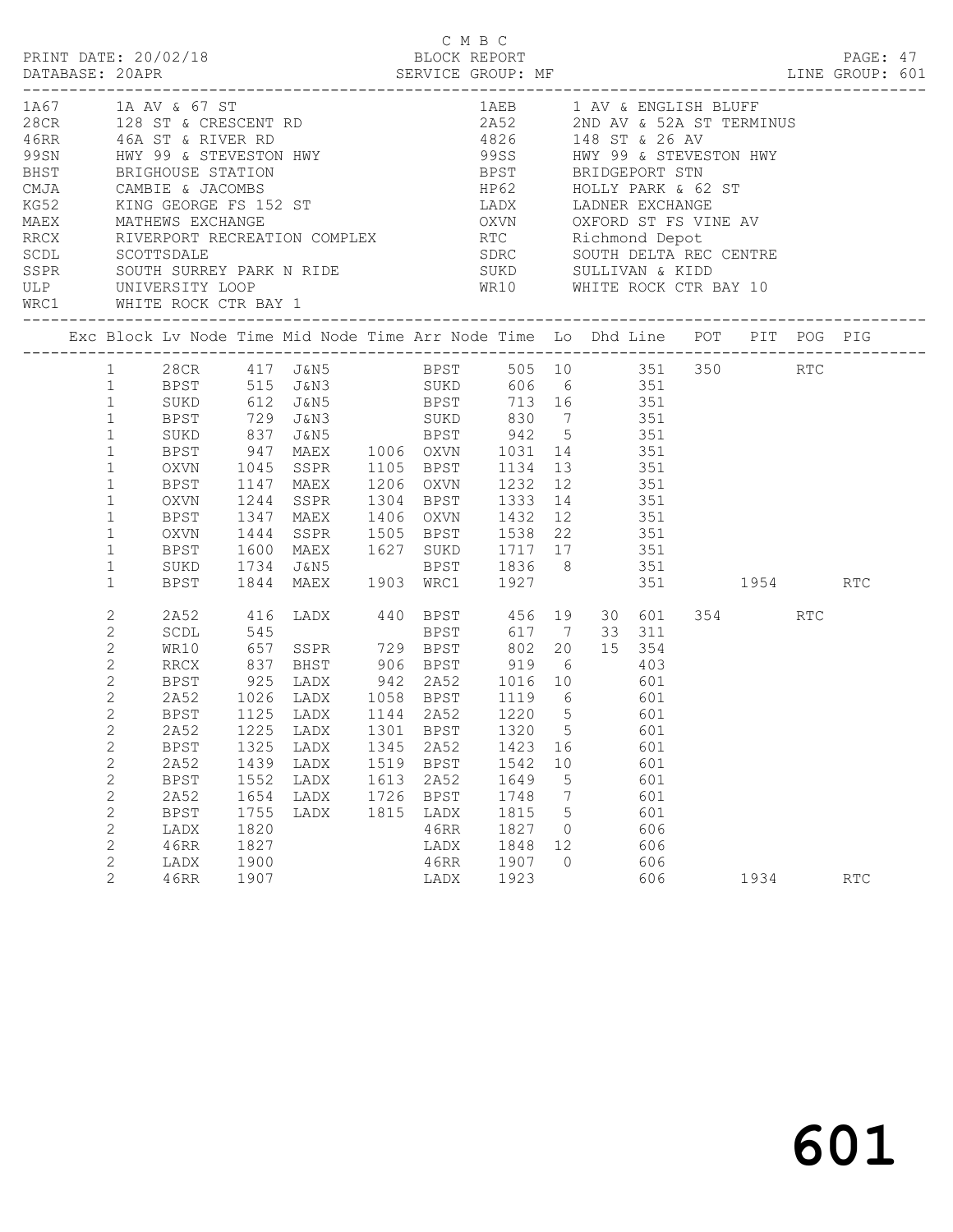## C M B C<br>BLOCK REPORT SERVICE GROUP: MF

|                |             |      | Exc Block Lv Node Time Mid Node Time Arr Node Time Lo Dhd Line POT |      |                              |         |                 |       |                |           | PIT POG PIG          |            |
|----------------|-------------|------|--------------------------------------------------------------------|------|------------------------------|---------|-----------------|-------|----------------|-----------|----------------------|------------|
| $\mathcal{S}$  | OXVN        |      | 442 SSPR                                                           |      | 458 BPST                     |         |                 |       | 524 20 351 415 |           | $\operatorname{RTC}$ |            |
| $\mathsf 3$    | BPST        |      |                                                                    |      |                              | 627     | 21              |       | 351            |           |                      |            |
| $\mathsf S$    | OXVN        |      | 544 MAEX<br>648 SSPR<br>SSPR                                       |      | 601 OXVN<br>704 BPST<br>SUKD | 738     | 21              |       | 351            |           |                      |            |
| 3              | BPST        | 759  | J&N3                                                               |      | SUKD                         | 900     | 17              |       | 351            |           |                      |            |
| $\mathsf S$    | SUKD        | 917  | J&N5                                                               |      | BPST                         | 1022    | 10              |       | 351            |           |                      |            |
| 3              | BPST        | 1032 | MAEX                                                               |      | 1052 SUKD                    | 1136    | $\overline{7}$  |       | 351            |           |                      |            |
| $\mathsf S$    | SUKD        | 1143 | J&N5                                                               |      | BPST                         | 1249 13 |                 |       | 351            |           |                      |            |
| 3              | BPST        | 1302 | MAEX                                                               |      | 1321 SUKD                    | 1408    | $5^{\circ}$     |       | 351            |           |                      |            |
| $\mathsf S$    | SUKD        | 1413 | J&N5                                                               |      | BPST                         | 1520    | 9               |       | 351            |           |                      |            |
| 3              | <b>BPST</b> | 1529 | MAEX                                                               |      | 1553 SUKD                    | 1643 7  |                 |       | 351            |           |                      |            |
| $\mathsf S$    | SUKD        | 1650 | J&N5                                                               |      | BPST                         | 1757 13 |                 |       | 351            |           |                      |            |
| 3              | BPST        | 1810 | MAEX                                                               |      | 1831 SUKD                    | 1917    | 21              |       | 351            |           |                      |            |
| 3              | SUKD        | 1938 | J&N5                                                               |      | BPST                         | 2033    | 10              |       | 351            |           |                      |            |
| 3              | BPST        | 2043 | MAEX                                                               |      | 2101 SUKD                    | 2142    |                 |       | 351            | 2212      |                      | <b>RTC</b> |
|                |             |      |                                                                    |      |                              |         |                 |       |                |           |                      |            |
| 4              | 4826        | 439  | SSPR                                                               | 500  | BPST                         | 523     | 5 <sup>5</sup>  |       | 30 352         | 417       | <b>RTC</b>           |            |
| 4              | 4826        | 558  | SSPR                                                               |      | 620 BPST                     | 648     | 11              | 22    | 352            |           |                      |            |
| 4              | SDRC        | 721  | LADX                                                               | 739  | BPST                         | 803     | 17              |       | 601            |           |                      |            |
| 4              | BPST        | 820  | LADX                                                               | 840  | 2A52                         | 914     | 12              |       | 601            |           |                      |            |
| 4              | 2A52        | 926  | LADX                                                               |      | 957 BPST                     | 1018    | $\overline{7}$  |       | 601            |           |                      |            |
| 4              | BPST        | 1025 | LADX                                                               |      | 1044 2A52                    | 1119    | $5\overline{)}$ |       | 601            |           |                      |            |
| 4              | 2A52        | 1124 | LADX                                                               | 1158 | BPST                         | 1219    | 6               |       | 601            |           |                      |            |
| $\overline{4}$ | BPST        | 1225 | LADX                                                               | 1245 | 2A52                         | 1321    | $5^{\circ}$     |       | 601            |           |                      |            |
| 4              | 2A52        | 1326 | LADX                                                               |      | 1402 BPST                    | 1421    | 19              |       | 601            |           |                      |            |
| $\overline{4}$ | BPST        | 1440 |                                                                    |      | 2A52                         | 1518 15 |                 |       | 27 602         |           |                      |            |
| 4              | BPST        | 1600 | SDRC                                                               | 1626 | 1AEB                         | 1637    | $\overline{0}$  |       | 603            |           |                      |            |
| $\overline{4}$ | 1AEB        | 1637 |                                                                    |      | SDRC                         | 1654    | 16              |       | 27 603         |           |                      |            |
| 4              | BPST        | 1737 | LADX                                                               |      | 1758 2A52                    | 1832    | 6               |       | 601            |           |                      |            |
| 4              | 2A52        | 1838 | LADX                                                               |      | 1906 BPST                    | 1924 17 |                 |       | 601            |           |                      |            |
| 4              | BPST        | 1941 | LADX                                                               | 1959 | 2A52                         | 2029    | 9               |       | 601            |           |                      |            |
| 4              | 2A52        | 2038 | LADX                                                               |      | 2104 BPST                    | 2122    | 8 <sup>8</sup>  |       | 601            |           |                      |            |
| 4              | BPST        | 2130 | LADX                                                               | 2147 | 2A52                         | 2218 12 |                 |       | 601            |           |                      |            |
| 4              | 2A52        | 2230 | LADX                                                               |      | 2256 BPST                    | 2313    | $5^{\circ}$     |       | 601            |           |                      |            |
| 4              | BPST        | 2318 | LADX                                                               | 2334 | 2A52                         | 2403    | $5^{\circ}$     |       | 601            |           |                      |            |
| 4              | 2A52        | 2408 | LADX                                                               | 2431 | BPST                         | 2448    |                 |       | 601            | 2501 2500 |                      | <b>RTC</b> |
| 5              | SCDL        | 445  |                                                                    |      | <b>BPST</b>                  | 511     |                 | 18 18 | 311            | 419       | RTC                  |            |
| 5              | <b>BPST</b> |      | 529 J&N3                                                           |      | SUKD                         | 620 7   |                 |       | 351            |           |                      |            |
| 5              | SUKD        | 627  | J&N5                                                               |      | BPST                         | 729 15  |                 |       | 351            |           |                      |            |
| 5              |             |      | BPST 744 J&N3                                                      |      | SUKD                         | 845 17  |                 |       | 351            |           |                      |            |
| 5              | SUKD        | 902  | J&N5                                                               |      | BPST                         | 1007    | 10              |       | 351            |           |                      |            |
| 5              | <b>BPST</b> | 1017 | MAEX                                                               | 1037 | <b>OXVN</b>                  | 1102    | 13              |       | 351            |           |                      |            |
| 5              | <b>OXVN</b> | 1115 | SSPR                                                               | 1135 | <b>BPST</b>                  | 1204    | 13              |       | 351            |           |                      |            |
| 5              | <b>BPST</b> | 1217 | MAEX                                                               | 1236 | OXVN                         | 1302    | 12              |       | 351            |           |                      |            |
| 5              | OXVN        | 1314 | SSPR                                                               | 1334 | <b>BPST</b>                  | 1403    | 14              |       | 351            |           |                      |            |
| 5              | <b>BPST</b> | 1417 | MAEX                                                               | 1438 | SUKD                         | 1526    | 10              |       | 351            |           |                      |            |
| 5              | SUKD        | 1536 | J&N5                                                               |      | <b>BPST</b>                  | 1645    | 5               |       | 351            |           |                      |            |
| 5              | <b>BPST</b> | 1650 | MAEX                                                               | 1717 | SUKD                         | 1806    | 15              |       | 351            |           |                      |            |
| 5              | SUKD        | 1821 | J&N5                                                               |      | BPST                         | 1920    | 8               |       | 351            |           |                      |            |
| 5              | <b>BPST</b> | 1928 | MAEX                                                               | 1946 | SUKD                         | 2029    |                 |       | 351            | 2059      |                      | RTC        |
|                |             |      |                                                                    |      |                              |         |                 |       |                |           |                      |            |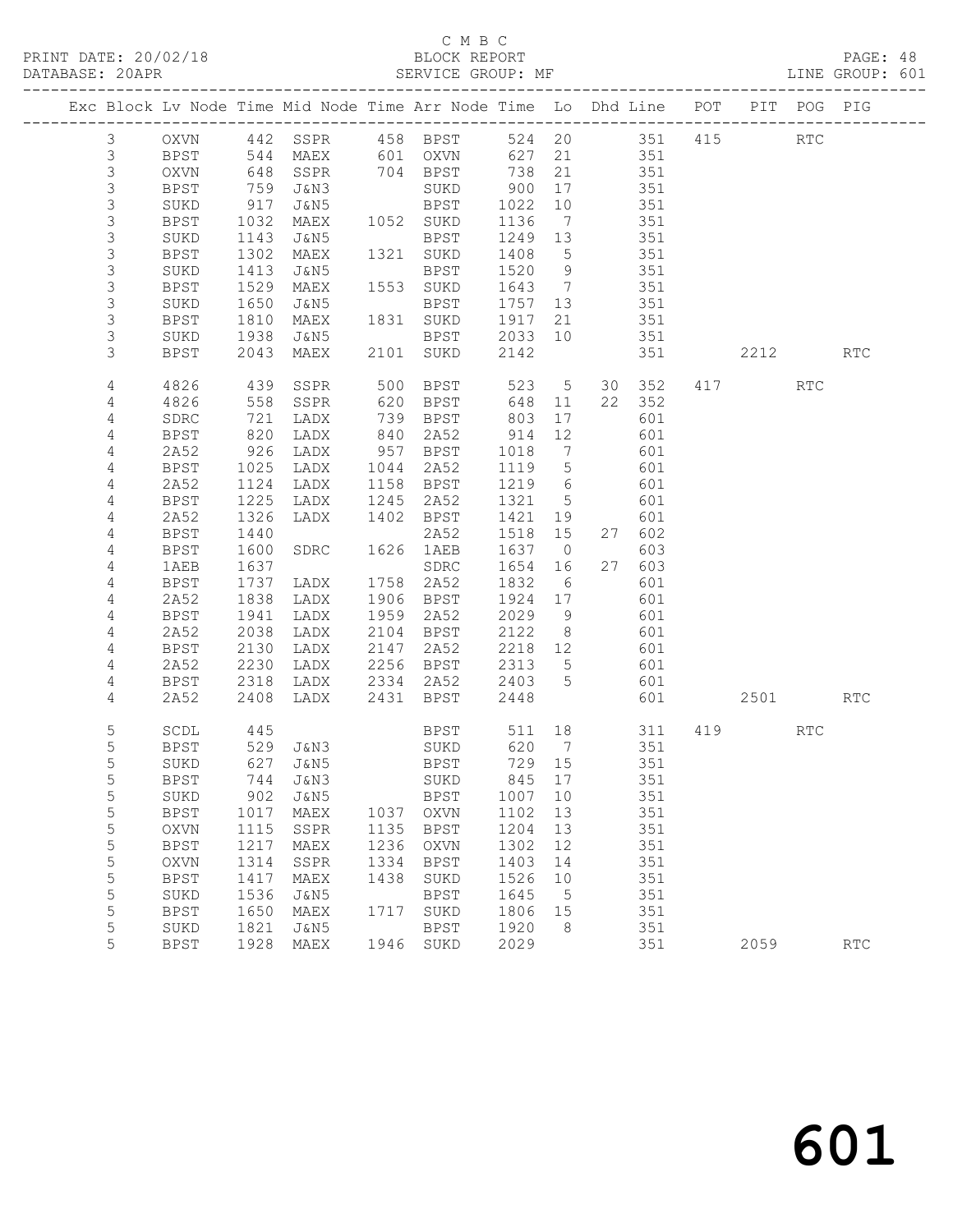## C M B C<br>BLOCK REPORT SERVICE GROUP: MF

|         |                     |              | Exc Block Lv Node Time Mid Node Time Arr Node Time Lo Dhd Line POT |      |              |              |                      |    |            |     |       | PIT POG PIG |            |
|---------|---------------------|--------------|--------------------------------------------------------------------|------|--------------|--------------|----------------------|----|------------|-----|-------|-------------|------------|
| $6\,$   | 2A52                | 445          | LADX                                                               |      | 510 BPST     |              | 526 10               |    | 22 601     | 423 |       | RTC         |            |
| 6       | SDRC                | 558          |                                                                    |      | 1AEB         | 611          | $\overline{0}$       |    | 604        |     |       |             |            |
| 6       | 1AEB                | 611          | SDRC 621 SDRC                                                      |      |              | 621          | 9                    |    | 604        |     |       |             |            |
| 6       | SDRC                | 630          | LADX                                                               |      | 646 BPST     | 705          | 10                   |    | 17 601     |     |       |             |            |
| 6       | LADX                | 732          |                                                                    |      | 46RR         | 747          | $\overline{0}$       |    | 608        |     |       |             |            |
| 6       | 46RR                | 747          |                                                                    |      | LADX         | 755          | - 6                  |    | 608        |     |       |             |            |
| 6       | LADX                | 801          |                                                                    |      | BPST         | 824          | 11                   |    | 601        |     |       |             |            |
| 6       | <b>BPST</b>         | 835          | LADX                                                               |      | 855 2A52     | 929          | 13                   |    | 601        |     |       |             |            |
| 6       | 2A52                | 942          | LADX                                                               | 1014 | BPST         | 1035         | 20                   |    | 601        |     |       |             |            |
| 6       | <b>BPST</b>         | 1055         | LADX                                                               | 1114 | 2A52         | 1149         | 6                    |    | 601        |     |       |             |            |
| 6       | 2A52                | 1155         | LADX                                                               | 1229 | BPST         | 1250         | 5                    |    | 601        |     |       |             |            |
| 6       | BPST<br>2A52        | 1255         | LADX                                                               | 1315 | 2A52         | 1351<br>1452 | $7\phantom{.0}$      |    | 601<br>601 |     |       |             |            |
| 6<br>6  | BPST                | 1358<br>1500 | LADX                                                               | 1432 | BPST<br>2A52 | 1538         | 8<br>9               |    | 33 602     |     |       |             |            |
| 6       | <b>BPST</b>         | 1620         |                                                                    |      | 2A52         | 1701         | 10                   |    | 602        |     |       |             |            |
| 6       | 2A52                | 1711         | LADX                                                               |      | 1741 BPST    | 1805         | 10                   |    | 601        |     |       |             |            |
| 6       | <b>BPST</b>         | 1815         | SDRC                                                               | 1839 | 1AEB         | 1854         | $\overline{0}$       |    | 604        |     |       |             |            |
| 6       | 1AEB                | 1854         | SDRC                                                               | 1903 | SDRC         | 1903         |                      |    | 604        |     | 1918  |             | <b>RTC</b> |
|         |                     |              |                                                                    |      |              |              |                      |    |            |     |       |             |            |
| 7       | 28CR                | 451          | J&N5                                                               |      | BPST         | 544          | 15                   |    | 351        |     | 424   | RTC         |            |
| 7       | <b>BPST</b>         | 559          | J&N3                                                               |      | SUKD         | 652          | 17                   |    | 351        |     |       |             |            |
| 7       | SUKD                | 709          | J&N5                                                               |      | BPST         | 813          | 16                   |    | 351        |     |       |             |            |
| 7       | <b>BPST</b>         | 829          | J&N3                                                               |      | SUKD         | 930          | 15                   |    | 351        |     |       |             |            |
| 7       | SUKD                | 945          | J&N5                                                               |      | BPST         | 1050         | 12                   |    | 351        |     |       |             |            |
| 7       | <b>BPST</b>         | 1102         | MAEX                                                               |      | 1122 SUKD    | 1206         | $6\overline{6}$      |    | 351        |     |       |             |            |
| 7       | SUKD                | 1212         | J&N5                                                               |      | BPST         | 1318         | 14                   |    | 351        |     |       |             |            |
| 7       | <b>BPST</b>         | 1332         | MAEX                                                               | 1351 | SUKD         | 1438         | 13                   |    | 351        |     |       |             |            |
| 7       | SUKD                | 1451         | J&N5                                                               |      | BPST         | 1604         | 16                   |    | 351        |     |       |             |            |
| 7       | BPST                | 1620         | MAEX                                                               |      | 1647 SUKD    | 1737         | 12                   |    | 351        |     |       |             |            |
| 7<br>7  | SUKD                | 1749         | J&N5                                                               | 1922 | <b>BPST</b>  | 1851         | 13                   |    | 351        |     |       |             |            |
| 7       | <b>BPST</b><br>SUKD | 1904<br>2012 | MAEX<br>J&N5                                                       |      | SUKD<br>BPST | 2005<br>2107 | $\overline{7}$<br>12 |    | 351<br>351 |     |       |             |            |
| 7       | BPST                | 2119         | MAEX                                                               |      | 2137 SUKD    | 2218         | 15                   |    | 351        |     |       |             |            |
| 7       | SUKD                | 2233         | J&N5                                                               |      | <b>BPST</b>  | 2326         |                      |    | 351        |     | 2339  |             | RTC        |
|         |                     |              |                                                                    |      |              |              |                      |    |            |     |       |             |            |
| 8       | 99SS                | 440          | SDRC                                                               |      | 456 2A52     | 508          | $\overline{7}$       |    | 601        |     | 436 7 | RTC         |            |
| 8       | 2A52                | 515          | LADX                                                               |      | 540 BPST     | 556          | 9                    |    | 601        |     |       |             |            |
| 8       | <b>BPST</b>         | 605          |                                                                    |      | 1A67         | 645          | - 6                  |    | 601        |     |       |             |            |
| 8       | 1A67                | 651          | LADX                                                               |      | 719 BPST     | 740          | 10                   |    | 601        |     |       |             |            |
| 8       | $_{\rm BPST}$       |              | 750 LADX                                                           |      | 807 SDRC     | 826 9        |                      |    | 601        |     |       |             |            |
| 8<br>8  | SDRC<br>1AEB        | 835<br>845   |                                                                    |      | 1AEB<br>SDRC | 845<br>902   | 0<br>5               |    | 603<br>603 |     |       |             |            |
| $\,8\,$ | SDRC                | 907          | LADX                                                               | 927  | <b>BPST</b>  | 949          | 6                    |    | 601        |     |       |             |            |
| $\,8\,$ | <b>BPST</b>         | 955          | LADX                                                               | 1014 | 2A52         | 1048         | 8                    |    | 601        |     |       |             |            |
| $\,8\,$ | 2A52                | 1056         | LADX                                                               | 1128 | <b>BPST</b>  | 1149         | 6                    |    | 601        |     |       |             |            |
| $\,8\,$ | <b>BPST</b>         | 1155         | LADX                                                               | 1214 | 2A52         | 1250         | 6                    |    | 601        |     |       |             |            |
| 8       | 2A52                | 1256         | LADX                                                               | 1332 | <b>BPST</b>  | 1351         | 11                   |    | 601        |     |       |             |            |
| $\,8\,$ | <b>BPST</b>         | 1402         | <b>BHST</b>                                                        | 1420 | <b>RRCX</b>  | 1450         | 15                   |    | 403        |     |       |             |            |
| $\,8\,$ | <b>RRCX</b>         | 1505         | <b>BHST</b>                                                        | 1537 | <b>BPST</b>  | 1554         | 17                   |    | 403        |     |       |             |            |
| $\,8\,$ | <b>BPST</b>         | 1611         | BHST                                                               | 1628 | <b>RRCX</b>  | 1656         | 9                    | 15 | 403        |     |       |             |            |
| $\,8\,$ | <b>BPST</b>         | 1720         |                                                                    |      | WRC1         | 1830         | 17                   | 33 | 354        |     |       |             |            |
| $\,8\,$ | <b>BPST</b>         | 1920         | LADX                                                               | 1938 | 2A52         | 2008         | 6                    |    | 601        |     |       |             |            |
| $\,8\,$ | 2A52                | 2014         | LADX                                                               | 2040 | <b>BPST</b>  | 2058         | 7                    |    | 601        |     |       |             |            |
| 8       | <b>BPST</b>         | 2105         | LADX                                                               | 2122 | 2A52         | 2153         | 11                   |    | 601        |     |       |             |            |
| 8       | 2A52                | 2204         | LADX                                                               | 2230 | <b>BPST</b>  | 2247         |                      |    | 601        |     | 2300  |             | RTC        |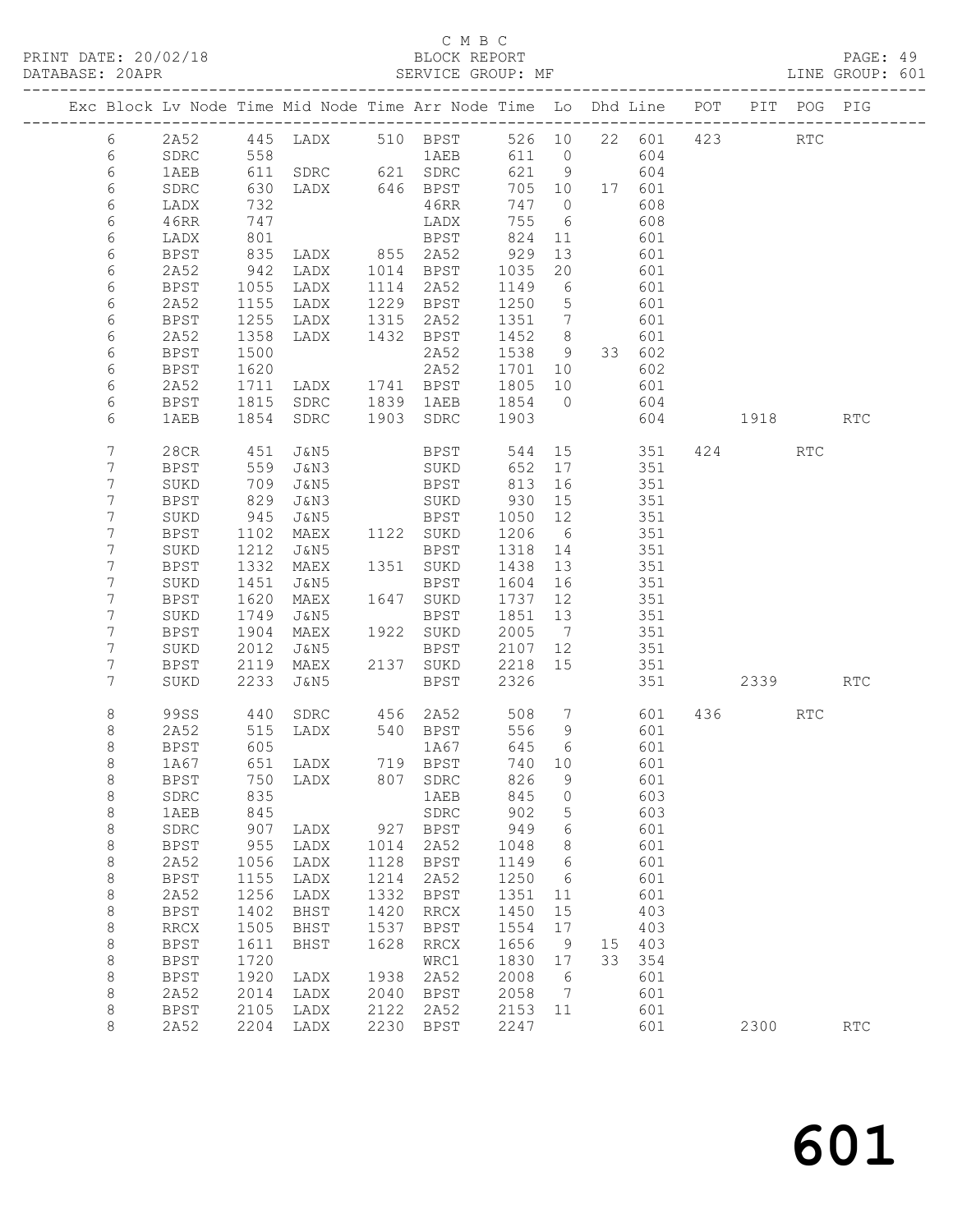# C M B C<br>BLOCK REPORT

PAGE: 50<br>LINE GROUP: 601

|                 |                                |            | Exc Block Lv Node Time Mid Node Time Arr Node Time Lo Dhd Line POT PIT POG PIG |     |                   |         |                |               |               |     |            |                      |                             |
|-----------------|--------------------------------|------------|--------------------------------------------------------------------------------|-----|-------------------|---------|----------------|---------------|---------------|-----|------------|----------------------|-----------------------------|
| 9               | SCDL                           | 505        |                                                                                |     | <b>BPST</b>       |         |                |               | 533 17 30 311 |     | 439        | <b>RTC</b>           |                             |
| 9               | $\operatorname{\mathsf{SCDL}}$ | 620        |                                                                                |     | <b>BPST</b>       |         |                | 659 11 22 311 |               |     |            |                      |                             |
| $\overline{9}$  | ${\tt SDRC}$                   |            |                                                                                |     |                   | 745 0   |                |               | 604           |     |            |                      |                             |
|                 |                                | 732<br>745 |                                                                                |     |                   |         |                |               |               |     |            |                      |                             |
| 9               | 1AEB                           |            |                                                                                |     |                   | 823     |                |               | 604           |     | 838 RTC    |                      |                             |
| 10              | WR10                           | 514        |                                                                                |     | SSPR 545 BPST     | 611 10  |                |               | 22 354        |     | 447 RTC    |                      |                             |
| 10              | SDRC                           | 643        | LADX                                                                           |     |                   | 718 6   |                |               | 22 601        |     |            |                      |                             |
| 10              |                                | 746        |                                                                                |     | 659 BPST<br>1AEB  |         |                | 756 0         | 603           |     |            |                      |                             |
|                 | ${\tt SDRC}$                   |            |                                                                                |     | 1AEB              |         |                |               |               |     |            |                      |                             |
| 10              | 1AEB                           | 756        | SDRC                                                                           |     | 811 BPST          | 839 11  |                |               | 603           |     |            |                      |                             |
| 10              | BPST                           | 850        | LADX                                                                           |     | 907 2A52 941 16   |         |                |               | 601           |     |            |                      |                             |
| 10              | 2A52                           | 957        | LADX                                                                           |     | 1029 BPST         | 1050    |                |               | 601           |     | 1103       |                      | <b>RTC</b>                  |
| 11              | 4826                           |            | 514 SSPR                                                                       |     | 535 BPST          |         |                |               | 559 17 17 352 |     | 452 RTC    |                      |                             |
| 11              | LADX                           | 633        |                                                                                |     | BPST 654 8 33 601 |         |                |               |               |     |            |                      |                             |
| 11              | WR10                           |            | 735 SSPR 809 BPST                                                              |     |                   | 842     |                |               | 354           |     | 857        |                      | RTC                         |
|                 |                                |            |                                                                                |     |                   |         |                |               |               |     |            |                      |                             |
| 12              | OXVN                           | 522        |                                                                                |     | SSPR 538 BPST     |         |                |               | 606 8 351     |     | 455        | RTC                  |                             |
| 12              | BPST                           |            | 614 J&N3                                                                       |     | SUKD              |         |                | 707 16 351    |               |     |            |                      |                             |
| 12              | SUKD                           |            | 723 J&N5                                                                       |     | <b>BPST</b>       | 827     |                |               | 351           |     | 842        |                      | <b>RTC</b>                  |
|                 |                                |            |                                                                                |     |                   |         |                |               |               |     |            |                      |                             |
| 13              | SCDL                           | 525        |                                                                                |     | <b>BPST</b>       |         |                |               | 555 15 33 311 | 459 | <b>RTC</b> |                      |                             |
| 13              | WR10                           |            | 643 SSPR 715 BPST                                                              |     |                   | 748     |                |               | 354           |     |            |                      | <b>RTC</b>                  |
|                 |                                |            |                                                                                |     |                   |         |                |               |               |     |            |                      |                             |
| 14              | 28CR                           | 531        | J&N5                                                                           |     | BPST              |         |                |               | 626 18 351    |     | 504 RTC    |                      |                             |
| 14              | BPST                           | 644        | J&N3                                                                           |     | SUKD              | 740 6   |                |               | 351           |     |            |                      |                             |
| 14              | SUKD                           | 746        | J&N5                                                                           |     | <b>BPST</b>       | 852 8   |                | 351           |               |     |            |                      |                             |
| 14              | BPST                           | 900        | MAEX                                                                           |     | 919 SUKD          | 1001    | 12             | 351           |               |     |            |                      |                             |
| 14              | SUKD                           | 1013       | J&N5                                                                           |     | BPST              | 1119 13 |                |               | 351           |     |            |                      |                             |
| 14              | BPST                           | 1132       | MAEX                                                                           |     | 1151 SUKD         | 1235 7  |                |               | 351           |     |            |                      |                             |
| 14              | SUKD                           | 1242       | J&N5                                                                           |     | BPST              | 1348 14 |                |               | 351           |     |            |                      |                             |
| 14              | BPST                           | 1402       | MAEX                                                                           |     | 1423 SUKD         | 1511 5  |                |               | 351           |     |            |                      |                             |
| 14              | SUKD                           | 1516       | J&N5                                                                           |     | BPST              | 1626 14 |                |               |               |     |            |                      |                             |
| 14              | <b>BPST</b>                    | 1640       | MAEX                                                                           |     | 1707 SUKD         | 1757 9  |                |               | 351           |     |            |                      |                             |
| 14              | SUKD                           | 1806       | J&N5                                                                           |     | BPST              | 1905 11 |                |               | 351           |     |            |                      |                             |
| 14              | BPST                           | 1916       | MAEX                                                                           |     | 1934 SUKD         | 2017 16 |                | 351           |               |     |            |                      |                             |
| 14              | SUKD                           | 2033       |                                                                                |     | J&N5 BPST 2127 13 |         |                |               | 351           |     |            |                      |                             |
| 14              | BPST                           | 2140       | MAEX                                                                           |     | 2158 SUKD         | 2239    |                |               | 351           |     | 2307 RTC   |                      |                             |
|                 |                                |            |                                                                                |     |                   |         |                |               |               |     |            |                      |                             |
| 15 <sub>1</sub> | SDRC                           | 521        |                                                                                |     | 1AEB 531 0 603    |         |                |               |               |     | 505 RTC    |                      |                             |
| 15              | 1AEB                           | 531        |                                                                                |     | SDRC              |         |                |               | 546 5 7 603   |     |            |                      |                             |
| 15              | 2A52                           | 558        | LADX                                                                           | 626 | BPST              | 644     | 5              | 22            | 601           |     |            |                      |                             |
| 15              | SDRC                           | 711        |                                                                                |     | 1AEB              | 724     | $\circ$        |               | 604           |     |            |                      |                             |
| 15              | 1AEB                           | 724        | SDRC                                                                           | 736 | BPST              | 804     |                |               | 604           |     | 819        |                      | $\mathop{\rm RTC}\nolimits$ |
|                 |                                |            |                                                                                |     |                   |         |                |               |               |     |            |                      |                             |
| 16              | 2A52                           | 531        | LADX                                                                           | 556 | <b>BPST</b>       | 612     | 8              |               | 601           | 509 |            | $\operatorname{RTC}$ |                             |
| 16              | <b>BPST</b>                    | 620        | LADX                                                                           | 637 | ${\tt SDRC}$      | 652     | 5              |               | 601           |     |            |                      |                             |
| 16              | ${\tt SDRC}$                   | 657        |                                                                                |     | 1AEB              | 710     | $\overline{0}$ |               | 604           |     |            |                      |                             |
| 16              | 1AEB                           | 710        | SDRC                                                                           | 720 | BPST              | 749     | 16             |               | 604           |     |            |                      |                             |
| 16              | <b>BPST</b>                    | 805        | LADX                                                                           | 825 | 2A52              | 859     | 12             |               | 601           |     |            |                      |                             |
| 16              | 2A52                           | 911        | LADX                                                                           | 942 | <b>BPST</b>       | 1003    |                |               | 601           |     | 1016       |                      | <b>RTC</b>                  |
|                 |                                |            |                                                                                |     |                   |         |                |               |               |     |            |                      |                             |
| 17              | 4826                           | 539        | SSPR                                                                           | 600 | <b>BPST</b>       | 626     | 9              | 30            | 352           | 517 |            | <b>RTC</b>           |                             |
| 17              | SCDL                           | 705        |                                                                                |     | BPST              | 745     | 8              | 15            | 311           |     |            |                      |                             |
| 17              | RRCX                           | 808        | BHST                                                                           | 837 | BPST              | 850     | 14             |               | 403           |     |            |                      |                             |
| 17              | <b>BPST</b>                    | 904        | BHST                                                                           | 919 | RRCX              | 944     |                |               | 403           |     | 950        |                      | RTC                         |
| 18              | WR10                           | 544        | SSPR                                                                           | 615 | BPST              | 641     | 9              | 30            | 354           | 517 |            | <b>RTC</b>           |                             |
|                 |                                |            |                                                                                |     |                   |         |                |               |               |     |            |                      |                             |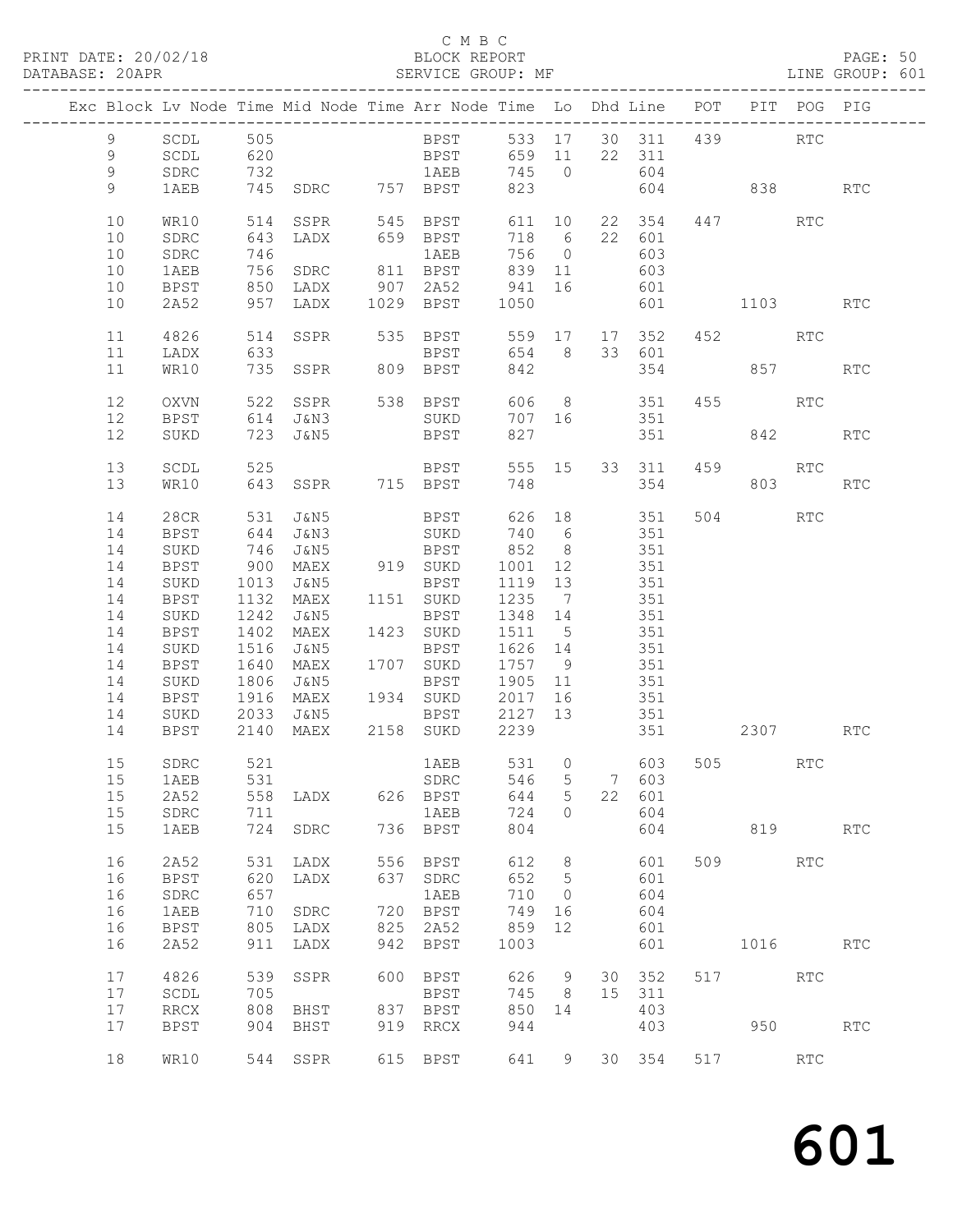## C M B C<br>BLOCK REPORT

PAGE: 51<br>LINE GROUP: 601

|  |    |             |            |                                                           |     | Exc Block Lv Node Time Mid Node Time Arr Node Time Lo Dhd Line POT PIT POG PIG |         |                 |              |              |          |            |
|--|----|-------------|------------|-----------------------------------------------------------|-----|--------------------------------------------------------------------------------|---------|-----------------|--------------|--------------|----------|------------|
|  | 18 | SCDL 720    |            |                                                           |     | BPST 802 311 817 RTC                                                           |         |                 |              |              |          |            |
|  | 19 | 2A52        |            |                                                           |     | 543 SDRC 556 BPST                                                              |         |                 | 618 17 602   | 521 RTC      |          |            |
|  | 19 | BPST        | 635        |                                                           |     | 1A67                                                                           | 716 6   |                 | 601          |              |          |            |
|  | 19 | 1A67        |            |                                                           |     |                                                                                |         |                 | 812 6 34 601 |              |          |            |
|  |    |             |            | 722 LADX       749   BPST<br>852   SDRC        905   BPST |     |                                                                                | 928     |                 |              |              |          |            |
|  | 19 | 2A52        |            |                                                           |     |                                                                                |         |                 | 602          |              | 941 — 10 | RTC        |
|  | 20 | 2A52        |            |                                                           |     | 543 LADX 611 BPST                                                              | 629 10  |                 | 32 601       | 521          | RTC      |            |
|  | 20 | 2A52        |            |                                                           |     | 711 SDRC 724 BPST                                                              | 746     |                 | 602          |              | 801 12   | RTC        |
|  |    |             |            |                                                           |     |                                                                                |         |                 |              |              |          |            |
|  | 21 | LADX        | 535        |                                                           |     | 46RR                                                                           | 550 0   |                 | 608          | 523 RTC      |          |            |
|  | 21 | 46RR        | 550        |                                                           |     | LADX                                                                           | 558     | $7\overline{ }$ | 608          |              |          |            |
|  | 21 | LADX        |            |                                                           |     | 46RR                                                                           | 620     | $\overline{0}$  | 608          |              |          |            |
|  | 21 | 46RR        | 605<br>620 |                                                           |     | LADX                                                                           | 628 11  |                 | 608          |              |          |            |
|  |    |             |            |                                                           |     |                                                                                |         |                 | 608          |              |          |            |
|  | 21 | LADX        | 639        |                                                           |     | 46RR                                                                           | 654     | $\overline{0}$  |              |              |          |            |
|  | 21 | 46RR        | 654        |                                                           |     | LADX                                                                           | 702 5   |                 | 608          |              |          |            |
|  | 21 | LADX        | 707<br>734 |                                                           |     | BPST<br>ULP                                                                    | 728 6   |                 | 601          |              |          |            |
|  | 21 | BPST        |            |                                                           |     |                                                                                | 814 7   |                 | 33 480       |              |          |            |
|  | 21 | BPST        | 854        |                                                           |     | ULP 936 14 480                                                                 |         |                 |              |              |          |            |
|  | 21 | ULP 950     |            |                                                           |     | <b>BPST</b>                                                                    | 1026    |                 |              | 480 1039 RTC |          |            |
|  |    |             |            |                                                           |     |                                                                                |         |                 |              |              |          |            |
|  | 22 | 28CR        | 551        | J&N5                                                      |     | <b>BPST</b>                                                                    |         |                 | 648 11 351   | 524 RTC      |          |            |
|  | 22 | BPST        |            |                                                           |     | 659 MAEX 717 OXVN                                                              | 746 32  |                 | 351          |              |          |            |
|  | 22 | OXVN        |            |                                                           |     | 818 SSPR 836 BPST 910 6 351                                                    |         |                 |              |              |          |            |
|  | 22 | BPST        |            | 916 MAEX                                                  |     | 935 WRC1                                                                       | 1002    |                 |              | 351 1032     |          | <b>RTC</b> |
|  |    |             |            |                                                           |     |                                                                                |         |                 |              |              |          |            |
|  | 23 | 28CR        |            |                                                           |     | 603 J&N5 BPST 701 13 351                                                       |         |                 |              | 536 RTC      |          |            |
|  | 23 | BPST        |            | 714 J&N3                                                  |     | SUKD                                                                           |         |                 | 814 7 351    |              |          |            |
|  | 23 | SUKD        |            | 821 J&N5                                                  |     | <b>BPST</b>                                                                    | 928     |                 |              | 351 941 RTC  |          |            |
|  |    |             |            |                                                           |     |                                                                                |         |                 | 606 0 603    |              |          |            |
|  | 24 | SDRC        | 556        |                                                           |     | 1AEB                                                                           |         |                 |              | 540          | RTC      |            |
|  | 24 | 1AEB        |            |                                                           |     | 606 SDRC 622 BPST                                                              | 644 10  |                 | 22 603       |              |          |            |
|  | 24 | SDRC        | 716        |                                                           |     | 1AEB                                                                           | 726 0   |                 | 603          |              |          |            |
|  | 24 | 1AEB        |            | 726 SDRC                                                  |     | 742 BPST                                                                       | 810     |                 | 603          | 825 32       |          | RTC        |
|  | 25 | WR10        |            | 609 SSPR                                                  |     | 640 BPST                                                                       | 710 15  |                 | 22 354       | 542 RTC      |          |            |
|  |    |             |            |                                                           |     |                                                                                |         |                 |              |              |          |            |
|  | 25 | SDRC        | 747        |                                                           |     | 1AEB                                                                           |         |                 | 800 0 604    |              |          |            |
|  | 25 | 1AEB        |            |                                                           |     | 800 SDRC 812 BPST                                                              | 838     |                 | 604          |              | 853 85   | RTC        |
|  | 26 | 4826        |            |                                                           |     |                                                                                |         |                 | 700 5 352    | 546          | RTC      |            |
|  | 26 | BPST        |            | 705 LADX                                                  | 724 | 2A52                                                                           | 755 12  |                 | 601          |              |          |            |
|  | 26 | 2A52        | 807        | SDRC                                                      |     | 820 BPST                                                                       | 845     |                 | 602          | 858          |          | <b>RTC</b> |
|  |    |             |            |                                                           |     |                                                                                |         |                 |              |              |          |            |
|  | 27 | WR10        | 617        | SSPR                                                      | 648 | BPST                                                                           | 718 17  |                 | 354          | 550 000      | RTC      |            |
|  | 27 | BPST        | 735        | LADX                                                      | 754 | 2A52                                                                           | 828     | 8 <sup>8</sup>  | 601          |              |          |            |
|  | 27 | 2A52        | 836        | SDRC                                                      |     | 849 BPST                                                                       | 914     |                 | 602          |              | 927      | RTC        |
|  |    |             |            |                                                           |     |                                                                                |         |                 |              |              |          |            |
|  | 28 | 28CR        |            | 623 J&N5                                                  |     | BPST                                                                           | 721 12  |                 | 39 351       | 556 RTC      |          |            |
|  | 28 | SUKD        | 812        | J&N5                                                      |     | BPST                                                                           | 919 13  |                 | 351          |              |          |            |
|  | 28 | BPST        | 932        | MAEX                                                      |     | 951 SUKD                                                                       | 1034    | 9               | 351          |              |          |            |
|  | 28 | SUKD        | 1043       | J&N5                                                      |     | BPST                                                                           | 1149 13 |                 | 351          |              |          |            |
|  | 28 |             | 1202       | MAEX                                                      |     | 1221 SUKD                                                                      | 1306    | 6               | 351          |              |          |            |
|  |    | <b>BPST</b> |            |                                                           |     |                                                                                |         |                 |              |              |          |            |
|  | 28 | SUKD        | 1312       | J&N5                                                      |     | BPST                                                                           | 1418 14 |                 | 351          |              |          |            |
|  | 28 | BPST        | 1432       | MAEX                                                      |     | 1455 SUKD                                                                      | 1545 12 |                 | 351          |              |          |            |
|  | 28 | $\rm SUKD$  | 1557       | J&N5                                                      |     | BPST                                                                           | 1705 5  |                 | 351          |              |          |            |
|  | 28 | <b>BPST</b> | 1710       | MAEX                                                      |     | 1735 SUKD                                                                      | 1823    |                 | 351          | 1855 000     |          | RTC        |
|  |    |             |            |                                                           |     | 655 BPST 725 10                                                                |         |                 |              |              |          |            |
|  | 29 | WR10        |            | 624 SSPR                                                  |     |                                                                                |         |                 | 30 354       | 557 000      | RTC      |            |
|  |    |             |            |                                                           |     |                                                                                |         |                 |              |              |          |            |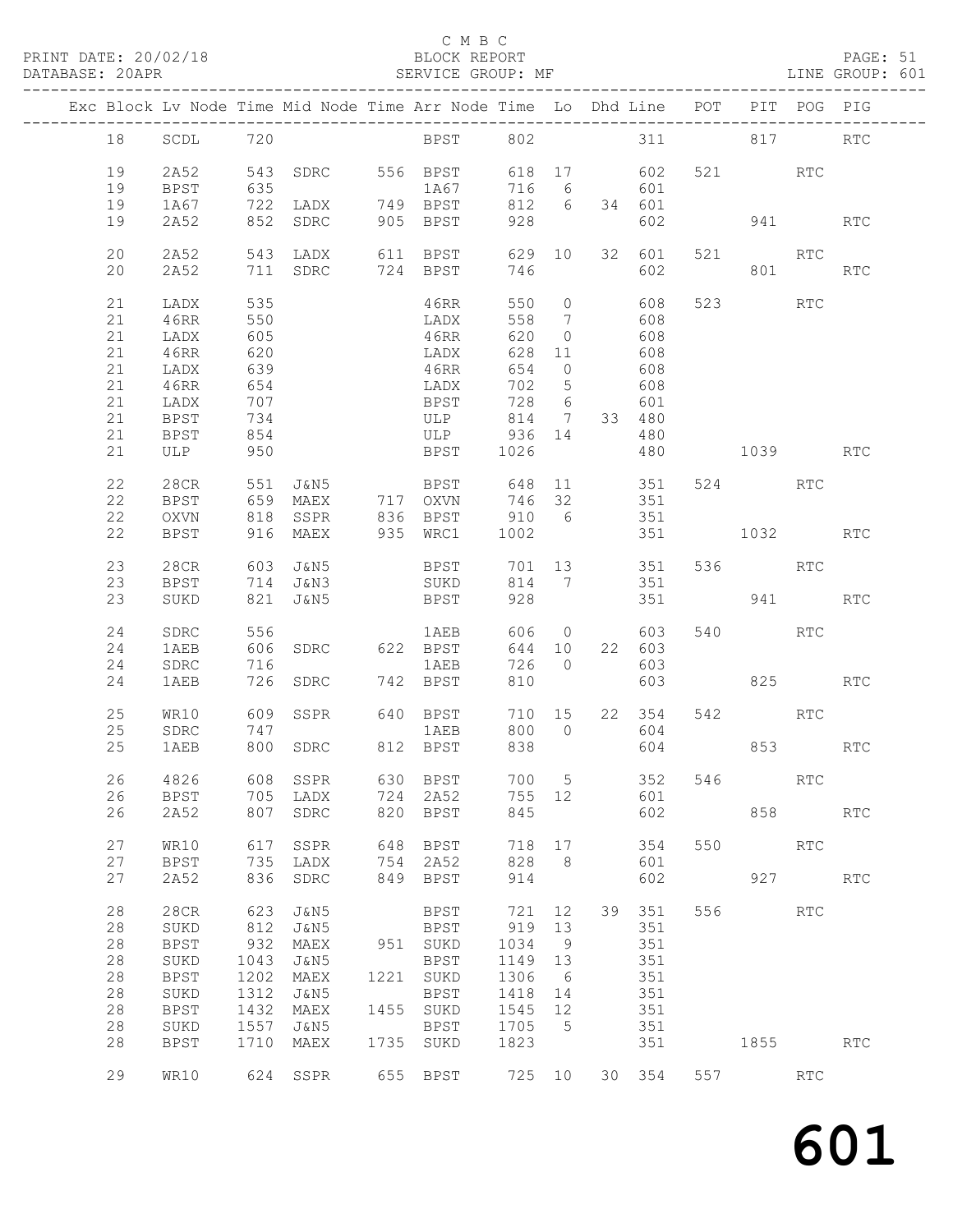# C M B C<br>BLOCK REPORT

PAGE: 52<br>LINE GROUP: 601

|                                                          |                                                                                           |                                                            |                                                                                     |      | Exc Block Lv Node Time Mid Node Time Arr Node Time Lo Dhd Line POT                                                           |                                                                               |                                  |                                                                |     |                     | PIT POG PIG   |                                    |
|----------------------------------------------------------|-------------------------------------------------------------------------------------------|------------------------------------------------------------|-------------------------------------------------------------------------------------|------|------------------------------------------------------------------------------------------------------------------------------|-------------------------------------------------------------------------------|----------------------------------|----------------------------------------------------------------|-----|---------------------|---------------|------------------------------------|
| 29                                                       | SCDL                                                                                      | 805                                                        |                                                                                     |      | BPST 845                                                                                                                     |                                                                               |                                  |                                                                |     | 311 858             |               | <b>RTC</b>                         |
| 30<br>30                                                 | 2A52<br>SCDL                                                                              | 735                                                        |                                                                                     |      | 623 SDRC 636 BPST 658 7 30 602<br><b>BPST</b>                                                                                | 817                                                                           |                                  | 311                                                            | 601 | <b>RTC</b>          | 832           | RTC                                |
| 31<br>31                                                 | 4826<br>2A52                                                                              | 628                                                        | SSPR<br>758 LADX                                                                    |      | 650 BPST<br>830 BPST                                                                                                         | 720<br>854                                                                    | 6                                | 32 352<br>601                                                  | 606 | 907                 | RTC           | <b>RTC</b>                         |
| 32<br>32                                                 | SDRC<br>2A52                                                                              |                                                            |                                                                                     |      |                                                                                                                              | 817                                                                           | 658 7                            | 32 601<br>602                                                  |     | 607 RTC             |               | RTC                                |
| 33<br>33                                                 | SCDL<br>SCDL                                                                              | 635<br>750                                                 |                                                                                     |      | <b>BPST</b><br>BPST                                                                                                          | 714<br>832                                                                    | 6                                | 30 311<br>311                                                  | 607 | RTC                 | 847           | RTC                                |
| 34<br>34<br>34                                           | WR10<br>SDRC<br>1AEB                                                                      | 634<br>805                                                 | SSPR<br>815 SDRC 830 BPST                                                           |      | 705 BPST<br>1 AEB                                                                                                            | 815<br>855 10                                                                 | 735 8<br>$\overline{0}$          | 22 354<br>603<br>603                                           |     | 607                 | <b>RTC</b>    |                                    |
| 34<br>35<br>35                                           | BPST<br>LADX<br>46RR                                                                      | 623<br>638                                                 | 905 LADX 922 2A52                                                                   |      | 46RR<br>LADX                                                                                                                 | 956<br>638<br>646                                                             | 6                                | 601<br>0 608<br>608                                            |     | 1020 RTC<br>608 RTC |               |                                    |
| 35<br>35<br>35                                           | LADX<br>BPST<br>2A52                                                                      | 652<br>720                                                 | LADX 739 2A52<br>827 LADX                                                           |      | BPST<br>859 BPST                                                                                                             | 713<br>811 16<br>923                                                          | $\overline{7}$                   | 601<br>601<br>601                                              |     | 936 — 10            |               | <b>RTC</b>                         |
| 36<br>36                                                 | BPST<br>SUKD                                                                              |                                                            | 629 J&N3<br>737 J&N5                                                                |      | SUKD<br><b>BPST</b>                                                                                                          | 841                                                                           |                                  | 725 12 351<br>351                                              | 609 | <b>RTC</b>          | 856 8         | RTC                                |
| 37<br>37                                                 | 28CR<br>KG52                                                                              | 820                                                        | 643 J&N5                                                                            |      | <b>BPST</b><br>BPST                                                                                                          | 745 5<br>901                                                                  |                                  | 30 351<br>351                                                  | 616 | <b>RTC</b>          | 914           | RTC                                |
| 38<br>38                                                 | SCDL<br>1A67                                                                              | 650                                                        | 815 LADX 846 BPST                                                                   |      | BPST                                                                                                                         | 908                                                                           | 729 11                           | 35 311<br>601                                                  | 622 |                     | RTC<br>921 72 | <b>RTC</b>                         |
| 39<br>39<br>39<br>39<br>39<br>39<br>39<br>39<br>39<br>39 | 28CR<br>SUKD<br>BPST<br>SUKD<br><b>BPST</b><br><b>BPST</b><br>SUKD<br><b>BPST</b><br>SUKD | 650<br>847<br>1002<br>1113<br>1459<br>1618<br>1730<br>1852 | J&N5<br>J&N5<br>MAEX 1022 SUKD<br>J&N5<br>1232 MAEX<br>MAEX<br>J&N5<br>MAEX<br>J&N5 |      | <b>BPST</b><br><b>BPST</b><br>BPST<br>1251 SUKD<br>SUKD 1342 J&N5 BPST 1449 10 351<br>1522 SUKD<br>BPST<br>1753 SUKD<br>BPST | 752 16<br>952 10<br>1104<br>1219 13<br>1336 6<br>1612<br>1725<br>1839<br>1949 | 9<br>6<br>$5^{\circ}$<br>13<br>9 | 39 351<br>351<br>351<br>351<br>351<br>351<br>351<br>351<br>351 |     | 623 RTC             |               |                                    |
| 39<br>40<br>40                                           | BPST<br>BPST<br>2A52                                                                      | 1958<br>650                                                | MAEX<br>LADX<br>743 LADX                                                            | 2016 | SUKD<br>709 2A52<br>813 BPST                                                                                                 | 2059<br>737<br>837                                                            | 6                                | 351<br>601<br>601                                              | 630 | 2129<br>852         | RTC           | RTC<br>$\mathop{\rm RTC}\nolimits$ |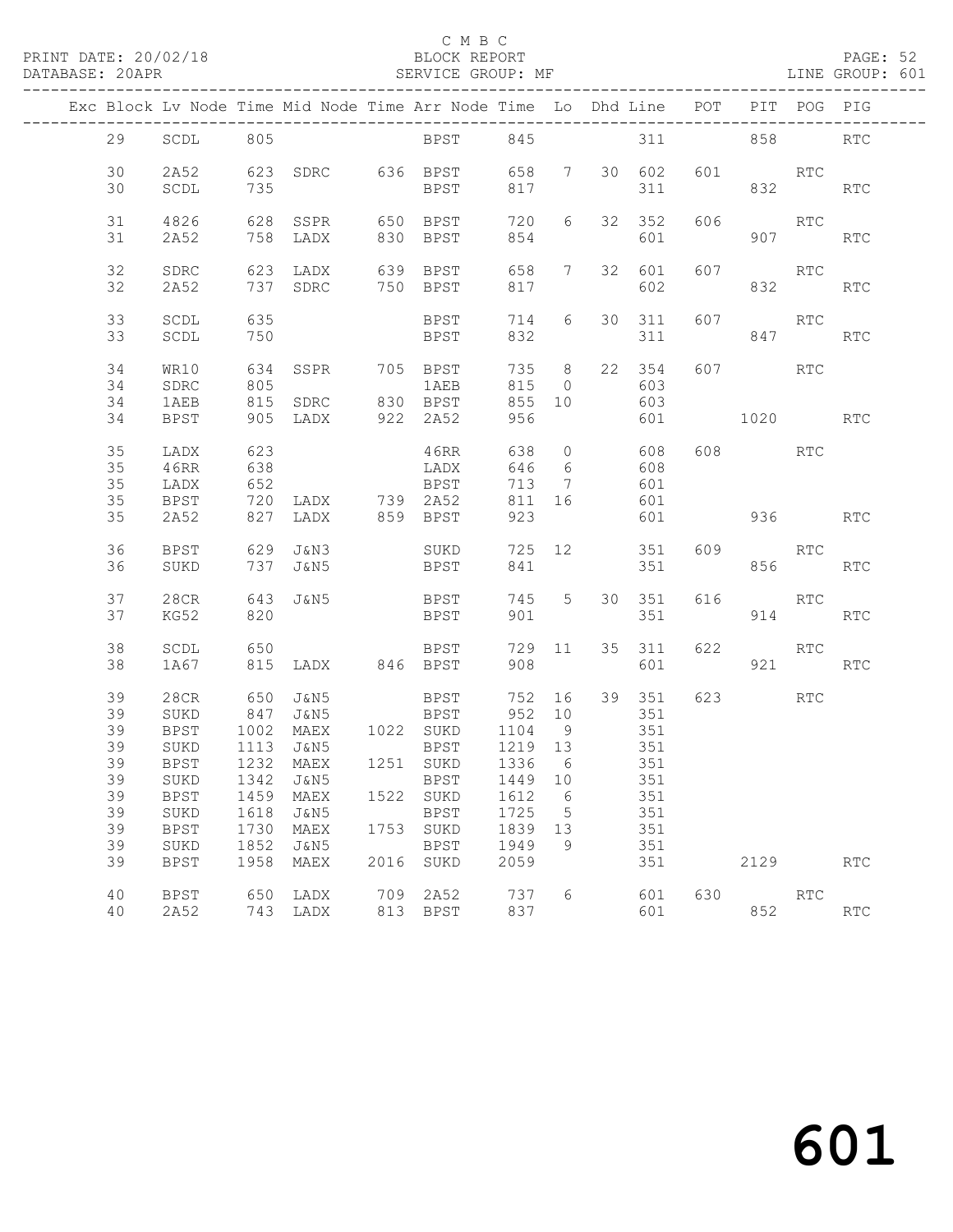# C M B C<br>BLOCK REPORT

PAGE: 53<br>LINE GROUP: 601

| Exc Block Lv Node Time Mid Node Time Arr Node Time Lo Dhd Line POT PIT POG PIG |                     |              |               |      |                    |                 |                 |    |        |            |         |                      |                             |
|--------------------------------------------------------------------------------|---------------------|--------------|---------------|------|--------------------|-----------------|-----------------|----|--------|------------|---------|----------------------|-----------------------------|
| 41                                                                             | SUKD                |              | 702 J&N5      |      | BPST 806 8 351     |                 |                 |    |        |            | 633 000 | $\operatorname{RTC}$ |                             |
| 41                                                                             | <b>BPST</b>         | 814          | J&N3          |      | SUKD               | 915 15          |                 |    | 351    |            |         |                      |                             |
| 41                                                                             | SUKD                | 930          | J&N5          |      | BPST               | 1035            | 12              |    | 351    |            |         |                      |                             |
| 41                                                                             | <b>BPST</b>         | 1047         | MAEX          |      | 1107 OXVN          | 1133            | 12              |    | 351    |            |         |                      |                             |
| 41                                                                             | OXVN                | 1145         | SSPR          |      | 1205 BPST          | 1234            | 13              |    | 351    |            |         |                      |                             |
| 41                                                                             | <b>BPST</b>         | 1247         | MAEX          | 1306 | OXVN               | 1335            | 9               |    | 351    |            |         |                      |                             |
| 41                                                                             | OXVN                | 1344         | SSPR          |      | 1404 BPST          | 1434 13         |                 |    | 351    |            |         |                      |                             |
| 41                                                                             | <b>BPST</b>         | 1447         | MAEX          |      | 1510 SUKD          | 1600            | $\overline{7}$  |    | 351    |            |         |                      |                             |
| 41                                                                             | SUKD                | 1607         | J&N5          |      | BPST               | 1715            | $5\overline{)}$ |    | 351    |            |         |                      |                             |
| 41                                                                             | BPST                | 1720         | MAEX          |      | 1744 WRC1          | 1811 8          |                 |    | 33 351 |            |         |                      |                             |
|                                                                                |                     | 1852         |               |      |                    | 1955            |                 |    |        |            |         |                      | <b>RTC</b>                  |
| 41                                                                             | <b>BPST</b>         |              | MAEX          | 1911 | SUKD               |                 |                 |    | 351    |            | 2027    |                      |                             |
| 42                                                                             | 4826                | 700          | SSPR          |      | 722 BPST           | 755 13          |                 |    | 32 352 | 638        |         | RTC                  |                             |
| 42                                                                             | 2A52                | 840          | LADX          |      | 912 BPST           | 936             |                 |    | 601    |            |         | 949                  | <b>RTC</b>                  |
| 43                                                                             | LADX                | 659          |               |      | 46RR               | 714             | $\overline{0}$  |    | 608    | 642        |         | <b>RTC</b>           |                             |
| 43                                                                             | 46RR                | 714          |               |      | LADX               | 722             | 7               |    | 608    |            |         |                      |                             |
| 43                                                                             | LADX                | 729          |               |      | BPST               | 750             |                 |    | 601    |            | 805     |                      | RTC                         |
| 44                                                                             | WR10                | 717          | SSPR 751 BPST |      |                    | 824             |                 |    | 354    | 648        |         | 839 RTC              | RTC                         |
| 45                                                                             | 28CR                | 719          | J&N5          |      | BPST               | 820             | 5 <sub>5</sub>  |    | 30 351 | 652        |         | RTC                  |                             |
| 45                                                                             | KG52                | 855          |               |      | BPST               | 934             |                 |    | 351    |            |         | 947 — 100            | <b>RTC</b>                  |
|                                                                                |                     |              |               |      |                    |                 |                 |    |        |            |         |                      |                             |
| 46                                                                             | 28CR                | 731          | J&N5          |      | BPST               | 832             | 12              |    | 351    |            | 704     | RTC                  |                             |
| 46                                                                             | <b>BPST</b>         | 844          | MAEX          |      | 902 SUKD           | 944             | 14              |    | 351    |            |         |                      |                             |
| 46                                                                             | SUKD                | 958          | J&N5          |      | <b>BPST</b>        | 1104            | 13              |    | 351    |            |         |                      |                             |
| 46                                                                             | <b>BPST</b>         | 1117         | MAEX          |      | 1137 OXVN          | 1203            | 12              |    | 351    |            |         |                      |                             |
| 46                                                                             | OXVN                | 1215         | SSPR          | 1235 | BPST               | 1304            | 13              |    | 351    |            |         |                      |                             |
| 46                                                                             | <b>BPST</b>         | 1317         | MAEX          | 1336 | OXVN               | 1405            | 10              |    | 351    |            |         |                      |                             |
| 46                                                                             | OXVN                | 1415         | SSPR          | 1435 | BPST               | 1505            | 14              |    | 351    |            |         |                      |                             |
| 46                                                                             | <b>BPST</b>         | 1519         | MAEX          |      | 1543 SUKD          | 1633            | $5^{\circ}$     |    | 351    |            |         |                      |                             |
| 46                                                                             | SUKD                | 1638         | J&N5          |      | BPST               | 1745            | $5^{\circ}$     |    | 351    |            |         |                      |                             |
| 46                                                                             | <b>BPST</b>         | 1750         | MAEX          |      | 1813 SUKD          | 1859            | 9               |    | 351    |            |         |                      |                             |
| 46                                                                             | SUKD                | 1908         | J&N5          |      | BPST               | 2003            | 10              |    | 351    |            |         |                      |                             |
| 46                                                                             | <b>BPST</b>         | 2013         | MAEX          | 2031 | SUKD               | 2112            |                 |    | 351    |            | 2142    |                      | <b>RTC</b>                  |
| 47                                                                             | BPST                |              | 1350 LADX     |      | 1410 2A52          | 1448            |                 |    |        | 6 601 1330 |         | RTC                  |                             |
| 47                                                                             | 2A52                |              | 1454 LADX     |      | 1534 BPST          | 1558 5          |                 |    | 601    |            |         |                      |                             |
|                                                                                | 47 BPST 1603        |              |               |      | SCDL 1649 5 36 311 |                 |                 |    |        |            |         |                      |                             |
| 47                                                                             | <b>BPST</b>         | 1730         | SDRC          | 1756 | 1AEB               | 1813            | $\overline{0}$  |    | 604    |            |         |                      |                             |
| 47                                                                             | 1AEB                | 1813         | SDRC          | 1824 | SDRC               | 1824            | 13              | 27 | 604    |            |         |                      |                             |
| 47                                                                             | <b>BPST</b>         | 1904         |               |      | SCDL               | 1939            |                 |    | 311    |            | 2004    |                      | $\mathop{\rm RTC}\nolimits$ |
|                                                                                |                     |              |               |      |                    |                 |                 |    |        |            |         |                      |                             |
| 48                                                                             | 2A52                | 1415         | LADX          | 1449 | BPST               | 1509            | 15              |    | 601    | 1349       |         | <b>RTC</b>           |                             |
| 48                                                                             | <b>BPST</b>         | 1524         | LADX          | 1545 | SDRC               | 1607            | 11              | 22 | 601    |            |         |                      |                             |
| 48                                                                             | <b>BPST</b>         | 1640         |               |      | 2A52               | 1721            | 14              | 30 | 602    |            |         |                      |                             |
| $4\,8$                                                                         | <b>BPST</b>         | 1805         |               |      | 2A52               | 1846            | 9               |    | 602    |            |         |                      |                             |
| 48                                                                             | 2A52                | 1855         | LADX          | 1923 | BPST               | 1941            |                 |    | 601    |            | 1954    |                      | <b>RTC</b>                  |
| 49                                                                             |                     |              |               | 1437 |                    |                 |                 |    | 601    | 1356       |         | RTC                  |                             |
| 49                                                                             | <b>BPST</b><br>2A52 | 1416<br>1528 | LADX<br>LADX  |      | 2A52<br>1601 BPST  | 1515 13<br>1624 | 19              |    | 601    |            |         |                      |                             |
|                                                                                |                     |              |               |      |                    |                 |                 |    |        |            |         |                      |                             |
| 49                                                                             | <b>BPST</b>         | 1643         |               |      | SCDL               | 1729            |                 |    | 311    |            | 1759    |                      | <b>RTC</b>                  |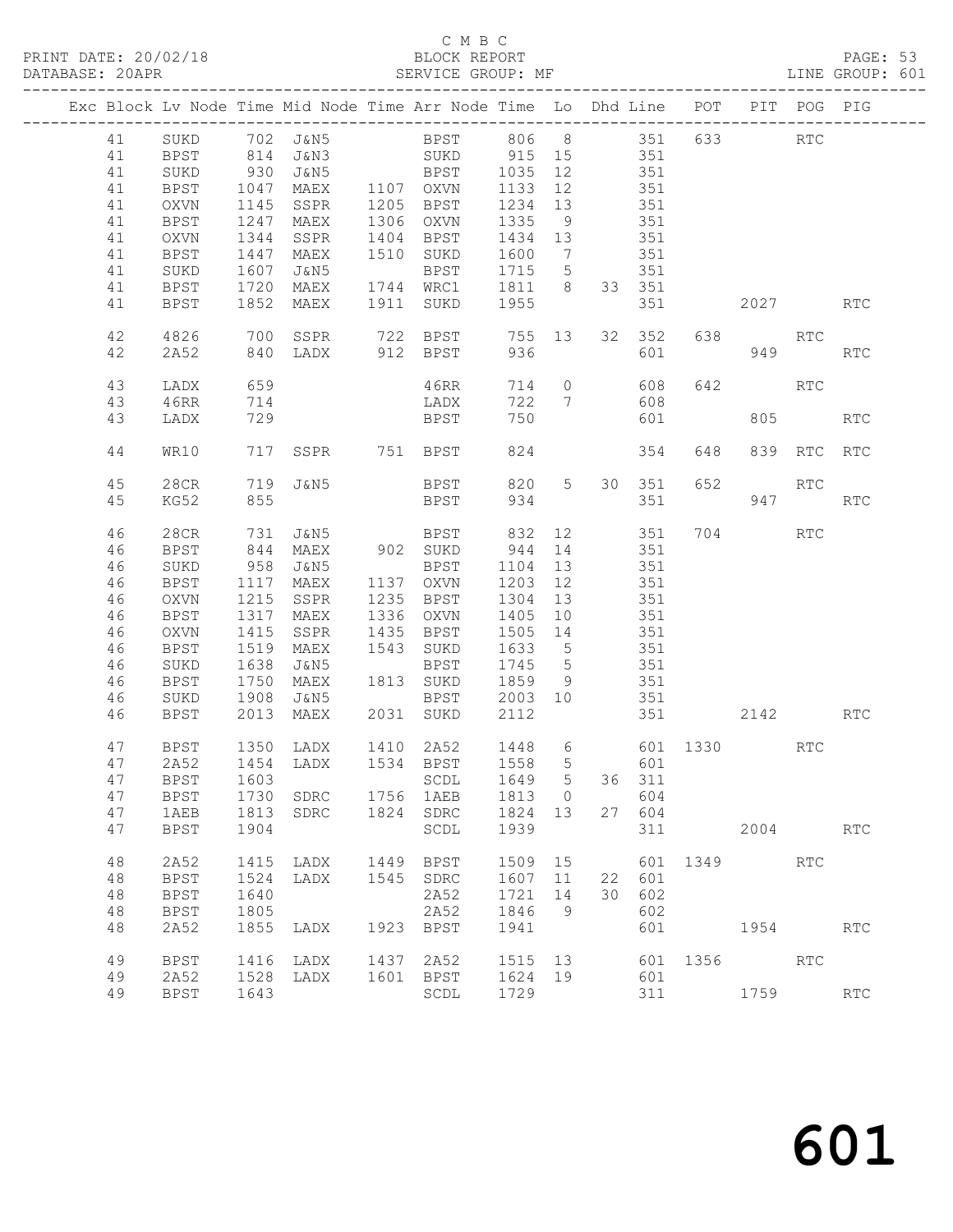## C M B C<br>BLOCK REPORT

PAGE: 54<br>LINE GROUP: 601

|        |       |             |                      | Exc Block Lv Node Time Mid Node Time Arr Node Time Lo Dhd Line POT PIT POG PIG |      |                                                 |                              |                 |                |        |          |                          |            |            |
|--------|-------|-------------|----------------------|--------------------------------------------------------------------------------|------|-------------------------------------------------|------------------------------|-----------------|----------------|--------|----------|--------------------------|------------|------------|
|        | 50    | <b>BPST</b> | 1420                 |                                                                                |      | 2A52 1458 12 602 1400 RTC                       |                              |                 |                |        |          |                          |            |            |
|        | 50    | 2A52        |                      |                                                                                |      |                                                 |                              |                 |                |        |          |                          |            |            |
|        | 50    | BPST        |                      | 1510 LADX 1546 BPST 1609 7 601<br>1616 1A67 1709 17 601                        |      |                                                 |                              |                 |                |        |          |                          |            |            |
|        | 50    | 1A67        |                      | 1726 LADX 1758 BPST 1819 11                                                    |      |                                                 |                              |                 |                | 601    |          |                          |            |            |
|        | 50    | BPST        | 1830                 |                                                                                |      | SDRC 1852 1AEB 1903 0 603                       |                              |                 |                |        |          |                          |            |            |
|        | 50    |             | 1903                 |                                                                                |      |                                                 | 1916                         |                 |                |        |          | 603 1931 RTC             |            |            |
|        |       | 1AEB        |                      |                                                                                |      | SDRC                                            |                              |                 |                |        |          |                          |            |            |
|        | 51    | 2A52        | 1427                 | LADX 1504 BPST                                                                 |      |                                                 | 1526                         |                 |                |        |          | 12 601 1401              | RTC        |            |
|        | 51    | BPST        | 1538                 | LADX                                                                           |      | 1559 2A52                                       | 1635 17                      |                 |                | 33 601 |          |                          |            |            |
|        | 51    | <b>BPST</b> |                      |                                                                                |      | SCDL                                            | 1809 21                      |                 |                | 30 311 |          |                          |            |            |
|        | 51    | BPST        |                      | SDRC 1921                                                                      |      | 1921 1AEB                                       | 1932 0                       |                 |                | 603    |          |                          |            |            |
|        | 51    | 1AEB        | 1725<br>1900<br>1932 |                                                                                |      | SDRC 1945 14                                    |                              |                 |                | 22 603 |          |                          |            |            |
|        | 51    | BPST        |                      |                                                                                |      |                                                 | 2109                         |                 |                |        |          | 601 2129 RTC             |            |            |
|        |       |             |                      |                                                                                |      |                                                 |                              |                 |                |        |          |                          |            |            |
|        | 52    | SUKD        | 1440                 | J&N5                                                                           |      | BPST 1554 16 351 1411 RTC<br>SUKD 1727 351 1800 |                              |                 |                |        |          |                          |            |            |
|        | 52    | BPST        |                      | 1610 MAEX                                                                      |      | 1637 SUKD                                       | 1727                         |                 |                |        | 351      | 1800                     |            | <b>RTC</b> |
|        | 53    | BPST        | 1434                 | LADX 1455 2A52                                                                 |      |                                                 |                              |                 |                |        |          | 1533 10 601 1414         | RTC        |            |
|        | 53    | 2A52        |                      |                                                                                |      |                                                 |                              |                 |                | 601    |          |                          |            |            |
|        | 53    | BPST        |                      |                                                                                |      |                                                 |                              |                 |                |        |          | 352 1820 RTC             |            |            |
|        |       |             |                      |                                                                                |      |                                                 |                              |                 |                |        |          |                          |            |            |
|        | 54    | SUKD        | 1501                 | J&N5                                                                           |      | BPST                                            |                              |                 |                |        |          | 1614  16  351  1432  RTC |            |            |
|        | 54    | BPST        | 1630                 | MAEX 1657 SUKD                                                                 |      |                                                 | 1747 9 40 351<br>1939 14 351 |                 |                |        |          |                          |            |            |
|        | 54    | <b>BPST</b> | 1836                 | MAEX                                                                           |      | 1855 SUKD                                       |                              |                 |                |        |          |                          |            |            |
|        | 54    | SUKD        | 1953                 | J&N5                                                                           |      | BPST 2048 10                                    |                              |                 |                | 351    |          |                          |            |            |
|        | 54    | BPST        | 2058                 | MAEX                                                                           |      | 2116 SUKD                                       | 2157 6                       |                 | 351            |        |          |                          |            |            |
|        | 54    | SUKD        | 2203                 | J&N5                                                                           |      |                                                 |                              | $6\overline{6}$ |                |        |          |                          |            |            |
|        | 54    | BPST        |                      | 2302 MAEX                                                                      |      | BPST 2256<br>2320 SUKD 2359                     |                              | $6\overline{6}$ | $351$<br>$351$ |        |          |                          |            |            |
|        | 54    | SUKD        |                      | 2405 J&N5                                                                      |      | BPST 2456                                       |                              | 8 <sup>1</sup>  |                | 351    |          |                          |            |            |
|        | 54    | BPST        |                      | 2504 J&N3                                                                      |      | SUKD 2600                                       |                              |                 |                |        |          | 351 2626 RTC             |            |            |
|        | 55    |             |                      |                                                                                |      | LADX 1513 2A52                                  |                              |                 |                |        |          | 1551 7 601 1432 RTC      |            |            |
|        | 55    | BPST        | 1452                 | 1558 LADX                                                                      |      | 1630 BPST 1653 12                               |                              |                 |                | 601    |          |                          |            |            |
|        |       | 2A52        |                      |                                                                                |      |                                                 |                              |                 |                |        |          |                          |            |            |
|        | 55    | <b>BPST</b> |                      | 1705 SDRC 1730 1AEB                                                            |      |                                                 | 1741 0 603                   |                 |                |        |          |                          |            |            |
|        | 55    | 1AEB        | 1741                 |                                                                                |      | SDRC                                            | 1757                         |                 |                |        |          | 603 1814                 |            | <b>RTC</b> |
|        | SD 56 | CMJA        |                      | 1457 BPST 1513 BHST 1531 5 14 407 1439                                         |      |                                                 |                              |                 |                |        |          |                          | RTC        |            |
|        | SD 56 | <b>BPST</b> |                      | 1550 MAEX 1615 SUKD 1705 14 351                                                |      |                                                 |                              |                 |                |        |          |                          |            |            |
| #SD 56 |       | BPST        |                      | 1550 MAEX                                                                      |      | 1615 SUKD                                       |                              |                 |                |        |          | 1705 14 351 1530 RTC     |            |            |
|        |       |             |                      | 56 SUKD 1719 J&N5 BPST 1821 9                                                  |      |                                                 |                              |                 |                | 351    |          |                          |            |            |
|        | 56    | <b>BPST</b> | 1830                 | MAEX                                                                           | 1849 | SUKD                                            | 1933                         |                 |                | 351    |          | 2005                     |            | <b>RTC</b> |
|        |       |             |                      |                                                                                |      |                                                 |                              |                 |                |        |          |                          |            |            |
|        | SD 57 | LADX        | 1451                 |                                                                                |      | 46RR                                            | 1500                         | $\circ$         |                | 606    |          | 1439                     | <b>RTC</b> |            |
|        | SD 57 | 46RR        | 1500                 |                                                                                |      | LADX                                            | 1520                         | 5               |                | 606    |          |                          |            |            |
| SD 57  |       | LADX        | 1525                 |                                                                                |      | HP62                                            | 1533                         | 7               |                | 25 617 |          |                          |            |            |
| SD 57  |       | <b>BPST</b> | 1605                 |                                                                                |      | WRC1                                            | 1717                         | 10              | 33             | 354    |          |                          |            |            |
| #SD 57 |       | BPST        | 1605                 |                                                                                |      | WRC1                                            | 1717                         | 10              | 33             | 354    | 1545     |                          | RTC.       |            |
|        | 57    | <b>BPST</b> | 1800                 |                                                                                |      | WRC1                                            | 1901                         |                 |                | 354    |          | 1928                     |            | RTC        |
|        | 58    | <b>BPST</b> | 1502                 |                                                                                |      | SCDL                                            | 1545                         | 5               | 30             | 311    | 1442     |                          | <b>RTC</b> |            |
|        | 58    | <b>BPST</b> | 1620                 |                                                                                |      | WRC1                                            | 1732                         |                 |                | 354    |          | 1802                     |            | <b>RTC</b> |
|        |       |             |                      |                                                                                |      |                                                 |                              |                 |                |        |          |                          |            |            |
|        | 59    | <b>BPST</b> | 1509                 | MAEX                                                                           |      | 1533 SUKD                                       | 1623                         | 5               |                | 351    | 1449     |                          | <b>RTC</b> |            |
|        | 59    | SUKD        | 1628                 | J&N5                                                                           |      | BPST                                            | 1735                         | 5               |                | 351    |          |                          |            |            |
|        | 59    | <b>BPST</b> | 1740                 | MAEX                                                                           | 1803 | SUKD                                            | 1849                         |                 |                | 351    |          | 1921                     |            | <b>RTC</b> |
|        | 60    | BPST        | 1510                 | LADX                                                                           |      | 1531 2A52                                       | 1607                         | 5 <sup>5</sup>  |                |        | 601 1450 |                          | RTC        |            |
|        |       |             |                      |                                                                                |      |                                                 |                              |                 |                |        |          |                          |            |            |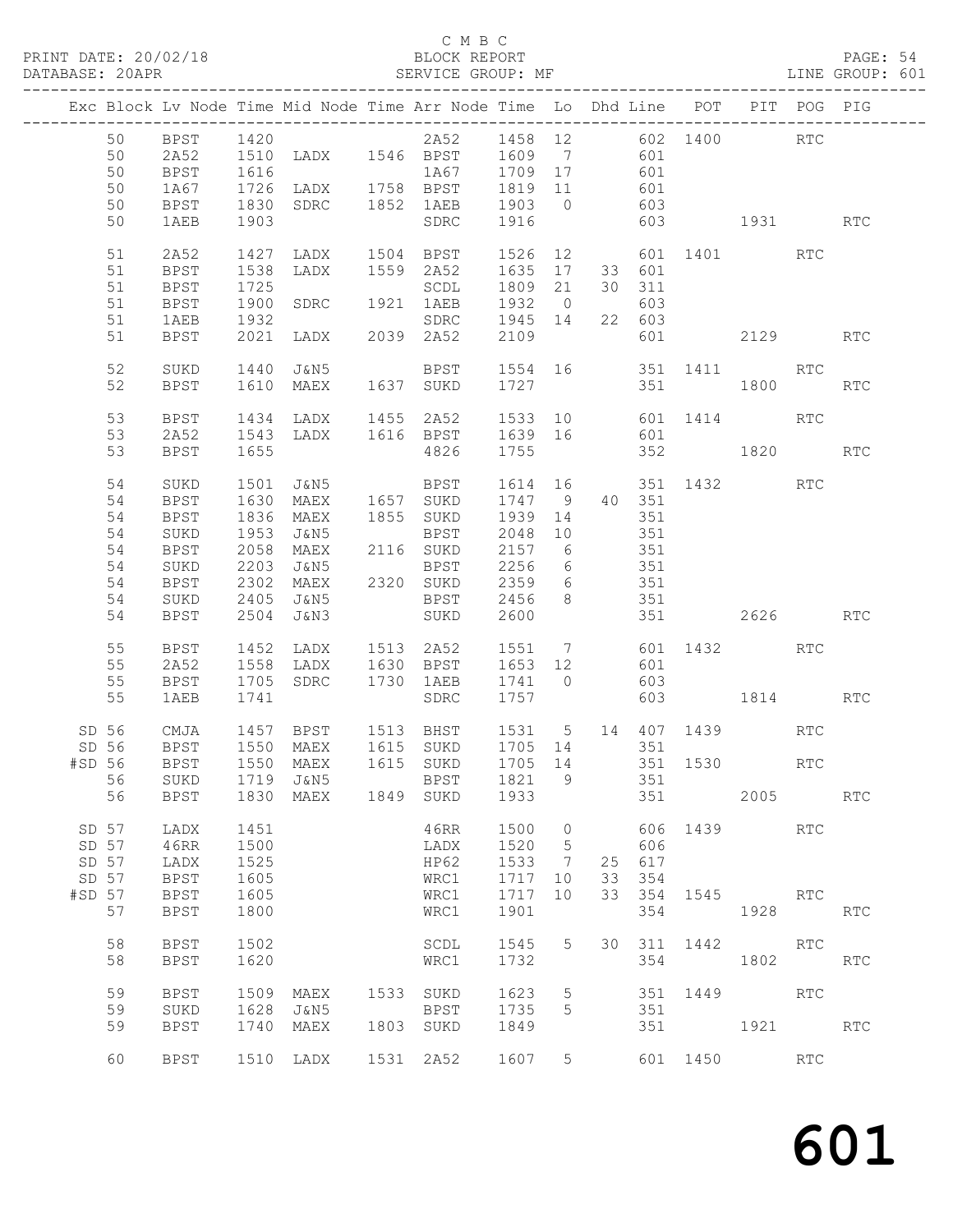## C M B C<br>BLOCK REPORT

|                                                          |                                                                                                   |                                      | PRINT DATE: 20/02/18 BLOCK REPORT DATABASE: 20APR SERVICE GROUP:                                     | SERVICE GROUP: MF                                   |                                         |                                    |     |                             |                     |          |            | PAGE: 55<br>LINE GROUP: 601 |  |
|----------------------------------------------------------|---------------------------------------------------------------------------------------------------|--------------------------------------|------------------------------------------------------------------------------------------------------|-----------------------------------------------------|-----------------------------------------|------------------------------------|-----|-----------------------------|---------------------|----------|------------|-----------------------------|--|
|                                                          |                                                                                                   |                                      | Exc Block Lv Node Time Mid Node Time Arr Node Time Lo Dhd Line POT PIT POG PIG                       |                                                     |                                         |                                    |     |                             |                     |          |            |                             |  |
| 60<br>60                                                 |                                                                                                   |                                      | 2A52 1612 LADX 1644 BPST 1707 13 601<br>BPST 1720 2A52 1801 602 1827 RTC                             |                                                     |                                         |                                    |     |                             |                     |          |            |                             |  |
| 61<br>61                                                 | BPST<br><b>BPST</b>                                                                               | 1515<br>1640                         |                                                                                                      | 2A52 1555 12 33 602 1455 RTC<br>4826 1740           |                                         |                                    |     |                             | 352                 | 1805     |            | RTC                         |  |
| 62<br>62                                                 | SUKD<br>BPST                                                                                      | 1650                                 | 1526 J&N5 BPST 1635 15 351 1457 RTC                                                                  | WRC1                                                |                                         |                                    |     |                             | 1801 354 1831       |          |            | RTC                         |  |
| 63<br>63<br>63<br>63<br>63                               | BPST<br>BPST<br>1AEB<br>BPST<br>2A52                                                              |                                      | 1743 SDRC 1754 SDRC 1754 19 27 604<br>1840 LADX 1858 2A52 1928 5 601<br>1933 LADX 2000 BPST 2018 601 |                                                     |                                         |                                    |     |                             | 601 2031 RTC        |          |            |                             |  |
| 64<br>64<br>64<br>64<br>64                               | BPST<br>2A52<br>BPST<br>LADX<br>46RR                                                              | 1530<br>1757                         | 1622 LADX 1654 BPST 1717 5 601                                                                       | 2A52 1610 12 602 1510<br>LADX 1818                  |                                         |                                    |     |                             | 606 1830 RTC        |          | <b>RTC</b> |                             |  |
| 65<br>65<br>65<br>65<br>65<br>65<br>65<br>65<br>65<br>65 | SUKD<br><b>BPST</b><br>SUKD<br>BPST<br>SUKD<br><b>BPST</b><br>SUKD<br><b>BPST</b><br>SUKD<br>BPST | 2404<br>2505                         | 1943 MAEX 2001 SUKD 2044 19<br>J&N3<br>J&N5<br>2604 J&N3                                             | SUKD 2500 5 351<br>BPST 2556 8 351<br>SUKD 2700 351 |                                         |                                    | 351 |                             | 351 2726 RTC        |          |            |                             |  |
| 66<br>66<br>66                                           | BPST<br>SUKD<br><b>BPST</b>                                                                       |                                      | 1539 MAEX 1603 SUKD 1653 11 351 1519 RTC                                                             |                                                     |                                         |                                    |     |                             | 351 1933 RTC        |          |            |                             |  |
| 67<br>67                                                 | BPST<br>BPST                                                                                      | 1542<br>1710                         |                                                                                                      | SCDL 1628 6 36 311 1522 RTC<br>4826                 | 1810                                    |                                    |     | 352                         |                     | 1835     |            | RTC                         |  |
| 68<br>68<br>68                                           | BPST<br>2A52<br><b>BPST</b>                                                                       | 1545<br>1750                         | 1637 LADX 1709 BPST                                                                                  | 2A52<br>4826                                        | 1625 12<br>1731 19<br>1850              |                                    |     | 601                         | 602 1525 RTC<br>352 | 1915 RTC |            |                             |  |
| 69<br>69<br>69<br>69                                     | SDRC<br>1AEB<br><b>BPST</b><br>1A67                                                               | 1606<br>1621<br>1707<br>1820         | SDRC<br>LADX                                                                                         | 1AEB<br>1632 SDRC<br>1A67<br>1849 BPST              | 1621 0<br>1632 8<br>1800<br>1908        | 20                                 |     | 27 604<br>601<br>601        | 604 1536 RTC        | 1921 RTC |            |                             |  |
| 70<br>70                                                 | <b>BPST</b><br><b>BPST</b>                                                                        | 1556<br>1740                         |                                                                                                      | 4826<br>WRC1                                        | 1659 7<br>1848                          |                                    |     | 354                         |                     | 1918 RTC |            |                             |  |
| 71<br>71<br>71<br>71<br>71                               | <b>BPST</b><br>LADX<br>46RR<br><b>BPST</b><br>1AEB                                                | 1604<br>1640<br>1648<br>1744<br>1820 | LADX 1626 LADX<br>SDRC                                                                               | 46RR<br>LADX<br>1809 1AEB<br>SDRC                   | 1626 14<br>1648<br>1708<br>1820<br>1835 | $\overline{0}$<br>19<br>$\bigcirc$ |     | 606<br>17 606<br>603<br>603 | 601 1544 RTC        | 1852     |            | RTC                         |  |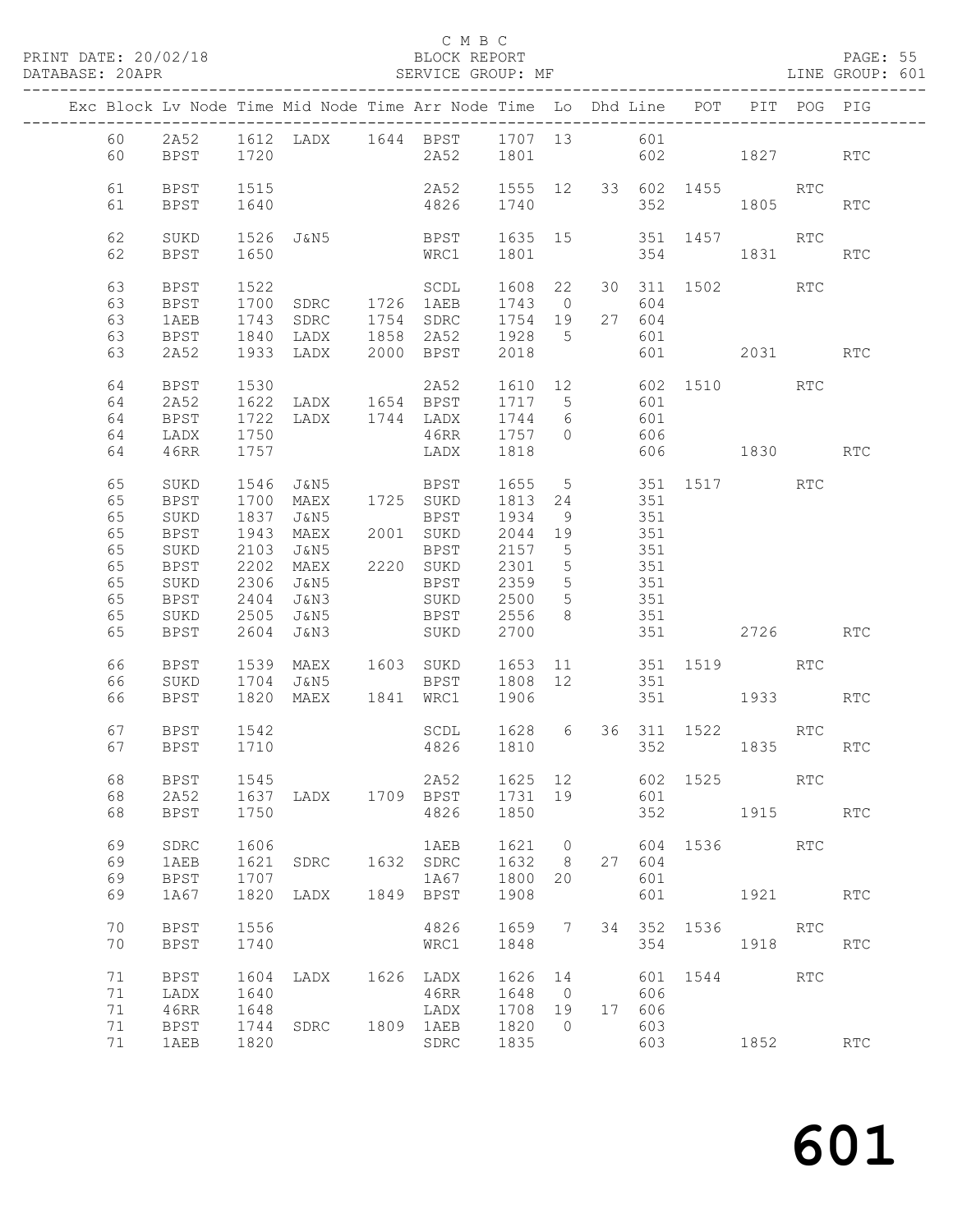## C M B C<br>BLOCK REPORT

## SERVICE GROUP: MF

|                            |                                      |                      |                                                          |      | Exc Block Lv Node Time Mid Node Time Arr Node Time Lo Dhd Line POT PIT POG PIG                                                |                                           |                                       |                   |                                 |         |                                                                                                                                                                                                                                 |     |            |
|----------------------------|--------------------------------------|----------------------|----------------------------------------------------------|------|-------------------------------------------------------------------------------------------------------------------------------|-------------------------------------------|---------------------------------------|-------------------|---------------------------------|---------|---------------------------------------------------------------------------------------------------------------------------------------------------------------------------------------------------------------------------------|-----|------------|
| 72<br>72<br>72<br>72       | BPST<br>BPST<br>SUKD<br>BPST         | 1610<br>1923<br>2028 | J&N5<br>MAEX                                             |      | 4826 1714 12 34 352 1550 RTC<br>1800 MAEX 1821 SUKD 1907 16<br>BPST 2018 10<br>2046 SUKD                                      | 2127 6                                    |                                       | 351<br>351<br>351 |                                 |         |                                                                                                                                                                                                                                 |     |            |
| 72<br>72                   | $\rm SUKD$<br>BPST                   | 2133                 | J&N5<br>2232 MAEX                                        |      | BPST<br>2250 SUKD                                                                                                             | 2227<br>2331                              | $5^{\circ}$                           |                   | 351                             |         | 2359                                                                                                                                                                                                                            |     | <b>RTC</b> |
| 73<br>73                   | BPST<br>1AEB                         | 1615                 | SDRC<br>1658 SDRC                                        |      | 1641 1AEB<br>1709 SDRC                                                                                                        | 1658<br>1709                              | $\circ$                               |                   |                                 | 604     | 604 1555 RTC<br>1726                                                                                                                                                                                                            |     | RTC        |
| 74<br>74                   | BPST<br>BPST                         | 1622<br>1749         |                                                          |      | SCDL<br>SCDL                                                                                                                  | 1828                                      |                                       |                   | 311                             |         | 1708 5 36 311 1602<br>1853 186                                                                                                                                                                                                  | RTC | RTC        |
| 75<br>75<br>75             | BPST<br>BPST<br>2A52                 | 1625<br>1913         | 1810 LADX 1830 2A52<br>LADX                              |      | 4826<br>1940 BPST                                                                                                             | 1900 13<br>1958                           |                                       |                   | 601                             |         | 1725 11 34 352 1605<br>601 2011                                                                                                                                                                                                 | RTC | <b>RTC</b> |
| 76<br>76<br>76<br>76<br>76 | BPST<br>2A52<br>BPST<br>1AEB<br>BPST | 1845<br>1923         | 1628 LADX 1650<br>1747 LADX<br>SDRC<br>SDRC<br>2001 LADX |      | 2A52<br>1815 BPST<br>1908 1AEB<br>1932 SDRC<br>2019 2A52                                                                      | 1724 23<br>1836<br>1923 0<br>1932<br>2049 | - 9<br>$\overline{7}$<br>18           |                   | 601<br>604<br>22 604<br>601     |         | 601 1608 RTC                                                                                                                                                                                                                    |     |            |
| 76<br>76<br>76<br>76<br>76 | 2A52<br>BPST<br>2A52<br>BPST<br>2A52 | 2107<br>2208<br>2501 | LADX<br>LADX<br>2302 LADX<br>2410 LADX<br>LADX           | 2225 | 2133 BPST<br>2A52<br>2326 BPST<br>2426 2A52<br>2524 BPST                                                                      | 2151<br>2256<br>2343<br>2452<br>2541      | 17<br>6<br>27<br>9<br>$5\overline{)}$ |                   | 601<br>601<br>601<br>601<br>601 |         |                                                                                                                                                                                                                                 |     |            |
| 76<br>76                   | BPST<br>2A52                         |                      | 2546 LADX<br>2633 SDRC                                   |      | 2602 2A52<br>2641 99SN                                                                                                        | 2628<br>2653                              | $5^{\circ}$                           |                   | 601                             | 601 000 | 2657 RTC                                                                                                                                                                                                                        |     |            |
| 77<br>77<br>77             | BPST<br>1AEB<br>BPST                 | 1630<br>1707<br>1805 | SDRC 1656 1AEB                                           |      | SDRC<br>SCDL                                                                                                                  | 1707 0<br>1722 16<br>1844                 |                                       |                   | 27 603                          | 311 7   | 603 1610 RTC<br>1909                                                                                                                                                                                                            |     | <b>RTC</b> |
| 78<br>78                   | BPST<br>BPST                         | 1635<br>1830         |                                                          |      | WRC1<br>SCDL                                                                                                                  | 1907                                      |                                       |                   |                                 | 311 7   | 1746 11 33 354 1615 RTC<br>1932                                                                                                                                                                                                 |     | RTC        |
| 79<br>79<br>79<br>79       | BPST<br>2A52<br>2A52<br>BPST         | 1953<br>2043         | LADX<br>LADX                                             |      | 1640 LADX 1702 2A52 1737 27<br>1804 LADX 1832 BPST 1852 8<br>79 BPST 1900 LADX 1918 2A52 1948 5 601<br>2020 BPST<br>2101 2A52 | 2038<br>2131                              | $\overline{5}$<br>5                   |                   | 601<br>601                      |         | 601 1620<br>601                                                                                                                                                                                                                 | RTC |            |
| 79<br>80                   | 2A52<br><b>BPST</b>                  | 2136<br>1652         | LADX<br>LADX                                             |      | 2202 BPST<br>1714 LADX                                                                                                        | 2219<br>1714                              | 6                                     |                   | 601                             |         | 2232<br>601 1632                                                                                                                                                                                                                | RTC | RTC        |
| 80<br>80<br>80             | LADX<br>46RR<br><b>BPST</b>          | 1720<br>1728         | 1825 LADX                                                |      | 46RR<br>LADX<br>1845 2A52                                                                                                     | 1728<br>1747 21<br>1915                   | $\overline{0}$                        |                   | 606<br>17 606<br>601            |         | 1937 — 1937 — 1948 — 1948 — 1948 — 1948 — 1948 — 1948 — 1948 — 1948 — 1948 — 1948 — 1948 — 1948 — 1948 — 1948 — 1948 — 1948 — 1948 — 1948 — 1948 — 1948 — 1948 — 1948 — 1948 — 1948 — 1948 — 1948 — 1948 — 1948 — 1948 — 1948 — |     | RTC        |
| 81                         | <b>BPST</b>                          | 1704                 |                                                          |      | SCDL                                                                                                                          | 1748                                      |                                       |                   | 311                             |         | 1644 1818 RTC RTC                                                                                                                                                                                                               |     |            |
| 82                         | <b>BPST</b>                          | 1705                 |                                                          |      | WRC1                                                                                                                          | 1815                                      |                                       |                   |                                 |         | 354 1645 1845 RTC RTC                                                                                                                                                                                                           |     |            |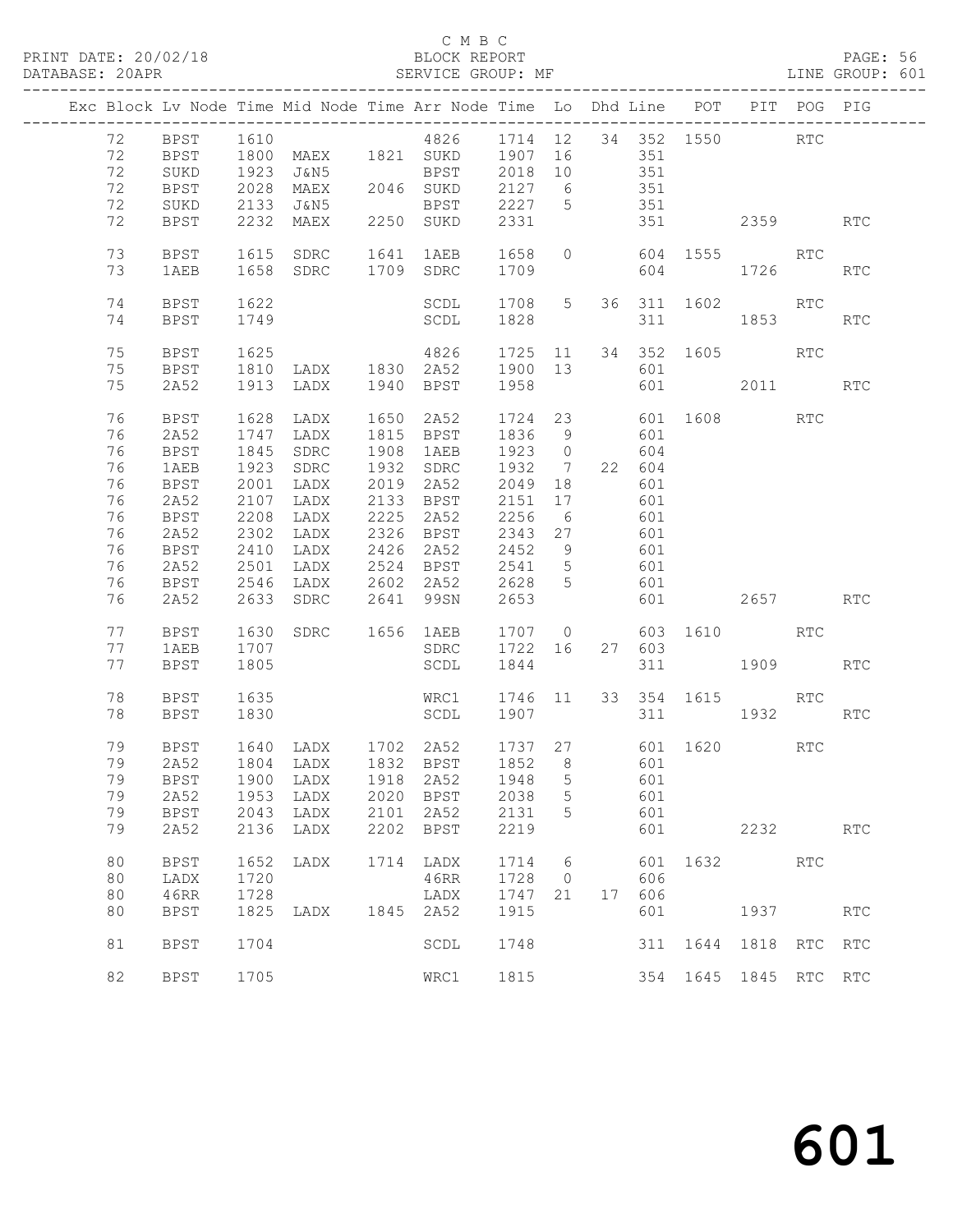|  |                           |             |                                                    |                                                                    |      | C M B C                                            |              |    | C M B C<br>PRINT DATE: 20/02/18 BLOCK REPORT<br>DATABASE: 20APR SERVICE GROUP: MF SERVICE GROUP: ME LINE GROUP: 620 |     |      |            |            |  |
|--|---------------------------|-------------|----------------------------------------------------|--------------------------------------------------------------------|------|----------------------------------------------------|--------------|----|---------------------------------------------------------------------------------------------------------------------|-----|------|------------|------------|--|
|  |                           |             |                                                    |                                                                    |      |                                                    |              |    |                                                                                                                     |     |      |            |            |  |
|  |                           |             |                                                    |                                                                    |      |                                                    |              |    | Exc Block Lv Node Time Mid Node Time Arr Node Time Lo Dhd Line POT PIT POG PIG                                      |     |      |            |            |  |
|  | $\mathbf{1}$              |             |                                                    |                                                                    |      |                                                    |              |    | BPST 600 LADX 617 TSFE 633 27 620 540 RTC<br>TSFE 700 LADX 716 BPST 737 23 620                                      |     |      |            |            |  |
|  | $\mathbf{1}$              | TSFE        |                                                    |                                                                    |      |                                                    |              |    |                                                                                                                     |     |      |            |            |  |
|  | $\mathbf{1}$              | <b>BPST</b> |                                                    |                                                                    |      |                                                    |              |    | 800 LADX 817 TSFE 833 27 620                                                                                        |     |      |            |            |  |
|  | $\mathbf{1}$              | TSFE        | $\begin{array}{c} 900 \\ 1000 \\ 1100 \end{array}$ | 12001 1016 116 116<br>12018 1019 1116 1036<br>1202 1116 1116 11116 |      |                                                    |              |    |                                                                                                                     |     |      |            |            |  |
|  | $\mathbf{1}$              | BPST        |                                                    |                                                                    |      |                                                    |              |    | $\begin{array}{ccc} 23 & \phantom{00} & 620 \\ 24 & \phantom{00} & 620 \end{array}$                                 |     |      |            |            |  |
|  | $\mathbf{1}$              | TSFE        |                                                    |                                                                    |      |                                                    |              |    | $24$ 620                                                                                                            |     |      |            |            |  |
|  | $\mathbf{1}$              | BPST        | 1200                                               | LADX                                                               |      |                                                    |              |    | 1218 TSFE 1235 25 620                                                                                               |     |      |            |            |  |
|  | $\mathbf{1}$              | TSFE        | 1300                                               | LADX                                                               |      |                                                    |              |    | 23 620                                                                                                              |     |      |            |            |  |
|  | $\mathbf{1}$              | BPST        |                                                    | LADX                                                               |      | 1316 BPST 1337<br>1419 TSFE 1438<br>1521 BPST 1543 |              |    | 27<br>620                                                                                                           |     |      |            |            |  |
|  | $\mathbf{1}$              | TSFE        | 1400<br>1505                                       | LADX                                                               |      |                                                    |              |    | $17$ $620$                                                                                                          |     |      |            |            |  |
|  | $\mathbf{1}$              | BPST        | 1600                                               | LADX                                                               |      |                                                    |              |    | 1620 TSFE 1637 28 620                                                                                               |     |      |            |            |  |
|  | $\mathbf{1}$              | TSFE        | 1705                                               | LADX                                                               |      |                                                    |              |    |                                                                                                                     |     |      |            |            |  |
|  | $\mathbf{1}$              | BPST        |                                                    | LADX                                                               |      |                                                    |              |    | 1720 BPST 1741 9 620<br>1810 TSFE 1827 33 620<br>1915 BPST 1935 22 620                                              |     |      |            |            |  |
|  | $\mathbf{1}$              | TSFE        | 1750<br>1900                                       | LADX                                                               |      |                                                    |              |    |                                                                                                                     |     |      |            |            |  |
|  | $\mathbf{1}$              | BPST        | 1957                                               | LADX                                                               | 2015 | TSFE 2031                                          |              |    | 29 620                                                                                                              |     |      |            |            |  |
|  | $\mathbf{1}$              | TSFE        | 2100                                               | LADX                                                               |      |                                                    |              |    |                                                                                                                     |     |      |            |            |  |
|  | $\mathbf{1}$              | BPST        | 2155                                               | LADX                                                               |      |                                                    |              |    |                                                                                                                     |     |      |            |            |  |
|  | $\mathbf{1}$              | TSFE        | 2300                                               | LADX                                                               |      |                                                    |              |    | 2114 BPST 2132 23 620<br>2210 TSFE 2226 34 620<br>2314 BPST 2332 620<br>620                                         |     |      | 2345       | <b>RTC</b> |  |
|  | $\mathbf{2}$              | BPST        | 645                                                | LADX 702 TSFE 718                                                  |      |                                                    |              |    | 27 620                                                                                                              |     | 625  | <b>RTC</b> |            |  |
|  | $\mathbf{2}$              | TSFE        |                                                    | LADX                                                               |      |                                                    |              |    |                                                                                                                     |     |      |            |            |  |
|  | $\mathbf{2}$              | BPST        | 745<br>900                                         | LADX 801 BPST 822<br>LADX 919 TSFE 936                             |      |                                                    |              |    | 38 620<br>29 620                                                                                                    |     |      |            |            |  |
|  | $\mathbf{2}$              | TSFE        | 1005                                               | LADX 1021 BPST 1041                                                |      |                                                    |              |    | 19 620                                                                                                              |     |      |            |            |  |
|  | $\mathbf{2}$              | BPST        | 1100                                               | LADX                                                               |      | 1119 TSFE 1136                                     |              |    | 24 620                                                                                                              |     |      |            |            |  |
|  | $\mathbf{2}$              | TSFE        |                                                    | LADX                                                               |      | 1216 BPST                                          |              |    | $24$ 620                                                                                                            |     |      |            |            |  |
|  | $\mathbf{2}$              | BPST        | 1200<br>1300                                       | LADX                                                               |      | 1318 TSFE                                          | 1236<br>1335 |    | 25<br>620                                                                                                           |     |      |            |            |  |
|  | 2                         | TSFE        | 1400                                               | LADX                                                               |      | 1416 BPST 1437                                     |              |    | $\begin{array}{ccc}\n 18 & 620\n \end{array}$                                                                       |     |      |            |            |  |
|  | $\mathbf{2}$              | BPST        | 1455                                               | LADX                                                               |      | 1514 TSFE                                          | 1533         |    | 27 620                                                                                                              |     |      |            |            |  |
|  | $\mathbf{2}$              | TSFE        |                                                    | LADX                                                               |      |                                                    |              | 22 | 620                                                                                                                 |     |      |            |            |  |
|  | $\mathbf{2}$              | BPST        | 1600<br>1700<br>1800                               | LADX                                                               |      | 1616 BPST 1638<br>1720 TSFE 1737<br>1815 BPST 1835 |              |    | 23<br>620                                                                                                           |     |      |            |            |  |
|  | $\mathbf{2}$              | TSFE        |                                                    | LADX                                                               |      |                                                    |              |    | $25$ 620                                                                                                            |     |      |            |            |  |
|  | $\mathbf{2}$              | BPST        | 1900                                               |                                                                    |      |                                                    |              |    | LADX 1918 TSFE 1934 36 620                                                                                          |     |      |            |            |  |
|  | $\overline{2}$            | TSFE        | 2010                                               | LADX                                                               |      | 2025 BPST 2044                                     |              |    | 620 2057                                                                                                            |     |      |            | <b>RTC</b> |  |
|  | 3                         | <b>BPST</b> | 700                                                | LADX                                                               | 717  | TSFE                                               | 733          | 27 | 620                                                                                                                 | 640 |      | <b>RTC</b> |            |  |
|  | 3                         | TSFE        | 800                                                | LADX                                                               | 816  | <b>BPST</b>                                        | 837          | 8  | 620                                                                                                                 |     |      |            |            |  |
|  | 3                         | <b>BPST</b> | 845                                                | LADX                                                               | 904  | TSFE                                               | 920          | 35 | 620                                                                                                                 |     |      |            |            |  |
|  | 3                         | TSFE        | 955                                                | LADX                                                               | 1011 | <b>BPST</b>                                        | 1031         | 14 | 620                                                                                                                 |     |      |            |            |  |
|  | 3                         | <b>BPST</b> | 1045                                               | LADX                                                               | 1104 | TSFE                                               | 1121         | 34 | 620                                                                                                                 |     |      |            |            |  |
|  | 3                         | TSFE        | 1155                                               | LADX                                                               | 1211 | <b>BPST</b>                                        | 1231         | 14 | 620                                                                                                                 |     |      |            |            |  |
|  | 3                         | <b>BPST</b> | 1245                                               | LADX                                                               | 1303 | TSFE                                               | 1320         | 35 | 620                                                                                                                 |     |      |            |            |  |
|  | $\ensuremath{\mathsf{3}}$ | TSFE        | 1355                                               | LADX                                                               | 1411 | <b>BPST</b>                                        | 1432         | 13 | 620                                                                                                                 |     |      |            |            |  |
|  | $\mathsf S$               | <b>BPST</b> | 1445                                               | LADX                                                               | 1504 | TSFE                                               | 1523         | 32 | 620                                                                                                                 |     |      |            |            |  |
|  | $\mathsf 3$               | TSFE        | 1555                                               | LADX                                                               | 1611 | <b>BPST</b>                                        | 1633         | 32 | 620                                                                                                                 |     |      |            |            |  |
|  | 3                         | <b>BPST</b> | 1705                                               | LADX                                                               | 1725 | TSFE                                               | 1742         | 23 | 620                                                                                                                 |     |      |            |            |  |
|  | $\ensuremath{\mathsf{3}}$ | TSFE        | 1805                                               | LADX                                                               | 1820 | <b>BPST</b>                                        | 1840         | 5  | 620                                                                                                                 |     |      |            |            |  |
|  | 3                         | <b>BPST</b> | 1845                                               | LADX                                                               | 1905 | TSFE                                               | 1922         | 33 | 620                                                                                                                 |     |      |            |            |  |
|  | 3                         | TSFE        | 1955                                               | LADX                                                               | 2010 | <b>BPST</b>                                        | 2029         | 16 | 620                                                                                                                 |     |      |            |            |  |
|  | 3                         | <b>BPST</b> | 2045                                               | LADX                                                               | 2102 | TSFE                                               | 2118         | 37 | 620                                                                                                                 |     |      |            |            |  |
|  | 3                         |             |                                                    |                                                                    | 2209 | <b>BPST</b>                                        | 2227         |    | 620                                                                                                                 |     | 2240 |            | RTC        |  |
|  |                           | TSFE        | 2155                                               | LADX                                                               |      |                                                    |              |    |                                                                                                                     |     |      |            |            |  |